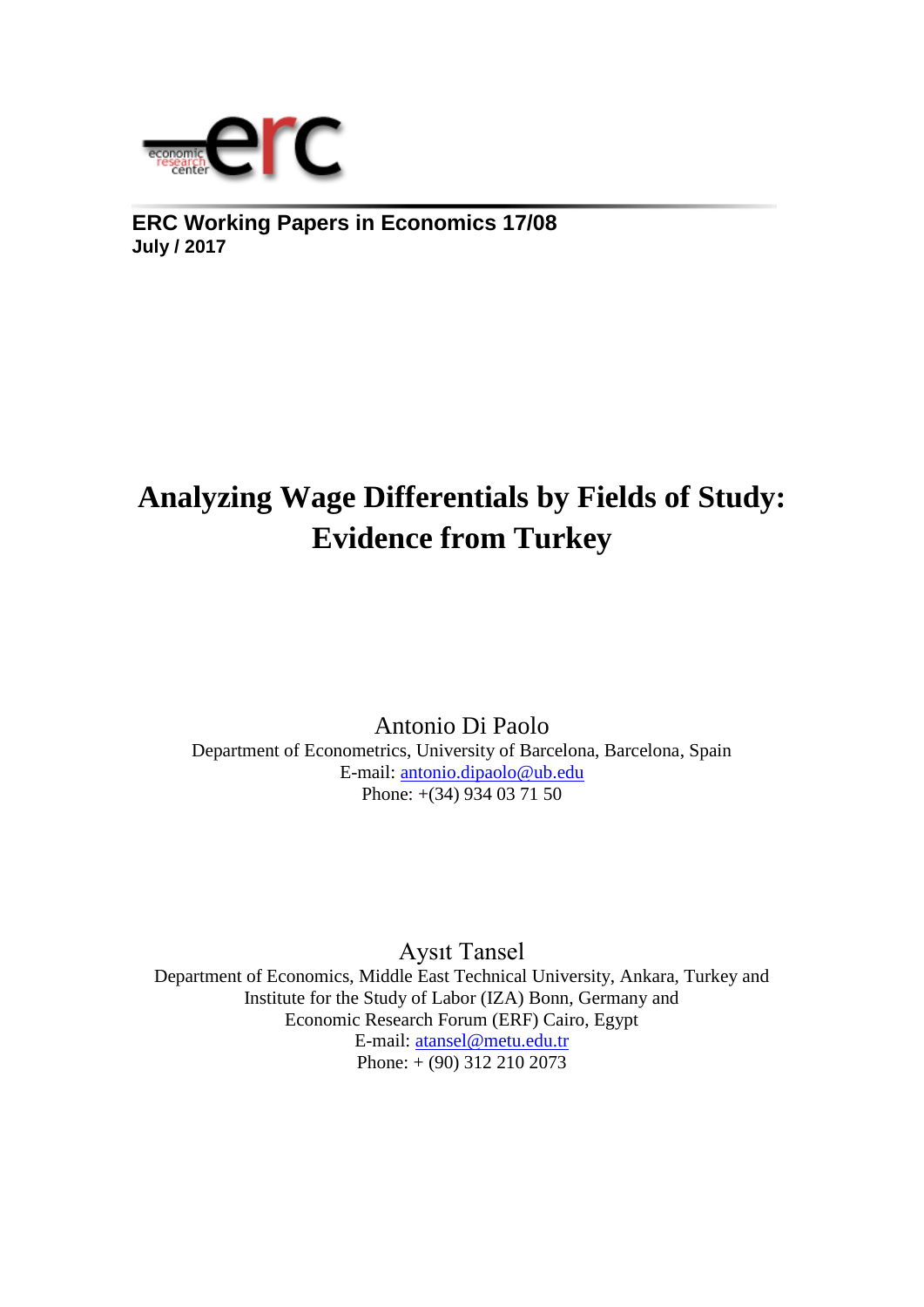## **Analyzing Wage Differentials by Fields of Study: Evidence from Turkey**<sup>ᛀ</sup>

| Antonio Di Paolo <sup>t</sup>      | and       | Aysit Tansel****                            |
|------------------------------------|-----------|---------------------------------------------|
| AQR-IREA, University of Barcelona; |           | Middle East Technical University, ERF & IZA |
|                                    | July 2017 |                                             |

#### **Abstract**

 $\overline{\phantom{a}}$ 

This paper analyzes the drivers of wage differences among college graduates who hold a degree in a different field of study. We focus on Turkey, an emerging country that is characterized by a sustained expansion of higher education. We estimate conditional wage gaps by field of study using OLS regressions. Average differentials are subsequently decomposed into the contribution of observable characteristics (endowment) and unobservable characteristics (returns). To shed light on distributional wage disparities by field of study, we provide estimates along the unconditional wage distribution by means of RIF-Regressions. Finally, we also decompose the contribution of explained and unexplained factors in accounting for wage gaps along the whole distribution. As such, this is the first work providing evidence on distributional wage differences by college major for a developing country. The results indicate the existence of important wage differences by field of study, which are partly accounted by differences in observable characteristics (especially occupation and, to a lesser extent, employment sector). These pay gaps are also heterogeneous over the unconditional distribution of wages, as is the share of wage differentials that can be attributed to differences in observable characteristics across workers with degrees in different fields of study.

**JEL Classifications:** J31, J24, I23, I26

**Keywords:** Fields of Study, Wage Differentials, Decomposition, Unconditional Wage Distribution, Turkey

<sup>ᛀ</sup> Funding from the MEC grant ECO2016-75805-R is gratefully acknowledged. This paper benefited from comments received in seminars at the Atilim University (Ankara, Turkey), the Selcuk University (Konya, Turkey), the Piri Reis University (Istanbul, Turkey), as well as at the 28<sup>th</sup> EALE Conference (Ghent, Belgium), 2<sup>nd</sup> Workshop on Human Capital (Istanbul, Turkey), 37<sup>th</sup> MEEA Annual Meeting (Chicago, US) and the 4thWorkshop on the Economics, Statistics and Econometrics of Education. We also thank the suggestions received by Asena Caner. We are grateful to Murat Karakas (TURKSTAT) for his help in questions related to the data. The usual disclaimers apply.

<sup>&</sup>lt;sup>†</sup> Antonio Di Paolo, e-mail: [antonio.dipaolo@ub.edu.](mailto:antonio.dipaolo@ub.edu) Address: Department of Econometrics, University of Barcelona, Avinguda Diagonal 690, 08034, Barcelona (Spain), telephone: +34934037150, fax: +34934021821.

<sup>ᛄ</sup> Aysit Tansel (corresponding author), e-mail[: atansel@metu.edu.tr.](mailto:atansel@metu.edu.tr) Address: Department of Economics Middle East Technical University, 06800 Ankara (Turkey), telephone: +903122102073, fax: +903122107964; Institute for the Study of Labor (IZA), Bonn, Germany; Economic Research Forum (ERF) Cairo, Egypt.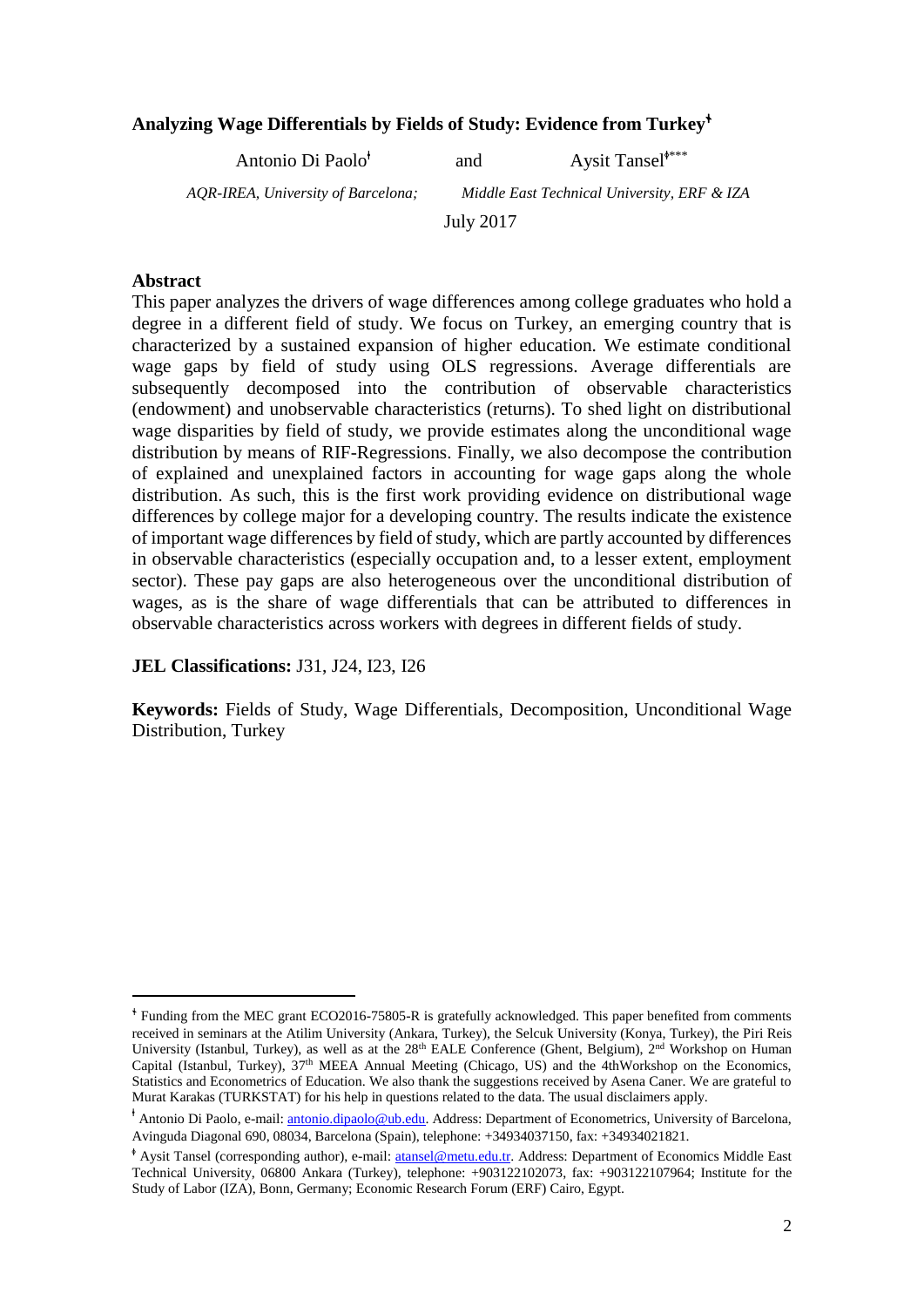#### **1) Introduction**

What drives wage disparities among university graduates who studied different fields? There is an extensive amount of evidence documenting the general payoff to obtaining a university degree (relative to lower education levels), but also a growing number of papers highlighting the existing heterogeneity in the return to tertiary education according to the field of study (see Altonji et al., 2012 and Altonji et al., 2015 for recent overviews). However, the forces that drive wage gaps by field of study among university graduates have not been widely explored so far and the literature focused on this specific issue is still scarce.

Indeed, analyzing the factors that account for wage differences by field of study is becoming an attractive area of research, since there are several policy-relevant issues that motivate such interest. First, relative wage differences across fields of tertiary education are likely to affect the choice of university major (see Berge, 1988, Montmarquette et al., 2002, Bhattacharya, 2005, Beffy et al., 2012, Long et al., 2015, among others). Therefore, providing evidence about earnings gaps across fields and, more importantly, about the drivers of such disparities would be extremely valuable for future university students (and their parents) when deciding about their college major. Second, insights about determinants of earnings disparities across fields of study would be useful for academic policies aimed at efficiently allocating economic resources across universities and academic areas, setting tuition fees for different university programs, as well as determining the course composition of different fields of study that will prepare students for the labor market. This would be especially important in the context of a sustained expansion of tertiary education, as is occurring in many developed and emerging countries, since the supply of university graduates from different fields of study constitutes an important input into the skill composition of the future workforce (Altonji et al., 2015). Its efficient allocation in the economy represents a fundamental aspect for guaranteeing a sustainable pattern of economic growth and development.

We consider the case of Turkey, a developing country that has been characterized by a huge expansion of tertiary education over the last decades. The high and increasing demand for university education in Turkey is mainly due to the substantially high returns to tertiary education, compared to lower levels of schooling (see Tansel, 1994, 2001, and 2010). Indeed, during the period 2014-2016, the numbers of male (female) students within the entire higher education system rose from 2.9 (2.1) to 3.6 (3.1) million, representing substantial increases in recent years. Moreover, the Turkish case is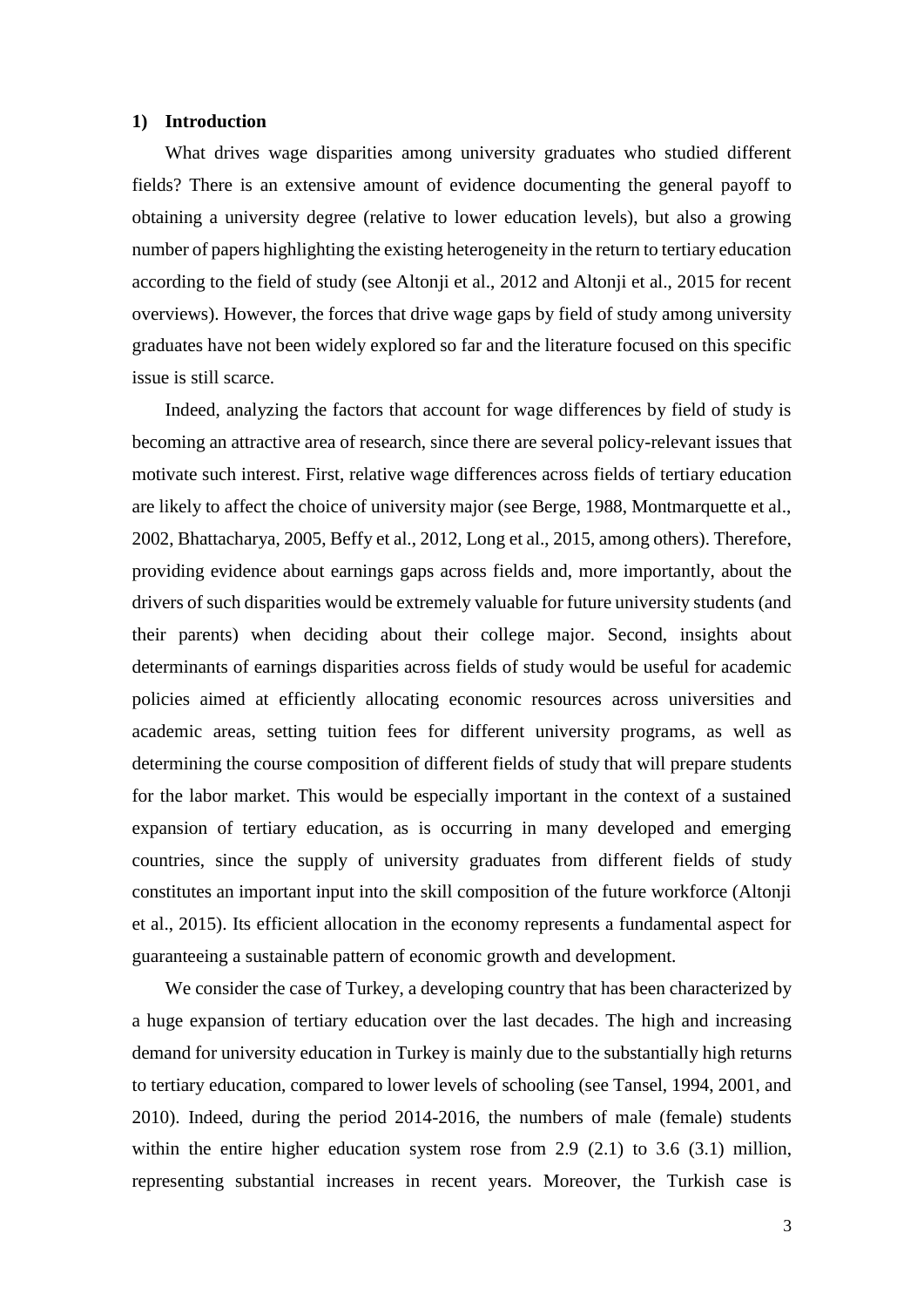especially relevant, since access to university is determined by a highly selective centralized university entrance examination. Its results determine the final placement of applicants across different fields, degrees, and universities (for additional details, see Caner and Okten, 2010 and Frisancho et al., 2016). Therefore, having a clear picture about the relative monetary rewards of holding a degree in different fields of study would be beneficial for prospective students, when carrying out the necessary investment to prepare for the university entrance examination. Moreover, the evidence we report in this paper could be useful for administrators, since it can serve as a basis to optimally set the university entrance examination cut-off points associated with different disciplines. More generally, our work represents the first contribution about the monetary value attached to different fields of tertiary education in developing countries, since to the best of our knowledge the existing literature is exclusively focused on developed countries.<sup>1</sup>

Our empirical analysis proceeds as follows: First, we run simple OLS regressions for (log) real hourly wages with a set of field of study indicators. The wage equations are estimated for male wage-earners, in order to minimize issues due to possible self-selection into labor market participation and employment. The model is initially based on a parsimonious specification that includes only controls for survey wave, current job tenure, and potential experience (previous to current employment). Next, we progressively augment the wage equation by including additional controls for family characteristics (marital status and the number of children), job characteristics (employment sector, a quadratic function of firm size and occupation), and regional fixed effects (dummies for the 26 NUTS2 regions). These estimates reveal that ceteris paribus differences in wages across fields of study are, to a certain extent, mediated by the conditional association between wages and other observed characteristics. Third, we investigate the factors that account for the raw wage gaps across college majors by performing the Oaxaca-Blinder decomposition for average outcomes. This methodology disentangles the observed average differences in hourly wages into the contribution of observable characteristics (endowments or explained component) and the corresponding coefficients (prices or unexplained component). A similar decomposition approach has only been applied by Grave and Goerlitz (2012) to analyze wage differences by field of

1

<sup>&</sup>lt;sup>1</sup> See Arcidiacono (2004), Hamermesh and Donald (2008), Altonii et al. (2012), Altonii et al. (2014), and Webber (2014) for the case of the US, Bratti et al. (2008), Chevalier (2011), and Walker and Zhu (2011) for the UK, Finnie and Frenette (2003) and Lemieux (2014) for Canada, Hasting et al. (2013) and Rodríguez et al. (2015) for Chile, Ballarino and Bratti (2009) and Buonanno and Pozzoli (2009) for Italy, Kelly et al. (2010) for Ireland, Livanos and Pouliakas (2011) for Greece, Grave and Goerlitz (2012) for Germany and Kirkebøen et al. (2016) for Norway.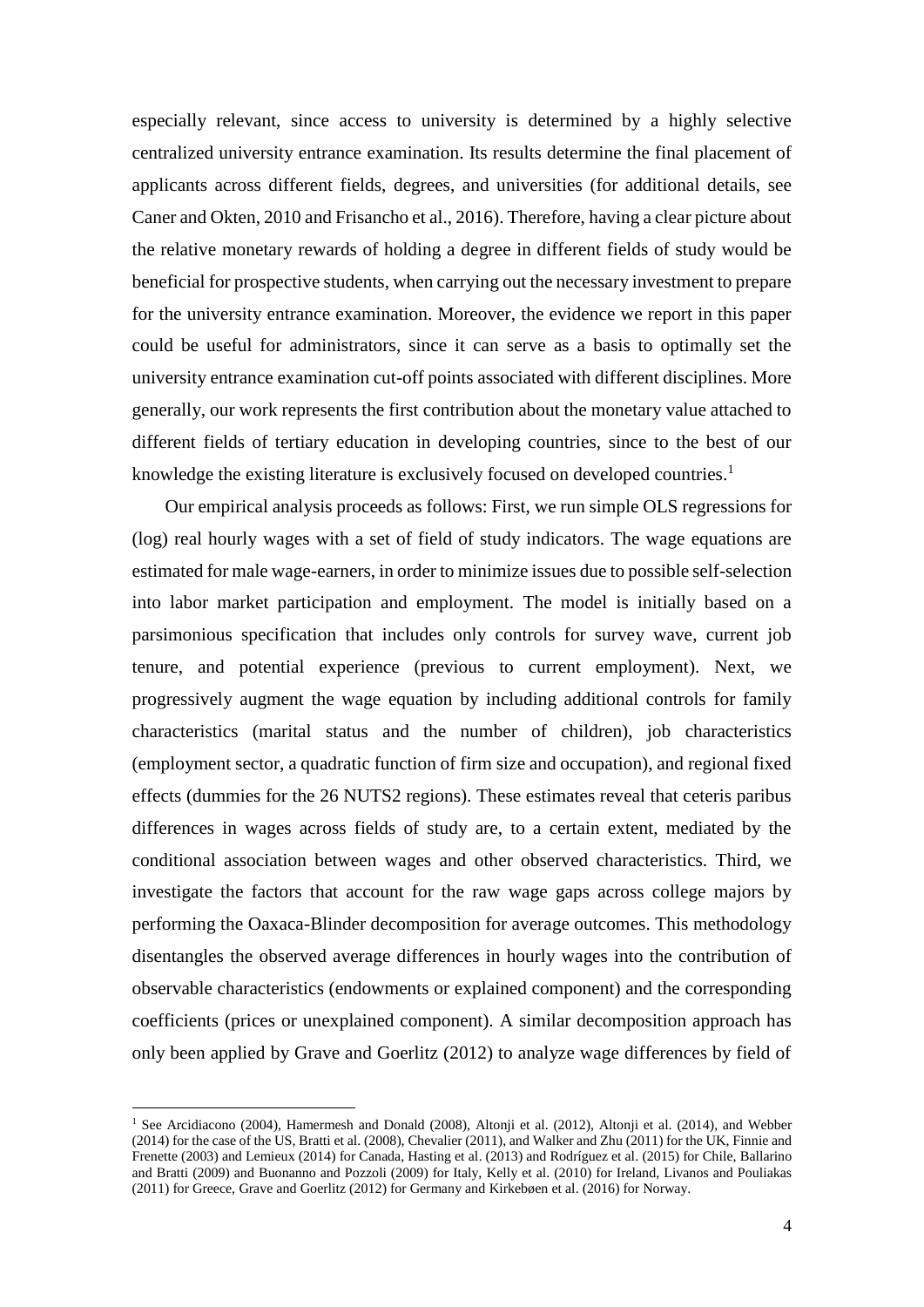study among university graduates in Germany. However, no other paper relies on decomposition analysis to examine the role of observed and unobserved factors in explaining wage gaps between fields of study for university graduates<sup>2</sup>. This means that we provide additional evidence about the drivers of average wage differences by field of study.

The simple regressions and the corresponding decomposition provide evidence only on the average of the wage distribution, which might hide important differentials that take place at other points of the wage distribution than the mean. Therefore, we go a step further by providing distributional wage gaps. There are a few papers that investigate wage differences by field of study along the conditional wage distribution using classical Quantile Regressions (see Hamermesh and Donald, 2008, Kelly et al., 2010, Chevalier, 2011 and Livanos and Pouliakas, 2011). In this paper, rather than considering the effect of fields of study at different points of the conditional wage distribution, we adopt the Unconditional Quantile Regression (UQR) approach proposed by Firpo et al. (2009). This approach provides the wage differential of a given field relative to the chosen base category at different points of the unconditional wage distribution. This is indeed an important piece of evidence, since not only policy-makers but also students and parents are more likely to be interested in the relative returns to different college majors on the unconditional wage distribution. Such estimates can be obtained through the Recentered Influence Function (RIF) Regression. It yields estimates of Unconditional Quantile Partial Effects of holding a degree in a given field. This novel approach has never been applied in the literature on fields of study, and thus represents an important contribution of this paper. Therefore, in a subsequent step, we decompose the gaps observed at different points of the unconditional wage distribution using the decomposition method based on RIF-Regressions (Firpo et al., 2007). The decomposition based on RIF-Regressions extends the classical Oaxaca-Blinder decomposition<sup>3</sup> by disentangling the explained and unexplained components of the wage gap by field of study at different points of the unconditional wage distribution. The evidence from this distributional decomposition is informative, since the relative role of returns and endowments in explaining wage differences across fields of study is likely to depend on the point of the wage distribution at which they are evaluated. As such, our RIF-based decomposition

<sup>&</sup>lt;sup>2</sup> It seems also worth mentioning that Lemieux (2014) decomposed the wage gap between high school graduates and university graduates in a given field, focusing on the role of occupation and its relationship to the field of study.

 $3$  Moreover, the RIF-based decomposition is not path-dependent and allows for a detailed analysis of the contribution of separate covariates (and the corresponding coefficients) on the distributional wage gap.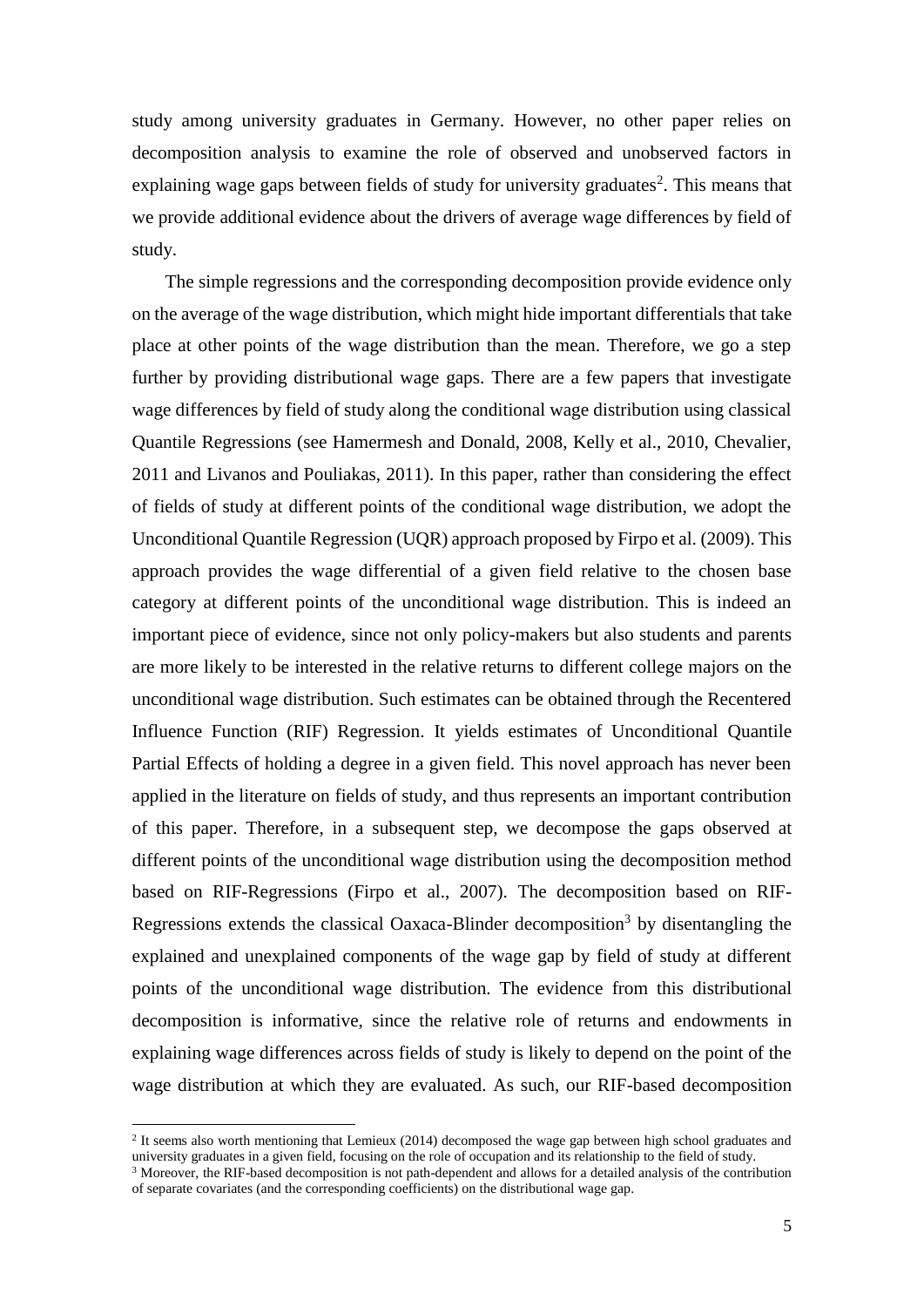analysis of wage gaps by field of study constitutes the last remarkable value-added of our work with respect to the existing research.

Although informative about the role of explained and unexplained factors in accounting for the wage gaps across different disciplines, it seems worth recognizing that our approach remains subject to one of the main challenges in the estimation of the wage effect of holding a degree in a given subject: the issue of self-selection into different disciplines based on unobservable characteristics. There are very few papers that explicitly deal with this issue. The endogeneity of the choice of field of study has been approached by means of structural economic models by Arcidiacono (2004) and more recently, by Kinsler and Pavan (2015). An alternative and promising approach is based on exploiting discontinuities induced by test-score based university admission, $4$  which generates a random variation in the choice of university-subject combinations. Variants of this general strategy have been developed by Hastings et al. (2013) for Chile and by Kirkebøen et al. (2016) for Norway. In both countries, university entrance is ruled by a centralized admission process and, more importantly, it is possible to link administrative information about exam performance, college choice, and preferences with future earnings. This enables estimating the causal effect of completing the degree in a given subject, net of the effect of selection into fields and into next-best alternatives (Kirkebøen et al., 2016). Although university entrance in Turkey is managed in a similar way, combining college application data with information on post-graduate labor market outcomes is unfortunately still unfeasible for this country. Consequently, we are forced to rely on conditional correlations (as is done in the majority of related works) and to interpret the unexplained component of wage differentials across fields as the composite impact of returns to observable characteristics and selection-on-unobservable characteristics. In our view, although clearly representing a second-best solution, the results from our approach are still informative about the drivers of wage differences by the field of study, and will highlight the factors that should be better investigated in causal terms when more detailed data become available.

The rest of the paper proceeds as follows: in Section 2 we describe the data and present some descriptive statistics, in Section 3 we explain the empirical methodology that is applied in the empirical analysis, in Section 4 we present and discuss the results

1

<sup>4</sup> Additionally, Ketel et al. (2016) analyzed the return to being admitted to a medical school in the Netherlands, which is based on a lottery mechanism that enables relying on randomization to remove self-selection in the choice of the field of study.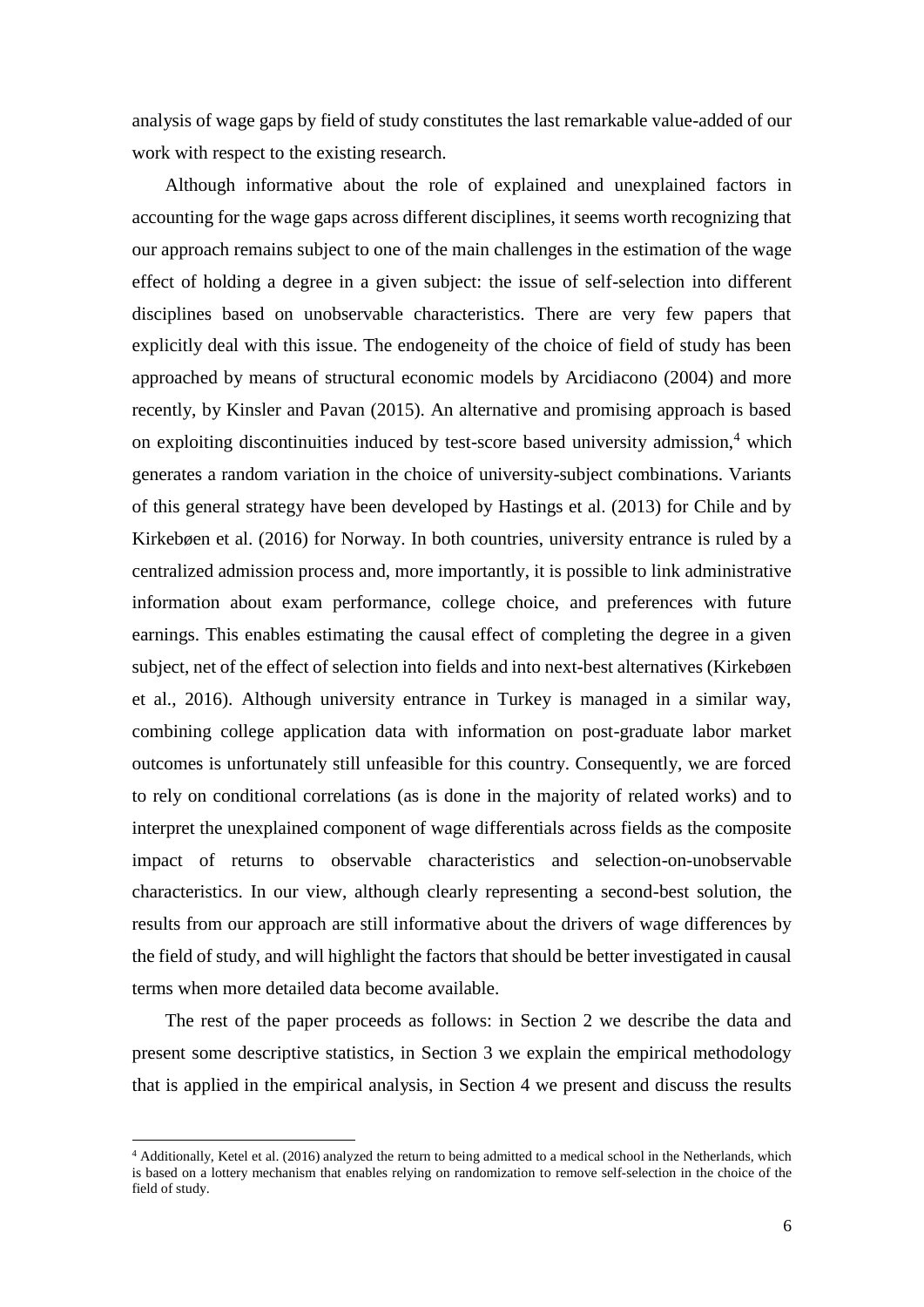for average wage differentials (4.1) and distributional wage differentials (4.2) and finally we conclude in Section 5.

#### **2) Data Description**

1

The empirical analysis is based on annual repeated cross-sections of data from the Turkish Household Labor Force Survey (HLFS), covering the period 2009-2015. Although the HLFS database is also available for previous years, 2009 is the first wave in which a question about the individual's field of study is included. The survey originally considers 20 different categories for fields of study (plus one category for military/police career studies<sup>5</sup>). We regrouped them into 15 categories due to small sample sizes in some fields in the original classification. We select only tertiary educated males who are regularly employed as wage-earners at the time of the survey.<sup>6</sup> We retain only individuals employed full-time who work no less than 30 hours and no more than 72 hours per week. Individuals who are either older than 65 or younger than 23 are excluded from the final sample, as well as those who are enrolled in education at the time of the survey. Observations with real monthly wages (in 2010 prices) lower than 600 Turkish Liras (TL) are discarded, which implies eliminating individuals who earn a salary lower than the minimum wage set in 2010. Migrants and Turkish returning emigrants who returned after completing tertiary education are also excluded from the analysis. After cleaning for missing values in relevant variables, we end up with a pooled sample of 77,154 observations.

Our dependent variable is the log of hourly real wages from the main job in terms of 2010 prices. The database contains information on monthly wages, which are net of taxes and include extra compensations such as bonuses and premiums in addition to salary. In order to construct hourly wages, we exploit the information on "typical" hours of work per week, which are converted into monthly hours of work by applying a factor of 4.3. Table A1 in the Appendix displays the distribution of college major across survey waves, as well as for the pooled sample  $(2009-2015)$ .<sup>7</sup> The raw data indicate that business and

<sup>5</sup> We excluded individuals who graduated in this field, since they are mostly in the army or police forces and their labor market outcomes are hardly comparable with the results of their counterparts in other fields of study.

<sup>6</sup> This restriction implies that we aim at obtaining evidence for the (male) working population, which should not be taken as representative for the whole population of individuals in the labor force because of potential self-selection into employment. For this reason, we rely only on the male subsample, since this selectivity issue should be less pronounced for males than for females even among tertiary educated individuals.

<sup>&</sup>lt;sup>7</sup> Descriptive statistics for the variables used in the empirical analysis are reported in Table A2 in the Appendix. Notice that the information about occupation and sector has been recorded into more aggregated categories, in order to avoid small or empty cells for certain occupations/sectors (especially in those fields where the distribution of these variables is highly concentrated into specific categories).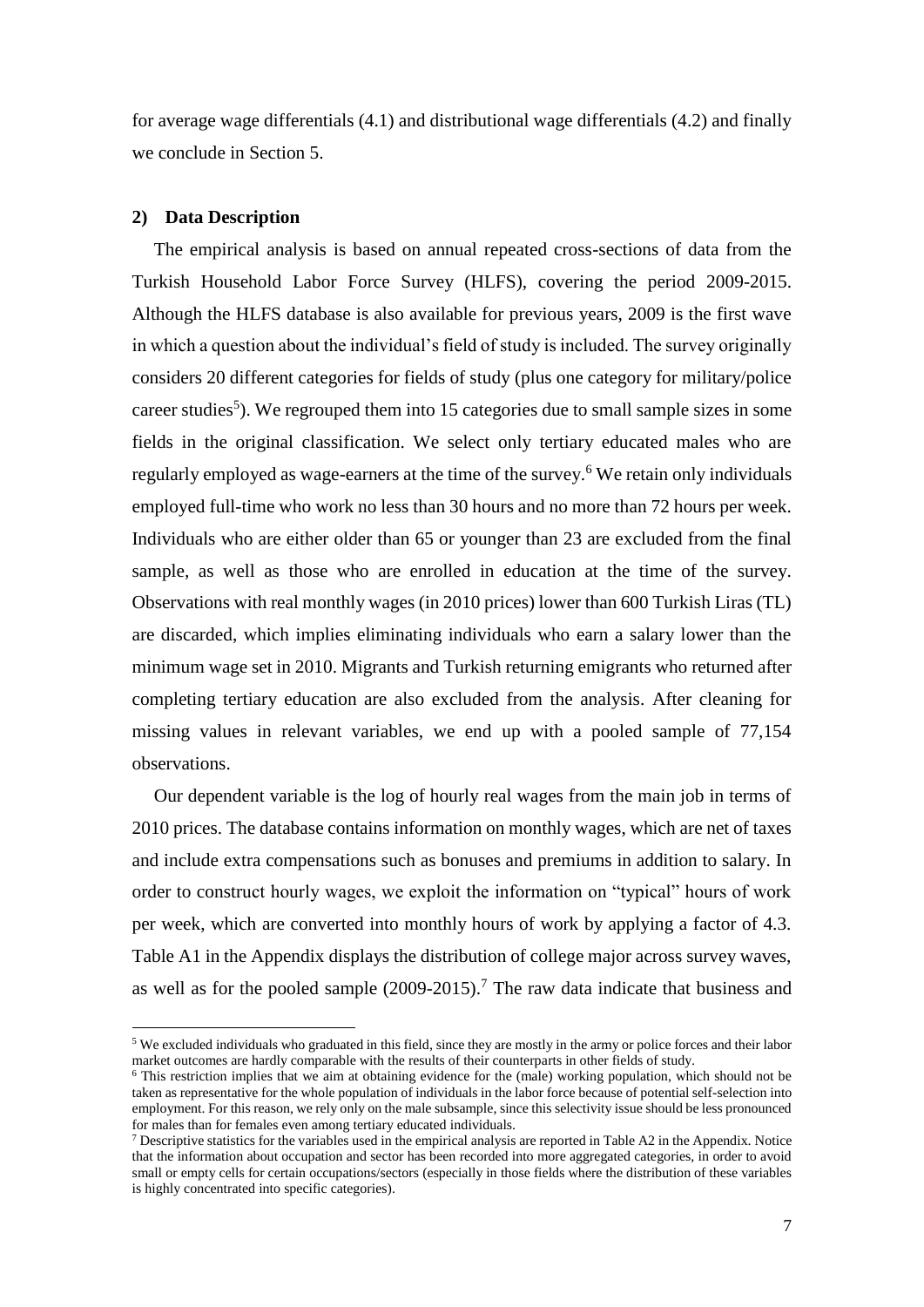management is the most common field of study (27%), followed by education and engineering each accounting for about 15% of the pooled sample. Further, the fields of education, arts, humanities, personal services, architecture, agriculture & veterinary, and health have all lost importance over the period 2009-2015, while the share of observations in business & management, engineering, and (to a lesser extent) manufacturing increased over time during the same period.

Kernel density estimates of the (log) hourly real wage by fields of study are reported in Figure 1. In order to facilitate the visualization of distributional wage differences across different fields of study, we present two graphs. Figure 1a presents the results for the broad areas of humanities and social sciences. Figure 1b presents the results for hard sciences, technical disciplines, and health-related fields. The former figure shows that the wage distribution in the fields of education and humanities are very concentrated around the mean (log) hourly wage of about 2.3 (which corresponds to an average real hourly wage of about 10 TL). Graduates in arts and, to a lesser extent, in personal services and business & management are the least paid, since they are mostly represented in the lowest tail of the hourly wage distribution. Graduates in (other) social sciences and services fall in an intermediate position, whereas graduates in law display a wage distribution that is significantly shifted towards the right tail indicating that law is a highly rewarded field (at least without conditioning for individual characteristics). Figure 1b indicates that graduates in computing, manufacturing, and engineering are more represented in the lower part of the unconditional hourly wage distribution. In contrast, those who studied for a degree in hard sciences, mathematics  $\&$  statistics, architecture, and agriculture  $\&$ veterinary are placed in an intermediate position and their wages are mostly concentrated around the mean. Similar to the case of law, the hourly wage distribution of graduates in health disciplines is significantly shifted towards the right, with an important proportion of observations concentrated at the top of the overall unconditional hourly wage distribution. The analysis of the unconditional wage distribution by field of study reveals that different degrees are unevenly rewarded in the labor market. Moreover, wage differences across fields operate not only on the average, but also along the wage distribution. In the next section we investigate the drivers of such average and distributional wage differentials by fields of study using regression and decomposition tools.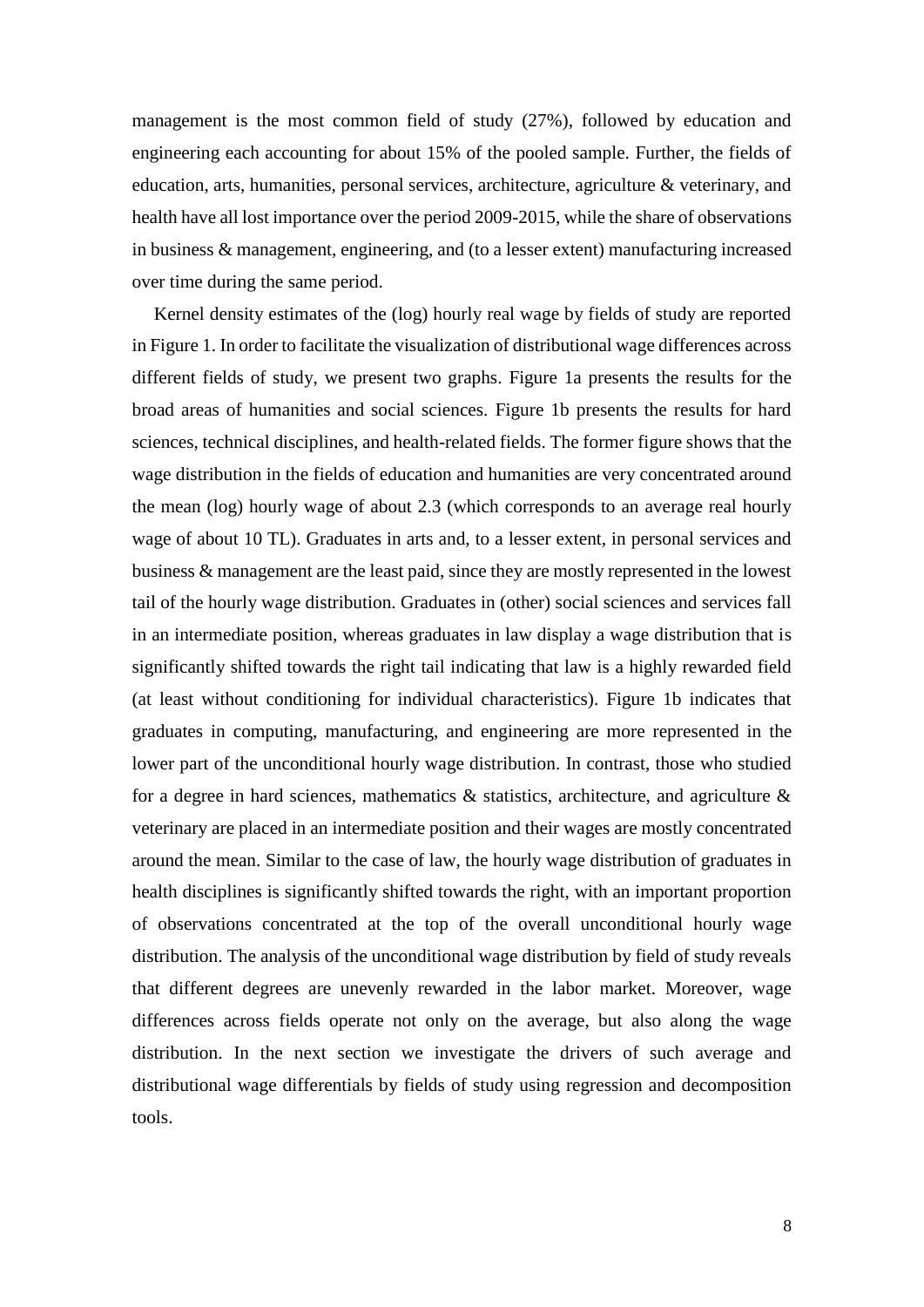#### **3) Empirical Methodology**

#### *3.1) Average Wage Differentials*

The starting point of our analysis of wage differentials by fields of study consists of a simple OLS regression that explains (logged) real hourly wages (*ln(wi)*) as a function of a vector of control variables  $(X_i)$  and a set of dummies for each field of study  $(FS_i)$ :

$$
\ln(w_i) = \alpha + \beta' X_i + \sum_j \delta_j I(FS_i = j) + \varepsilon_i \quad j = 1 \dots J - 1. \tag{1}
$$

Here  $\delta$ <sup>*j*</sup> represent the coefficients of interest, which measure the percentage wage difference of holding a degree in field "*j*" relative to the reference category (in our case, the field of "business and management"). We first present the estimates of  $\delta_i$  without conditioning for any observable characteristics, which yield unconditional wage differences across different fields of study. Second, we progressively expand the vector of covariates, moving from a regression that contains only the basic set of controls (current job tenure and previous potential experience, both in quadratic form, plus survey wave dummies), which is subsequently augmented by family characteristics, sector dummies and firm size (in quadratic form), occupation dummies and NUTS2 region dummies. This stepwise inclusion of control variables yields different estimates of the "ceteris paribus" wage differentials by college major, and allows to assess whether the raw wage differences observed across different fields of study are, to some extent, mediated by other observable characteristics of the individual, his job, and his region of residence, which might co-vary with both fields of study and salaries.

In order to better appreciate the contribution of observable characteristics on the observed wage disparities between individuals who graduated from different fields, we apply the Oaxaca-Blinder (OB) decomposition for average wage gaps (Oaxaca, 1973, Blinder, 1973). This well-known decomposition method disentangles average outcome differentials into the contribution of the (average) endowment of observable characteristics (i.e. the explained or composition component) and the contribution of unexplained factors (i.e. the so-called wage structure component, which is captured by differences in the estimated coefficients). To avoid choosing an arbitrary reference field, we decompose the gap between the average wages of individuals graduated in field *j* and the average wages in all other fields of study different from j (*-j*) of their counterparts. Moreover, as suggested by Fortin (2008) and Fortin et al. (2011), we estimate the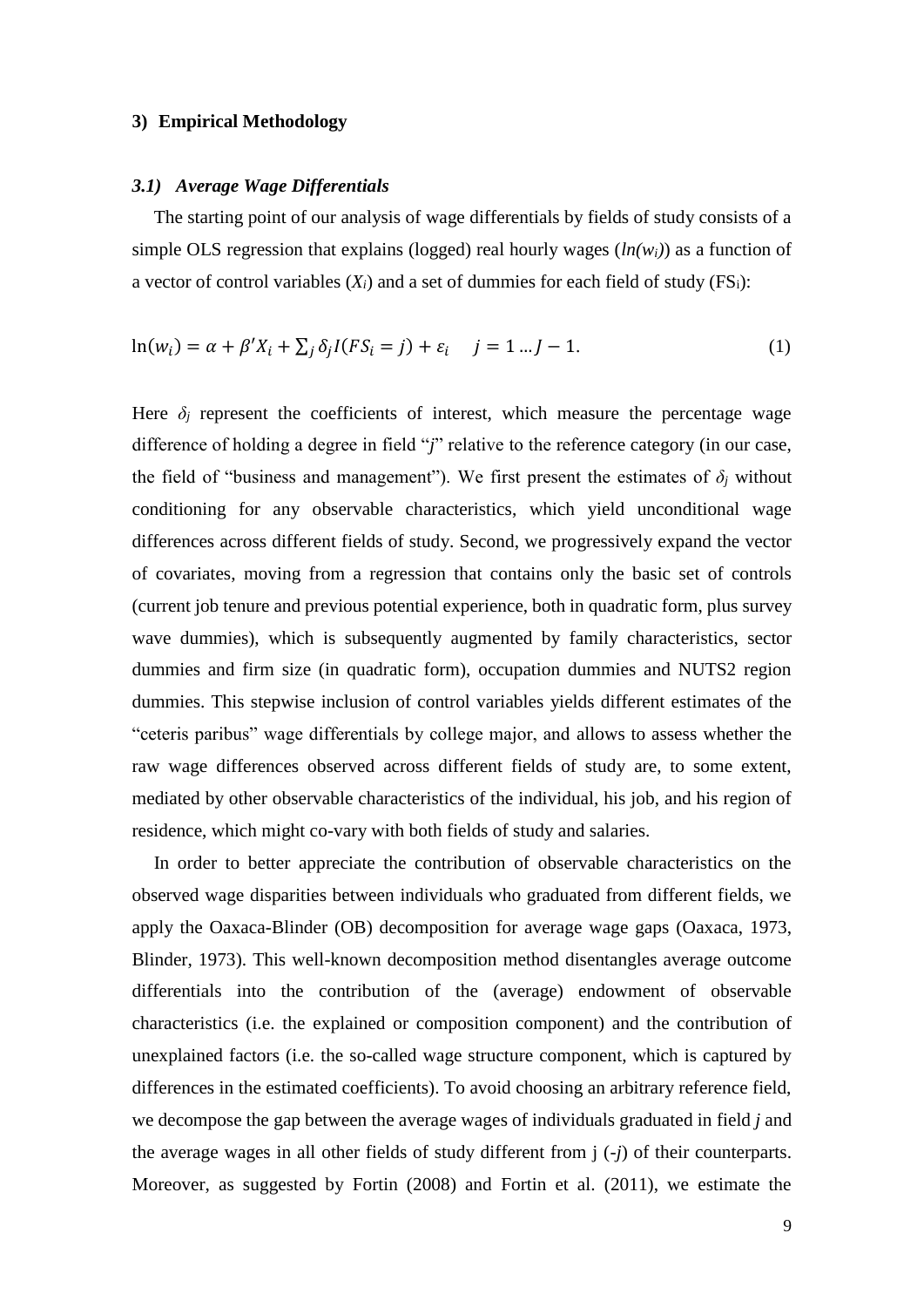nondiscriminatory reference wage structure from a pooled regression with all the fields together,<sup>8</sup> imposing an identification restriction that ensures that the wage advantage of one field equals the disadvantage suffered by other fields, that is:

$$
\ln(w_i) = \alpha + \beta' X_i + \gamma_j I(FS_i = j) + \gamma_{-j} I(FS_i \neq j) + u_i \quad j = 1 \dots J
$$
  
subject to  $\gamma_j + \gamma_{-j} = 0$  (2)

Equation (2) is estimated for each different field of study (*j*) using the pooled sample, and contains indicators for being graduated in field "*j*" ( $FS_i = j$ ) and for being graduated in any of the fields that is different from "*j*" ( $FS_i \neq j$ ). The estimated  $\beta$  coefficient thus represents the nondiscriminatory wage structure that is used in the decomposition. From the estimates of equation (2) it is possible to decompose the raw percentage wage differentials between graduates in field "*j*" and their counterparts who obtained a degree in a different field *(-j)* into different components as follows:

$$
\overline{\ln(w_j)} - \overline{\ln(w_{-j})} = (\overline{X}_j - \overline{X}_{-j})\hat{\beta} + (\hat{\gamma}_j - \hat{\gamma}_{-j}) + E[u_i|FS_i = j] - E[u_i|FS_i \neq j] \n= (\overline{X}_j - \overline{X}_{-j})\hat{\beta} + [\underbrace{(\overline{X}_j(\hat{\beta}_j - \hat{\beta}) + (\hat{\alpha}_j - \hat{\alpha}))}_{\widehat{\gamma}_j} - \underbrace{(\overline{X}_{-j}(\hat{\beta}_{-j} - \hat{\beta}) + (\hat{\alpha}_{-j} - \hat{\alpha}))}_{\widehat{\gamma}_{-j}}]
$$
\n(3)

The term  $(\bar{X}_j - \bar{X}_{-j})\hat{\beta}$  represents the composition effect (i.e. average wage differences due to differences in observable characteristics), whereas the term  $(\hat{\gamma}_i - \hat{\gamma}_{-i})$  =  $(\bar{X}_j(\hat{\beta}_j - \hat{\beta}) + (\hat{\alpha}_j - \hat{\alpha})) - (\bar{X}_{-j}(\hat{\beta}_{-j} - \hat{\beta}) + (\hat{\alpha}_{-j} - \hat{\alpha}))$  corresponds to the part of the mean differential that can be attributed to different remuneration of observable characteristics across fields of study.<sup>9</sup>

#### *3.2) Distributional Wage Differentials*

**.** 

It seems worth noting that both the regression analysis and the OB decomposition provide evidence about average wage differences across college majors. However, as

<sup>8</sup> Notice that the OB decomposition (as well as the distributional analysis that follows) is carried out using the full set of control variables included in the vector X.

<sup>&</sup>lt;sup>9</sup> Notice that the term  $E[u_i|FS_i = j] - E[u_i|FS_i \neq j]$  is assumed to be zero, which corresponds to the standard OLS hypothesis of orthogonality between the error term and the regressors (in this case, the dummies for field of study). Moreover, it seems worth commenting that the OB decomposition can be further divided into the contribution of each specific covariate, which can be eventually also aggregated into subgroups (as explained later). However, the presence of categorical variables makes the results of the detailed decomposition dependent on the choice of the reference category. This issue can be avoided by "normalizing" the effects of discrete covariates as explained in Jann (2008).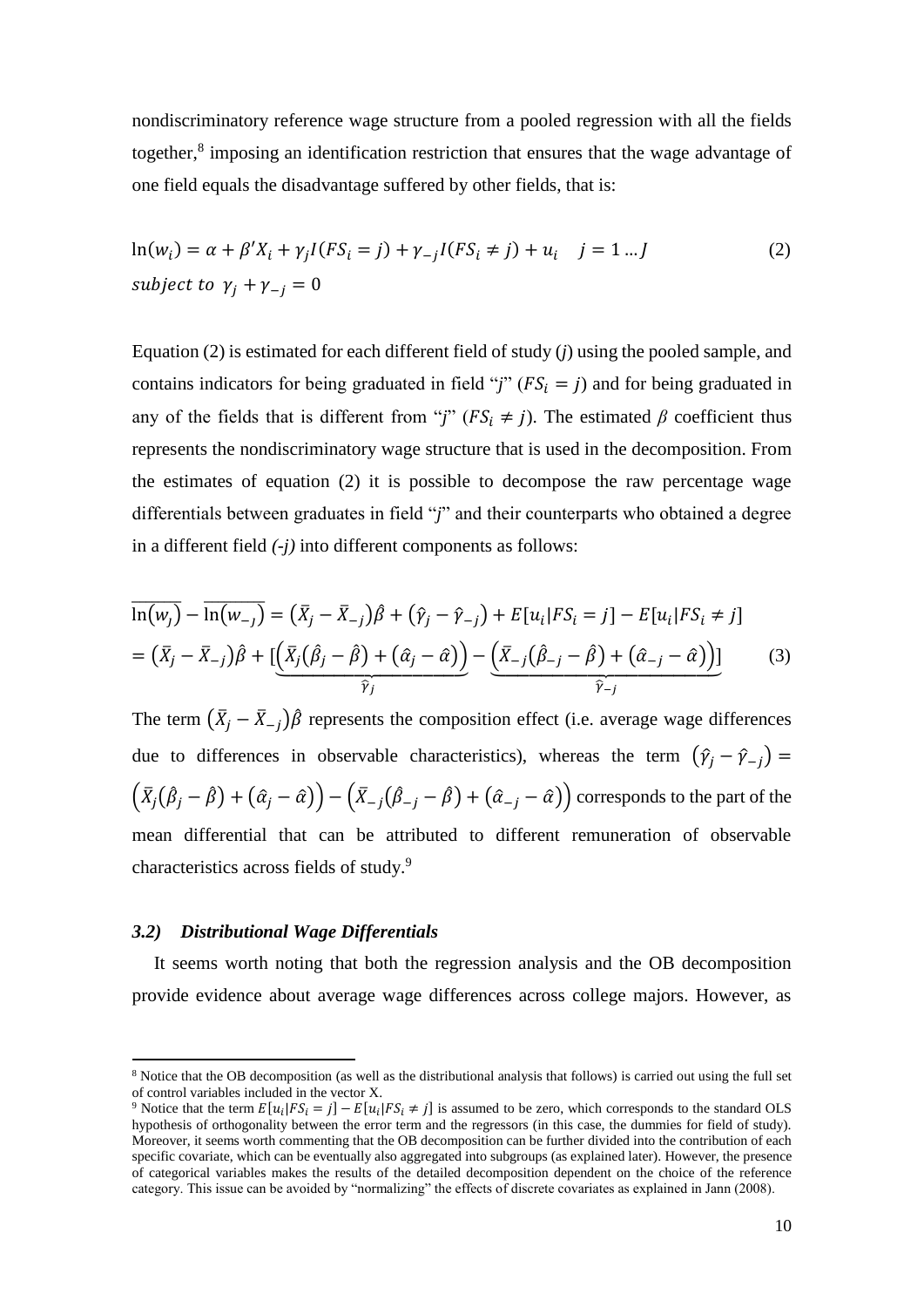commented in the introduction (and confirmed by the graphical analysis of the wage distribution by field of study), focusing on average gaps could hide important disparities that could occur in other parts of the wage distribution than the mean. To evaluate distributional wage disparities across fields of study, we estimate the Unconditional Quantile Regression (UQR) proposed by Firpo et al. (2009). The UQR method is based on the statistical concept of Influence Function (IF), which represents the influence of an individual observation on a distributional statistic of interest (e.g. the quantile). By adding back the statistic to the corresponding IF, it is possible to obtain the Recentered Influence Function (RIF) for each quantile of the outcome. Specifically, the RIF for the  $\tau$ th quantile  $(q<sub>\tau</sub>)$  of logged hourly wages corresponds to,

$$
RIF(\ln(w_i), q_\tau) = q_\tau + IF(\ln(w_i), q_\tau) = q_\tau + \frac{\tau - I(\ln(w_i) \le q_\tau)}{f_{\ln(w)}(q_\tau)}
$$
(4)

where  $I(\cdot)$  is an indicator function and  $f_{\text{ln}(w)}(q_\tau)$  is the density of the marginal (unconditional) distribution of the outcome  $(\ln(w))$  evaluated at  $q_\tau$ . The estimated counterpart of the RIF is simply obtained by replacing the unknown components by their sample estimators, such as,

$$
\widehat{RIF}(\ln(w_i), \hat{q}_\tau) = \hat{q}_\tau + \widehat{IF}(\ln(w_i), \hat{q}_\tau) = \hat{q}_\tau + \frac{\tau - I(\ln(w_i) \leq \hat{q}_\tau)}{\hat{f}_{\ln(w)}(\hat{q}_\tau)}
$$
(5)

Where  $\hat{f}_{\ln(w)}(\hat{q}_\tau)$  corresponds to a kernel density estimator of the unconditional density function of the outcome. The RIF for a given quantile can be taken as a linear approximation of the nonlinear function of the quantile, and captures the change of the (unconditional) quantile of the outcome in response to a change in the underlying distribution of the covariates (Firpo et al., 2009). In fact, it can be shown that the expected value of the RIF can be modelled to be a linear function of explanatory variables, as in a standard linear regression. Therefore, it is possible to analyze wage disparities by field of study along the (unconditional) wage distribution by specifying the following linear UQR for selected quantiles of the unconditional distribution of real hourly wages  $(\hat{q}_\tau)$ :

$$
E[\widehat{RIF}(\ln(w_i), \widehat{q}_\tau)|X_i, FS_i] = \widehat{\alpha}_\tau + \widehat{\beta}_\tau' X_i + \sum_j \widehat{\delta}_{j\tau} I(FS_i = j) \quad j = 1 \dots J - 1. \tag{6}
$$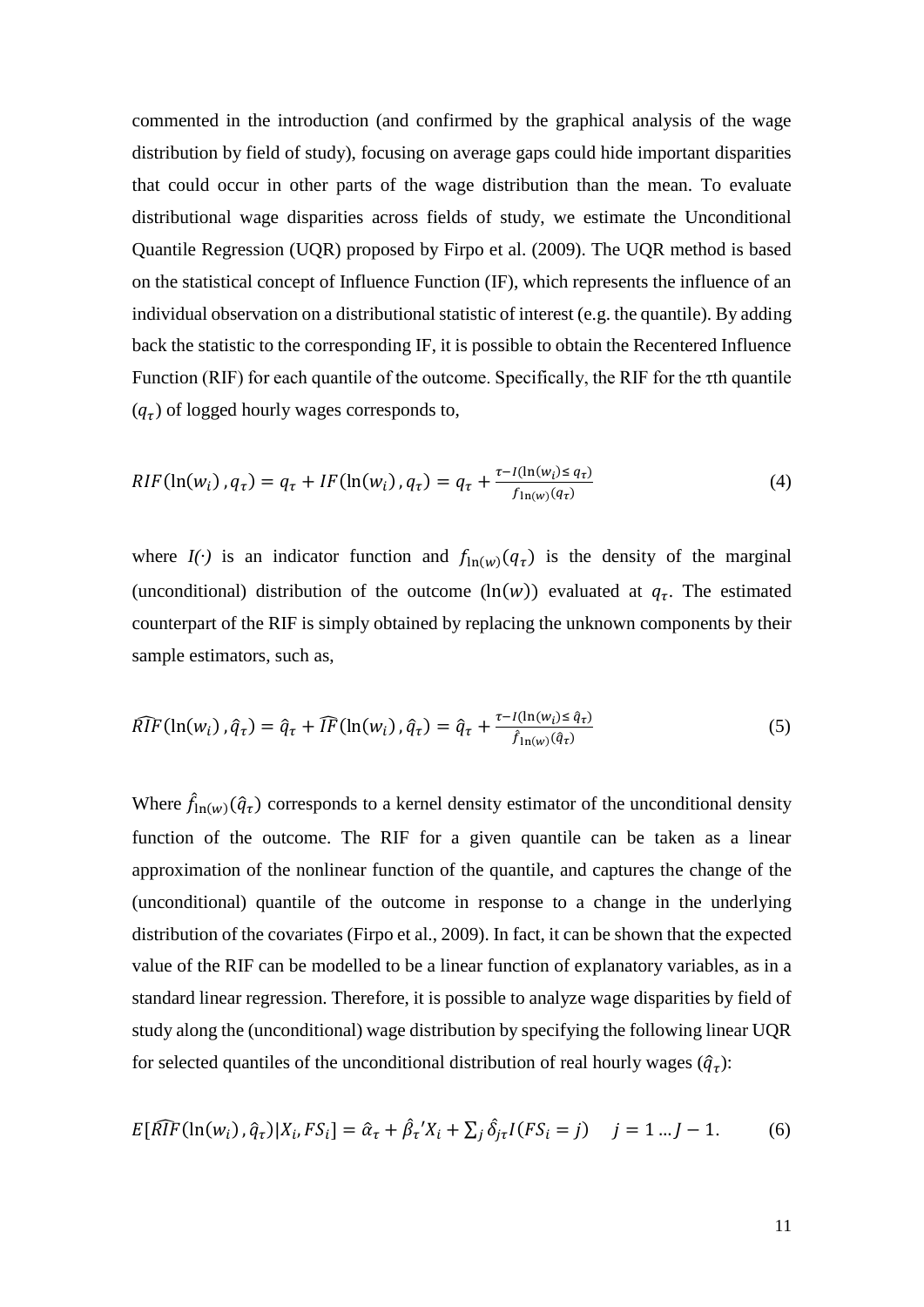The estimates of  $\hat{\delta}_{j\tau}$  from equation (6) represents the marginal impact of a small change in the probability of holding a degree in field "*j*" (relative to the reference field) on the unconditional  $\tau$ -quantile of logged hourly wages.

Given the linear approximation of the conditional expectation of the RIF and the theoretical property stating that the average  $\overline{RIF}(\ln(w_i), \hat{q}_\tau)$  is equal to the corresponding marginal quantile of the distribution of the outcome ( $\hat{q}_{j\tau}$ ), it is possible to generalize the standard OB decomposition of average outcomes to a distributional decomposition applied to the unconditional distribution of the outcome (see Firpo et al., 2007 and Fortin et al., 2011 for technical details). Put in other words, it is possible to examine the contribution of the endowment of observable characteristics and the returns to these characteristics in explaining the estimated unconditional wage gap across fields of study, applying the outcome decomposition for average outcomes described by equation (3) to the RIF, that is:

$$
\begin{aligned}\n\hat{q}_{j\tau} - \hat{q}_{-j\tau} &= \overline{RIF}(\ln(w_j), \hat{q}_{\tau}) - \overline{RIF}(\ln(w_{-j}), \hat{q}_{\tau}) = \\
(\bar{X}_j - \bar{X}_{-j})\hat{\beta}_{\tau} + \left[ \left( \bar{X}_j(\hat{\beta}_{j\tau} - \hat{\beta}_{\tau}) + (\hat{\alpha}_{j\tau} - \hat{\alpha}_{\tau}) \right) - \left( \bar{X}_{-j}(\hat{\beta}_{-j\tau} - \hat{\beta}_{\tau}) + (\hat{\alpha}_{-j\tau} - \hat{\alpha}_{\tau}) \right) \right] \tag{7}\n\end{aligned}
$$

Here  $\hat{\beta}_{\tau}$  corresponds to the nondiscriminatory wage structure (estimated from a pooled RIF regression) at quantile  $\tau$  estimated in a similar fashion as equation (2) using the estimated RIF for individuals graduated in field "j" and in fields different than "j" as dependent variable. Similar to equation (3), the term  $(\bar{X}_j - \bar{X}_{-j})\hat{\beta}_{\tau}$  represents the composition effect and the term  $(\bar{X}_j(\hat{\beta}_{j\tau} - \hat{\beta}_{\tau}) + (\hat{\alpha}_{j\tau} - \hat{\alpha}_{\tau})) - (\bar{X}_{-j}(\hat{\beta}_{-j\tau} - \hat{\beta}_{\tau}) +$  $(\hat{a}_{-j\tau} - \hat{a}_{\tau})$  captures the unexplained component of the percentage wage differential evaluated at the  $\tau$ -quantile of the unconditional distribution of (logged) wages.

#### **4) Estimation Results**

#### *4.1) Average Wage Differentials*

The main results from the OLS estimation of equation (1) are reported in Table 2 (complete results are displayed in Table A3 in the Appendix). The estimates in column (1) are obtained without conditioning on observable characteristics and express percentage differences in real hourly wages relative to graduates in business &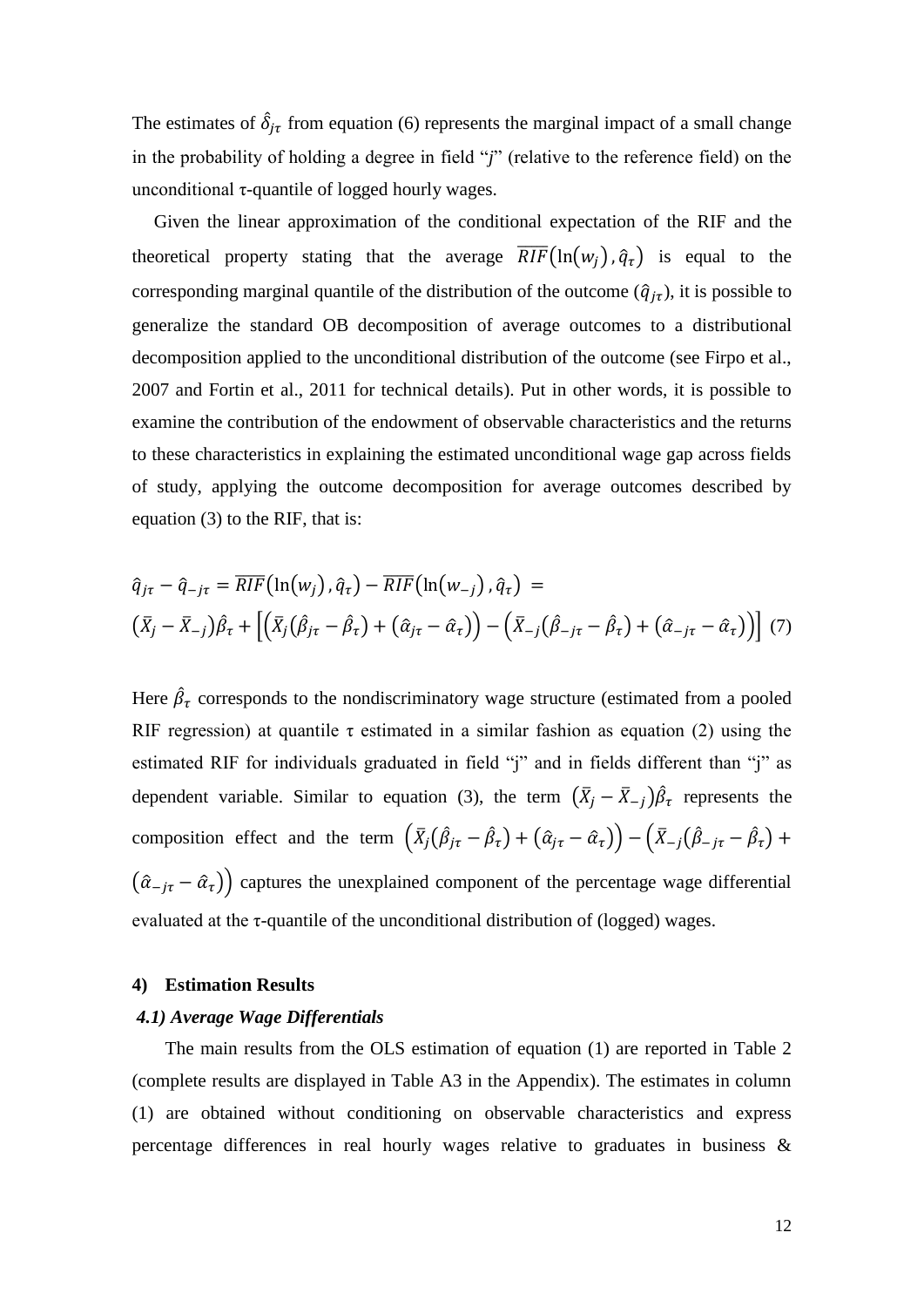management,<sup>10</sup> which is the reference and the most common field of study. Graduates in manufacturing (-14.1%), computing (-12.1%) and, to a lesser extent, in personal services (-8.8%), arts (-7.9%), and engineering (-5.2%) obtain a lower average remuneration than graduates in business and management. All the other fields are better paid than the reference group. The unconditional wage differential is especially pronounced for health  $(+64.6%)$  and law  $(+55%)$ , which are followed by hard sciences  $(+13.7%)$ , social sciences and education (+12.9%), mathematics  $\&$  statistics (+12%), agriculture  $\&$  veterinary  $(+11\%)$ , humanities  $(+8.5\%)$ , and architecture  $(+7.3\%)$ . Thus, manufacturing is the lowest and health is the highest paid field of study compared to business & management.

In Column (2) we control for the survey wave, current job tenure, and previous potential experience, where the latter two variables enter in a quadratic form. In this way we account for the fact that graduates in different fields of study may have different career profiles in terms of tenure and work experience, as well as for the changing distribution of university graduates across fields of study over time. Indeed, some of the negative differentials relative to graduates in business & management either change sign (i.e. computing), disappear (i.e. engineering), or are mitigated (as for manufacturing and arts). The positive differential observed in favor of graduates in education, law, social sciences, agriculture & veterinary, and health is lower when controlling for the basic set of covariates, and reverts sign for the field of humanities.

Accounting for family characteristics, namely marital status and the number of children, has virtually no effect on the coefficients associated with different fields of study (see in Column (3)). This suggests that family structure and cohabitation do not drive wage disparities between individuals graduated in different disciplines. The results indicate that graduates in education, law, social sciences  $\&$  services, mathematics  $\&$ statistics, computing, architecture, agriculture & veterinary, and health all earn more than graduates in business & management with the same amount of work experience and similar family characteristics. The field of personal services gets the lowest remuneration (-10% compared to the reference group). Graduates in arts, personal services, and manufacturing earn less than the reference group. Surprisingly, having a degree in the field of engineering is not associated with higher wages relative to business  $\&$ management. Health and law appear to be, by far, the college majors that are better

1

<sup>&</sup>lt;sup>10</sup> The average of (log) real hourly wages for graduates in business & management is equal to 2.15 (i.e. hourly wage in 2010 prices equal to 9.97 TL), which is around 8.1% lower than the overall average.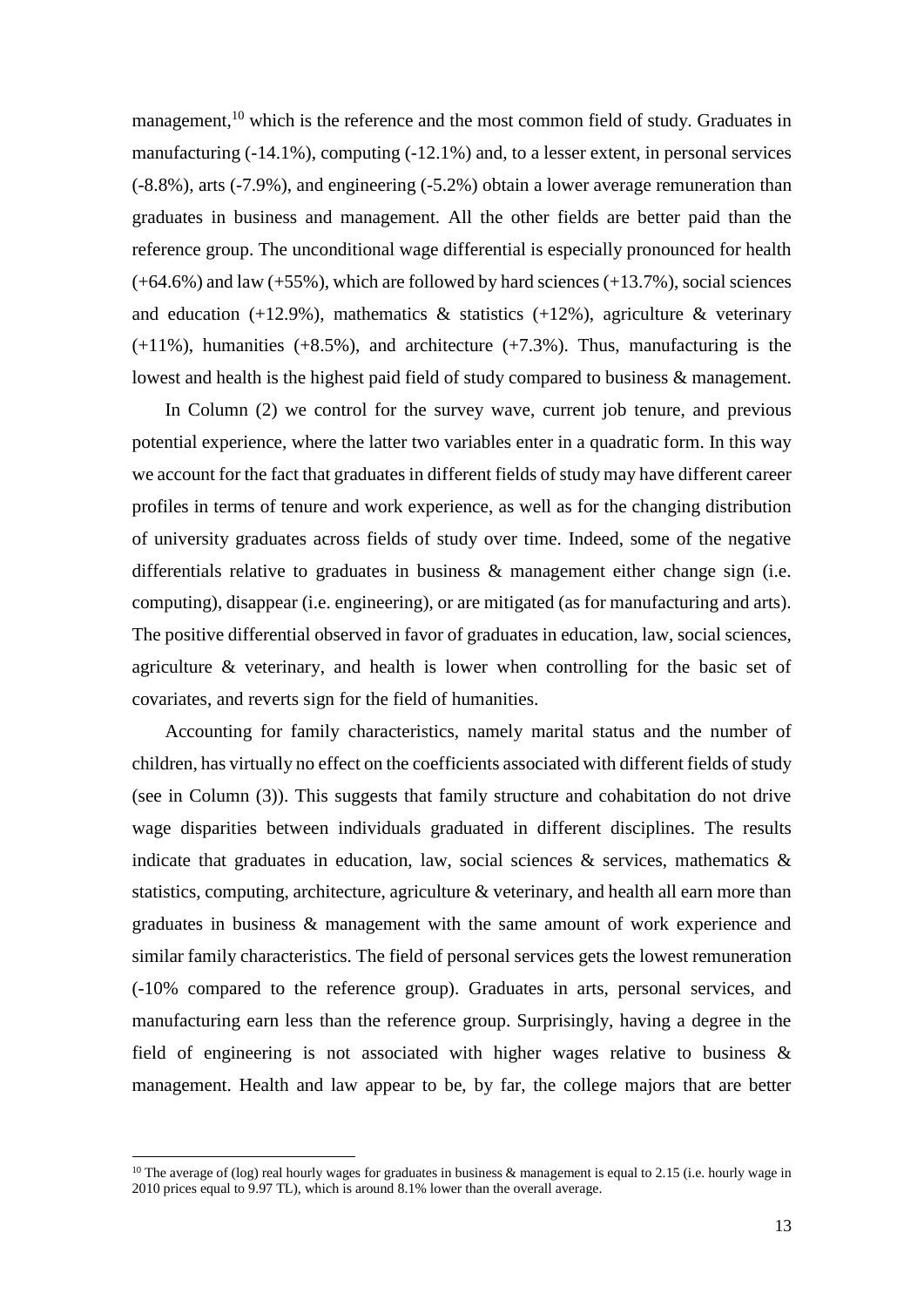rewarded in the Turkish labor market, even controlling for several individual and family characteristics.

Column (4) displays the wage differentials also conditioning on two important features of the job, namely employment sector (grouped into 10 categories) and firm size (in quadratic form). Wage differentials are generally reduced after controlling for sector and firm size. More remarkably, graduates in arts do not earn significantly less than graduates in business & management who work in the same sector and in firms of similar size. Graduates from the fields of humanities and engineering are slightly better remunerated than the reference group when sector and firm size are controlled for (+3.8% and +5.1%, respectively). Moreover, the negative differential experienced by graduates in manufacturing disappears when compared to the reference group with similar personal characteristics, who work in the same sector and in firms of the same size. The premium for the fields of architecture, and agriculture & veterinary is somewhat higher when employment sector and the firm size are included as regressors. The high differential in favor of law and health disciplines is only marginally reduced after controlling for sector and firm size.

Conditioning on occupation in Column (5) generally compresses wage differentials across fields of study by a substantial amount, as is usually reported in the literature (Altonji et al., 2015, p. 35). The sign and the significance of the wage differentials generally remain stable after accounting for occupation dummies, with some exceptions. The negative gap suffered by graduates in arts (relative to business & management) emerges again when comparing individuals who also hold similar occupations. Graduates in humanities and manufacturing are instead penalized when occupation is controlled for, whereas the wage differential for the fields of personal services (negative), mathematics  $\&$  statistics, computing, and agriculture  $\&$  veterinary (all positive) vanish when they are estimated conditional on occupational categories. Notably, graduates in law and health are still better remunerated and, respectively, obtain an average hourly wage higher by 31% and 40.5% than the reference category even controlling for occupation. The estimates are mostly unaffected by the further inclusion of fixed effects for 26 NUTS2 regions of Turkey as shown in Column (6). This suggests that local differences in the labor market do not significantly affect wage disparities between tertiary educated workers with different college majors. The exceptions are manufacturing, for which the negative differential disappears after conditioning on regions, and agriculture & veterinary, which is slightly more rewarded than business & management.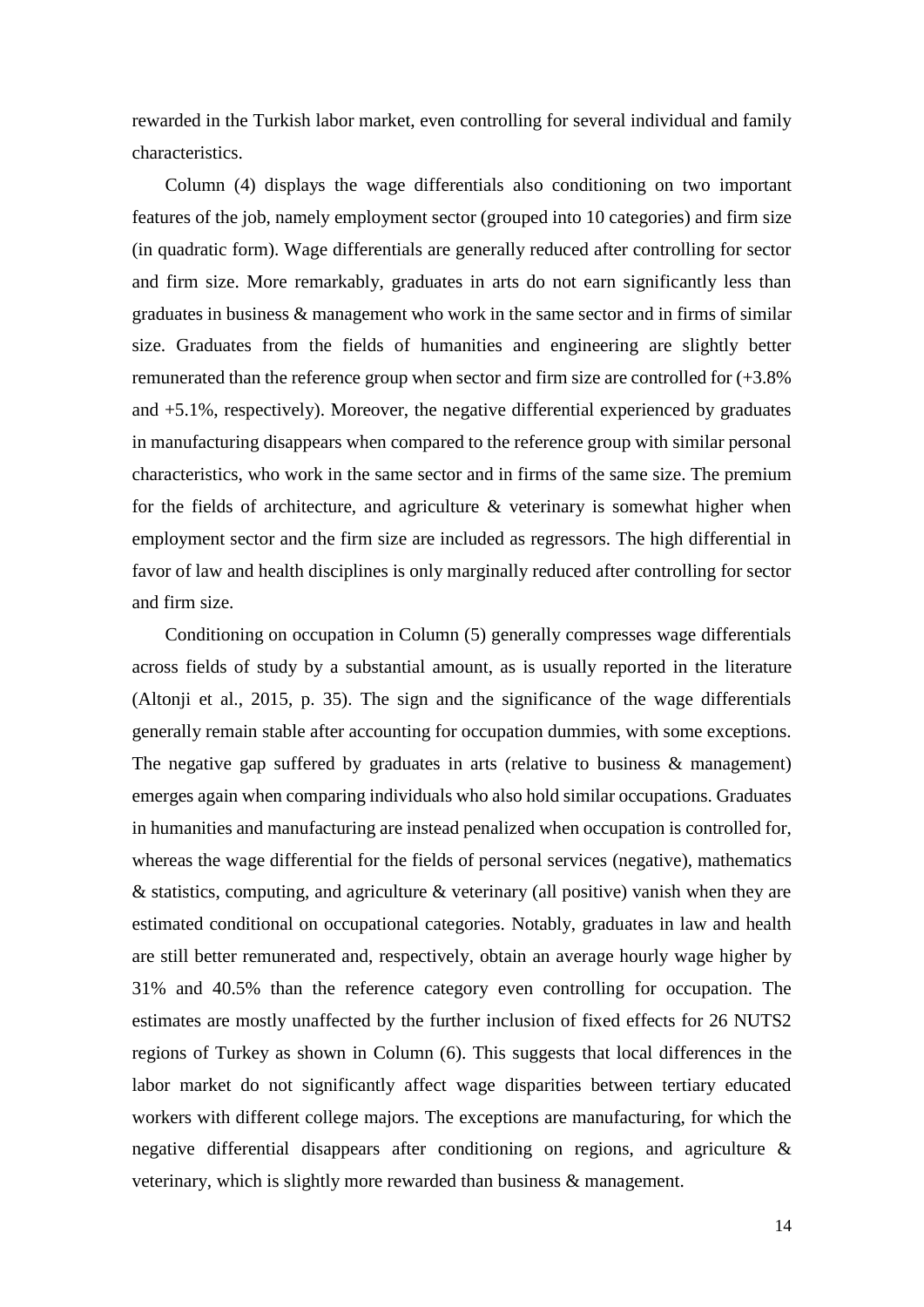We also repeated the OLS estimation for the full specification of the wage equation splitting the sample into three age groups namely 23-30, 31-40, and 41-65. These results are reported in Table A3 in the Appendix. This exercise provides a picture of the relative pay differentials across disciplines at different stages of the career. There are remarkable differences over the life-cycle for humanistic disciplines. Namely, the premium associated with education is mostly captured by young workers, who earn 13.2% more than their counterparts of the same age cohort who graduated in business & management, while the oldest group of workers in this field suffers an earnings penalty. A similar pattern is observed for arts, since young graduates in this field are better paid than the reference field, while the opposite is true for the older cohorts. The premium for graduates in social sciences and architecture vanishes in advanced stages of the working career. On the contrary, the premium for the fields of law, computing, manufacturing, health, and to a lesser extent, hard sciences is higher for the more senior groups of workers.

In order to better appreciate the role of observable characteristics and the associated coefficients in accounting for the observed average wage gaps, we report the results from the Oaxaca-Blinder decomposition shown in Equation (3). The basic results are displayed in Table 2 and graphically illustrated in Figure 2. The detailed results that report the contribution of each block of variables (and their returns) are shown in Table A4 in the Appendix. It can be appreciated that the average wage gap in favor of graduates in education (relative to other disciplines) is entirely explained by the endowment of observable characteristics — mostly occupation. The lower average wages observed for graduates in arts are similarly explained by the contribution of observed characteristics and their return (both with a negative sign). Wages of graduates in humanities are around the overall average and, for this field, the modest contribution of explained and unexplained factors operate in opposite directions. The field of business  $\&$  management is less rewarded than others, which is almost equally explained by a less favorable endowment of observable characteristics and lower returns. In contrast, for law (which is a highly paid field) the unobservable components are slightly more relevant than the observables in explaining the higher average hourly wage. For this field, the higher coefficients associated with sector and occupation, and to a lesser extent their more favorable composition in terms of these features of the job, represent the main driver of the high and positive wage gap relative to other fields. The lower average remuneration of graduates in personal services is almost entirely explained by observable characteristics, whereby the effect of occupation prevails over the other covariates.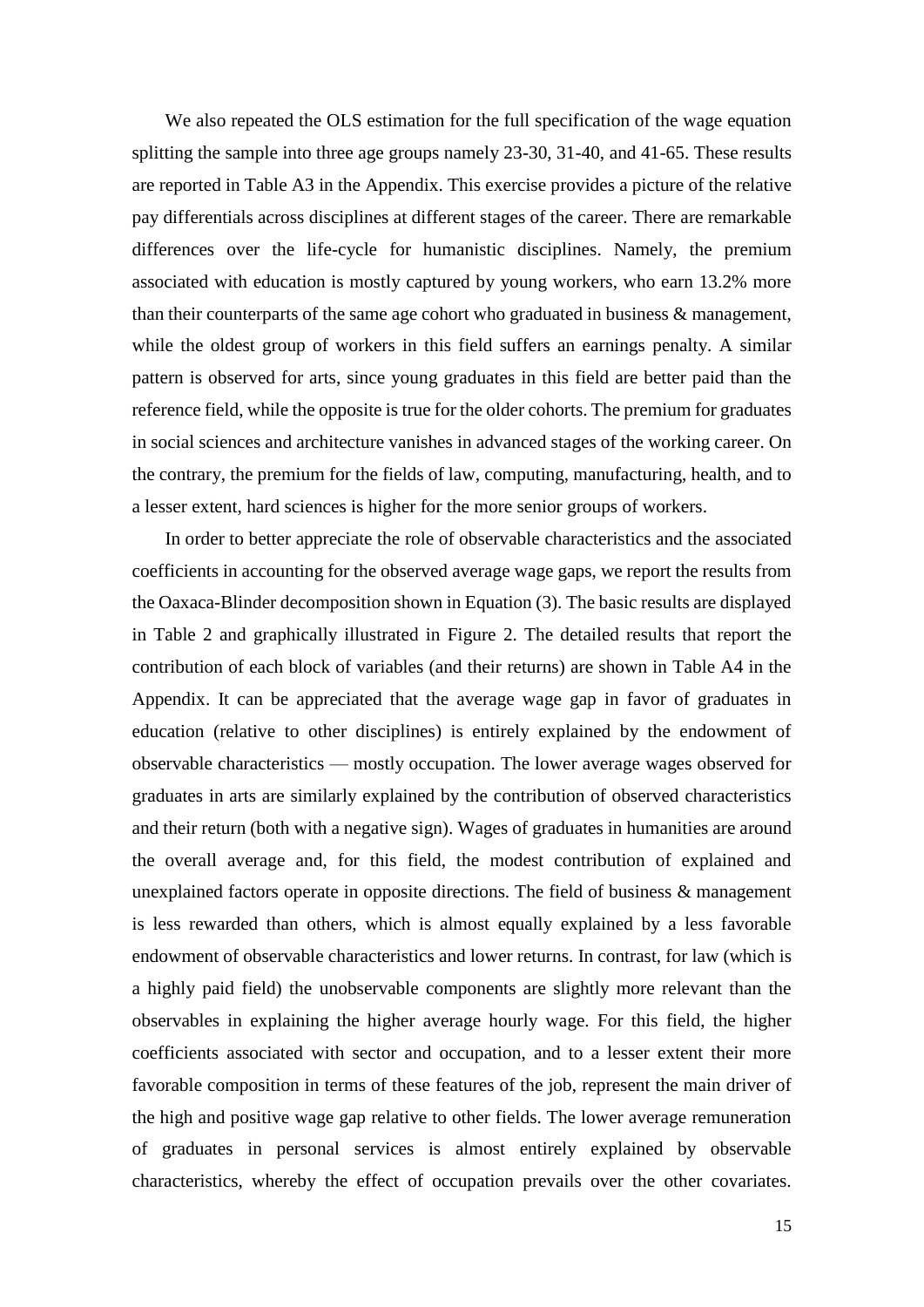Observables are also responsible for the higher average wages in both social sciences and hard sciences. For mathematics and statistics, the distribution of endowments positively affects average hourly wages, but the returns to endowments operate in the opposite direction. Average hourly pay is lower for graduates in computing, engineering, or manufacturing than for graduates of other fields, and the observable characteristics seem to account for almost their entire wage gaps. More specifically, for computing lower work experience/job tenure are the main conditioning factors behind the negative wage differential they suffer. For engineering, occupation is the most important observed factor that accounts for the negative gap, followed by sector/firm size and work experience. These three sets of observable characteristics are also the main driver of the wage penalty experienced by graduates in manufacturing, with a similar weight. The wage rate for graduates in architecture does not significantly differ from those in other fields, and the slightly higher wages for agriculture & veterinary are driven by the net effect of a better distribution of observed characteristics and lower associated returns. Finally, the field of health is clearly better rewarded, whereby the unexplained factors are more important than the explained. As in the case of law, the higher return to occupation (but not to employment sector and firm size) is the main factor behind the premium for graduates in health disciplines.

#### *4.2) Differences along the Wage Distribution*

Selected coefficients from RIF-Regressions estimated at different deciles of the unconditional wage distribution are displayed in Table 3 (complete results are not shown but are available upon request). These represent the estimates of equation (6), which are obtained using the full set of control variables. We also report the result from the OLS regression to allow for comparison. The same evidence can be graphically appreciated in Figure 3. Overall, the results highlight substantial heterogeneity in wage differentials by field of study along the distribution of real hourly wages. Relative to business & management, graduates in education are better remunerated at the bottom of the unconditional wage distribution, but the effect decreases monotonically with the quantiles and becomes negative after the median. A similar pattern is observed for humanities. In contrast, the high average reward to a degree in law that is detected by OLS is mostly operating in the upper part of the wage distribution, since for lower deciles the positive gap relative to the reference field is significantly less pronounced (but still positive). Social science degrees yield a payoff relative to business & management only at the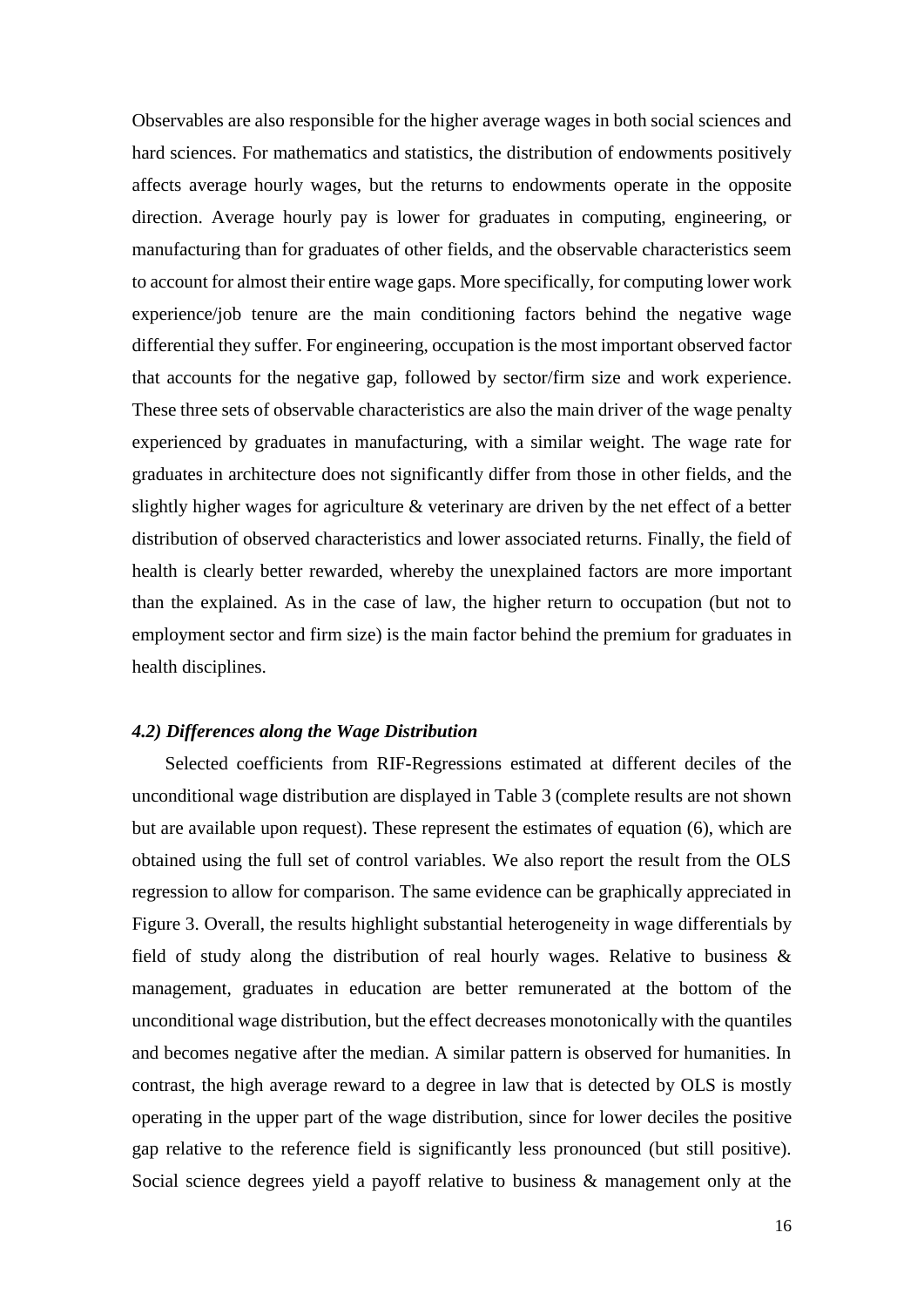bottom of the wage distribution, while no important differences are detected above the median.

Interestingly, the wage premium in hard sciences is higher at lower quantiles, but remains significant over the whole distribution. Graduates in mathematics & statistics are instead slightly less rewarded than those in business & management only in the middle of the distribution. As for graduates in computing, we observe lower wages at the left tail of the distribution, but the sign of the gap is reversed above the median. Indeed, this substantial heterogeneity was not captured by the average differential estimated by OLS, which is virtually zero. Similarly, also for the field of manufacturing there is a negative gap relative to business & management in the lower decile of the wage distribution, which reverts to positive around the center. However, no significant differences are detected at higher deciles. The returns to engineering increase along the unconditional wage distribution, while the estimated differential decreases slightly for architecture. In any case, both fields are better remunerated than business & management along the whole unconditional distribution of hourly wages. Hourly pay gaps between agriculture  $\&$ veterinary and the reference field follow an inverted U-shaped pattern (being negative at the lowest and highest deciles, respectively). Finally, similar to the case of law, the positive wage gap in favor of health is especially high at the top of the unconditional wage distribution, but is also relevant even at its left cue.

The decomposition results of wage gaps at different deciles of the unconditional wage distribution are reported in Table 4 and graphically displayed in Figure 4. Detailed RIF-decomposition results are shown in Table A6 in the Appendix. It appears that observable and unobservable components have a similar weight in explaining wage differences for the field of education at different points of the wage distribution and follow the overall decreasing tendency of the wage gap relative to other fields. The positive contribution of observable characteristics detected at lower deciles is mostly driven by occupation, which exerts a positive effect over the entire distribution, but is indeed compensated by the negative impact of sector and firm size above the median. The lower returns to work experience and occupation appear to be the main drivers of the decreasing contribution of unexplained factors, which is especially pronounced at the bottom of the wage distribution. For the field of arts, the endowment of observable characteristics plays an important role in accounting for the negative wage gap detected at the bottom of the distribution, but tends to decrease along it. The negative contribution of the estimated coefficients is also very pronounced at the second and third quantile,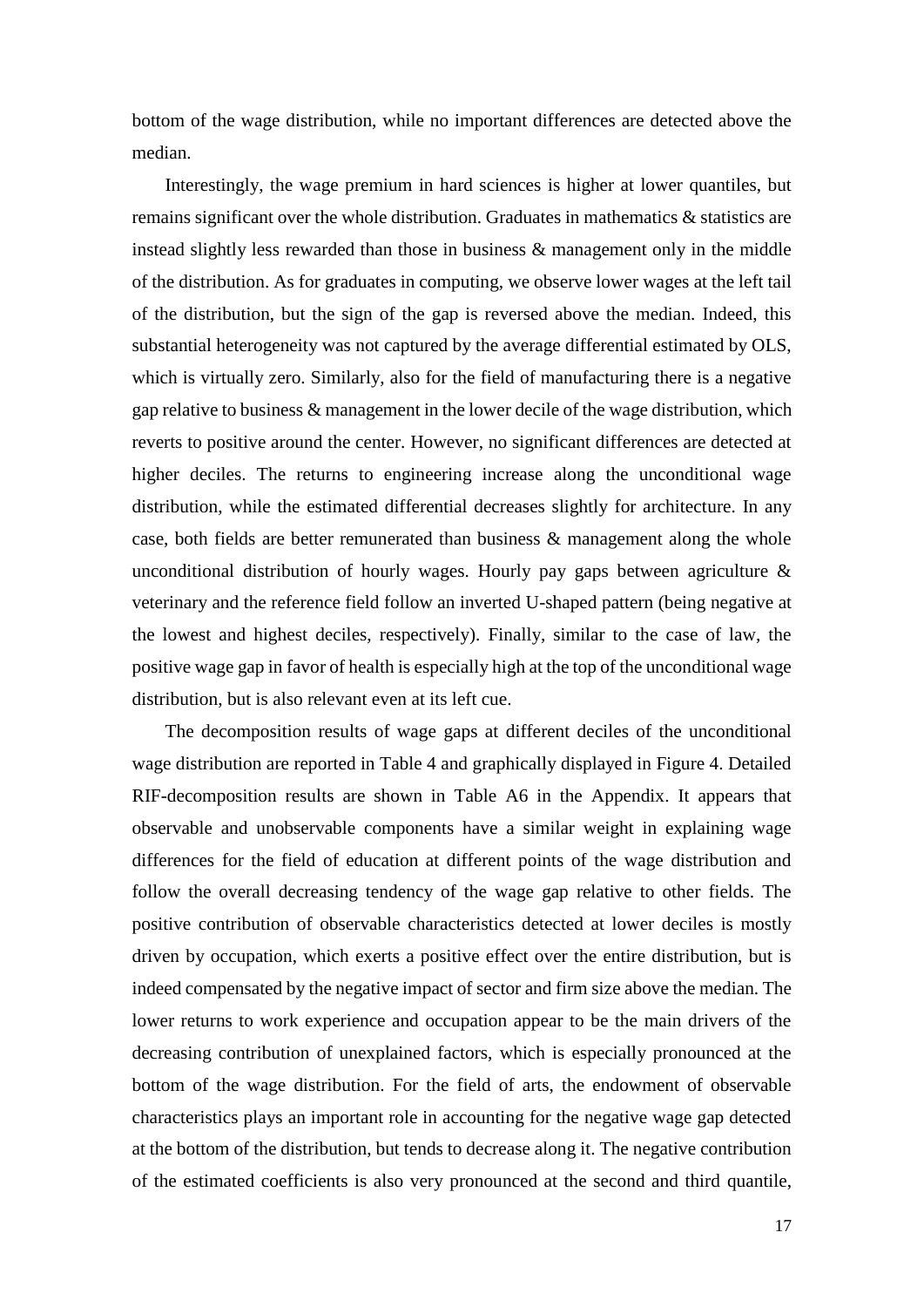being mostly driven by the return to family characteristics (which is also relevant at the top of the distribution). Observable characteristics account for most of the positive wage gap observed for humanities at the bottom of the wage distribution, but their relevance declines and even becomes negative at top quantiles (where graduates in this field earn less than their counterparts). Similar to the case of education, although occupational selection represents a favorable endowment for graduates in humanities, differences in employment sector and firm size penalize them at the top of the distribution. Also, the lower returns to work experience and occupation substantially contribute to the sharp decrease of the role of unobservables in accounting for the wage gap at bottom deciles.

In the case of business & management, the negative wage gap that graduates in this field experience relative to their counterparts generally tends to vanish along the unconditional wage distribution (with the exception of the last quantile) and seems to be mostly driven by the unfavorable distribution of endowments at lower deciles. More specifically, occupational selection tends to penalize low-paid graduates in this field. Occupation seems to exert a negative effect on wages of graduates in business  $\&$ management also at the top of the distribution, but its effect is compensated by the positive impact of sector and firm size. For law, returns and endowments operate in opposite directions at different points of the wage distribution, since the effect of explained factors decreases along the quantiles and the contribution of unexplained elements increases and accounts for most of the remarkably positive wage gap graduates in this field enjoy at the top of the wage distribution. Among the observables, employment sector and firm size are especially beneficial for bottom deciles, while occupation shows a relatively stable positive contribution over the entire wage distribution. Regarding the unexplained factors, it seems worth highlighting the changing contribution of the return to work experience, which exerts a negative impact at the bottom of the distribution and reverts sign at the median. Moreover, return to occupational categories has a positive impact at the center of the unconditional distribution and contributes to the high wage gap experienced by graduates in law. The negative wage gap for personal service is largely explained by the unfavorable endowment of observable characteristics, with the exception of the left tail of the wage distribution where the contribution of unexplained factors slightly mitigates the distribution of observables. Detailed decomposition results show that occupational choices are the most important drivers of the negative effect of endowments for personal services, being the contribution of this element that is especially relevant at the bottom and the top of the unconditional distribution of wages. Graduates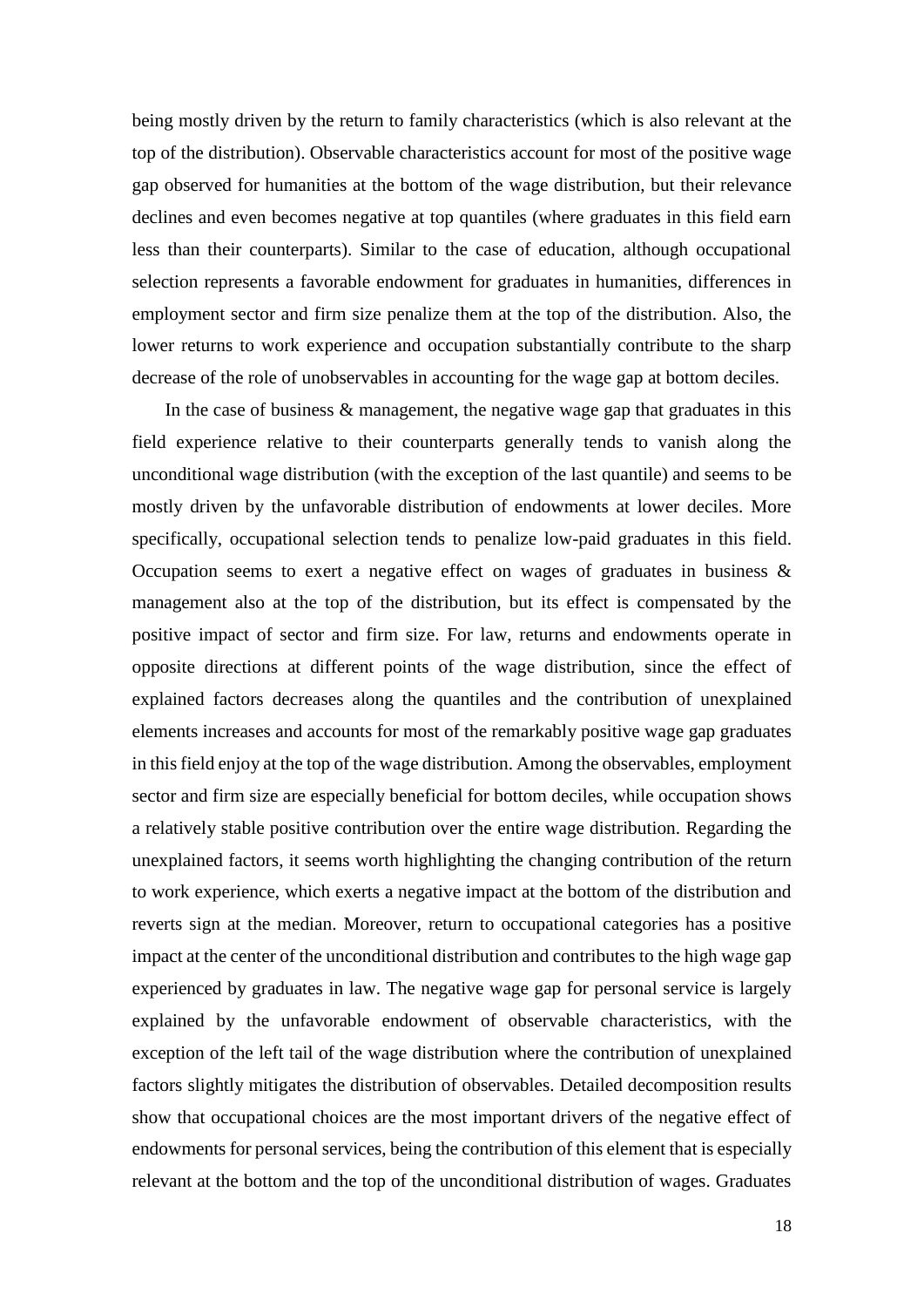in social sciences experience a positive wage gap at the bottom of the wage distribution, which is mostly accounted by the positive contribution of observable characteristics (i.e. work experience and sector/firm size). The importance of observables for this field decreases along the wage distribution and is somewhat compensated by the slightly negative impact of the estimated coefficients that is detected after the median.

The modest wage disparities between hard sciences and other fields, which tend to be relatively constant over the entire distribution, seem to be mostly explained by the effect of covariates, among which occupational selection plays the most important role. Graduates in mathematics & statistics are better paid than their counterparts at the bottom of the wage distribution, but this positive differential vanishes at its median. However, it seems interesting to highlight that the positive (but decreasing) contribution of observables is somewhat compensated by the estimated return, which tends to be lower for graduates in this field. More specifically, occupation appears to be the most important factor behind explained differences, whereas the returns to family characteristics and sector/firm size display the most relevant contribution in accounting for the unexplained wage gap. Graduates in computing are instead penalized with respect to graduates in other fields, especially below the median of the unconditional wage distribution. The negative differential detected at lower quantiles is mainly driven by observable factors, whereas the corresponding coefficients play a most important role at the center of the distribution. A similar pattern is detected for the fields of engineering and manufacturing, which are less rewarded than other fields at the bottom of the distribution, but this negative wage gap disappears when moving to higher quantiles (and even reverts sign in the case of engineering). Indeed, for both fields the important negative differential detected in the first half of the wage distribution is mostly explained by differences in observable characteristics, being employment sector/firm size and, to a lesser extent, work experience and occupation are the main observable factors behind these wage disparities. Graduates in engineering and manufacturing obtain higher rewards to observable characteristics at the bottom of the wage distribution, but the estimated coefficients tend to penalize them around the central quantiles. Unexplained components have a positive contribution for graduates in the former field above the median. Moreover, it seems interesting to highlight the negative contribution of the coefficients associated to work experience for the first two quantiles, which then reverts sign and tends to compensate the lower returns to observables for these two technical fields of study. The field of architecture is slightly less paid than others at the bottom of the distribution, while this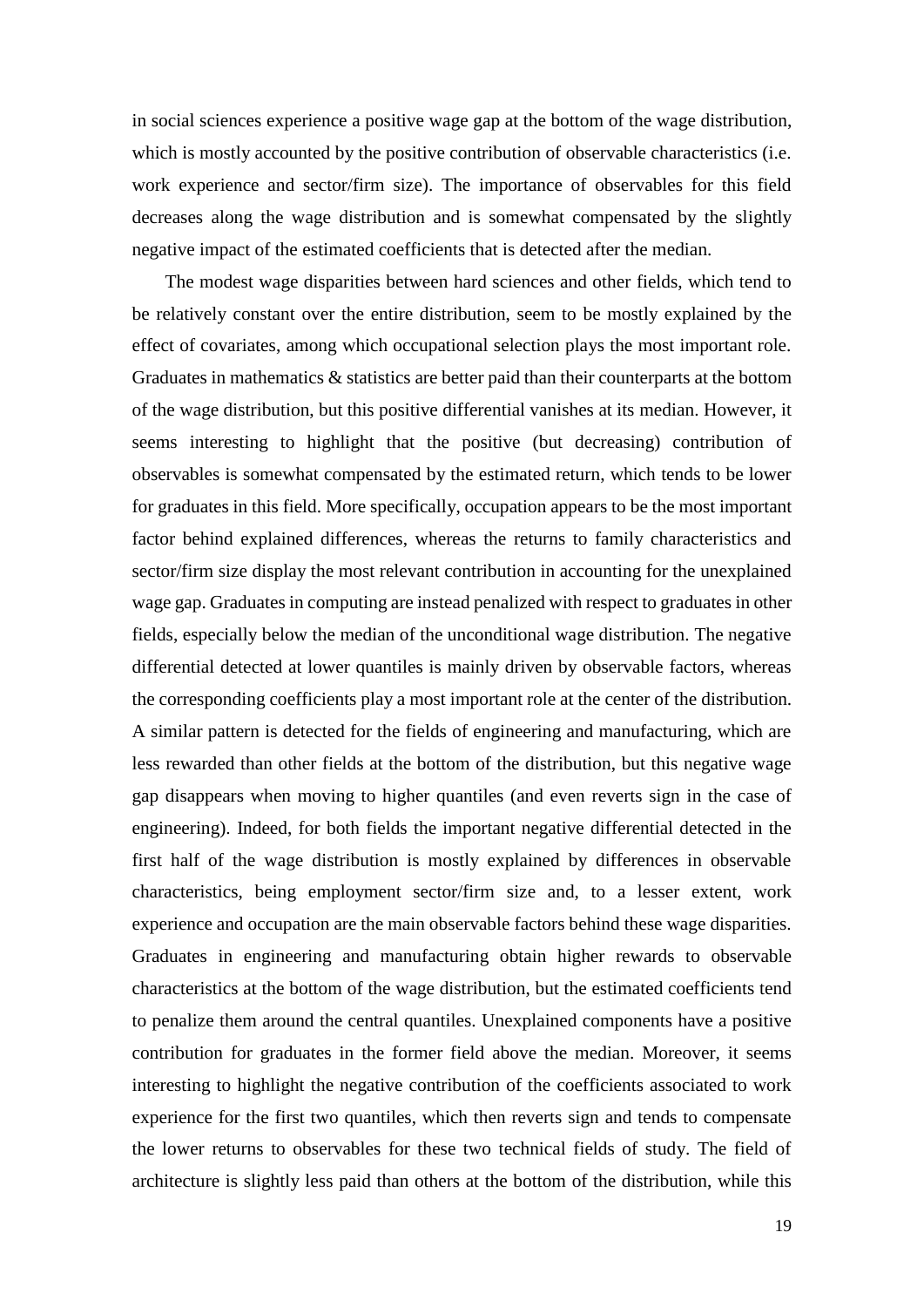wage gap tends to revert above the median. In this case, explained and unexplained components tend to operate in opposite directions along the unconditional wage distribution, since the endowment of observable characteristics (mainly sector/firm size) tend to penalize graduates in this field until the median, this differential being somewhat compensated by slightly higher returns to characteristics (mostly sector/firm size and occupation). For agriculture & veterinary, the inverted U-shaped contribution of unexplained characteristics is what drives the same pattern observed for the overall wage gap. Indeed, they tend to be better paid than other fields around the center of the wage distribution and the endowment of observable characteristics is generally favorable for them but the contribution of the estimated coefficients tend to be negative at the two extremes of the distribution and positive in the middle. We detected a positive impact of the coefficients associated with family characteristics along the whole distribution, as well as of sector/firm size until the median, but these are compensated by the lower return to work experience for graduates in agriculture & veterinary relative to their counterparts from other fields. Finally, the positive wage gap in health disciplines is the result of the net effect of the contrasting contribution of characteristics (with a decreasing weight along the wage distribution) and coefficients (with an increasing weight at higher quantiles), which is indeed a similar pattern observed for the case of law. Moreover, among the observable characteristics, selection into occupation and employment sector and, to a lesser extent, differences in work experience represent the main factors behind the significant wage premium experienced by graduates in health disciplines.

#### **5) Conclusions**

This paper reports evidence on the pay disparities among tertiary educated workers who hold a degree in different fields of study. We focus our analysis on Turkey, a developing country that has been characterized by a sustained expansion of higher education during the last decades. We detected significant heterogeneity in wage rates across college majors, which are especially pronounced for the fields of law and health. Indeed, graduates in these two disciplines are by far the better paid tertiary educated (male) workers in the Turkish labor market. Observable characteristics matter in explaining wage differences by field of study, since conditioning for characteristics alters the magnitude and in some case also the sign of the estimated differentials. Consistent with previous evidence in the literature, occupational selection represents the most important driver of pay gaps, but also employment sector, firm size and work experience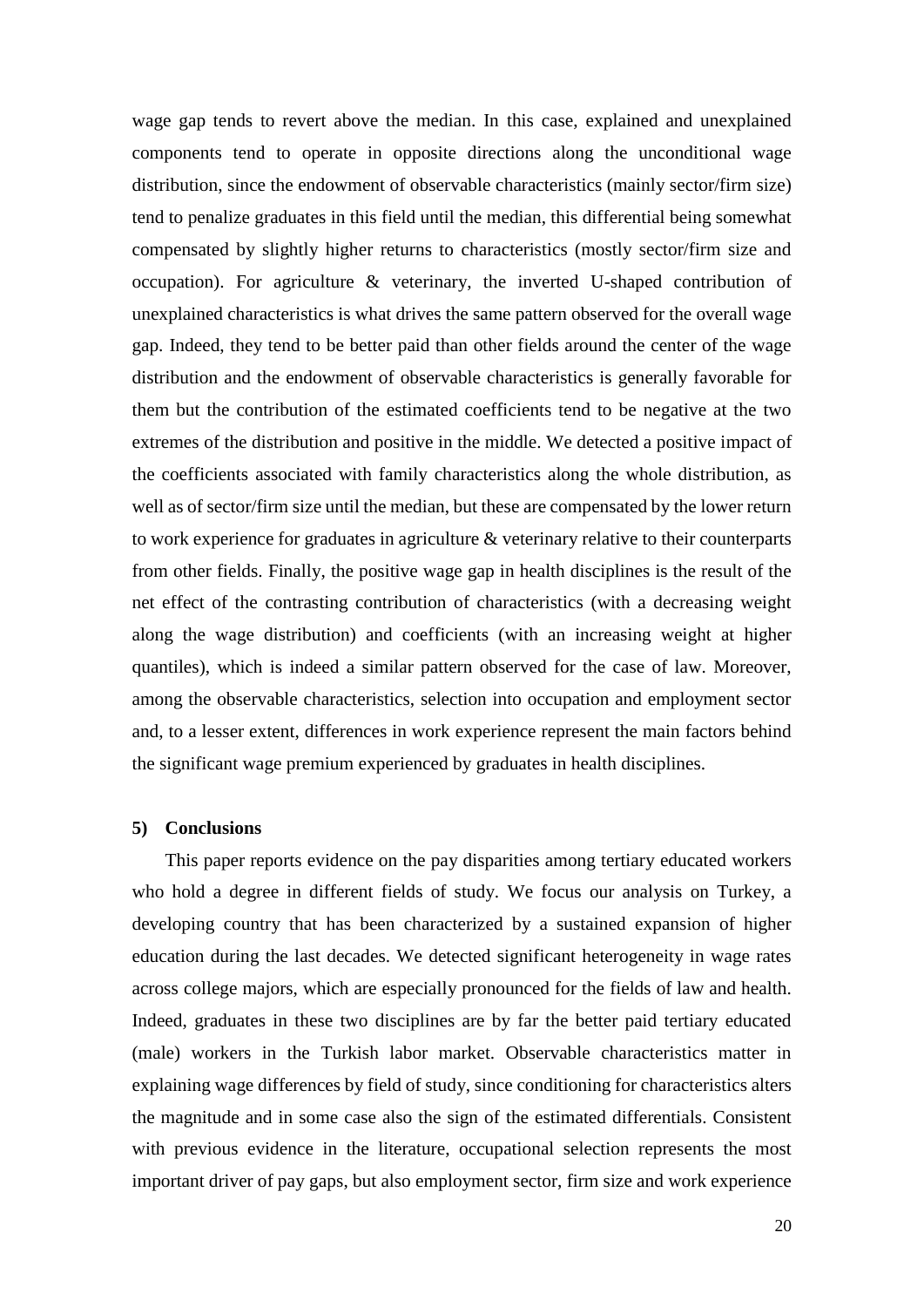operate as conditioning factors of the wages of Turkish university graduates. On the contrary, other observable factors appear to be less relevant, such as family characteristics (possibly because we focused on males) or geographical location (with the exception of the field of agriculture & veterinary).

With the aim of appreciating the extent to which the observed wage gaps are driven by differences in observable characteristics and/or by differences in the return associated to those characteristics, we performed the Oaxaca-Blinder decomposition for average wage differentials. The results indicate that differences in the endowments (i.e. the explained component) account for a substantial share of the wage gaps, and even explain almost the entire wage gap in some cases. Indeed, the overall effect of the return to characteristics (i.e. the unexplained component) is negligible and even not significant for several fields of study, such as social science and services, hard sciences and architecture (while marginally significant for education and personal services). It seems also worth noting that, in some cases, explained and unexplained components contribute to the wage gaps in opposite directions. Finally, the contribution of unexplained elements turns out to be especially high and actually higher than the contribution of observables for the two top paid fields of study, law, and health. This finding is possibly due to the importance of self-selection of high wage potential individuals into these two fields, which are among the ones with the highest cut-off score requirements for the university admission test, but also to labor market regulations that cover most of the jobs/sectors where graduates in law and health are usually employed.

As long as important wage disparities between individuals who obtained a degree in a different field of study could occur at other points of the distribution than the mean, we investigated distributional wage gaps along the unconditional distribution of hourly wages. Recentered Influence Function (RIF) Regressions estimates indicate that wage disparities by college major generally vary over the wage distribution, making the distributional analysis particularly relevant to analyze pay gaps by field of study. Indeed, wage differences (relative to the reference category) display a decreasing pattern for the fields of education, humanities, personal services, social services, mathematics & statistics and architecture (except for the last quantile), moving from positive to negative differentials. In contrast, pay disparities tend to increase along the wage distribution for law, health, computing, and engineering (moving from negative to positive for the latter two), and display an inverted U-shaped pattern for graduates in arts, manufacturing, and agriculture & veterinary.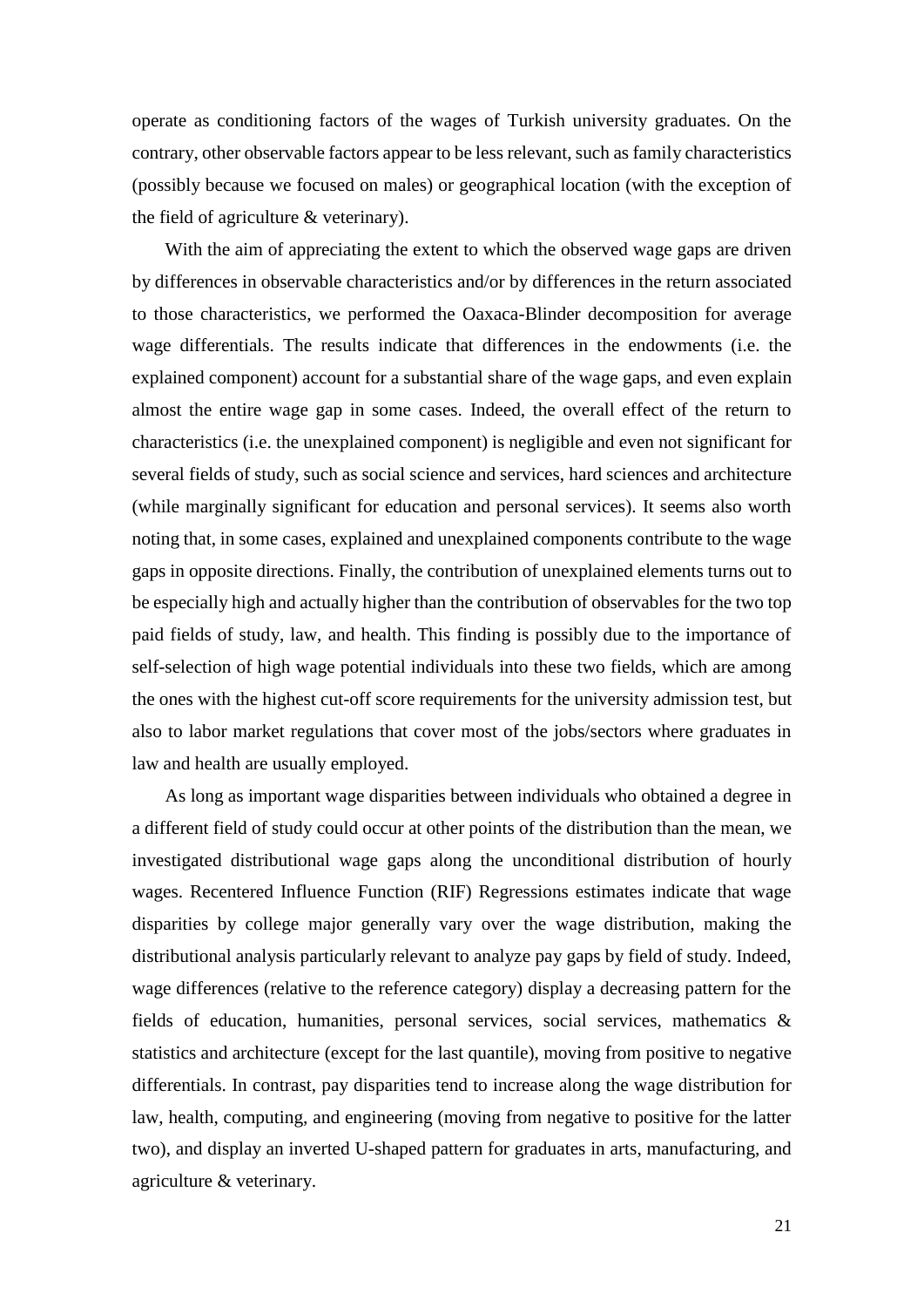We finally decomposed distributional wage differentials, in order to understand whether the contributions of explained and unexplained factors also change at different points of the unconditional distribution of hourly wages. The distributional decomposition confirms that the endowment of observable characteristics represents the main driver of wage differentials, but their contribution to the observed wage gaps tends to decrease when moving to the upper part of the unconditional wage distribution and even changes sign after the median (changing from positive to negative for education, humanities, and mathematics & statistics, and from negative to positive for architecture). Unexplained elements instead appear very relevant for the fields of law and health, the top paid college majors, and actually account for an increasingly important part of the positive wage gap experienced by graduates in these two fields in the upper part of the unconditional wage distribution.

Overall, the results point out that selection into occupation and, to a lesser extent, into economic sectors represents the main mechanism behind observed wage differences between individuals who obtained a university degree in a different field of study. As long as these two selection mechanisms are likely to be determined by both observable and unobservable individual characteristics (possibly correlated with wage potential), and in this work we are unable to disentangle between the two, additional research is needed to better understand the real contribution of occupation and employment sector to the wage return attributed to different fields of study. Related to this, although the contribution of unexplained factors is generally lower than the contribution of observables, understanding the extent to which endogenous self-selection of individuals into different fields of study represents the main driver of wage differences represents a challenge for future research, which will be possible when more detailed (administrative) data also becomes available in the case of Turkey. Indeed, it is quite likely that selection into the fields of law and health, based on unobserved traits that correlate with earnings potential, would account for most of the high wage premium attached to these fields at the top of the distribution (which is mostly left unexplained).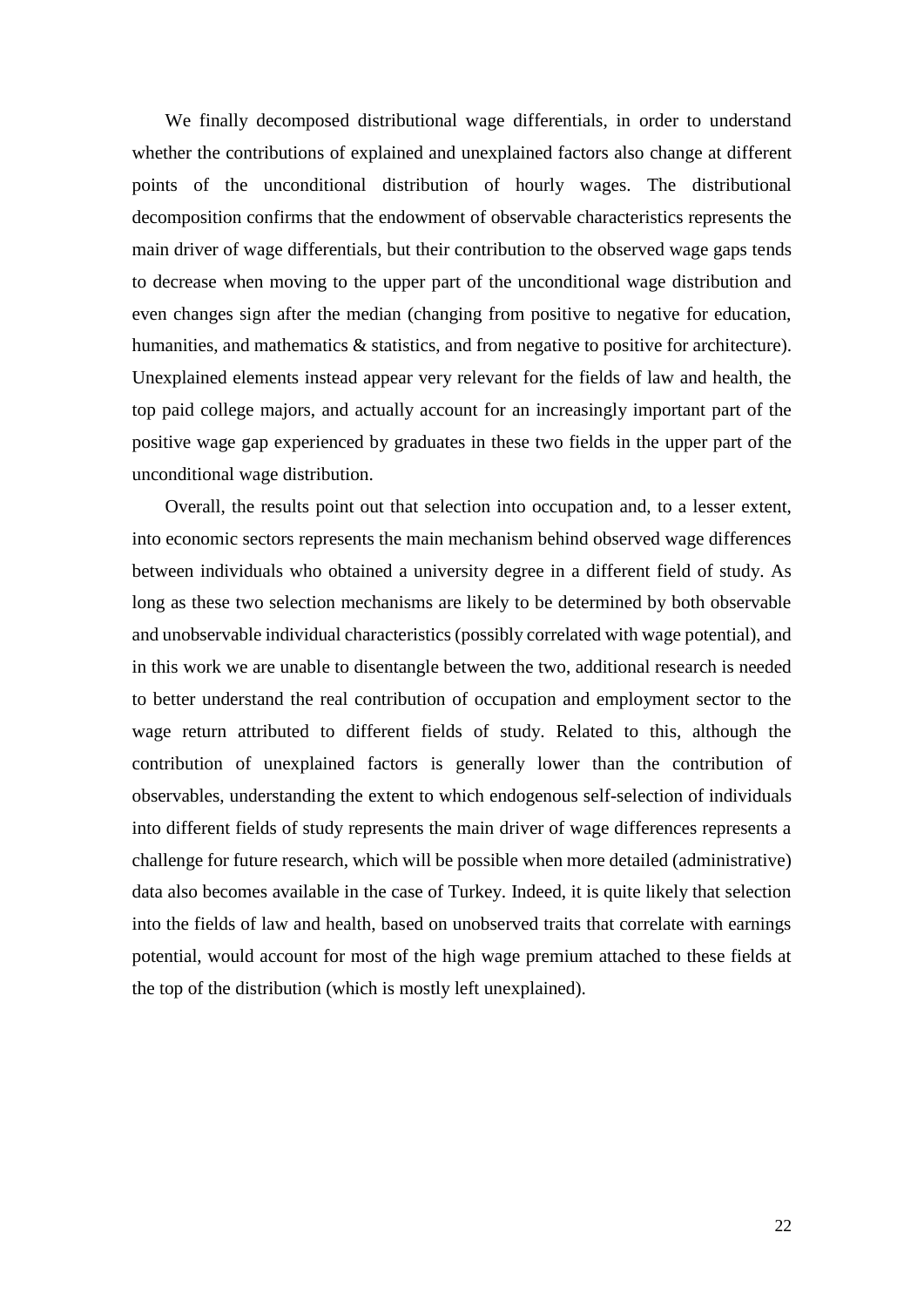### **References**

Arcidiacono, P. (2004). Ability sorting and the returns to college major. Journal of Econometrics, 121(1), 343-375.

Altonji, J. G., Blom, E., and Meghir, C. (2012). Heterogeneity in human capital investments: High school curriculum, college major, and careers. Annual Review of Economics, 4(1), 185-223.

Altonji, J. G., Kahn, L. B., and Speer, J. D. (2014). Trends in Earnings Differentials across College Majors and the Changing Task Composition of Jobs. The American Economic Review, 104(5), 387-393.

Altonji, J. G., Arcidiacono, P. and Maurel, A. (2016). "The Analysis of Field Choice in College and Graduate School: Determinants and Wage Effects". In Handbook of the Economics of Education, Vol. 5 (pages 305-396), ed. By E. A. Hanushek, S. Machin and L. Woessmann. Amsterdam: Elsevier.

Ballarino, G., and Bratti, M. (2009). Field of study and university graduates' early employment outcomes in Italy during 1995–2004. Labour, 23(3), 421-457.

Beffy, M., Fougere, D., and Maurel, A. (2012). Choosing the field of study in postsecondary education: Do expected earnings matter? Review of Economics and Statistics, 94(1), 334-347.

Berger, M. (1988). Predicted future earnings and choice of college major. Industrial and Labor Relations Review, 41, 418-429.

Bhattacharya, J. (2005). Specialty selection and lifetime returns to specialization. Journal of Human Resources, 40(1), 115-143.

Bratti, M., Naylor, R. and Smith, J. (2008). Heterogeneities in the returns to degrees: Evidence from the British cohort study 1970, Bonn, Germany: Institute for the Study of Labor (IZA) Discussion Paper No. 1631.

Buonanno, P., and Pozzoli, D. (2009). Early labour market returns to college subject. Labour, 23(4), 559-588.

Caner, A., and Okten, C. (2010). Risk and career choice: Evidence from Turkey. Economics of Education Review, 29(6), 1060-1075.

Chevalier, A. (2011). Subject choice and earnings of UK graduates. Economics of Education Review, 30(6), 1187-1201.

Finnie, R., and Frenette, M. (2003). Earning differences by major field of study: evidence from three cohorts of recent Canadian graduates. Economics of Education Review, 22(2), 179-192.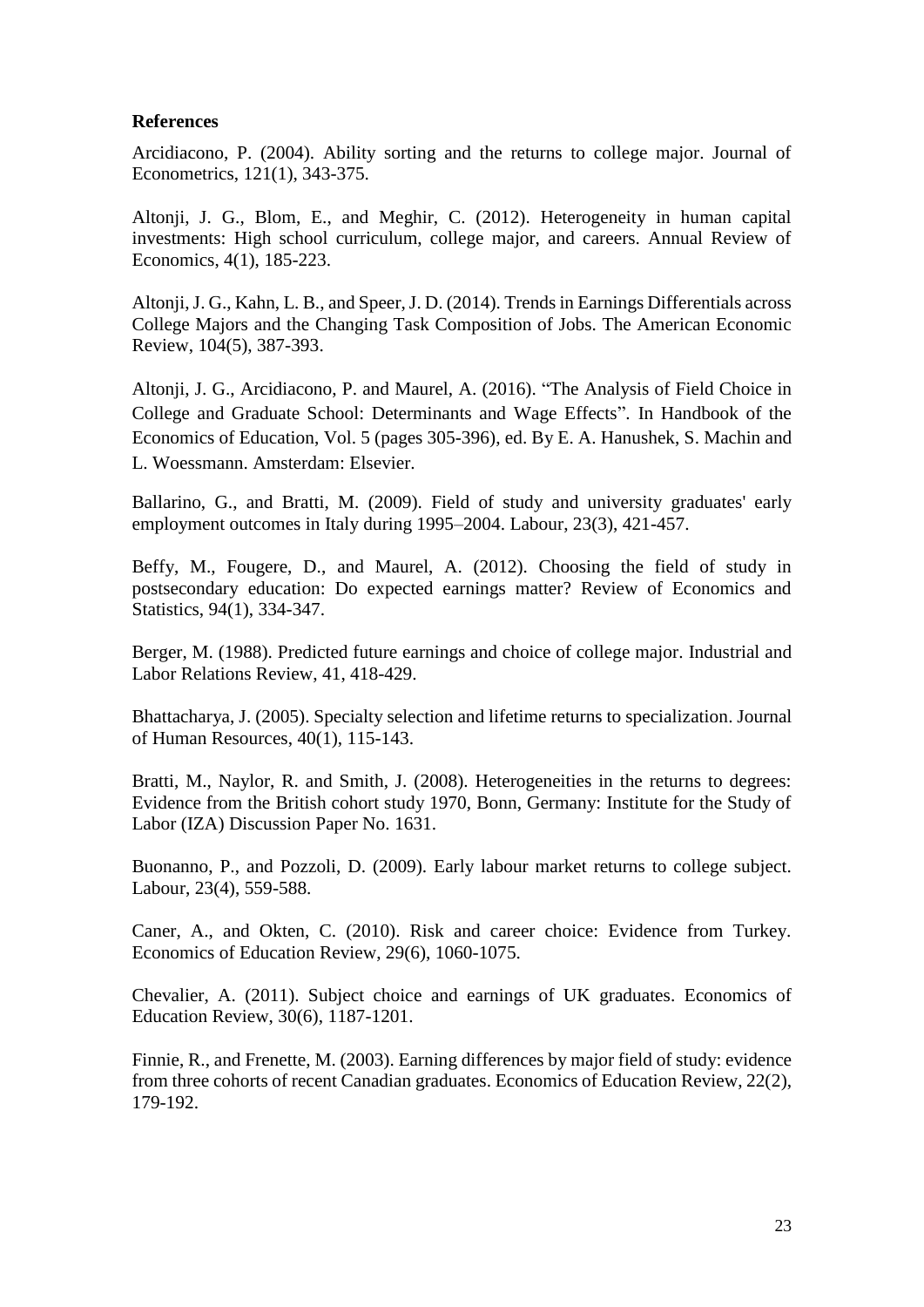Firpo, S., Fortin, N., and Lemieux, T. (2007). Decomposing wage distributions using recentered influence function regressions. University of British Columbia Working Paper (June).

Firpo, S., Fortin, N. M. and Lemieux, T. (2009). Unconditional Quantile Regressions. Econometrica, 77(3), 953-973.

Fortin, N., Lemieux, T., and Firpo, S. (2011). "Decomposition methods in economics". In Handbook of Labor Economics, Vol. 4A (pages 1-102), ed. by O. Ashenfelter and D. Card. Amsterdam: Elsevier.

Frisancho, V., Krishna, K., Lychagin, S., and Yavas, C. (2016). Better luck next time: Learning through retaking. Journal of Economic Behavior and Organization, 125, 120- 135.

Grave, B. S., and Goerlitz, K. (2012). Wage differentials by field of study–the case of German university graduates. Education Economics, 20(3), 284-302.

Hamermesh, D. S., and Donald, S. G. (2008). The effect of college curriculum on earnings: An affinity identifier for non-ignorable non-response bias. Journal of Econometrics, 144(2), 479-491.

Hastings, J. S., Neilson, C. A., and Zimmerman, S. D. (2013). Are some degrees worth more than others? Evidence from college admission cutoffs in Chile. National Bureau of Economic Research (NBER) Working Paper No. w19241.

Kelly, E., O'Connell, P. J., and Smyth, E. (2010). The economic returns to field of study and competencies among higher education graduates in Ireland. Economics of Education Review, 29(4), 650-657.

Ketel, N., Leuven, E., Oosterbeek, H., & van der Klaauw, B. (2016). The Returns to Medical School: Evidence from Admission Lotters. American Economic Journal: Applied Economics, 8(2), 225-254.

Kinsler, J., and Pavan, R. (2015). The Specificity of General Human Capital: Evidence from College Major Choice. Journal of Labor Economics, 33(4), 933–972.

Kirkeboen, L., Leuven, E., and Mogstad, M. (2016). Field of Study, Earnings, and Self-Selection. The Quarterly Journal of Economics, 131(3), 1057-1111.

Lemieux, T. (2014). Occupations, fields of study and returns to education. Canadian Journal of Economics/Revue Canadienne d'économique, 47(4), 1047–1077.

Livanos, I., and Pouliakas, K. (2011). Wage returns to university disciplines in Greece: are Greek higher education degrees Trojan Horses? Education Economics, 19(4), 411- 445.

Long, M. C., Goldhaber, D., and Huntington-Klein, N. (2015). Do completed college majors respond to changes in wages? Economics of Education Review, 49, 1-14.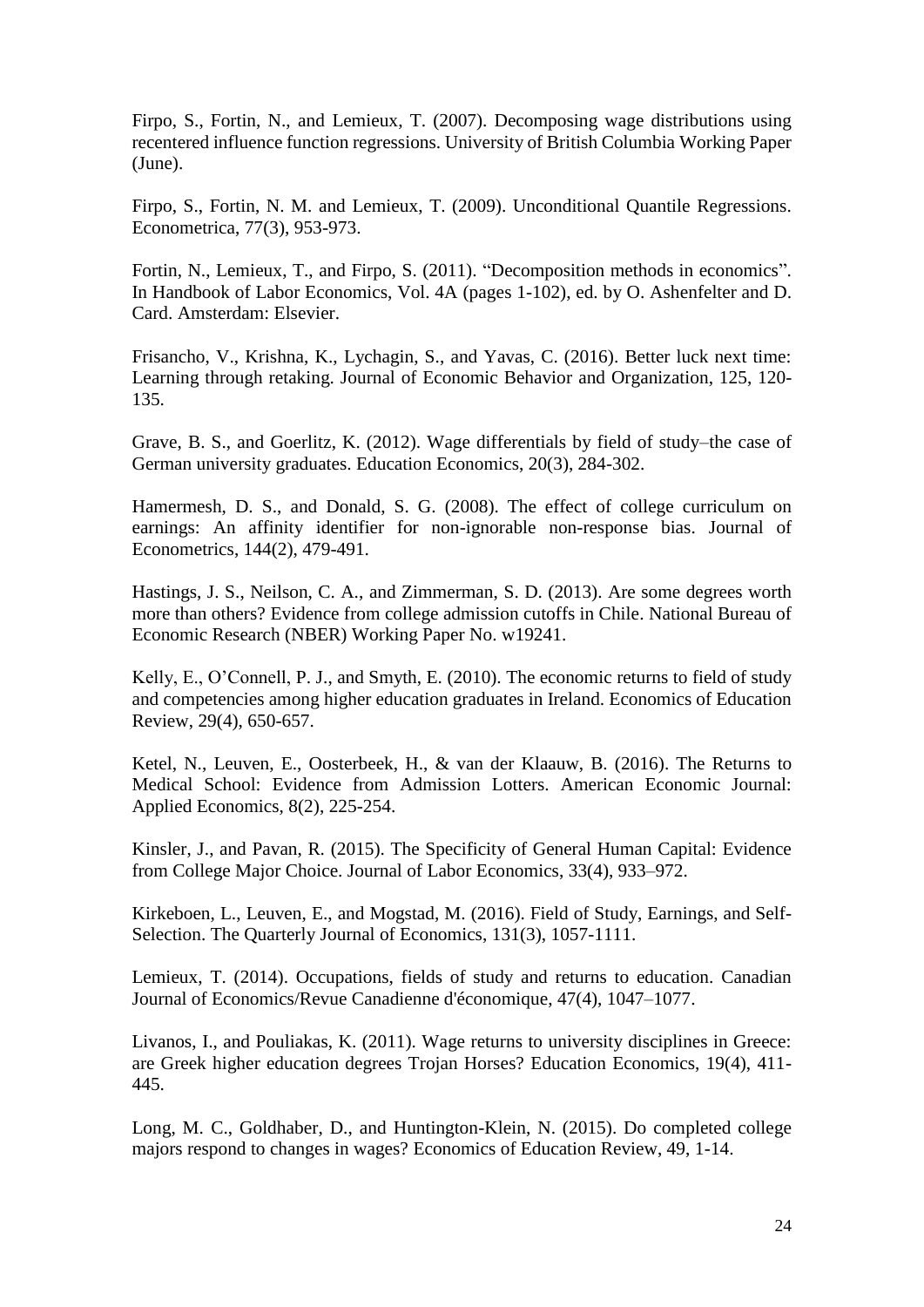Montmarquette, C., Cannings, K., and Mahseredjian, S. (2002). How do young people choose college majors? Economics of Education Review, 21(6), 543-556.

Stinebrickner, R., and Stinebrickner, T. (2014). A major in science? Initial beliefs and final outcomes for college major and dropout. The Review of Economic Studies*,* 81, 426–72.

Tansel, A. (1994). Wage Employment, Earnings and Returns to Schooling for Men and Women in Turkey. Economics of Education Review, 13 (4): 305-320.

Tansel, A. (2001). "Self-Employment, Wage-Employment, and Returns to Schooling by Gender in Turkey". In Labor and Human Capital in the Middle East: Studies of Markets and Household Behavior (pages 637-667), ed. by D. Salehi-Isfahani. Reading, UK: Ithaca Press.

Tansel, A. (2010). Changing Returns to Education for Men and Women in a Developing Country: Turkey, 1994-2005. Paper presented at the ESPE conference, June 18-21, 2008, London UK, ECOMOD conference, July 2-4, 2008, Berlin Germany, MEEA conference, March 20-23, 2009, Nice, France and ICE-TEA conference, September 1-3, 2010 Girne, Republic of Northern Cyprus.

United Nations Educational Scientific and Cultural Organization (UNESCO) (2016) The International Standard Classification of Education (ISCED) Fields of Education and Training 2013, Paris: UNESCO, Institute for Statistics.

Walker, I., and Zhu, Y. (2011). Differences by degree: Evidence of the net financial rates of return to undergraduate study for England and Wales. Economics of Education Review, 30(6), 1177-1186.

Webber, D. A. (2014). The lifetime earnings premia of different majors: Correcting for selection based on cognitive, noncognitive, and unobserved factors. Labour Economics, 28, 14-23.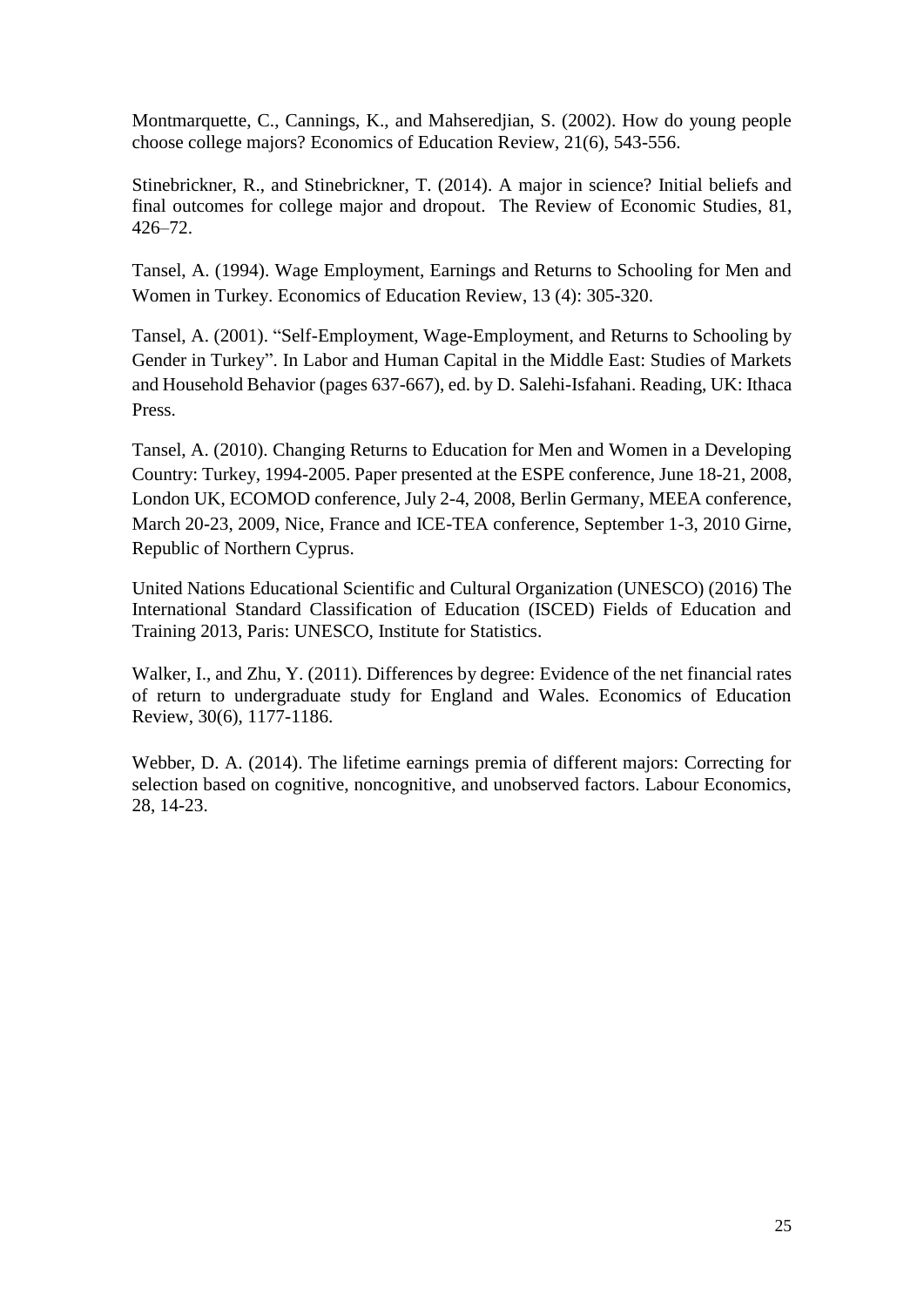



**Figure 1a: Kernel Density Estimate of (Log) Hourly Wage by Field of Study**

**Figure 1b : Kernel Density Estimate of (Log) Hourly Wage by Field of Study**

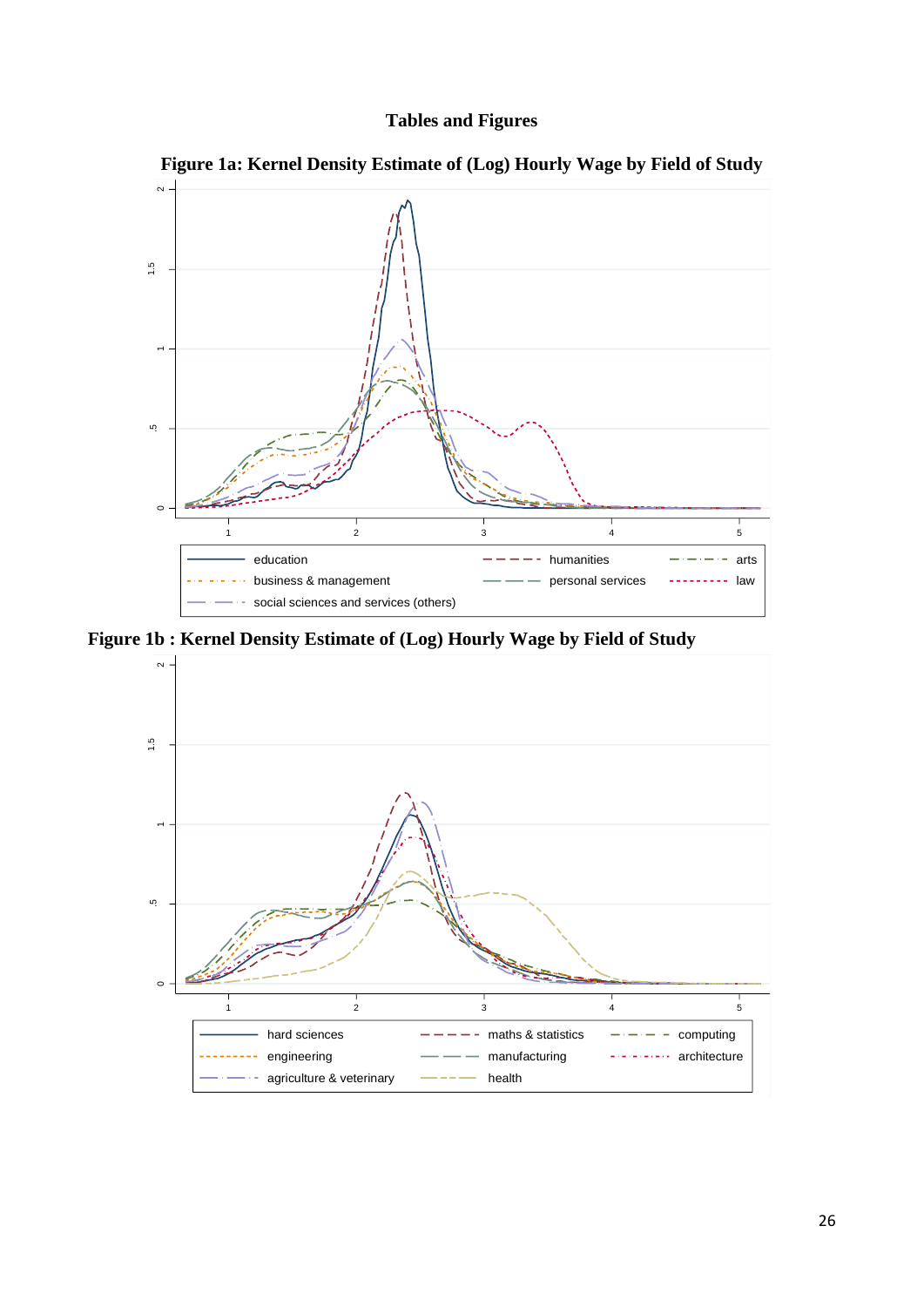|                                       | (1)         | (2)                     | (3)         | (4)                | (5)         | (6)         |
|---------------------------------------|-------------|-------------------------|-------------|--------------------|-------------|-------------|
| education                             | $0.129***$  | $0.103***$              | $0.093***$  | $0.086***$         | $0.013**$   | $0.020***$  |
|                                       | (0.005)     | (0.004)                 | (0.004)     | (0.005)            | (0.005)     | (0.005)     |
| arts                                  | $-0.079***$ | $-0.034**$              | $-0.036**$  | $-0.016$           | $-0.038***$ | $-0.047***$ |
|                                       | (0.017)     | (0.015)                 | (0.014)     | (0.014)            | (0.013)     | (0.013)     |
| humanities                            | $0.085***$  | $-0.011*$               | $-0.008$    | $0.038***$         | $-0.038***$ | $-0.036***$ |
|                                       | (0.007)     | (0.006)                 | (0.006)     | (0.007)            | (0.007)     | (0.007)     |
| business & management                 |             |                         |             | reference category |             |             |
| law                                   | $0.550***$  | $0.503***$              | $0.498***$  | $0.445***$         | $0.310***$  | $0.309***$  |
|                                       | (0.018)     | (0.017)                 | (0.017)     | (0.015)            | (0.013)     | (0.013)     |
| personal services                     | $-0.088***$ | $-0.105***$             | $-0.099***$ | $-0.065***$        | $-0.008$    | 0.002       |
|                                       | (0.014)     | (0.012)                 | (0.012)     | (0.011)            | (0.010)     | (0.010)     |
| social sciences and services (others) | $0.129***$  | $0.064***$              | $0.067***$  | $0.059***$         | $0.032***$  | $0.029***$  |
|                                       | (0.007)     | (0.006)                 | (0.006)     | (0.006)            | (0.005)     | (0.005)     |
| hard sciences                         | $0.137***$  | $0.132***$              | $0.131***$  | $0.130***$         | $0.041***$  | $0.045***$  |
|                                       | (0.010)     | (0.009)                 | (0.009)     | (0.009)            | (0.008)     | (0.008)     |
| maths & statistics                    | $0.120***$  | $0.132***$              | $0.119***$  | $0.068***$         | $-0.006$    | $-0.009$    |
|                                       | (0.014)     | (0.013)                 | (0.013)     | (0.012)            | (0.012)     | (0.012)     |
| computing                             | $-0.121***$ | $0.058***$              | $0.058***$  | $0.053***$         | 0.017       | 0.008       |
|                                       | (0.020)     | (0.019)                 | (0.019)     | (0.017)            | (0.015)     | (0.014)     |
| engineering                           | $-0.052***$ | 0.007                   | 0.007       | $0.051***$         | $0.062***$  | $0.067***$  |
|                                       | (0.007)     | (0.006)                 | (0.006)     | (0.006)            | (0.006)     | (0.006)     |
| manufacturing                         |             | $-0.141***$ $-0.075***$ | $-0.077***$ | $-0.005$           | $-0.028**$  | $-0.011$    |
|                                       | (0.017)     | (0.015)                 | (0.015)     | (0.014)            | (0.012)     | (0.012)     |
| architecture                          | $0.073***$  | $0.082***$              | $0.087***$  | $0.094***$         | $0.034***$  | $0.044***$  |
|                                       | (0.010)     | (0.010)                 | (0.009)     | (0.009)            | (0.008)     | (0.008)     |
| agriculture & veterinary              | $0.110***$  | $0.071***$              | $0.070***$  | $0.075***$         | $-0.001$    | $0.023***$  |
|                                       | (0.010)     | (0.008)                 | (0.008)     | (0.008)            | (0.007)     | (0.007)     |
| health                                | $0.646***$  | $0.580***$              | $0.574***$  | $0.531***$         | $0.405***$  | $0.410***$  |
|                                       | (0.010)     | (0.009)                 | (0.009)     | (0.012)            | (0.011)     | (0.011)     |
| basic controls                        | no          | yes                     | yes         | yes                | yes         | yes         |
| family characteristics                | no          | $n$ o                   | yes         | yes                | yes         | yes         |
| sector dummies and firm size (sq.)    | no          | $n$ o                   | no          | yes                | yes         | yes         |
| occupation dummies                    | no          | no                      | no          | $n$ o              | yes         | yes         |
| nuts2 regions dummies                 | no          | $n$ o                   | no          | $n$ o              | $n$ o       | yes         |
| adjusted R-squared                    | 0.091       | 0.263                   | 0.283       | 0.361              | 0.472       | 0.489       |
| number of observations                | 77154       | 77154                   | 77154       | 77154              | 77154       | 77154       |

## **Table 1: Selected OLS Estimates**

Note: robust standard errors in parenthesis, \*\*\* significant at 1%, \*\* significant at 5%, \*\*\* significant at 10%. Regression in column (2) contains controls for wave dummies, previous potential experience (quadratic) and current job tenure (quadratic). Regression in column (3) includes dummies for marital status and the number of children as additional controls. Regression in column (4) includes dummies for sector and quadratic firm size. Regression in column (5) includes dummies for occupation. Regression in column (6) includes dummies for nuts2 regions. Complete estimates are reported in Table A2 in the Appendix.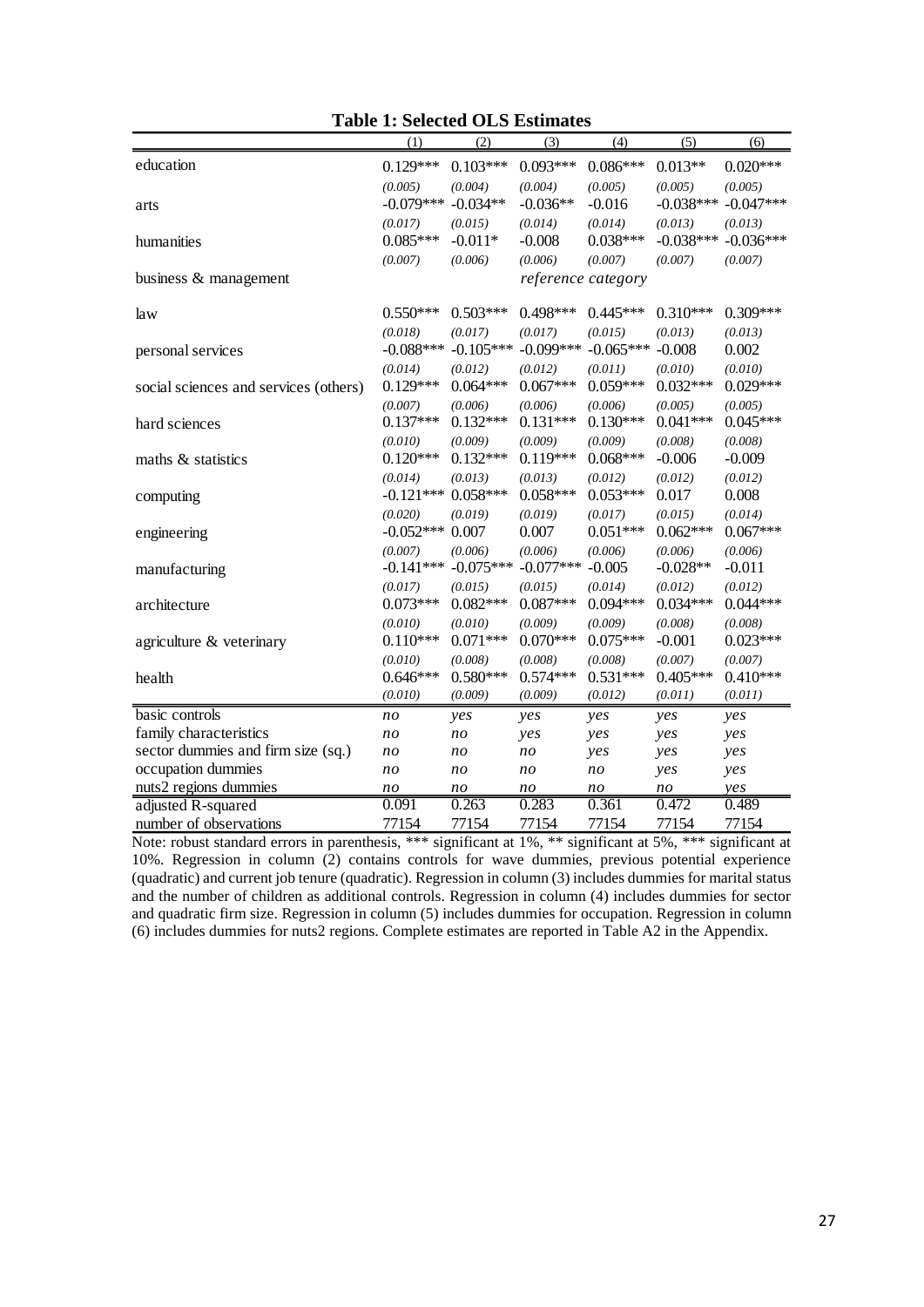|                                       | % wage     | explained |             |
|---------------------------------------|------------|-----------|-------------|
| field of study                        | difference |           | unexplained |
| education                             | 0.058      | 0.066     | $-0.009$    |
| $z$ -stat                             | 15.38      | 17.25     | $-2.10$     |
| arts                                  | $-0.162$   | $-0.081$  | $-0.081$    |
| z-stat                                | $-9.69$    | $-6.84$   | $-6.54$     |
| humanities                            | 0.004      | 0.071     | $-0.066$    |
| $z$ -stat                             | 0.79       | 15.08     | $-11.84$    |
| business & management                 | $-0.110$   | $-0.057$  | $-0.052$    |
| $z$ -stat                             | $-24.66$   | $-16.94$  | $-14.49$    |
| law                                   | 0.475      | 0.199     | 0.276       |
| $z$ -stat                             | 26.28      | 17.91     | 21.78       |
| personal services                     | $-0.172$   | $-0.151$  | $-0.022$    |
| $z$ -stat                             | $-12.36$   | $-14.99$  | $-2.16$     |
| social sciences and services (others) | 0.053      | 0.057     | $-0.004$    |
| $z$ -stat                             | 8.55       | 12.57     | $-0.75$     |
| hard sciences                         | 0.058      | 0.059     | $-0.001$    |
| $z$ -stat                             | 5.97       | 8.99      | $-0.07$     |
| maths & statistics                    | 0.040      | 0.079     | $-0.039$    |
| $z$ -stat                             | 2.89       | 9.12      | $-3.41$     |
| computing                             | $-0.205$   | $-0.175$  | $-0.030$    |
| $z$ -stat                             | $-10.21$   | $-14.11$  | $-2.10$     |
| engineering                           | $-0.155$   | $-0.197$  | 0.041       |
| z-stat                                | $-24.43$   | $-43.27$  | 8.31        |
| manufacturing                         | $-0.226$   | $-0.174$  | $-0.052$    |
| $z$ -stat                             | $-13.21$   | $-15.17$  | $-4.55$     |
| architecture                          | $-0.008$   | $-0.014$  | 0.006       |
| $z$ -stat                             | $-0.86$    | $-1.96$   | 0.75        |
| agriculture & veterinary              | 0.030      | 0.058     | $-0.028$    |
| $z$ -stat                             | 3.37       | 8.62      | $-4.13$     |
| health                                | 0.595      | 0.211     | 0.384       |
| $z$ -stat                             | 65.37      | 25.88     | 35.81       |

**Table 2: Oaxaca-Blinder Decomposition**

Note: z-statistics based on robust standard errors. The results are obtained from the twofold decomposition, based on the pooled estimation with the corresponding field of study dummies. All regressions contain controls for wave dummies, previous potential experience (quadratic current job tenure (quadratic), dummies for marital status, number of children, dummies for occupation and sector, quadratic firm size and dummies for nuts2 regions. Detailed results are reported in Table A4 in the Appendix.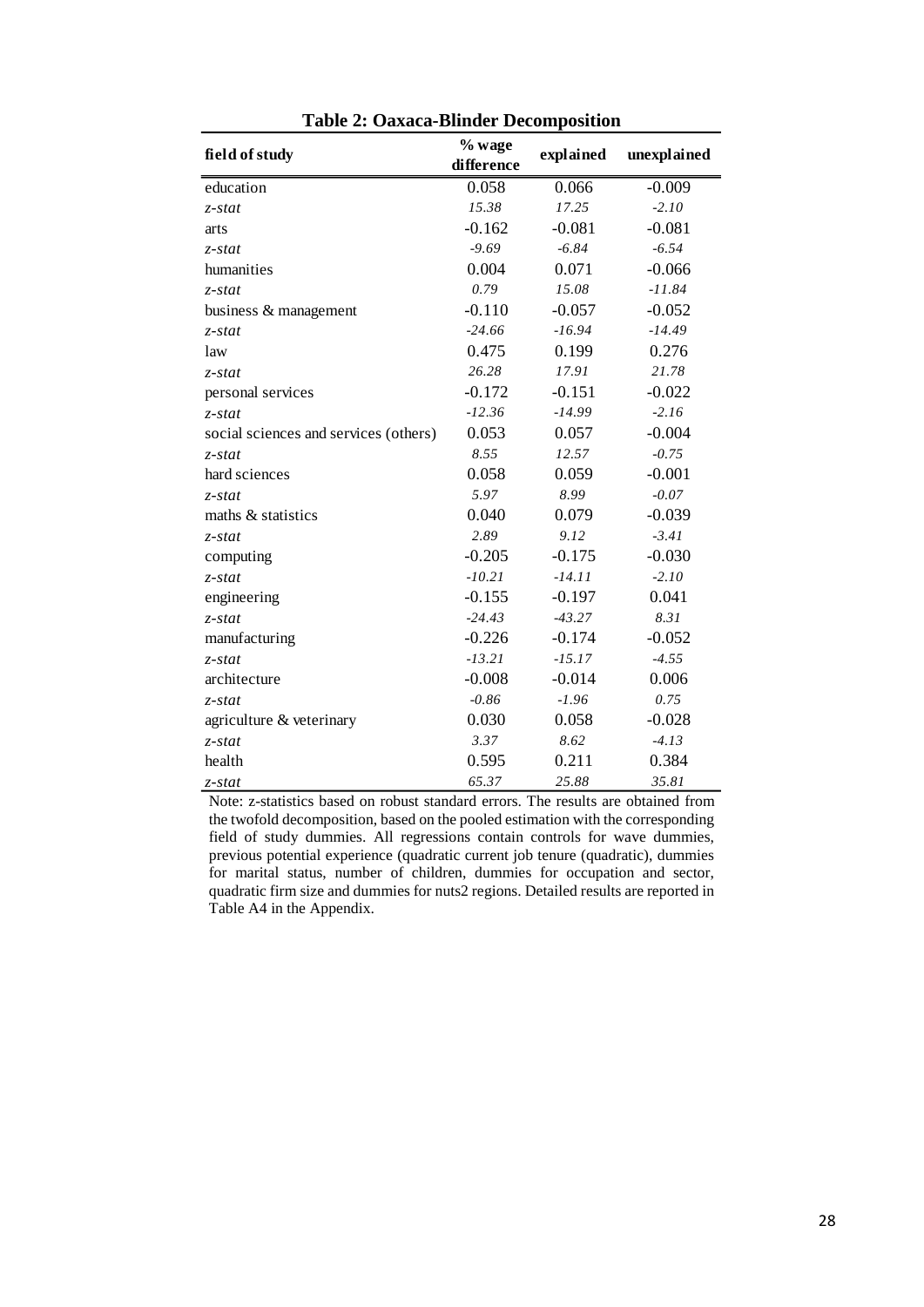

**Figure 2: Oaxaca-Blinder Decomposition**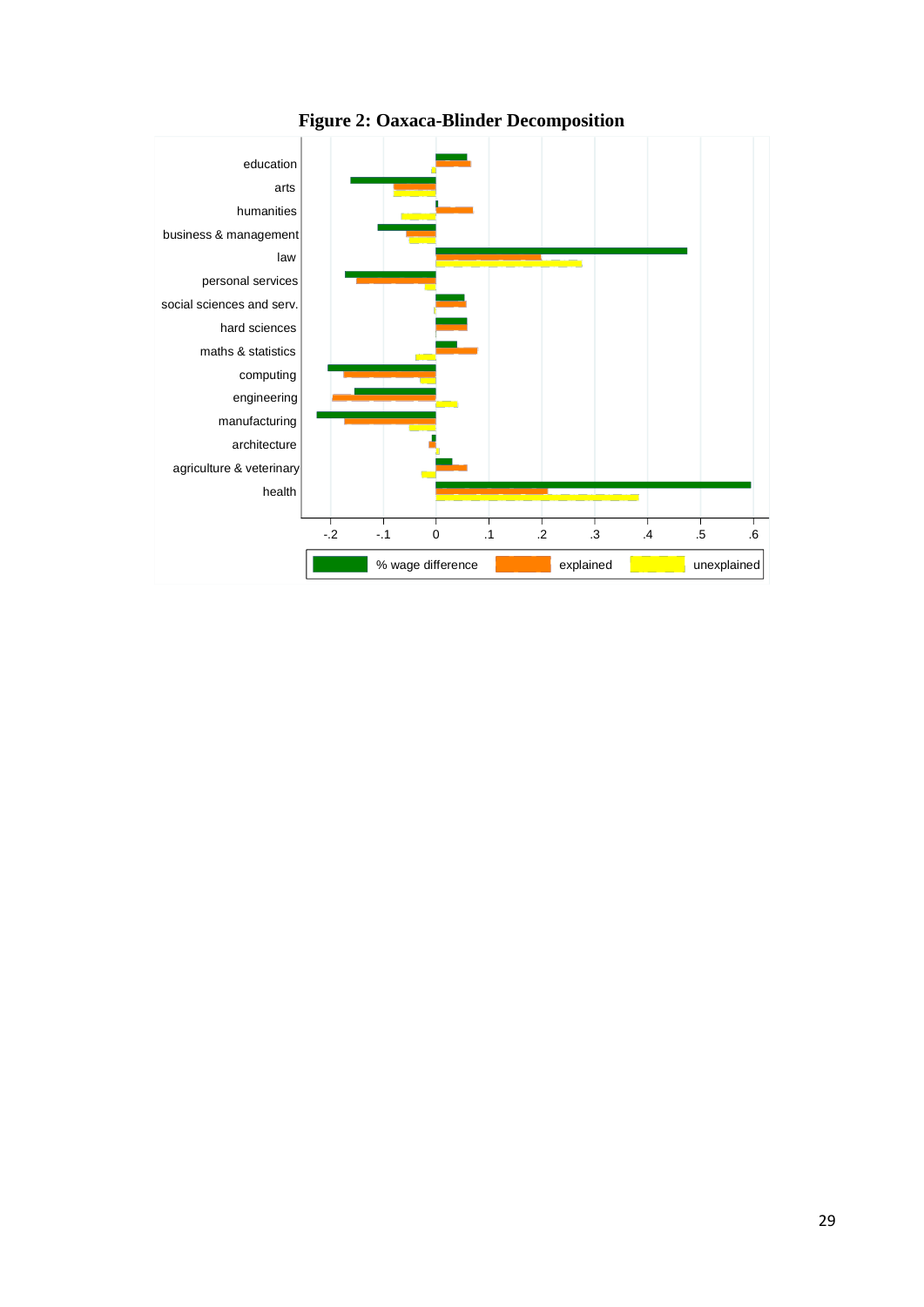|  | <b>Table 3: Selected RIF-Regression Estimates</b> |
|--|---------------------------------------------------|
|--|---------------------------------------------------|

|                                       |                   |                     |                              | o                          |            |                               |            |             |             |                               |
|---------------------------------------|-------------------|---------------------|------------------------------|----------------------------|------------|-------------------------------|------------|-------------|-------------|-------------------------------|
|                                       | <b>OLS</b>        | q1                  | q2                           | q3                         | q4         | q <sub>5</sub>                | q6         | q7          | $q\delta$   | q9                            |
| education                             | $0.020***$        | $0.151***$          | $0.184***$                   | $0.097***$                 | $0.047***$ | $0.010*$                      | $-0.012**$ |             |             | $-0.049***-0.108***-0.148***$ |
|                                       | (0.005)           | (0.014)             | (0.015)                      | (0.009)                    | (0.006)    | (0.006)                       | (0.006)    | (0.006)     | (0.007)     | (0.011)                       |
| arts                                  | $-0.047***-0.045$ |                     |                              | $-0.117***-0.054***-0.016$ |            | $-0.010$                      | $-0.009$   | $-0.018$    |             | $-0.040***-0.069***$          |
|                                       | (0.013)           | (0.039)             | (0.039)                      | (0.020)                    | (0.014)    | (0.012)                       | (0.012)    | (0.012)     | (0.015)     | (0.027)                       |
| humanities                            |                   | $-0.036***0.060***$ | $0.051***$                   | 0.008                      |            | $-0.031***-0.057***-0.067***$ |            | $-0.076***$ | $-0.084***$ | $-0.133***$                   |
|                                       | (0.007)           | (0.017)             | (0.018)                      | (0.011)                    | (0.009)    | (0.007)                       | (0.007)    | (0.007)     | (0.008)     | (0.014)                       |
| business & management                 |                   |                     |                              |                            |            | reference category            |            |             |             |                               |
| law                                   | $0.309***$        | $0.059**$           | $0.098***$                   | $0.089***$                 | $0.090***$ | $0.106***$                    | $0.149***$ | $0.205***$  | $0.372***$  | $1.087***$                    |
|                                       | (0.013)           | (0.023)             | (0.028)                      | (0.017)                    | (0.013)    | (0.011)                       | (0.011)    | (0.012)     | (0.018)     | (0.049)                       |
| personal services                     | 0.002             | $0.062*$            | 0.031                        | $-0.007$                   | $-0.001$   | $-0.007$                      | 0.000      | $-0.002$    | $-0.018$    | $-0.054***$                   |
|                                       | (0.010)           | (0.033)             | (0.031)                      | (0.017)                    | (0.012)    | (0.010)                       | (0.010)    | (0.010)     | (0.012)     | (0.018)                       |
| social sciences and services (others) | $0.029***$        | $0.064***$          | $0.083***$                   | $0.047***$                 | $0.023***$ | $0.014***$                    | 0.007      | $-0.004$    | 0.003       | $0.022*$                      |
|                                       | (0.005)           | (0.013)             | (0.014)                      | (0.009)                    | (0.006)    | (0.005)                       | (0.005)    | (0.005)     | (0.007)     | (0.013)                       |
| hard sciences                         | $0.045***$        | $0.096***$          | $0.058***$                   | 0.018                      | $0.027***$ | $0.035***$                    | $0.045***$ | $0.040***$  | $0.028***$  | $0.044**$                     |
|                                       | (0.008)           | (0.020)             | (0.022)                      | (0.012)                    | (0.009)    | (0.007)                       | (0.007)    | (0.008)     | (0.010)     | (0.020)                       |
| maths & statistics                    | $-0.009$          | 0.043               | 0.004                        | $-0.043**$                 | $-0.033**$ | $-0.025**$                    | $-0.021*$  | $-0.031**$  | $-0.033**$  | 0.032                         |
|                                       | (0.012)           | (0.028)             | (0.034)                      | (0.020)                    | (0.014)    | (0.012)                       | (0.012)    | (0.012)     | (0.015)     | (0.028)                       |
| computing                             | 0.008             |                     | $-0.112***-0.127***-0.043**$ |                            | 0.006      | $0.021*$                      | $0.032***$ | $0.044***$  | $0.058***$  | $0.109***$                    |
|                                       | (0.014)           | (0.043)             | (0.040)                      | (0.020)                    | (0.013)    | (0.011)                       | (0.010)    | (0.011)     | (0.014)     | (0.030)                       |
| engineering                           | $0.067***$        | $0.031**$           | $0.053***$                   | $0.050***$                 | $0.060***$ | $0.059***$                    | $0.063***$ | $0.068***$  | $0.076***$  | $0.122***$                    |
|                                       | (0.006)           | (0.016)             | (0.016)                      | (0.008)                    | (0.006)    | (0.005)                       | (0.005)    | (0.005)     | (0.006)     | (0.012)                       |
| manufacturing                         | $-0.011$          | $-0.125***-0.038$   |                              | $-0.017$                   | 0.019      | $0.037***$                    | $0.039***$ | $0.031***$  | 0.020       | $-0.001$                      |
|                                       | (0.012)           | (0.037)             | (0.034)                      | (0.018)                    | (0.012)    | (0.010)                       | (0.010)    | (0.010)     | (0.013)     | (0.024)                       |
| architecture                          | $0.044***$        | $0.047**$           | $0.100***$                   | $0.062***$                 | $0.061***$ | $0.055***$                    | $0.054***$ | $0.051***$  | $0.037***$  | 0.012                         |
|                                       | (0.008)           | (0.022)             | (0.023)                      | (0.013)                    | (0.009)    | (0.008)                       | (0.007)    | (0.008)     | (0.010)     | (0.018)                       |
| agriculture & veterinary              | $0.023***$        | $-0.017$            | 0.014                        | $0.044***$                 | $0.063***$ | $0.064***$                    | $0.076***$ | $0.075***$  | $0.044***$  | $-0.055***$                   |
|                                       | (0.007)           | (0.019)             | (0.020)                      | (0.011)                    | (0.008)    | (0.007)                       | (0.007)    | (0.008)     | (0.010)     | (0.017)                       |
| health                                | $0.410***$        | $0.132***$          | $0.239***$                   | $0.201***$                 | $0.189***$ | $0.197***$                    | $0.237***$ | $0.285***$  | $0.473***$  | $1.184***$                    |
|                                       | (0.011)           | (0.020)             | (0.024)                      | (0.014)                    | (0.011)    | (0.009)                       | (0.009)    | (0.010)     | (0.014)     | (0.030)                       |
| R-squared                             | 0.489             | 0.267               | 0.401                        | 0.404                      | 0.364      | 0.324                         | 0.300      | 0.284       | 0.272       | 0.250                         |
| number of observations                | 77154             | 77154               | 77154                        | 77154                      | 77154      | 77154                         | 77154      | 77154       | 77154       | 77154                         |

Note: robust standard errors in parenthesis, \*\*\* significant at 1%, \*\* significant at 5%, \*\*\* significant at 10%. All regressions contain controls for wave dummies, previous potential experience (quadratic), current job tenure (quadratic), dummies for marital status, number of children, dummies for occupation and sector, quadratic firm size and dummies for nuts2 regions.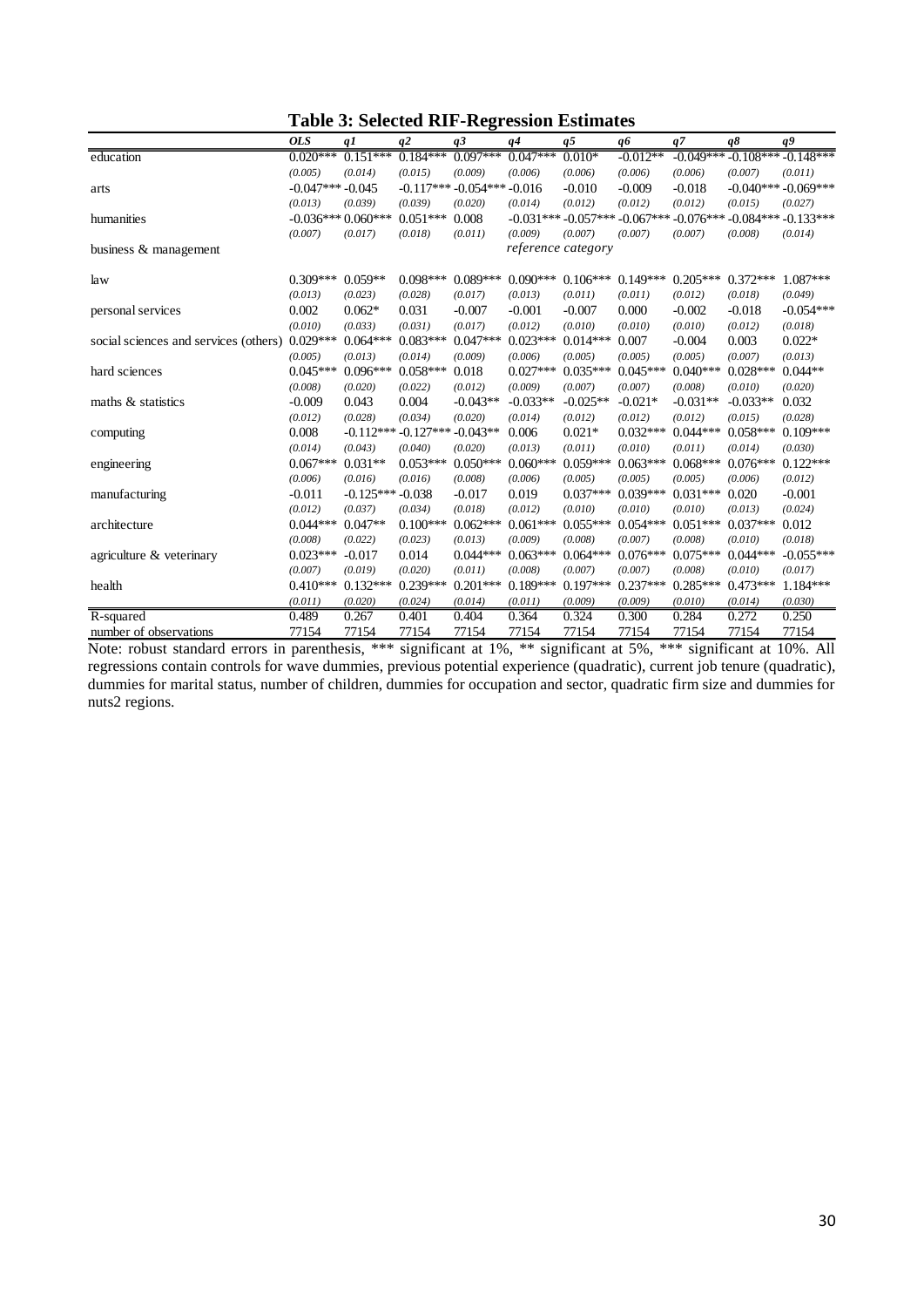

## **Figure 3: Selected RIF-Regression Estimates**

Note: continuous lines represent the OLS estimates (as in the first column of Table 3) and dashed lines are the RIF-Regression estimates for different quantiles (as in the corresponding columns of Table 3).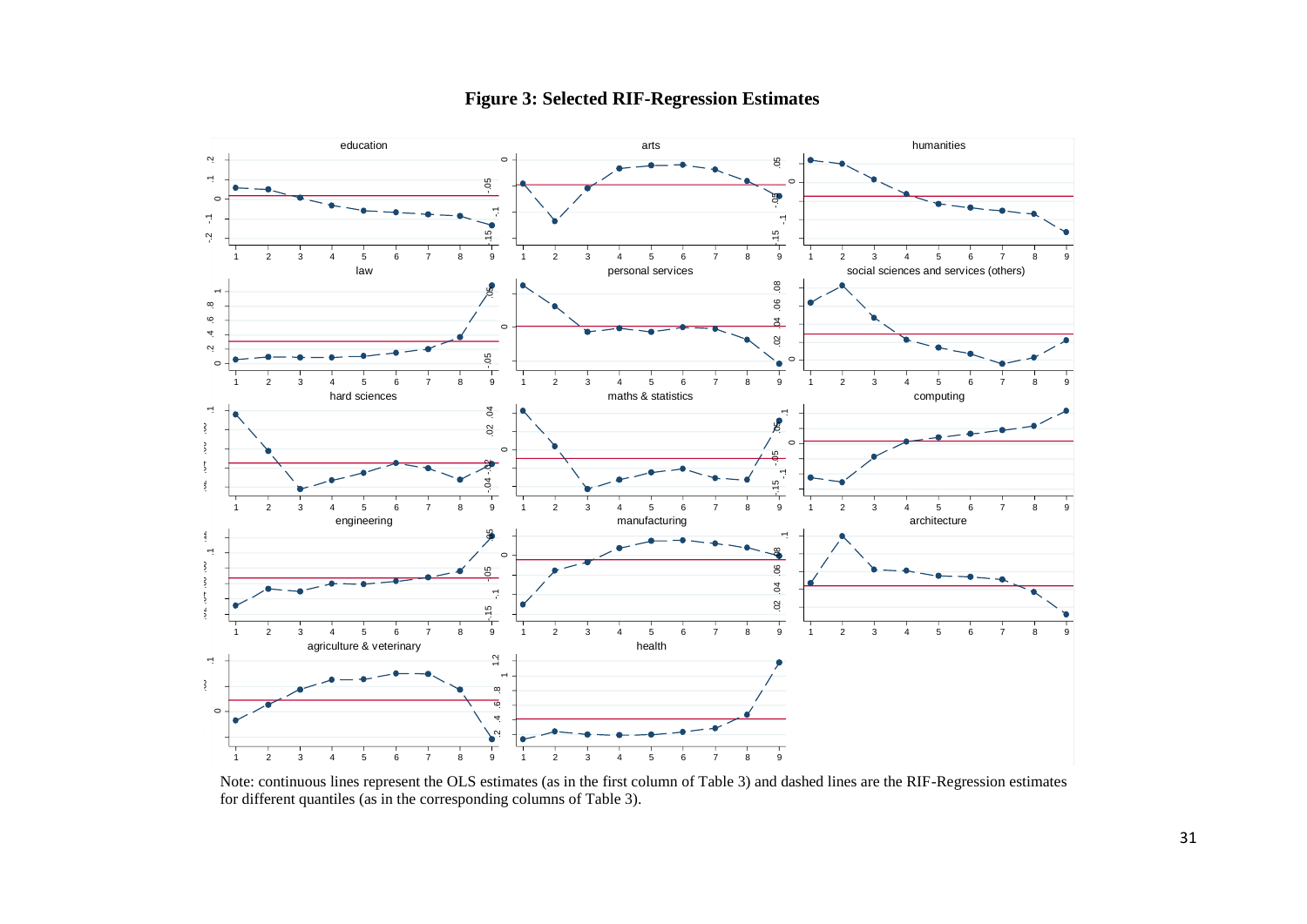|                   |          |          |          | <b>Table 4: RIF-Regression Decomposition</b> |                       |          |          |           |                 |
|-------------------|----------|----------|----------|----------------------------------------------|-----------------------|----------|----------|-----------|-----------------|
|                   | q1       | q2       | q3       | q4                                           | $q\overline{5}$       | q6       | q7       | $q\delta$ | $q\overline{q}$ |
|                   |          |          |          |                                              | education             |          |          |           |                 |
| % wage difference | 0.483    | 0.406    | 0.214    | 0.133                                        | 0.055                 | 0.009    | $-0.037$ | $-0.130$  | $-0.286$        |
| z-stat            | 30.93    | 62.04    | 45.91    | 36.61                                        | 17.33                 | 2.78     | $-12.01$ | $-37.79$  | $-52.27$        |
| explained         | 0.287    | 0.219    | 0.186    | 0.134                                        | 0.088                 | 0.048    | $-0.004$ | $-0.055$  | $-0.156$        |
| z-stat            | 27.95    | 26.57    | 31.16    | 30.46                                        | 23.42                 | 12.80    | $-1.14$  | $-12.92$  | $-21.84$        |
| unexplained       | 0.196    | 0.187    | 0.028    | $-0.002$                                     | $-0.033$              | $-0.039$ | $-0.033$ | $-0.075$  | $-0.130$        |
| z-stat            | 10.69    | 22.66    | 4.69     | $-0.34$                                      | $-7.77$               | $-9.08$  | $-7.41$  | $-15.08$  | $-16.50$        |
|                   |          |          |          |                                              | arts                  |          |          |           |                 |
| % wage difference | $-0.138$ | $-0.293$ | $-0.317$ | $-0.229$                                     | $-0.133$              | $-0.088$ | $-0.079$ | $-0.082$  | $-0.082$        |
| z-stat            | $-5.73$  | $-10.37$ | $-9.85$  | $-6.49$                                      | $-5.93$               | $-5.33$  | $-5.40$  | $-5.12$   | $-2.97$         |
| explained         | $-0.138$ | $-0.237$ | $-0.143$ | $-0.092$                                     | $-0.067$              | $-0.051$ | $-0.040$ | $-0.027$  | 0.007           |
| z-stat            | $-6.59$  | $-8.44$  | $-8.85$  | $-8.39$                                      | $-8.11$               | $-6.97$  | $-5.70$  | $-3.30$   | 0.54            |
| unexplained       | 0.000    | $-0.056$ | $-0.174$ | $-0.137$                                     | $-0.066$              | $-0.037$ | $-0.040$ | $-0.055$  | $-0.089$        |
| z-stat            | 0.01     | $-2.07$  | $-6.81$  | $-4.70$                                      | $-3.53$               | $-2.59$  | $-2.96$  | $-3.63$   | $-3.35$         |
|                   |          |          |          |                                              | humanities            |          |          |           |                 |
| % wage difference | 0.398    | 0.260    | 0.094    | 0.030                                        | $-0.022$              | $-0.062$ | $-0.103$ | $-0.135$  | $-0.204$        |
| z-stat            | 21.84    | 28.49    | 15.19    | 6.08                                         | $-4.94$               | $-14.29$ | $-21.65$ | $-20.89$  | $-21.70$        |
| explained         | 0.259    | 0.347    | 0.208    | 0.107                                        | 0.047                 | $-0.006$ | $-0.041$ | $-0.077$  | $-0.139$        |
| z-stat            | 27.58    | 31.61    | 28.60    | 20.36                                        | 11.06                 | $-1.56$  | $-10.99$ | $-17.71$  | $-19.04$        |
| unexplained       | 0.139    | $-0.088$ | $-0.114$ | $-0.076$                                     | $-0.069$              | $-0.057$ | $-0.063$ | $-0.058$  | $-0.065$        |
| z-stat            | 7.64     | $-8.10$  | $-15.50$ | $-13.61$                                     | $-14.13$              | $-11.97$ | $-12.10$ | $-8.08$   | $-5.86$         |
|                   |          |          |          |                                              | business & management |          |          |           |                 |
| % wage difference | $-0.128$ | $-0.194$ | $-0.155$ | $-0.115$                                     | $-0.084$              | $-0.067$ | $-0.036$ | $-0.054$  | $-0.133$        |
| z-stat            | $-14.67$ | $-18.07$ | $-20.06$ | $-23.48$                                     | $-19.56$              | $-17.06$ | $-8.85$  | $-12.05$  | $-18.91$        |
| explained         | $-0.108$ | $-0.132$ | $-0.088$ | $-0.060$                                     | $-0.041$              | $-0.027$ | $-0.016$ | $-0.009$  | $-0.034$        |
| z-stat            | $-17.17$ | $-16.85$ | $-18.04$ | $-18.88$                                     | $-15.28$              | $-10.86$ | $-6.54$  | $-3.28$   | $-6.83$         |
| unexplained       | $-0.020$ | $-0.062$ | $-0.067$ | $-0.055$                                     | $-0.043$              | $-0.041$ | $-0.020$ | $-0.044$  | $-0.099$        |
| z-stat            | $-2.23$  | $-6.49$  | $-10.33$ | $-13.07$                                     | $-11.58$              | $-11.51$ | $-5.36$  | $-10.25$  | $-13.41$        |
|                   |          |          |          |                                              | law                   |          |          |           |                 |
| % wage difference | 0.554    | 0.407    | 0.322    | 0.345                                        | 0.425                 | 0.499    | 0.563    | 0.688     | 0.665           |
| z-stat            | 16.32    | 18.35    | 12.62    | 13.46                                        | 16.06                 | 21.56    | 18.88    | 24.32     | 54.16           |
| explained         | 0.281    | 0.420    | 0.250    | 0.176                                        | 0.148                 | 0.147    | 0.155    | 0.168     | 0.160           |
| z-stat            | 14.77    | 15.76    | 16.64    | 17.11                                        | 18.53                 | 20.26    | 20.83    | 20.30     | 12.00           |
| unexplained       | 0.273    | $-0.013$ | 0.072    | 0.170                                        | 0.277                 | 0.352    | 0.408    | 0.521     | 0.505           |
| z-stat            | 9.05     | $-0.55$  | 3.41     | 8.09                                         | 12.22                 | 17.60    | 15.37    | 20.10     | 30.98           |
|                   |          |          |          |                                              | personal services     |          |          |           |                 |
| % wage difference | $-0.163$ | $-0.258$ | $-0.222$ | $-0.159$                                     | $-0.138$              | $-0.124$ | $-0.108$ | $-0.115$  | $-0.181$        |
| $z$ -stat         | $-7.12$  | $-7.07$  | $-6.99$  | $-8.62$                                      | $-8.96$               | $-9.05$  | $-8.05$  | $-9.00$   | $-13.44$        |
| explained         | $-0.261$ | $-0.293$ | $-0.180$ | $-0.126$                                     | $-0.099$              | $-0.085$ | $-0.079$ | $-0.091$  | $-0.148$        |
| $z$ -stat         | $-14.14$ | $-11.81$ | $-12.59$ | $-13.63$                                     | $-13.66$              | $-13.09$ | $-12.49$ | $-12.77$  | $-13.28$        |
| unexplained       | 0.098    | 0.035    | $-0.042$ | $-0.032$                                     | $-0.039$              | $-0.038$ | $-0.030$ | $-0.025$  | $-0.033$        |
| $z$ -stat         | 4.42     | 1.19     | $-1.72$  | $-2.27$                                      | $-3.13$               | $-3.30$  | $-2.49$  | $-2.03$   | $-2.28$         |
|                   |          |          |          | social sciences and services (others)        |                       |          |          |           |                 |
| % wage difference | 0.169    | 0.171    | 0.059    | 0.030                                        | 0.007                 | 0.005    | 0.006    | 0.032     | 0.025           |
| $z$ -stat         | 8.95     | 14.77    | $8.40\,$ | 5.06                                         | 1.36                  | 0.98     | 1.08     | 4.65      | 1.89            |
| explained         | 0.101    | 0.141    | 0.062    | 0.032                                        | 0.023                 | 0.025    | 0.037    | 0.046     | 0.048           |
| $z$ -stat         | 13.47    | 14.24    | 10.32    | 7.61                                         | 7.00                  | 7.78     | 11.40    | 12.38     | 7.77            |
| unexplained       | 0.068    | 0.030    | $-0.002$ | $-0.001$                                     | $-0.016$              | $-0.020$ | $-0.030$ | $-0.014$  | $-0.024$        |
| $z$ -stat         | 3.96     | 2.92     | $-0.38$  | $-0.28$                                      | $-3.37$               | $-4.17$  | $-5.80$  | $-2.17$   | $-1.95$         |
|                   |          |          |          |                                              |                       |          |          |           |                 |

Note: z-statistics based on robust standard errors. The results are obtained from the twofold decomposition (computed at each decile of the RIF), based on the pooled estimation with the corresponding field of study dummies. All regressions contain controls for wave dummies, previous potential experience (quadratic), current job tenure (quadratic), dummies for marital status, number of children, dummies for occupation and sector, quadratic firm size and dummies for nuts2 regions.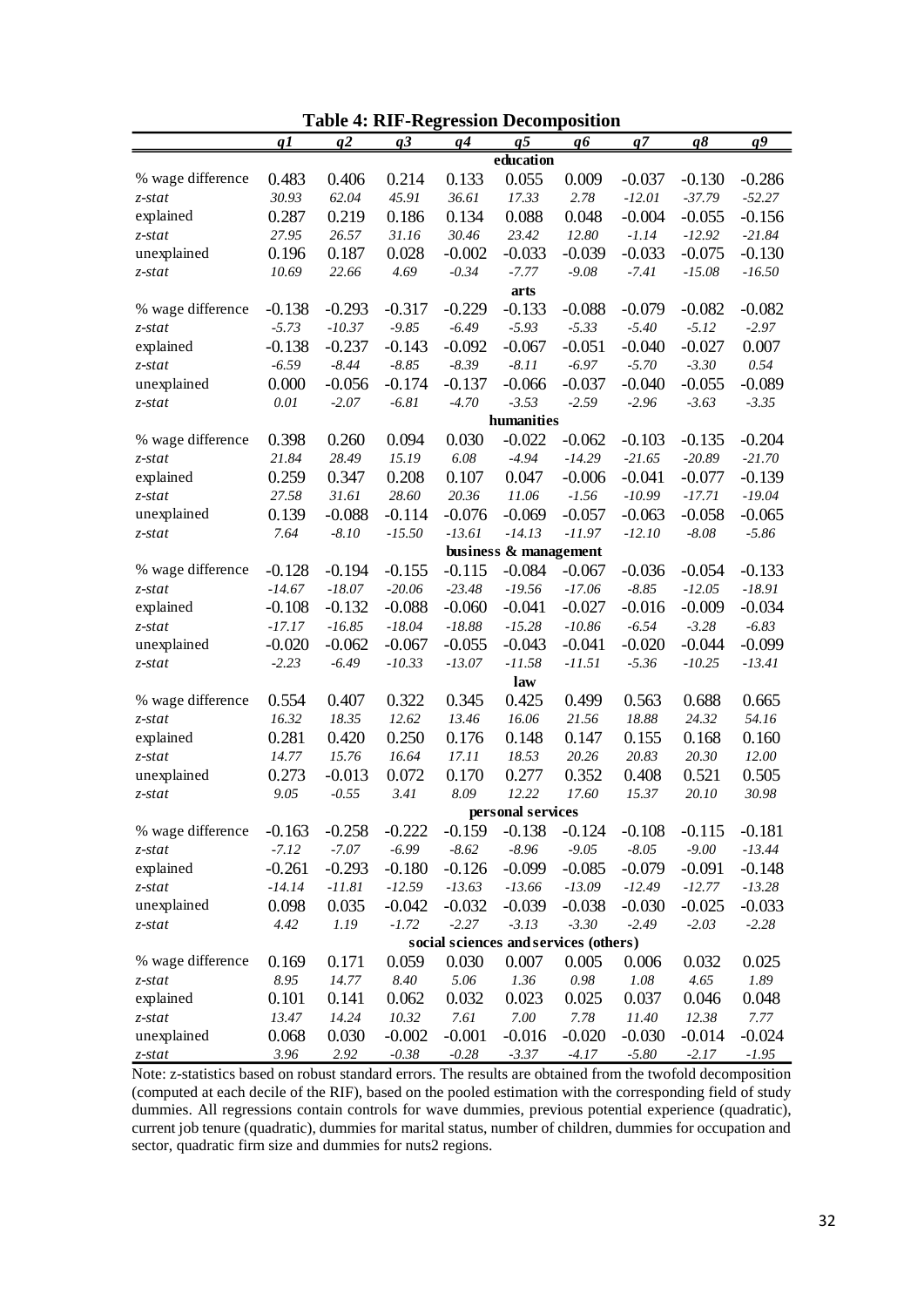|                   | <u>q1</u> | <u>q2</u> | q3       | q <sub>4</sub> | <u>q5</u>                | q6       | <u>q7</u> | <u>q8</u> | $q\overline{q}$ |
|-------------------|-----------|-----------|----------|----------------|--------------------------|----------|-----------|-----------|-----------------|
|                   |           |           |          |                | hard sciences            |          |           |           |                 |
| % wage difference | 0.077     | 0.043     | 0.036    | 0.052          | 0.070                    | 0.067    | 0.049     | 0.051     | 0.088           |
| $z$ -stat         | 3.65      | 1.95      | 2.24     | 4.71           | 8.04                     | 8.61     | 6.18      | 5.09      | 4.26            |
| explained         | 0.050     | 0.066     | 0.058    | 0.056          | 0.052                    | 0.051    | 0.048     | 0.055     | 0.094           |
| $z$ -stat         | 4.66      | 4.33      | 6.53     | 9.18           | 11.21                    | 12.29    | 11.39     | 11.18     | 11.26           |
| unexplained       | 0.028     | $-0.023$  | $-0.023$ | $-0.004$       | 0.018                    | 0.016    | 0.002     | $-0.004$  | $-0.006$        |
| $z$ -stat         | 1.44      | $-1.24$   | $-1.77$  | $-0.42$        | 2.49                     | 2.36     | 0.25      | $-0.40$   | $-0.32$         |
|                   |           |           |          |                | maths & statistics       |          |           |           |                 |
| % wage difference | 0.204     | 0.131     | 0.058    | 0.044          | 0.013                    | 0.006    | $-0.011$  | $-0.032$  | 0.002           |
| $z$ -stat         | 4.23      | 4.61      | 3.25     | 3.29           | 1.18                     | 0.55     | $-0.97$   | $-2.16$   | 0.05            |
| explained         | 0.170     | 0.258     | 0.167    | 0.108          | 0.072                    | 0.047    | 0.018     | $-0.013$  | $-0.042$        |
| $z$ -stat         | 12.56     | 13.86     | 15.11    | 13.93          | 11.59                    | 7.99     | 2.96      | $-1.73$   | $-3.22$         |
| unexplained       | 0.034     | $-0.127$  | $-0.108$ | $-0.064$       | $-0.059$                 | $-0.041$ | $-0.029$  | $-0.018$  | 0.043           |
| z-stat            | 0.75      | $-4.82$   | $-6.71$  | $-5.32$        | $-5.66$                  | $-4.27$  | $-2.88$   | $-1.39$   | 1.46            |
|                   |           |           |          |                | computing                |          |           |           |                 |
| % wage difference | $-0.235$  | $-0.437$  | $-0.484$ | $-0.408$       | $-0.278$                 | $-0.180$ | $-0.091$  | $-0.019$  | 0.071           |
| $z$ -stat         | $-11.00$  | $-18.68$  | $-17.90$ | $-12.91$       | $-8.57$                  | $-6.71$  | $-3.39$   | $-0.80$   | 1.73            |
| explained         | $-0.321$  | $-0.512$  | $-0.305$ | $-0.194$       | $-0.131$                 | $-0.096$ | $-0.070$  | $-0.037$  | 0.006           |
| $z$ -stat         | $-15.36$  | $-19.33$  | $-20.37$ | $-18.95$       | $-15.51$                 | $-12.06$ | $-8.64$   | $-3.85$   | 0.38            |
|                   |           |           |          |                |                          |          |           |           |                 |
| unexplained       | 0.087     | 0.075     | $-0.180$ | $-0.214$       | $-0.147$                 | $-0.084$ | $-0.021$  | 0.018     | 0.065           |
| $z$ -stat         | 3.62      | 2.91      | $-8.12$  | $-8.04$        | $-5.23$                  | $-3.72$  | $-0.91$   | 0.92      | 1.75            |
|                   |           |           |          |                | engineering              |          |           |           |                 |
| % wage difference | $-0.221$  | $-0.416$  | $-0.409$ | $-0.288$       | $-0.156$                 | $-0.082$ | $-0.018$  | 0.020     | 0.059           |
| $z$ -stat         | $-24.43$  | $-41.46$  | $-40.63$ | $-26.09$       | $-16.82$                 | $-11.40$ | $-2.72$   | 2.79      | 5.33            |
| explained         | $-0.388$  | $-0.481$  | $-0.296$ | $-0.235$       | $-0.174$                 | $-0.116$ | $-0.082$  | $-0.053$  | $-0.032$        |
| $z$ -stat         | $-37.76$  | $-50.53$  | $-50.71$ | $-46.39$       | $-41.82$                 | $-33.80$ | $-25.12$  | $-14.49$  | $-5.27$         |
| unexplained       | 0.167     | 0.065     | $-0.112$ | $-0.052$       | 0.018                    | 0.034    | 0.064     | 0.072     | 0.090           |
| z-stat            | 13.49     | 6.22      | $-13.69$ | $-5.79$        | 2.28                     | 5.36     | 10.59     | 10.78     | 8.12            |
|                   |           |           |          |                | manufacturing            |          |           |           |                 |
| % wage difference | $-0.280$  | $-0.439$  | $-0.467$ | $-0.350$       | $-0.235$                 | $-0.127$ | $-0.059$  | $-0.062$  | $-0.078$        |
| $z$ -stat         | $-14.55$  | $-18.61$  | $-14.79$ | $-11.08$       | $-9.29$                  | $-5.23$  | $-3.63$   | $-3.94$   | $-3.48$         |
| explained         | $-0.322$  | $-0.503$  | $-0.293$ | $-0.178$       | $-0.122$                 | $-0.091$ | $-0.059$  | $-0.042$  | $-0.022$        |
| $z$ -stat         | $-16.21$  | $-19.60$  | $-19.78$ | $-17.87$       | $-15.59$                 | $-12.70$ | $-8.66$   | $-5.30$   | $-1.80$         |
| unexplained       | 0.042     | 0.064     | $-0.174$ | $-0.172$       | $-0.113$                 | $-0.036$ | 0.001     | $-0.020$  | $-0.056$        |
| $z$ -stat         | 1.96      | 2.73      | $-7.00$  | $-6.68$        | $-5.43$                  | $-1.76$  | 0.04      | $-1.41$   | $-2.59$         |
|                   |           |           |          |                | architecture             |          |           |           |                 |
| % wage difference | $-0.029$  | $-0.040$  | $-0.051$ | $-0.008$       | 0.006                    | 0.035    | 0.049     | 0.037     | $-0.005$        |
| $z$ -stat         | $-1.34$   | $-1.69$   | $-2.90$  | $-0.69$        | 0.53                     | 3.89     | 5.72      | 4.02      | $-0.36$         |
| explained         | $-0.028$  | $-0.100$  | $-0.072$ | $-0.038$       | $-0.018$                 | 0.003    | 0.019     | 0.039     | 0.049           |
| $z$ -stat         | $-2.06$   | $-5.61$   | $-7.14$  | $-5.79$        | $-3.41$                  | 0.59     | 4.06      | 7.21      | 5.41            |
| unexplained       | $-0.001$  | 0.060     | 0.020    | 0.030          | 0.023                    | 0.033    | 0.030     | $-0.003$  | $-0.054$        |
| $z$ -stat         | $-0.05$   | 2.87      | 1.38     | 2.97           | 2.60                     | 4.11     | 3.88      | $-0.29$   | $-3.95$         |
|                   |           |           |          |                | agriculture & veterinary |          |           |           |                 |
| % wage difference | 0.013     | 0.072     | 0.067    | 0.086          | 0.093                    | 0.092    | 0.061     | 0.047     | $-0.050$        |
| $z$ -stat         | 0.53      | 2.98      | 4.64     | 8.35           | 11.24                    | 13.32    | $9.00\,$  | 6.58      | $-5.41$         |
| explained         | 0.073     | 0.111     | 0.061    | 0.046          | 0.043                    | 0.046    | 0.051     | 0.061     | 0.066           |
| $z$ -stat         | 6.31      | 6.92      | 6.74     | 7.46           | 9.10                     | 10.77    | 11.77     | 12.56     | $8.09\,$        |
| unexplained       | $-0.060$  | $-0.039$  | 0.006    | 0.040          | 0.050                    | 0.046    | 0.011     | $-0.014$  | $-0.116$        |
| $z$ -stat         | $-2.83$   | $-2.04$   | 0.51     | 4.74           | 7.13                     | 7.55     | 1.72      | $-1.92$   | $-10.31$        |
|                   |           |           |          |                | health                   |          |           |           |                 |
| % wage difference | 0.730     | 0.554     | 0.406    | 0.420          | 0.501                    | 0.617    | 0.710     | 0.758     | 0.791           |
| $z$ -stat         | 48.88     | 54.83     | 41.93    | 29.48          | 32.65                    | 44.44    | 59.27     | 68.44     | 65.56           |
| explained         | 0.303     | 0.387     | 0.259    | 0.230          | 0.207                    | 0.165    | 0.127     | 0.102     | 0.107           |
| $z$ -stat         | 17.96     | 19.51     | 19.95    | 21.85          | 21.78                    | 19.45    | 16.56     | 13.28     | 10.31           |
| unexplained       | 0.427     | 0.167     | 0.147    | 0.190          | 0.294                    | 0.452    | 0.583     | 0.657     | 0.685           |
| $z$ -stat         | 19.60     | 7.99      | 9.71     | 11.49          | 17.72                    | 30.58    | 45.61     | 54.94     | 47.36           |

| Table 4 (continued): RIF-Regression Decomposition |  |  |
|---------------------------------------------------|--|--|
|---------------------------------------------------|--|--|

Note: z-statistics based on robust standard errors. The results are obtained from the twofold decomposition (computed at each decile of the RIF), based on the pooled estimation with the corresponding field of study dummies. All regressions contain controls for wave dummies, previous potential experience (quadratic), current job tenure (quadratic), dummies for marital status, number of children, dummies for occupation and sector, quadratic firm size and dummies for nuts2 regions.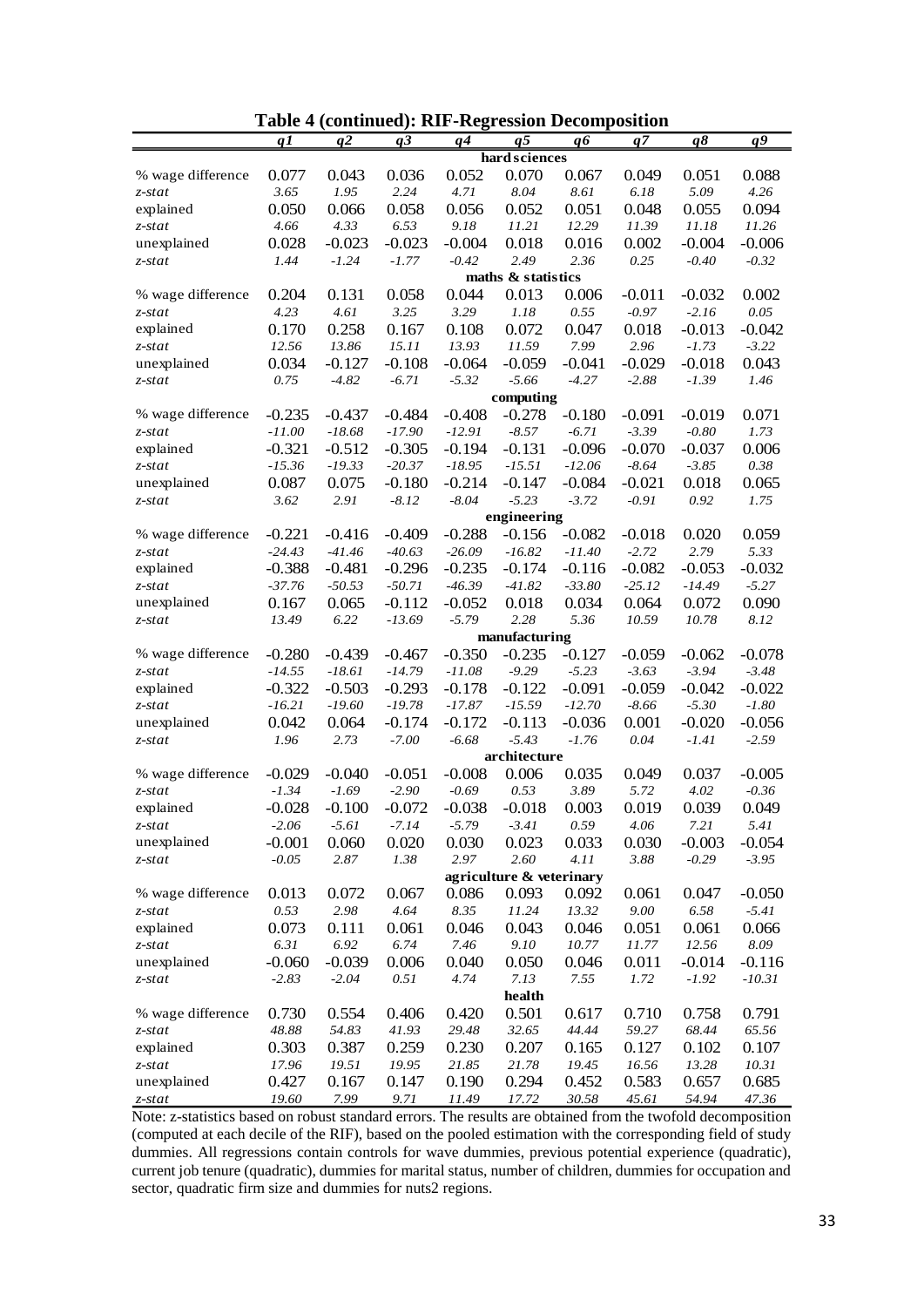

**Figure 4: RIF-Regression Decomposition**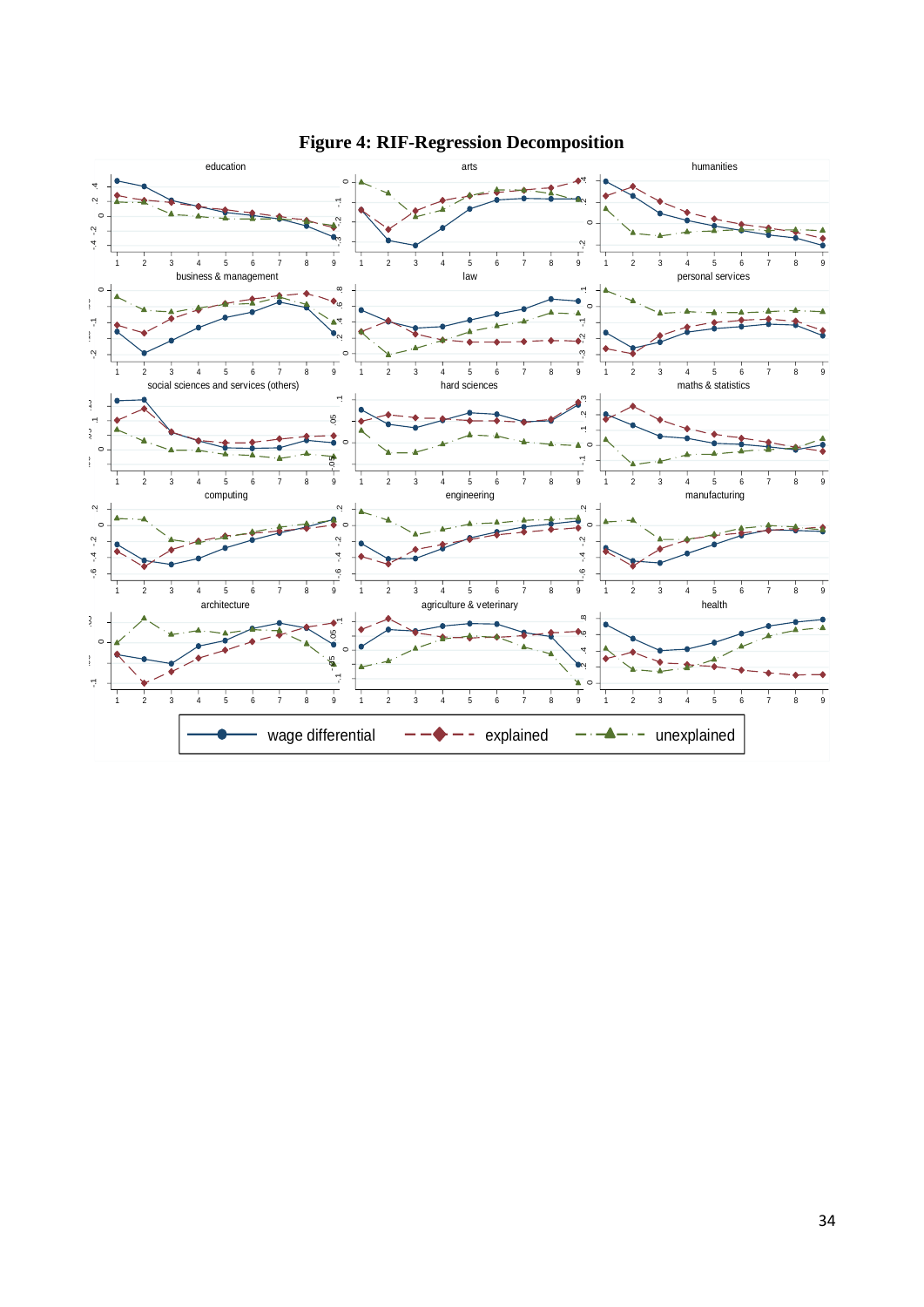## **Appendix A: Additional Results**

|                                       | 2009  | 2010  | 2011  | 2012  | 2013  | 2014  | 2015  | pooled<br>sample |
|---------------------------------------|-------|-------|-------|-------|-------|-------|-------|------------------|
| education                             | 18.74 | 16.64 | 16.68 | 15.25 | 14.60 | 13.89 | 14.04 | 15.42            |
| arts                                  | 1.95  | 1.86  | 1.52  | 1.44  | 1.71  | 1.41  | 1.57  | 1.61             |
| humanities                            | 5.86  | 6.11  | 5.56  | 5.36  | 5.33  | 5.34  | 5.17  | 5.48             |
| business & management                 | 22.47 | 25.24 | 25.61 | 27.44 | 28.89 | 27.78 | 30.09 | 27.19            |
| law                                   | 1.27  | 1.20  | 1.50  | 1.68  | 1.51  | 0.99  | 1.37  | 1.36             |
| personal services                     | 2.00  | 2.31  | 1.94  | 1.77  | 1.70  | 1.95  | 1.63  | 1.87             |
| social sciences and services (others) | 11.28 | 9.67  | 9.64  | 9.45  | 8.99  | 10.68 | 9.92  | 9.90             |
| hard sciences                         | 3.59  | 3.97  | 4.52  | 4.50  | 4.50  | 4.03  | 3.73  | 4.13             |
| maths & statistics                    | 1.68  | 1.67  | 1.72  | 1.69  | 1.72  | 1.71  | 1.61  | 1.68             |
| computing                             | 1.57  | 1.53  | 1.66  | 2.04  | 2.23  | 1.71  | 1.42  | 1.75             |
| engineering                           | 13.15 | 13.86 | 15.10 | 14.47 | 15.07 | 16.63 | 16.13 | 15.09            |
| manufacturing                         | 1.71  | 1.92  | 1.43  | 1.68  | 1.67  | 2.00  | 1.90  | 1.77             |
| architecture                          | 5.11  | 4.33  | 3.99  | 4.01  | 3.77  | 4.27  | 3.99  | 4.16             |
| agriculture $&$ veterinary            | 4.17  | 4.45  | 4.08  | 4.02  | 3.74  | 3.24  | 3.51  | 3.83             |
| health                                | 5.45  | 5.21  | 5.06  | 5.20  | 4.56  | 4.36  | 3.92  | 4.74             |
| Number of observations                | 8159  | 9521  | 10806 | 11853 | 12196 | 11909 | 12710 | 77154            |

## **Table A1: Percent of Observations by Field of Study and Wave**

Note: weighted descriptive statistics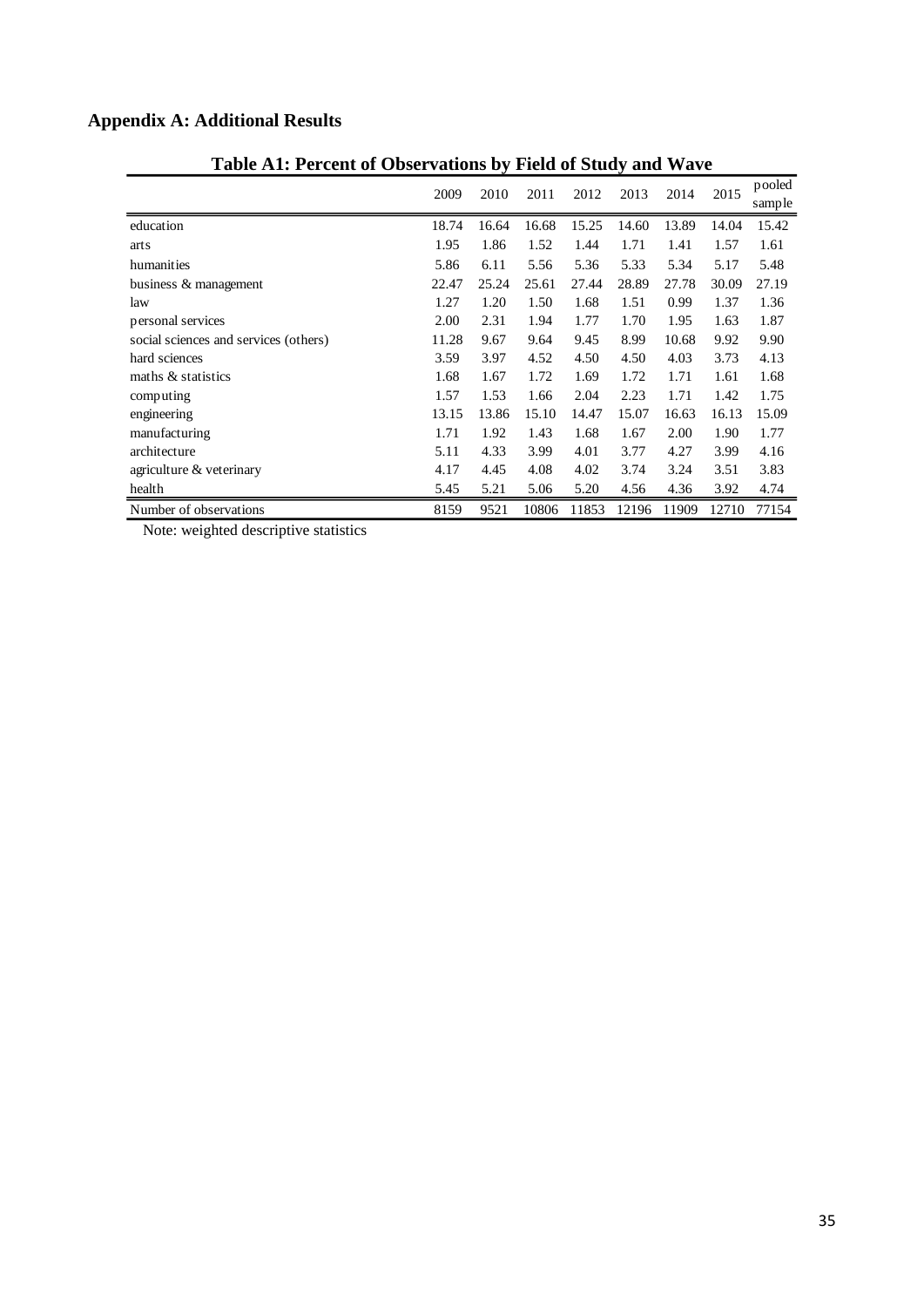| business &<br>personal<br><b>Field of Study</b><br>pooled sample<br>education<br>humanities<br>law<br>sciences and<br>arts<br>management<br>services<br>services<br>s.d.<br>s.d.<br>s.d.<br>s.d.<br>s.d.<br>mean<br>s.d.<br>mean<br>s.d.<br>s.d.<br>mean<br>mean<br>mean<br>mean<br>mean<br>mean<br>real hourly wage<br>9.869<br>17.28<br>8.834<br>11.42<br>8.179<br>10.83<br>7.185<br>10.19<br>3.355<br>9.162<br>5.498<br>3.909<br>10.05<br>7.042<br>9.638<br>4.73<br>1752<br>3074<br>1748<br>2122<br>2018<br>1297<br>1815<br>583.8<br>997.9<br>1800<br>663.3<br>1902<br>883.1<br>1511<br>real monthly earnings<br>1273<br>1666<br>weekly hours of work<br>44.89<br>42.12<br>46.15<br>7.99<br>43.51<br>45.84<br>42.18<br>47.98<br>44.58<br>7.547<br>5.691<br>6.896<br>8.076<br>5.592<br>8.978<br>7.412<br>wave 2009<br>0.306<br>0.333<br>0.127<br>0.333<br>0.112<br>0.324<br>0.105<br>0.127<br>0.112<br>0.315<br>0.086<br>0.281<br>0.098<br>0.297<br>0.315<br>0.119<br>wave 2010<br>0.133<br>0.34<br>0.129<br>0.143<br>0.317<br>0.116<br>0.32<br>0.125<br>0.33<br>0.335<br>0.107<br>0.31<br>0.102<br>0.303<br>0.35<br>0.113<br>wave 2011<br>0.123<br>0.329<br>0.334<br>0.131<br>0.338<br>0.142<br>0.349<br>0.133<br>0.339<br>0.124<br>0.329<br>0.145<br>0.352<br>0.136<br>0.343<br>0.128<br>wave 2012<br>0.132<br>0.144<br>0.149<br>0.139<br>0.148<br>0.355<br>0.146<br>0.353<br>0.338<br>0.352<br>0.356<br>0.181<br>0.386<br>0.346<br>0.141<br>0.348<br>wave 2013<br>0.159<br>0.365<br>0.15<br>0.357<br>0.169<br>0.374<br>0.154<br>0.361<br>0.169<br>0.374<br>0.381<br>0.144<br>0.351<br>0.144<br>0.351<br>0.176<br>wave 2014<br>0.369<br>0.348<br>0.158<br>0.365<br>0.322<br>0.169<br>0.375<br>0.38<br>0.162<br>0.146<br>0.353<br>0.141<br>0.166<br>0.372<br>0.118<br>0.175<br>wave 2015<br>0.384<br>0.164<br>0.176<br>0.381<br>0.17<br>0.376<br>0.199<br>0.4<br>0.181<br>0.385<br>0.157<br>0.364<br>0.18<br>0.385<br>0.18<br>0.37<br>8.884<br>37.35<br>9.458<br>35.46<br>39.77<br>35.67<br>8.203<br>38.05<br>37.27<br>8.149<br>38.64<br>8.784<br>36.65<br>8.616<br>8.825<br>9.566<br>age<br>0.253<br>0.209<br>0.407<br>0.357<br>0.124<br>0.33<br>0.268<br>0.443<br>0.239<br>0.257<br>0.226<br>single<br>0.435<br>0.479<br>0.427<br>0.437<br>0.418<br>married<br>0.729<br>0.774<br>0.418<br>0.614<br>0.859<br>0.715<br>0.753<br>0.727<br>0.755<br>0.43<br>0.444<br>0.487<br>0.348<br>0.451<br>0.432<br>0.446<br>0.017<br>0.13<br>0.017<br>0.128<br>0.029<br>0.168<br>0.017<br>0.128<br>0.017<br>0.129<br>0.008<br>0.126<br>0.019<br>0.136<br>other marital status<br>0.092<br>0.016<br>0.97<br>1.313<br>1.113<br>1.054<br>number of children<br>1.085<br>1.043<br>1.146<br>1.032<br>1.229<br>1.094<br>1.043<br>1<br>1.049<br>1.14<br>1.077<br>1.034<br>(potential) previous experience<br>5.772<br>6.282<br>5.84<br>4.896<br>5.698<br>5.671<br>5.782<br>5.406<br>6.103<br>4.101<br>6.04<br>5.059<br>6.29<br>6.178<br>6.182<br>6.365<br>11.49<br>9.734<br>7.276<br>8.12<br>10.49<br>9.342<br>job tenure<br>9.515<br>8.875<br>13.24<br>9.53<br>9.007<br>8.274<br>8.913<br>9.127<br>11.26<br>9.395<br>80.7<br>148.8<br>138.9<br>firm size<br>144.7<br>171.3<br>83.95<br>144.5<br>129.9<br>190.5<br>205.8<br>162.6<br>149<br>177.2<br>107.8<br>172.6<br>172.1<br>occupation<br>legislators, senior officials and managers<br>0.39<br>0.129<br>0.093<br>0.291<br>0.17<br>0.376<br>0.232<br>0.422<br>0.159<br>0.366<br>0.187<br>0.335<br>0.157<br>0.364<br>0.176<br>0.381<br>0.405<br>0.665<br>0.416<br>0.665<br>0.203<br>0.402<br>0.727<br>0.09<br>0.287<br>0.259<br>0.438<br>professionals<br>0.491<br>0.472<br>0.493<br>0.472<br>0.446<br>technicians and associate professionals<br>0.357<br>0.052<br>0.204<br>0.23<br>0.364<br>0.054<br>0.158<br>0.365<br>0.14<br>0.347<br>0.15<br>0.221<br>0.056<br>0.157<br>0.226<br>0.403<br>clerks<br>0.129<br>0.335<br>0.03<br>0.172<br>0.082<br>0.274<br>0.229<br>0.248<br>0.432<br>0.045<br>0.208<br>0.21<br>0.213<br>0.41<br>0.055<br>0.407<br>0.051<br>0.219<br>0.084<br>0.278<br>0.047<br>0.07<br>0.314<br>0.127<br>0.333<br>service workers, shop and market sales<br>0.098<br>0.297<br>0.211<br>0.172<br>0.377<br>0.255<br>0.464<br>craft and related workers<br>0.084<br>0.035<br>0.003<br>0.005<br>0.013<br>0.029<br>0.167<br>0.007<br>0.183<br>0.056<br>0.015<br>0.124<br>0.074<br>0.016<br>0.126<br>0.113<br>other blue-collar occupations<br>0.03<br>0.042<br>0.171<br>0.009<br>0.094<br>0.05<br>0.218<br>0.016<br>0.127<br>0.029<br>0.169<br>0.005<br>0.07<br>0.202<br>0.016<br>0.126<br>sector<br>agriculture, manufacturing and other industries<br>0.04<br>0.228<br>0.029<br>0.11<br>0.162<br>0.369<br>0.195<br>0.42<br>0.167<br>0.144<br>0.351<br>0.045<br>0.206<br>0.068<br>0.253<br>0.313<br>0.032<br>0.004<br>0.13<br>0.018<br>0.176<br>0.008<br>0.088<br>0.033<br>0.179<br>0.064<br>0.024<br>0.154<br>0.004<br>0.064<br>0.017<br>0.133<br>construction<br>trade, transportation, accommodation and service act.<br>0.128<br>0.039<br>0.193<br>0.105<br>0.392<br>0.026<br>0.352<br>0.362<br>0.334<br>0.307<br>0.052<br>0.223<br>0.189<br>0.16<br>0.478<br>0.156<br>information and communication<br>0.111<br>0.01<br>0.023<br>0.009<br>0.008<br>0.024<br>0.152<br>0.027<br>0.162<br>0.004<br>0.066<br>0.314<br>0.097<br>0.148<br>0.094<br>0.092<br>0.016<br>0.016<br>0.279<br>0.029<br>0.11<br>0.314<br>financial, insurance ad real estate activities<br>0.046<br>0.209<br>0.006<br>0.078<br>0.124<br>0.125<br>0.085<br>0.166<br>0.037<br>0.189<br>0.015<br>professional, scientific and technical activities<br>0.068<br>0.251<br>0.013<br>0.114<br>0.131<br>0.337<br>0.123<br>0.09<br>0.285<br>0.208<br>0.406<br>0.096<br>0.295<br>0.063<br>0.243<br>public administration and defense<br>0.229<br>0.42<br>0.293<br>0.345<br>0.343<br>0.475<br>0.647<br>0.303<br>0.46<br>0.34<br>0.474<br>0.095<br>0.117<br>0.321<br>0.138<br>0.478<br>0.208<br>0.048<br>0.023<br>0.15<br>education<br>0.406<br>0.767<br>0.423<br>0.193<br>0.395<br>0.42<br>0.494<br>0.214<br>0.073<br>0.259<br>0.088<br>0.284<br>health and social services<br>0.249<br>0.019<br>0.136<br>0.037<br>0.189<br>0.066<br>0.013<br>0.115<br>0.006<br>0.076<br>0.001<br>0.037<br>0.008<br>0.091<br>0.037<br>0.189<br>other service activities<br>0.01<br>0.101<br>0.224<br>0.018<br>0.135<br>0.09<br>0.225<br>0.034<br>0.181<br>0.053<br>0.311<br>0.463<br>0.008<br>0.037<br>0.189<br>0.054<br>nuts2 regions<br>Istanbul<br>0.231<br>0.27<br>0.225<br>0.135<br>0.341<br>0.365<br>0.482<br>0.174<br>0.379<br>0.444<br>0.277<br>0.272<br>0.421<br>0.448<br>0.417<br>0.445<br>0.023<br>0.149<br>0.011<br>0.021<br>0.142<br>0.018<br>0.021<br>0.143<br>0.031<br>0.173<br>0.106<br>0.018<br>0.133<br>0.017<br>0.128<br>0.134<br>Thrace<br>Southern Marmara - West<br>0.022<br>0.146<br>0.02<br>0.141<br>0.136<br>0.021<br>0.145<br>0.021<br>0.142<br>0.027<br>0.162<br>0.019<br>0.136<br>0.024<br>0.153<br>0.019<br>0.033<br>Izmir<br>0.067<br>0.249<br>0.047<br>0.212<br>0.086<br>0.28<br>0.179<br>0.073<br>0.26<br>0.044<br>0.205<br>0.095<br>0.293<br>0.071<br>0.256<br>Southern Aegean<br>0.032<br>0.177<br>0.037<br>0.19<br>0.017<br>0.131<br>0.031<br>0.174<br>0.032<br>0.175<br>0.05<br>0.218<br>0.044<br>0.206<br>0.035<br>0.183<br>Northern Aegean<br>0.034<br>0.182<br>0.056<br>0.23<br>0.031<br>0.173<br>0.039<br>0.194<br>0.028<br>0.165<br>0.018<br>0.133<br>0.028<br>0.165<br>0.03<br>0.171<br>Eastern Marmara - South<br>0.042<br>0.055<br>0.227<br>0.051<br>0.22<br>0.049<br>0.216<br>0.201<br>0.052<br>0.221<br>0.038<br>0.191<br>0.071<br>0.257<br>0.05<br>0.218<br>Eastern Marmara - North<br>0.05<br>0.218<br>0.046<br>0.21<br>0.022<br>0.148<br>0.045<br>0.208<br>0.044<br>0.205<br>0.025<br>0.156<br>0.032<br>0.176<br>0.039<br>0.194<br>Ankara<br>0.121<br>0.326<br>0.053<br>0.147<br>0.354<br>0.253<br>0.139<br>0.218<br>0.106<br>0.308<br>0.152<br>0.224<br>0.069<br>0.346<br>0.413<br>0.359<br>0.035<br>0.024<br>0.027<br>0.024<br>0.025<br>Central Anatolia - West and South<br>0.027<br>0.162<br>0.183<br>0.018<br>0.132<br>0.04<br>0.196<br>0.154<br>0.162<br>0.154<br>0.157<br>Mediterranean region - West<br>0.042<br>0.023<br>0.15<br>0.036<br>0.036<br>0.034<br>0.18<br>0.097<br>0.032<br>0.037<br>0.188<br>0.2<br>0.187<br>0.187<br>0.296<br>0.175<br>0.024<br>0.044<br>0.037<br>0.038<br>Mediterranean region - Middle<br>0.041<br>0.198<br>0.05<br>0.217<br>0.153<br>0.206<br>0.19<br>0.043<br>0.203<br>0.192<br>0.036<br>0.185<br>0.038<br>0.191<br>0.031<br>0.023<br>0.021<br>0.142<br>0.022<br>0.023<br>Mediterranean region - East<br>0.026<br>0.159<br>0.174<br>0.149<br>0.146<br>0.151<br>0.021<br>0.143<br>Central Anatolia - Middle<br>0.024<br>0.023<br>0.016<br>0.018<br>0.132<br>0.154<br>0.006<br>0.076<br>0.15<br>0.126<br>0.031<br>0.174<br>0.018<br>0.132<br>0.013<br>0.114<br>0.045<br>0.206<br>0.037<br>0.189<br>0.168<br>Central Anatolia - East<br>0.03<br>0.17<br>0.009<br>0.097<br>0.029<br>0.016<br>0.127<br>0.02<br>0.141<br>0.021<br>0.143<br>Western Black Sea - West<br>0.025<br>0.012<br>0.108<br>$0.013$ $0.112$<br>0.006<br>0.155<br>0.01<br>0.098<br>0.007<br>0.082<br>0.008<br>0.089<br>0.012<br>0.108<br>0.079<br>Western Black Sea - Middle and East<br>$0.012$ $0.111$<br>0.022<br>0.009<br>0.094<br>0.004<br>0.065<br>0.146<br>0.008<br>0.089<br>0.005<br>0.069<br>0.006<br>0.078<br>0.011<br>0.102<br>Middle Black Sea<br>0.03<br>0.171<br>0.038<br>0.192<br>0.022<br>0.146<br>0.058<br>0.233<br>0.025<br>0.157<br>0.024<br>0.153<br>0.03<br>0.17<br>0.032<br>0.176<br>Eastern Black Sea<br>0.02<br>0.031<br>0.172<br>0.041<br>0.198<br>0.14<br>0.062<br>0.241<br>0.026<br>0.16<br>0.025<br>0.155<br>0.026<br>0.158<br>0.027<br>0.162<br>Northeastern Anatolia - West<br>0.011<br>0.104<br>0.017<br>0.13<br>0.007<br>0.086<br>0.021<br>0.142<br>0.01<br>0.097<br>0.005<br>0.072<br>0.004<br>0.064<br>0.009<br>0.093<br>Northeastern Anatolia - East<br>0.008<br>0.088<br>0.015<br>0.12<br>0.004<br>0.061<br>0.01<br>0.1<br>0.008<br>0.088<br>0.002<br>0.044<br>0.004<br>0.062<br>0.005<br>0.073<br>Eastern Anatolia - West<br>0.023<br>0.019<br>0.135<br>0.024<br>0.153<br>0.007<br>0.085<br>0.15<br>0.017<br>0.129<br>0.015<br>0.123<br>0.016<br>0.016<br>0.124<br>0.125<br>0.024<br>0.009<br>Eastern Anatolia - East<br>0.015<br>0.12<br>0.154<br>0.011<br>0.105<br>0.019<br>0.137<br>0.012<br>0.107<br>0.004<br>0.065<br>0.008<br>0.089<br>0.096<br>Southeastern Anatolia - West<br>0.022<br>0.039<br>0.145<br>0.193<br>0.019<br>0.138<br>0.035<br>0.184<br>0.018<br>0.131<br>0.016<br>0.126<br>0.012<br>0.019<br>0.135<br>0.108<br>0.022<br>0.047<br>0.031<br>0.016<br>0.017<br>0.016<br>Southeastern Anatolia - Middle<br>0.146<br>0.211<br>0.014<br>0.116<br>0.175<br>0.126<br>0.012<br>0.109<br>0.129<br>0.125<br>0.013 0.115<br>0.027<br>0.163<br>0.005<br>0.068<br>0.02<br>0.14<br>0.009<br>0.095<br>$0.008$ $0.087$<br>$0.011$ $0.105$<br>Southeastern Anatolia - East<br>0.006<br>0.075<br>77154<br>13067<br>1098<br>4755<br>20082<br>1037<br>1429<br>7460<br>Number of observations |  |  |  |  |  |  |  |  | social |
|---------------------------------------------------------------------------------------------------------------------------------------------------------------------------------------------------------------------------------------------------------------------------------------------------------------------------------------------------------------------------------------------------------------------------------------------------------------------------------------------------------------------------------------------------------------------------------------------------------------------------------------------------------------------------------------------------------------------------------------------------------------------------------------------------------------------------------------------------------------------------------------------------------------------------------------------------------------------------------------------------------------------------------------------------------------------------------------------------------------------------------------------------------------------------------------------------------------------------------------------------------------------------------------------------------------------------------------------------------------------------------------------------------------------------------------------------------------------------------------------------------------------------------------------------------------------------------------------------------------------------------------------------------------------------------------------------------------------------------------------------------------------------------------------------------------------------------------------------------------------------------------------------------------------------------------------------------------------------------------------------------------------------------------------------------------------------------------------------------------------------------------------------------------------------------------------------------------------------------------------------------------------------------------------------------------------------------------------------------------------------------------------------------------------------------------------------------------------------------------------------------------------------------------------------------------------------------------------------------------------------------------------------------------------------------------------------------------------------------------------------------------------------------------------------------------------------------------------------------------------------------------------------------------------------------------------------------------------------------------------------------------------------------------------------------------------------------------------------------------------------------------------------------------------------------------------------------------------------------------------------------------------------------------------------------------------------------------------------------------------------------------------------------------------------------------------------------------------------------------------------------------------------------------------------------------------------------------------------------------------------------------------------------------------------------------------------------------------------------------------------------------------------------------------------------------------------------------------------------------------------------------------------------------------------------------------------------------------------------------------------------------------------------------------------------------------------------------------------------------------------------------------------------------------------------------------------------------------------------------------------------------------------------------------------------------------------------------------------------------------------------------------------------------------------------------------------------------------------------------------------------------------------------------------------------------------------------------------------------------------------------------------------------------------------------------------------------------------------------------------------------------------------------------------------------------------------------------------------------------------------------------------------------------------------------------------------------------------------------------------------------------------------------------------------------------------------------------------------------------------------------------------------------------------------------------------------------------------------------------------------------------------------------------------------------------------------------------------------------------------------------------------------------------------------------------------------------------------------------------------------------------------------------------------------------------------------------------------------------------------------------------------------------------------------------------------------------------------------------------------------------------------------------------------------------------------------------------------------------------------------------------------------------------------------------------------------------------------------------------------------------------------------------------------------------------------------------------------------------------------------------------------------------------------------------------------------------------------------------------------------------------------------------------------------------------------------------------------------------------------------------------------------------------------------------------------------------------------------------------------------------------------------------------------------------------------------------------------------------------------------------------------------------------------------------------------------------------------------------------------------------------------------------------------------------------------------------------------------------------------------------------------------------------------------------------------------------------------------------------------------------------------------------------------------------------------------------------------------------------------------------------------------------------------------------------------------------------------------------------------------------------------------------------------------------------------------------------------------------------------------------------------------------------------------------------------------------------------------------------------------------------------------------------------------------------------------------------------------------------------------------------------------------------------------------------------------------------------------------------------------------------------------------------------------------------------------------------------------------------------------------------------------------------------------------------------------------------------------------------------------------------------------------------------------------------------------------------------------------------------------------------------------------------------------------------------------------------------------------------------------------------------------------------------------------------------------------------------------------------------------------------------------------------------------------------------------------------------------------------------------------------------------------------------------------------------------------------------------------------------------------------------------------------------------------------------------------------------------------------------------------------------------------------------------------------------------------------------------------------------------------------------------------------------------------------------------------------------------------------------------------------------------------------------------------------------------------------------------------------------------------------------------------------------------------------------------------------------------------------------------------------------------------------------------------------------------------------------------------------------------------------------------------------------------------------------------------------------------------------------------------------------------------------------------------------------------------------------------------------------------------------------------------------------------------------------------------------------------------------------------------------------------------------------------------------------------------------------------------------------------------------------------------------------------------------------------------------------------------------------------------------------------------------------------------------------------------------------------------------------------------------------------------------------------------------------------------------------------------------------------------------------------------------------------------------------------------------------------------------------------------------------------------------------------------------------------------------------------------------------------------------------------------------------------------------------------------------------------------------------------------------------------------------------------------------------------------------------------------------------------------------------------------------------------------------------------------------------------------------------------------------------------------------------------------------------------------------------------------------------------------------------------------------------------------------------------------------------|--|--|--|--|--|--|--|--|--------|
|                                                                                                                                                                                                                                                                                                                                                                                                                                                                                                                                                                                                                                                                                                                                                                                                                                                                                                                                                                                                                                                                                                                                                                                                                                                                                                                                                                                                                                                                                                                                                                                                                                                                                                                                                                                                                                                                                                                                                                                                                                                                                                                                                                                                                                                                                                                                                                                                                                                                                                                                                                                                                                                                                                                                                                                                                                                                                                                                                                                                                                                                                                                                                                                                                                                                                                                                                                                                                                                                                                                                                                                                                                                                                                                                                                                                                                                                                                                                                                                                                                                                                                                                                                                                                                                                                                                                                                                                                                                                                                                                                                                                                                                                                                                                                                                                                                                                                                                                                                                                                                                                                                                                                                                                                                                                                                                                                                                                                                                                                                                                                                                                                                                                                                                                                                                                                                                                                                                                                                                                                                                                                                                                                                                                                                                                                                                                                                                                                                                                                                                                                                                                                                                                                                                                                                                                                                                                                                                                                                                                                                                                                                                                                                                                                                                                                                                                                                                                                                                                                                                                                                                                                                                                                                                                                                                                                                                                                                                                                                                                                                                                                                                                                                                                                                                                                                                                                                                                                                                                                                                                                                                                                                                                                                                                                                                                                                                                                                                                                                                                                                                                                                                                                                                                                                                                                                                                                                                                                                                                                                                                                                                                                                                                                                                                                                                                                                                                                                                                                                                                                                                                                                                                                                                                                                                                                                                                                                                                                                                                                                                                                                                                                                                                                                                                                                                                                                                                                                                                                                                                                                                                                             |  |  |  |  |  |  |  |  |        |
|                                                                                                                                                                                                                                                                                                                                                                                                                                                                                                                                                                                                                                                                                                                                                                                                                                                                                                                                                                                                                                                                                                                                                                                                                                                                                                                                                                                                                                                                                                                                                                                                                                                                                                                                                                                                                                                                                                                                                                                                                                                                                                                                                                                                                                                                                                                                                                                                                                                                                                                                                                                                                                                                                                                                                                                                                                                                                                                                                                                                                                                                                                                                                                                                                                                                                                                                                                                                                                                                                                                                                                                                                                                                                                                                                                                                                                                                                                                                                                                                                                                                                                                                                                                                                                                                                                                                                                                                                                                                                                                                                                                                                                                                                                                                                                                                                                                                                                                                                                                                                                                                                                                                                                                                                                                                                                                                                                                                                                                                                                                                                                                                                                                                                                                                                                                                                                                                                                                                                                                                                                                                                                                                                                                                                                                                                                                                                                                                                                                                                                                                                                                                                                                                                                                                                                                                                                                                                                                                                                                                                                                                                                                                                                                                                                                                                                                                                                                                                                                                                                                                                                                                                                                                                                                                                                                                                                                                                                                                                                                                                                                                                                                                                                                                                                                                                                                                                                                                                                                                                                                                                                                                                                                                                                                                                                                                                                                                                                                                                                                                                                                                                                                                                                                                                                                                                                                                                                                                                                                                                                                                                                                                                                                                                                                                                                                                                                                                                                                                                                                                                                                                                                                                                                                                                                                                                                                                                                                                                                                                                                                                                                                                                                                                                                                                                                                                                                                                                                                                                                                                                                                                                             |  |  |  |  |  |  |  |  |        |
|                                                                                                                                                                                                                                                                                                                                                                                                                                                                                                                                                                                                                                                                                                                                                                                                                                                                                                                                                                                                                                                                                                                                                                                                                                                                                                                                                                                                                                                                                                                                                                                                                                                                                                                                                                                                                                                                                                                                                                                                                                                                                                                                                                                                                                                                                                                                                                                                                                                                                                                                                                                                                                                                                                                                                                                                                                                                                                                                                                                                                                                                                                                                                                                                                                                                                                                                                                                                                                                                                                                                                                                                                                                                                                                                                                                                                                                                                                                                                                                                                                                                                                                                                                                                                                                                                                                                                                                                                                                                                                                                                                                                                                                                                                                                                                                                                                                                                                                                                                                                                                                                                                                                                                                                                                                                                                                                                                                                                                                                                                                                                                                                                                                                                                                                                                                                                                                                                                                                                                                                                                                                                                                                                                                                                                                                                                                                                                                                                                                                                                                                                                                                                                                                                                                                                                                                                                                                                                                                                                                                                                                                                                                                                                                                                                                                                                                                                                                                                                                                                                                                                                                                                                                                                                                                                                                                                                                                                                                                                                                                                                                                                                                                                                                                                                                                                                                                                                                                                                                                                                                                                                                                                                                                                                                                                                                                                                                                                                                                                                                                                                                                                                                                                                                                                                                                                                                                                                                                                                                                                                                                                                                                                                                                                                                                                                                                                                                                                                                                                                                                                                                                                                                                                                                                                                                                                                                                                                                                                                                                                                                                                                                                                                                                                                                                                                                                                                                                                                                                                                                                                                                                                             |  |  |  |  |  |  |  |  |        |
|                                                                                                                                                                                                                                                                                                                                                                                                                                                                                                                                                                                                                                                                                                                                                                                                                                                                                                                                                                                                                                                                                                                                                                                                                                                                                                                                                                                                                                                                                                                                                                                                                                                                                                                                                                                                                                                                                                                                                                                                                                                                                                                                                                                                                                                                                                                                                                                                                                                                                                                                                                                                                                                                                                                                                                                                                                                                                                                                                                                                                                                                                                                                                                                                                                                                                                                                                                                                                                                                                                                                                                                                                                                                                                                                                                                                                                                                                                                                                                                                                                                                                                                                                                                                                                                                                                                                                                                                                                                                                                                                                                                                                                                                                                                                                                                                                                                                                                                                                                                                                                                                                                                                                                                                                                                                                                                                                                                                                                                                                                                                                                                                                                                                                                                                                                                                                                                                                                                                                                                                                                                                                                                                                                                                                                                                                                                                                                                                                                                                                                                                                                                                                                                                                                                                                                                                                                                                                                                                                                                                                                                                                                                                                                                                                                                                                                                                                                                                                                                                                                                                                                                                                                                                                                                                                                                                                                                                                                                                                                                                                                                                                                                                                                                                                                                                                                                                                                                                                                                                                                                                                                                                                                                                                                                                                                                                                                                                                                                                                                                                                                                                                                                                                                                                                                                                                                                                                                                                                                                                                                                                                                                                                                                                                                                                                                                                                                                                                                                                                                                                                                                                                                                                                                                                                                                                                                                                                                                                                                                                                                                                                                                                                                                                                                                                                                                                                                                                                                                                                                                                                                                                                             |  |  |  |  |  |  |  |  |        |
|                                                                                                                                                                                                                                                                                                                                                                                                                                                                                                                                                                                                                                                                                                                                                                                                                                                                                                                                                                                                                                                                                                                                                                                                                                                                                                                                                                                                                                                                                                                                                                                                                                                                                                                                                                                                                                                                                                                                                                                                                                                                                                                                                                                                                                                                                                                                                                                                                                                                                                                                                                                                                                                                                                                                                                                                                                                                                                                                                                                                                                                                                                                                                                                                                                                                                                                                                                                                                                                                                                                                                                                                                                                                                                                                                                                                                                                                                                                                                                                                                                                                                                                                                                                                                                                                                                                                                                                                                                                                                                                                                                                                                                                                                                                                                                                                                                                                                                                                                                                                                                                                                                                                                                                                                                                                                                                                                                                                                                                                                                                                                                                                                                                                                                                                                                                                                                                                                                                                                                                                                                                                                                                                                                                                                                                                                                                                                                                                                                                                                                                                                                                                                                                                                                                                                                                                                                                                                                                                                                                                                                                                                                                                                                                                                                                                                                                                                                                                                                                                                                                                                                                                                                                                                                                                                                                                                                                                                                                                                                                                                                                                                                                                                                                                                                                                                                                                                                                                                                                                                                                                                                                                                                                                                                                                                                                                                                                                                                                                                                                                                                                                                                                                                                                                                                                                                                                                                                                                                                                                                                                                                                                                                                                                                                                                                                                                                                                                                                                                                                                                                                                                                                                                                                                                                                                                                                                                                                                                                                                                                                                                                                                                                                                                                                                                                                                                                                                                                                                                                                                                                                                                                             |  |  |  |  |  |  |  |  |        |
|                                                                                                                                                                                                                                                                                                                                                                                                                                                                                                                                                                                                                                                                                                                                                                                                                                                                                                                                                                                                                                                                                                                                                                                                                                                                                                                                                                                                                                                                                                                                                                                                                                                                                                                                                                                                                                                                                                                                                                                                                                                                                                                                                                                                                                                                                                                                                                                                                                                                                                                                                                                                                                                                                                                                                                                                                                                                                                                                                                                                                                                                                                                                                                                                                                                                                                                                                                                                                                                                                                                                                                                                                                                                                                                                                                                                                                                                                                                                                                                                                                                                                                                                                                                                                                                                                                                                                                                                                                                                                                                                                                                                                                                                                                                                                                                                                                                                                                                                                                                                                                                                                                                                                                                                                                                                                                                                                                                                                                                                                                                                                                                                                                                                                                                                                                                                                                                                                                                                                                                                                                                                                                                                                                                                                                                                                                                                                                                                                                                                                                                                                                                                                                                                                                                                                                                                                                                                                                                                                                                                                                                                                                                                                                                                                                                                                                                                                                                                                                                                                                                                                                                                                                                                                                                                                                                                                                                                                                                                                                                                                                                                                                                                                                                                                                                                                                                                                                                                                                                                                                                                                                                                                                                                                                                                                                                                                                                                                                                                                                                                                                                                                                                                                                                                                                                                                                                                                                                                                                                                                                                                                                                                                                                                                                                                                                                                                                                                                                                                                                                                                                                                                                                                                                                                                                                                                                                                                                                                                                                                                                                                                                                                                                                                                                                                                                                                                                                                                                                                                                                                                                                                                             |  |  |  |  |  |  |  |  |        |
|                                                                                                                                                                                                                                                                                                                                                                                                                                                                                                                                                                                                                                                                                                                                                                                                                                                                                                                                                                                                                                                                                                                                                                                                                                                                                                                                                                                                                                                                                                                                                                                                                                                                                                                                                                                                                                                                                                                                                                                                                                                                                                                                                                                                                                                                                                                                                                                                                                                                                                                                                                                                                                                                                                                                                                                                                                                                                                                                                                                                                                                                                                                                                                                                                                                                                                                                                                                                                                                                                                                                                                                                                                                                                                                                                                                                                                                                                                                                                                                                                                                                                                                                                                                                                                                                                                                                                                                                                                                                                                                                                                                                                                                                                                                                                                                                                                                                                                                                                                                                                                                                                                                                                                                                                                                                                                                                                                                                                                                                                                                                                                                                                                                                                                                                                                                                                                                                                                                                                                                                                                                                                                                                                                                                                                                                                                                                                                                                                                                                                                                                                                                                                                                                                                                                                                                                                                                                                                                                                                                                                                                                                                                                                                                                                                                                                                                                                                                                                                                                                                                                                                                                                                                                                                                                                                                                                                                                                                                                                                                                                                                                                                                                                                                                                                                                                                                                                                                                                                                                                                                                                                                                                                                                                                                                                                                                                                                                                                                                                                                                                                                                                                                                                                                                                                                                                                                                                                                                                                                                                                                                                                                                                                                                                                                                                                                                                                                                                                                                                                                                                                                                                                                                                                                                                                                                                                                                                                                                                                                                                                                                                                                                                                                                                                                                                                                                                                                                                                                                                                                                                                                                                             |  |  |  |  |  |  |  |  |        |
|                                                                                                                                                                                                                                                                                                                                                                                                                                                                                                                                                                                                                                                                                                                                                                                                                                                                                                                                                                                                                                                                                                                                                                                                                                                                                                                                                                                                                                                                                                                                                                                                                                                                                                                                                                                                                                                                                                                                                                                                                                                                                                                                                                                                                                                                                                                                                                                                                                                                                                                                                                                                                                                                                                                                                                                                                                                                                                                                                                                                                                                                                                                                                                                                                                                                                                                                                                                                                                                                                                                                                                                                                                                                                                                                                                                                                                                                                                                                                                                                                                                                                                                                                                                                                                                                                                                                                                                                                                                                                                                                                                                                                                                                                                                                                                                                                                                                                                                                                                                                                                                                                                                                                                                                                                                                                                                                                                                                                                                                                                                                                                                                                                                                                                                                                                                                                                                                                                                                                                                                                                                                                                                                                                                                                                                                                                                                                                                                                                                                                                                                                                                                                                                                                                                                                                                                                                                                                                                                                                                                                                                                                                                                                                                                                                                                                                                                                                                                                                                                                                                                                                                                                                                                                                                                                                                                                                                                                                                                                                                                                                                                                                                                                                                                                                                                                                                                                                                                                                                                                                                                                                                                                                                                                                                                                                                                                                                                                                                                                                                                                                                                                                                                                                                                                                                                                                                                                                                                                                                                                                                                                                                                                                                                                                                                                                                                                                                                                                                                                                                                                                                                                                                                                                                                                                                                                                                                                                                                                                                                                                                                                                                                                                                                                                                                                                                                                                                                                                                                                                                                                                                                                             |  |  |  |  |  |  |  |  |        |
|                                                                                                                                                                                                                                                                                                                                                                                                                                                                                                                                                                                                                                                                                                                                                                                                                                                                                                                                                                                                                                                                                                                                                                                                                                                                                                                                                                                                                                                                                                                                                                                                                                                                                                                                                                                                                                                                                                                                                                                                                                                                                                                                                                                                                                                                                                                                                                                                                                                                                                                                                                                                                                                                                                                                                                                                                                                                                                                                                                                                                                                                                                                                                                                                                                                                                                                                                                                                                                                                                                                                                                                                                                                                                                                                                                                                                                                                                                                                                                                                                                                                                                                                                                                                                                                                                                                                                                                                                                                                                                                                                                                                                                                                                                                                                                                                                                                                                                                                                                                                                                                                                                                                                                                                                                                                                                                                                                                                                                                                                                                                                                                                                                                                                                                                                                                                                                                                                                                                                                                                                                                                                                                                                                                                                                                                                                                                                                                                                                                                                                                                                                                                                                                                                                                                                                                                                                                                                                                                                                                                                                                                                                                                                                                                                                                                                                                                                                                                                                                                                                                                                                                                                                                                                                                                                                                                                                                                                                                                                                                                                                                                                                                                                                                                                                                                                                                                                                                                                                                                                                                                                                                                                                                                                                                                                                                                                                                                                                                                                                                                                                                                                                                                                                                                                                                                                                                                                                                                                                                                                                                                                                                                                                                                                                                                                                                                                                                                                                                                                                                                                                                                                                                                                                                                                                                                                                                                                                                                                                                                                                                                                                                                                                                                                                                                                                                                                                                                                                                                                                                                                                                                                             |  |  |  |  |  |  |  |  |        |
|                                                                                                                                                                                                                                                                                                                                                                                                                                                                                                                                                                                                                                                                                                                                                                                                                                                                                                                                                                                                                                                                                                                                                                                                                                                                                                                                                                                                                                                                                                                                                                                                                                                                                                                                                                                                                                                                                                                                                                                                                                                                                                                                                                                                                                                                                                                                                                                                                                                                                                                                                                                                                                                                                                                                                                                                                                                                                                                                                                                                                                                                                                                                                                                                                                                                                                                                                                                                                                                                                                                                                                                                                                                                                                                                                                                                                                                                                                                                                                                                                                                                                                                                                                                                                                                                                                                                                                                                                                                                                                                                                                                                                                                                                                                                                                                                                                                                                                                                                                                                                                                                                                                                                                                                                                                                                                                                                                                                                                                                                                                                                                                                                                                                                                                                                                                                                                                                                                                                                                                                                                                                                                                                                                                                                                                                                                                                                                                                                                                                                                                                                                                                                                                                                                                                                                                                                                                                                                                                                                                                                                                                                                                                                                                                                                                                                                                                                                                                                                                                                                                                                                                                                                                                                                                                                                                                                                                                                                                                                                                                                                                                                                                                                                                                                                                                                                                                                                                                                                                                                                                                                                                                                                                                                                                                                                                                                                                                                                                                                                                                                                                                                                                                                                                                                                                                                                                                                                                                                                                                                                                                                                                                                                                                                                                                                                                                                                                                                                                                                                                                                                                                                                                                                                                                                                                                                                                                                                                                                                                                                                                                                                                                                                                                                                                                                                                                                                                                                                                                                                                                                                                                                             |  |  |  |  |  |  |  |  |        |
|                                                                                                                                                                                                                                                                                                                                                                                                                                                                                                                                                                                                                                                                                                                                                                                                                                                                                                                                                                                                                                                                                                                                                                                                                                                                                                                                                                                                                                                                                                                                                                                                                                                                                                                                                                                                                                                                                                                                                                                                                                                                                                                                                                                                                                                                                                                                                                                                                                                                                                                                                                                                                                                                                                                                                                                                                                                                                                                                                                                                                                                                                                                                                                                                                                                                                                                                                                                                                                                                                                                                                                                                                                                                                                                                                                                                                                                                                                                                                                                                                                                                                                                                                                                                                                                                                                                                                                                                                                                                                                                                                                                                                                                                                                                                                                                                                                                                                                                                                                                                                                                                                                                                                                                                                                                                                                                                                                                                                                                                                                                                                                                                                                                                                                                                                                                                                                                                                                                                                                                                                                                                                                                                                                                                                                                                                                                                                                                                                                                                                                                                                                                                                                                                                                                                                                                                                                                                                                                                                                                                                                                                                                                                                                                                                                                                                                                                                                                                                                                                                                                                                                                                                                                                                                                                                                                                                                                                                                                                                                                                                                                                                                                                                                                                                                                                                                                                                                                                                                                                                                                                                                                                                                                                                                                                                                                                                                                                                                                                                                                                                                                                                                                                                                                                                                                                                                                                                                                                                                                                                                                                                                                                                                                                                                                                                                                                                                                                                                                                                                                                                                                                                                                                                                                                                                                                                                                                                                                                                                                                                                                                                                                                                                                                                                                                                                                                                                                                                                                                                                                                                                                                                             |  |  |  |  |  |  |  |  |        |
|                                                                                                                                                                                                                                                                                                                                                                                                                                                                                                                                                                                                                                                                                                                                                                                                                                                                                                                                                                                                                                                                                                                                                                                                                                                                                                                                                                                                                                                                                                                                                                                                                                                                                                                                                                                                                                                                                                                                                                                                                                                                                                                                                                                                                                                                                                                                                                                                                                                                                                                                                                                                                                                                                                                                                                                                                                                                                                                                                                                                                                                                                                                                                                                                                                                                                                                                                                                                                                                                                                                                                                                                                                                                                                                                                                                                                                                                                                                                                                                                                                                                                                                                                                                                                                                                                                                                                                                                                                                                                                                                                                                                                                                                                                                                                                                                                                                                                                                                                                                                                                                                                                                                                                                                                                                                                                                                                                                                                                                                                                                                                                                                                                                                                                                                                                                                                                                                                                                                                                                                                                                                                                                                                                                                                                                                                                                                                                                                                                                                                                                                                                                                                                                                                                                                                                                                                                                                                                                                                                                                                                                                                                                                                                                                                                                                                                                                                                                                                                                                                                                                                                                                                                                                                                                                                                                                                                                                                                                                                                                                                                                                                                                                                                                                                                                                                                                                                                                                                                                                                                                                                                                                                                                                                                                                                                                                                                                                                                                                                                                                                                                                                                                                                                                                                                                                                                                                                                                                                                                                                                                                                                                                                                                                                                                                                                                                                                                                                                                                                                                                                                                                                                                                                                                                                                                                                                                                                                                                                                                                                                                                                                                                                                                                                                                                                                                                                                                                                                                                                                                                                                                                                             |  |  |  |  |  |  |  |  |        |
|                                                                                                                                                                                                                                                                                                                                                                                                                                                                                                                                                                                                                                                                                                                                                                                                                                                                                                                                                                                                                                                                                                                                                                                                                                                                                                                                                                                                                                                                                                                                                                                                                                                                                                                                                                                                                                                                                                                                                                                                                                                                                                                                                                                                                                                                                                                                                                                                                                                                                                                                                                                                                                                                                                                                                                                                                                                                                                                                                                                                                                                                                                                                                                                                                                                                                                                                                                                                                                                                                                                                                                                                                                                                                                                                                                                                                                                                                                                                                                                                                                                                                                                                                                                                                                                                                                                                                                                                                                                                                                                                                                                                                                                                                                                                                                                                                                                                                                                                                                                                                                                                                                                                                                                                                                                                                                                                                                                                                                                                                                                                                                                                                                                                                                                                                                                                                                                                                                                                                                                                                                                                                                                                                                                                                                                                                                                                                                                                                                                                                                                                                                                                                                                                                                                                                                                                                                                                                                                                                                                                                                                                                                                                                                                                                                                                                                                                                                                                                                                                                                                                                                                                                                                                                                                                                                                                                                                                                                                                                                                                                                                                                                                                                                                                                                                                                                                                                                                                                                                                                                                                                                                                                                                                                                                                                                                                                                                                                                                                                                                                                                                                                                                                                                                                                                                                                                                                                                                                                                                                                                                                                                                                                                                                                                                                                                                                                                                                                                                                                                                                                                                                                                                                                                                                                                                                                                                                                                                                                                                                                                                                                                                                                                                                                                                                                                                                                                                                                                                                                                                                                                                                                             |  |  |  |  |  |  |  |  |        |
|                                                                                                                                                                                                                                                                                                                                                                                                                                                                                                                                                                                                                                                                                                                                                                                                                                                                                                                                                                                                                                                                                                                                                                                                                                                                                                                                                                                                                                                                                                                                                                                                                                                                                                                                                                                                                                                                                                                                                                                                                                                                                                                                                                                                                                                                                                                                                                                                                                                                                                                                                                                                                                                                                                                                                                                                                                                                                                                                                                                                                                                                                                                                                                                                                                                                                                                                                                                                                                                                                                                                                                                                                                                                                                                                                                                                                                                                                                                                                                                                                                                                                                                                                                                                                                                                                                                                                                                                                                                                                                                                                                                                                                                                                                                                                                                                                                                                                                                                                                                                                                                                                                                                                                                                                                                                                                                                                                                                                                                                                                                                                                                                                                                                                                                                                                                                                                                                                                                                                                                                                                                                                                                                                                                                                                                                                                                                                                                                                                                                                                                                                                                                                                                                                                                                                                                                                                                                                                                                                                                                                                                                                                                                                                                                                                                                                                                                                                                                                                                                                                                                                                                                                                                                                                                                                                                                                                                                                                                                                                                                                                                                                                                                                                                                                                                                                                                                                                                                                                                                                                                                                                                                                                                                                                                                                                                                                                                                                                                                                                                                                                                                                                                                                                                                                                                                                                                                                                                                                                                                                                                                                                                                                                                                                                                                                                                                                                                                                                                                                                                                                                                                                                                                                                                                                                                                                                                                                                                                                                                                                                                                                                                                                                                                                                                                                                                                                                                                                                                                                                                                                                                                                             |  |  |  |  |  |  |  |  |        |
|                                                                                                                                                                                                                                                                                                                                                                                                                                                                                                                                                                                                                                                                                                                                                                                                                                                                                                                                                                                                                                                                                                                                                                                                                                                                                                                                                                                                                                                                                                                                                                                                                                                                                                                                                                                                                                                                                                                                                                                                                                                                                                                                                                                                                                                                                                                                                                                                                                                                                                                                                                                                                                                                                                                                                                                                                                                                                                                                                                                                                                                                                                                                                                                                                                                                                                                                                                                                                                                                                                                                                                                                                                                                                                                                                                                                                                                                                                                                                                                                                                                                                                                                                                                                                                                                                                                                                                                                                                                                                                                                                                                                                                                                                                                                                                                                                                                                                                                                                                                                                                                                                                                                                                                                                                                                                                                                                                                                                                                                                                                                                                                                                                                                                                                                                                                                                                                                                                                                                                                                                                                                                                                                                                                                                                                                                                                                                                                                                                                                                                                                                                                                                                                                                                                                                                                                                                                                                                                                                                                                                                                                                                                                                                                                                                                                                                                                                                                                                                                                                                                                                                                                                                                                                                                                                                                                                                                                                                                                                                                                                                                                                                                                                                                                                                                                                                                                                                                                                                                                                                                                                                                                                                                                                                                                                                                                                                                                                                                                                                                                                                                                                                                                                                                                                                                                                                                                                                                                                                                                                                                                                                                                                                                                                                                                                                                                                                                                                                                                                                                                                                                                                                                                                                                                                                                                                                                                                                                                                                                                                                                                                                                                                                                                                                                                                                                                                                                                                                                                                                                                                                                                                             |  |  |  |  |  |  |  |  |        |
|                                                                                                                                                                                                                                                                                                                                                                                                                                                                                                                                                                                                                                                                                                                                                                                                                                                                                                                                                                                                                                                                                                                                                                                                                                                                                                                                                                                                                                                                                                                                                                                                                                                                                                                                                                                                                                                                                                                                                                                                                                                                                                                                                                                                                                                                                                                                                                                                                                                                                                                                                                                                                                                                                                                                                                                                                                                                                                                                                                                                                                                                                                                                                                                                                                                                                                                                                                                                                                                                                                                                                                                                                                                                                                                                                                                                                                                                                                                                                                                                                                                                                                                                                                                                                                                                                                                                                                                                                                                                                                                                                                                                                                                                                                                                                                                                                                                                                                                                                                                                                                                                                                                                                                                                                                                                                                                                                                                                                                                                                                                                                                                                                                                                                                                                                                                                                                                                                                                                                                                                                                                                                                                                                                                                                                                                                                                                                                                                                                                                                                                                                                                                                                                                                                                                                                                                                                                                                                                                                                                                                                                                                                                                                                                                                                                                                                                                                                                                                                                                                                                                                                                                                                                                                                                                                                                                                                                                                                                                                                                                                                                                                                                                                                                                                                                                                                                                                                                                                                                                                                                                                                                                                                                                                                                                                                                                                                                                                                                                                                                                                                                                                                                                                                                                                                                                                                                                                                                                                                                                                                                                                                                                                                                                                                                                                                                                                                                                                                                                                                                                                                                                                                                                                                                                                                                                                                                                                                                                                                                                                                                                                                                                                                                                                                                                                                                                                                                                                                                                                                                                                                                                                             |  |  |  |  |  |  |  |  |        |
|                                                                                                                                                                                                                                                                                                                                                                                                                                                                                                                                                                                                                                                                                                                                                                                                                                                                                                                                                                                                                                                                                                                                                                                                                                                                                                                                                                                                                                                                                                                                                                                                                                                                                                                                                                                                                                                                                                                                                                                                                                                                                                                                                                                                                                                                                                                                                                                                                                                                                                                                                                                                                                                                                                                                                                                                                                                                                                                                                                                                                                                                                                                                                                                                                                                                                                                                                                                                                                                                                                                                                                                                                                                                                                                                                                                                                                                                                                                                                                                                                                                                                                                                                                                                                                                                                                                                                                                                                                                                                                                                                                                                                                                                                                                                                                                                                                                                                                                                                                                                                                                                                                                                                                                                                                                                                                                                                                                                                                                                                                                                                                                                                                                                                                                                                                                                                                                                                                                                                                                                                                                                                                                                                                                                                                                                                                                                                                                                                                                                                                                                                                                                                                                                                                                                                                                                                                                                                                                                                                                                                                                                                                                                                                                                                                                                                                                                                                                                                                                                                                                                                                                                                                                                                                                                                                                                                                                                                                                                                                                                                                                                                                                                                                                                                                                                                                                                                                                                                                                                                                                                                                                                                                                                                                                                                                                                                                                                                                                                                                                                                                                                                                                                                                                                                                                                                                                                                                                                                                                                                                                                                                                                                                                                                                                                                                                                                                                                                                                                                                                                                                                                                                                                                                                                                                                                                                                                                                                                                                                                                                                                                                                                                                                                                                                                                                                                                                                                                                                                                                                                                                                                                             |  |  |  |  |  |  |  |  |        |
|                                                                                                                                                                                                                                                                                                                                                                                                                                                                                                                                                                                                                                                                                                                                                                                                                                                                                                                                                                                                                                                                                                                                                                                                                                                                                                                                                                                                                                                                                                                                                                                                                                                                                                                                                                                                                                                                                                                                                                                                                                                                                                                                                                                                                                                                                                                                                                                                                                                                                                                                                                                                                                                                                                                                                                                                                                                                                                                                                                                                                                                                                                                                                                                                                                                                                                                                                                                                                                                                                                                                                                                                                                                                                                                                                                                                                                                                                                                                                                                                                                                                                                                                                                                                                                                                                                                                                                                                                                                                                                                                                                                                                                                                                                                                                                                                                                                                                                                                                                                                                                                                                                                                                                                                                                                                                                                                                                                                                                                                                                                                                                                                                                                                                                                                                                                                                                                                                                                                                                                                                                                                                                                                                                                                                                                                                                                                                                                                                                                                                                                                                                                                                                                                                                                                                                                                                                                                                                                                                                                                                                                                                                                                                                                                                                                                                                                                                                                                                                                                                                                                                                                                                                                                                                                                                                                                                                                                                                                                                                                                                                                                                                                                                                                                                                                                                                                                                                                                                                                                                                                                                                                                                                                                                                                                                                                                                                                                                                                                                                                                                                                                                                                                                                                                                                                                                                                                                                                                                                                                                                                                                                                                                                                                                                                                                                                                                                                                                                                                                                                                                                                                                                                                                                                                                                                                                                                                                                                                                                                                                                                                                                                                                                                                                                                                                                                                                                                                                                                                                                                                                                                                                             |  |  |  |  |  |  |  |  |        |
|                                                                                                                                                                                                                                                                                                                                                                                                                                                                                                                                                                                                                                                                                                                                                                                                                                                                                                                                                                                                                                                                                                                                                                                                                                                                                                                                                                                                                                                                                                                                                                                                                                                                                                                                                                                                                                                                                                                                                                                                                                                                                                                                                                                                                                                                                                                                                                                                                                                                                                                                                                                                                                                                                                                                                                                                                                                                                                                                                                                                                                                                                                                                                                                                                                                                                                                                                                                                                                                                                                                                                                                                                                                                                                                                                                                                                                                                                                                                                                                                                                                                                                                                                                                                                                                                                                                                                                                                                                                                                                                                                                                                                                                                                                                                                                                                                                                                                                                                                                                                                                                                                                                                                                                                                                                                                                                                                                                                                                                                                                                                                                                                                                                                                                                                                                                                                                                                                                                                                                                                                                                                                                                                                                                                                                                                                                                                                                                                                                                                                                                                                                                                                                                                                                                                                                                                                                                                                                                                                                                                                                                                                                                                                                                                                                                                                                                                                                                                                                                                                                                                                                                                                                                                                                                                                                                                                                                                                                                                                                                                                                                                                                                                                                                                                                                                                                                                                                                                                                                                                                                                                                                                                                                                                                                                                                                                                                                                                                                                                                                                                                                                                                                                                                                                                                                                                                                                                                                                                                                                                                                                                                                                                                                                                                                                                                                                                                                                                                                                                                                                                                                                                                                                                                                                                                                                                                                                                                                                                                                                                                                                                                                                                                                                                                                                                                                                                                                                                                                                                                                                                                                                                             |  |  |  |  |  |  |  |  |        |
|                                                                                                                                                                                                                                                                                                                                                                                                                                                                                                                                                                                                                                                                                                                                                                                                                                                                                                                                                                                                                                                                                                                                                                                                                                                                                                                                                                                                                                                                                                                                                                                                                                                                                                                                                                                                                                                                                                                                                                                                                                                                                                                                                                                                                                                                                                                                                                                                                                                                                                                                                                                                                                                                                                                                                                                                                                                                                                                                                                                                                                                                                                                                                                                                                                                                                                                                                                                                                                                                                                                                                                                                                                                                                                                                                                                                                                                                                                                                                                                                                                                                                                                                                                                                                                                                                                                                                                                                                                                                                                                                                                                                                                                                                                                                                                                                                                                                                                                                                                                                                                                                                                                                                                                                                                                                                                                                                                                                                                                                                                                                                                                                                                                                                                                                                                                                                                                                                                                                                                                                                                                                                                                                                                                                                                                                                                                                                                                                                                                                                                                                                                                                                                                                                                                                                                                                                                                                                                                                                                                                                                                                                                                                                                                                                                                                                                                                                                                                                                                                                                                                                                                                                                                                                                                                                                                                                                                                                                                                                                                                                                                                                                                                                                                                                                                                                                                                                                                                                                                                                                                                                                                                                                                                                                                                                                                                                                                                                                                                                                                                                                                                                                                                                                                                                                                                                                                                                                                                                                                                                                                                                                                                                                                                                                                                                                                                                                                                                                                                                                                                                                                                                                                                                                                                                                                                                                                                                                                                                                                                                                                                                                                                                                                                                                                                                                                                                                                                                                                                                                                                                                                                                             |  |  |  |  |  |  |  |  |        |
|                                                                                                                                                                                                                                                                                                                                                                                                                                                                                                                                                                                                                                                                                                                                                                                                                                                                                                                                                                                                                                                                                                                                                                                                                                                                                                                                                                                                                                                                                                                                                                                                                                                                                                                                                                                                                                                                                                                                                                                                                                                                                                                                                                                                                                                                                                                                                                                                                                                                                                                                                                                                                                                                                                                                                                                                                                                                                                                                                                                                                                                                                                                                                                                                                                                                                                                                                                                                                                                                                                                                                                                                                                                                                                                                                                                                                                                                                                                                                                                                                                                                                                                                                                                                                                                                                                                                                                                                                                                                                                                                                                                                                                                                                                                                                                                                                                                                                                                                                                                                                                                                                                                                                                                                                                                                                                                                                                                                                                                                                                                                                                                                                                                                                                                                                                                                                                                                                                                                                                                                                                                                                                                                                                                                                                                                                                                                                                                                                                                                                                                                                                                                                                                                                                                                                                                                                                                                                                                                                                                                                                                                                                                                                                                                                                                                                                                                                                                                                                                                                                                                                                                                                                                                                                                                                                                                                                                                                                                                                                                                                                                                                                                                                                                                                                                                                                                                                                                                                                                                                                                                                                                                                                                                                                                                                                                                                                                                                                                                                                                                                                                                                                                                                                                                                                                                                                                                                                                                                                                                                                                                                                                                                                                                                                                                                                                                                                                                                                                                                                                                                                                                                                                                                                                                                                                                                                                                                                                                                                                                                                                                                                                                                                                                                                                                                                                                                                                                                                                                                                                                                                                                                             |  |  |  |  |  |  |  |  |        |
|                                                                                                                                                                                                                                                                                                                                                                                                                                                                                                                                                                                                                                                                                                                                                                                                                                                                                                                                                                                                                                                                                                                                                                                                                                                                                                                                                                                                                                                                                                                                                                                                                                                                                                                                                                                                                                                                                                                                                                                                                                                                                                                                                                                                                                                                                                                                                                                                                                                                                                                                                                                                                                                                                                                                                                                                                                                                                                                                                                                                                                                                                                                                                                                                                                                                                                                                                                                                                                                                                                                                                                                                                                                                                                                                                                                                                                                                                                                                                                                                                                                                                                                                                                                                                                                                                                                                                                                                                                                                                                                                                                                                                                                                                                                                                                                                                                                                                                                                                                                                                                                                                                                                                                                                                                                                                                                                                                                                                                                                                                                                                                                                                                                                                                                                                                                                                                                                                                                                                                                                                                                                                                                                                                                                                                                                                                                                                                                                                                                                                                                                                                                                                                                                                                                                                                                                                                                                                                                                                                                                                                                                                                                                                                                                                                                                                                                                                                                                                                                                                                                                                                                                                                                                                                                                                                                                                                                                                                                                                                                                                                                                                                                                                                                                                                                                                                                                                                                                                                                                                                                                                                                                                                                                                                                                                                                                                                                                                                                                                                                                                                                                                                                                                                                                                                                                                                                                                                                                                                                                                                                                                                                                                                                                                                                                                                                                                                                                                                                                                                                                                                                                                                                                                                                                                                                                                                                                                                                                                                                                                                                                                                                                                                                                                                                                                                                                                                                                                                                                                                                                                                                                                             |  |  |  |  |  |  |  |  |        |
|                                                                                                                                                                                                                                                                                                                                                                                                                                                                                                                                                                                                                                                                                                                                                                                                                                                                                                                                                                                                                                                                                                                                                                                                                                                                                                                                                                                                                                                                                                                                                                                                                                                                                                                                                                                                                                                                                                                                                                                                                                                                                                                                                                                                                                                                                                                                                                                                                                                                                                                                                                                                                                                                                                                                                                                                                                                                                                                                                                                                                                                                                                                                                                                                                                                                                                                                                                                                                                                                                                                                                                                                                                                                                                                                                                                                                                                                                                                                                                                                                                                                                                                                                                                                                                                                                                                                                                                                                                                                                                                                                                                                                                                                                                                                                                                                                                                                                                                                                                                                                                                                                                                                                                                                                                                                                                                                                                                                                                                                                                                                                                                                                                                                                                                                                                                                                                                                                                                                                                                                                                                                                                                                                                                                                                                                                                                                                                                                                                                                                                                                                                                                                                                                                                                                                                                                                                                                                                                                                                                                                                                                                                                                                                                                                                                                                                                                                                                                                                                                                                                                                                                                                                                                                                                                                                                                                                                                                                                                                                                                                                                                                                                                                                                                                                                                                                                                                                                                                                                                                                                                                                                                                                                                                                                                                                                                                                                                                                                                                                                                                                                                                                                                                                                                                                                                                                                                                                                                                                                                                                                                                                                                                                                                                                                                                                                                                                                                                                                                                                                                                                                                                                                                                                                                                                                                                                                                                                                                                                                                                                                                                                                                                                                                                                                                                                                                                                                                                                                                                                                                                                                                                             |  |  |  |  |  |  |  |  |        |
|                                                                                                                                                                                                                                                                                                                                                                                                                                                                                                                                                                                                                                                                                                                                                                                                                                                                                                                                                                                                                                                                                                                                                                                                                                                                                                                                                                                                                                                                                                                                                                                                                                                                                                                                                                                                                                                                                                                                                                                                                                                                                                                                                                                                                                                                                                                                                                                                                                                                                                                                                                                                                                                                                                                                                                                                                                                                                                                                                                                                                                                                                                                                                                                                                                                                                                                                                                                                                                                                                                                                                                                                                                                                                                                                                                                                                                                                                                                                                                                                                                                                                                                                                                                                                                                                                                                                                                                                                                                                                                                                                                                                                                                                                                                                                                                                                                                                                                                                                                                                                                                                                                                                                                                                                                                                                                                                                                                                                                                                                                                                                                                                                                                                                                                                                                                                                                                                                                                                                                                                                                                                                                                                                                                                                                                                                                                                                                                                                                                                                                                                                                                                                                                                                                                                                                                                                                                                                                                                                                                                                                                                                                                                                                                                                                                                                                                                                                                                                                                                                                                                                                                                                                                                                                                                                                                                                                                                                                                                                                                                                                                                                                                                                                                                                                                                                                                                                                                                                                                                                                                                                                                                                                                                                                                                                                                                                                                                                                                                                                                                                                                                                                                                                                                                                                                                                                                                                                                                                                                                                                                                                                                                                                                                                                                                                                                                                                                                                                                                                                                                                                                                                                                                                                                                                                                                                                                                                                                                                                                                                                                                                                                                                                                                                                                                                                                                                                                                                                                                                                                                                                                                                             |  |  |  |  |  |  |  |  |        |
|                                                                                                                                                                                                                                                                                                                                                                                                                                                                                                                                                                                                                                                                                                                                                                                                                                                                                                                                                                                                                                                                                                                                                                                                                                                                                                                                                                                                                                                                                                                                                                                                                                                                                                                                                                                                                                                                                                                                                                                                                                                                                                                                                                                                                                                                                                                                                                                                                                                                                                                                                                                                                                                                                                                                                                                                                                                                                                                                                                                                                                                                                                                                                                                                                                                                                                                                                                                                                                                                                                                                                                                                                                                                                                                                                                                                                                                                                                                                                                                                                                                                                                                                                                                                                                                                                                                                                                                                                                                                                                                                                                                                                                                                                                                                                                                                                                                                                                                                                                                                                                                                                                                                                                                                                                                                                                                                                                                                                                                                                                                                                                                                                                                                                                                                                                                                                                                                                                                                                                                                                                                                                                                                                                                                                                                                                                                                                                                                                                                                                                                                                                                                                                                                                                                                                                                                                                                                                                                                                                                                                                                                                                                                                                                                                                                                                                                                                                                                                                                                                                                                                                                                                                                                                                                                                                                                                                                                                                                                                                                                                                                                                                                                                                                                                                                                                                                                                                                                                                                                                                                                                                                                                                                                                                                                                                                                                                                                                                                                                                                                                                                                                                                                                                                                                                                                                                                                                                                                                                                                                                                                                                                                                                                                                                                                                                                                                                                                                                                                                                                                                                                                                                                                                                                                                                                                                                                                                                                                                                                                                                                                                                                                                                                                                                                                                                                                                                                                                                                                                                                                                                                                                             |  |  |  |  |  |  |  |  |        |
|                                                                                                                                                                                                                                                                                                                                                                                                                                                                                                                                                                                                                                                                                                                                                                                                                                                                                                                                                                                                                                                                                                                                                                                                                                                                                                                                                                                                                                                                                                                                                                                                                                                                                                                                                                                                                                                                                                                                                                                                                                                                                                                                                                                                                                                                                                                                                                                                                                                                                                                                                                                                                                                                                                                                                                                                                                                                                                                                                                                                                                                                                                                                                                                                                                                                                                                                                                                                                                                                                                                                                                                                                                                                                                                                                                                                                                                                                                                                                                                                                                                                                                                                                                                                                                                                                                                                                                                                                                                                                                                                                                                                                                                                                                                                                                                                                                                                                                                                                                                                                                                                                                                                                                                                                                                                                                                                                                                                                                                                                                                                                                                                                                                                                                                                                                                                                                                                                                                                                                                                                                                                                                                                                                                                                                                                                                                                                                                                                                                                                                                                                                                                                                                                                                                                                                                                                                                                                                                                                                                                                                                                                                                                                                                                                                                                                                                                                                                                                                                                                                                                                                                                                                                                                                                                                                                                                                                                                                                                                                                                                                                                                                                                                                                                                                                                                                                                                                                                                                                                                                                                                                                                                                                                                                                                                                                                                                                                                                                                                                                                                                                                                                                                                                                                                                                                                                                                                                                                                                                                                                                                                                                                                                                                                                                                                                                                                                                                                                                                                                                                                                                                                                                                                                                                                                                                                                                                                                                                                                                                                                                                                                                                                                                                                                                                                                                                                                                                                                                                                                                                                                                                                             |  |  |  |  |  |  |  |  |        |
|                                                                                                                                                                                                                                                                                                                                                                                                                                                                                                                                                                                                                                                                                                                                                                                                                                                                                                                                                                                                                                                                                                                                                                                                                                                                                                                                                                                                                                                                                                                                                                                                                                                                                                                                                                                                                                                                                                                                                                                                                                                                                                                                                                                                                                                                                                                                                                                                                                                                                                                                                                                                                                                                                                                                                                                                                                                                                                                                                                                                                                                                                                                                                                                                                                                                                                                                                                                                                                                                                                                                                                                                                                                                                                                                                                                                                                                                                                                                                                                                                                                                                                                                                                                                                                                                                                                                                                                                                                                                                                                                                                                                                                                                                                                                                                                                                                                                                                                                                                                                                                                                                                                                                                                                                                                                                                                                                                                                                                                                                                                                                                                                                                                                                                                                                                                                                                                                                                                                                                                                                                                                                                                                                                                                                                                                                                                                                                                                                                                                                                                                                                                                                                                                                                                                                                                                                                                                                                                                                                                                                                                                                                                                                                                                                                                                                                                                                                                                                                                                                                                                                                                                                                                                                                                                                                                                                                                                                                                                                                                                                                                                                                                                                                                                                                                                                                                                                                                                                                                                                                                                                                                                                                                                                                                                                                                                                                                                                                                                                                                                                                                                                                                                                                                                                                                                                                                                                                                                                                                                                                                                                                                                                                                                                                                                                                                                                                                                                                                                                                                                                                                                                                                                                                                                                                                                                                                                                                                                                                                                                                                                                                                                                                                                                                                                                                                                                                                                                                                                                                                                                                                                                             |  |  |  |  |  |  |  |  |        |
|                                                                                                                                                                                                                                                                                                                                                                                                                                                                                                                                                                                                                                                                                                                                                                                                                                                                                                                                                                                                                                                                                                                                                                                                                                                                                                                                                                                                                                                                                                                                                                                                                                                                                                                                                                                                                                                                                                                                                                                                                                                                                                                                                                                                                                                                                                                                                                                                                                                                                                                                                                                                                                                                                                                                                                                                                                                                                                                                                                                                                                                                                                                                                                                                                                                                                                                                                                                                                                                                                                                                                                                                                                                                                                                                                                                                                                                                                                                                                                                                                                                                                                                                                                                                                                                                                                                                                                                                                                                                                                                                                                                                                                                                                                                                                                                                                                                                                                                                                                                                                                                                                                                                                                                                                                                                                                                                                                                                                                                                                                                                                                                                                                                                                                                                                                                                                                                                                                                                                                                                                                                                                                                                                                                                                                                                                                                                                                                                                                                                                                                                                                                                                                                                                                                                                                                                                                                                                                                                                                                                                                                                                                                                                                                                                                                                                                                                                                                                                                                                                                                                                                                                                                                                                                                                                                                                                                                                                                                                                                                                                                                                                                                                                                                                                                                                                                                                                                                                                                                                                                                                                                                                                                                                                                                                                                                                                                                                                                                                                                                                                                                                                                                                                                                                                                                                                                                                                                                                                                                                                                                                                                                                                                                                                                                                                                                                                                                                                                                                                                                                                                                                                                                                                                                                                                                                                                                                                                                                                                                                                                                                                                                                                                                                                                                                                                                                                                                                                                                                                                                                                                                                                             |  |  |  |  |  |  |  |  |        |
|                                                                                                                                                                                                                                                                                                                                                                                                                                                                                                                                                                                                                                                                                                                                                                                                                                                                                                                                                                                                                                                                                                                                                                                                                                                                                                                                                                                                                                                                                                                                                                                                                                                                                                                                                                                                                                                                                                                                                                                                                                                                                                                                                                                                                                                                                                                                                                                                                                                                                                                                                                                                                                                                                                                                                                                                                                                                                                                                                                                                                                                                                                                                                                                                                                                                                                                                                                                                                                                                                                                                                                                                                                                                                                                                                                                                                                                                                                                                                                                                                                                                                                                                                                                                                                                                                                                                                                                                                                                                                                                                                                                                                                                                                                                                                                                                                                                                                                                                                                                                                                                                                                                                                                                                                                                                                                                                                                                                                                                                                                                                                                                                                                                                                                                                                                                                                                                                                                                                                                                                                                                                                                                                                                                                                                                                                                                                                                                                                                                                                                                                                                                                                                                                                                                                                                                                                                                                                                                                                                                                                                                                                                                                                                                                                                                                                                                                                                                                                                                                                                                                                                                                                                                                                                                                                                                                                                                                                                                                                                                                                                                                                                                                                                                                                                                                                                                                                                                                                                                                                                                                                                                                                                                                                                                                                                                                                                                                                                                                                                                                                                                                                                                                                                                                                                                                                                                                                                                                                                                                                                                                                                                                                                                                                                                                                                                                                                                                                                                                                                                                                                                                                                                                                                                                                                                                                                                                                                                                                                                                                                                                                                                                                                                                                                                                                                                                                                                                                                                                                                                                                                                                                             |  |  |  |  |  |  |  |  |        |
|                                                                                                                                                                                                                                                                                                                                                                                                                                                                                                                                                                                                                                                                                                                                                                                                                                                                                                                                                                                                                                                                                                                                                                                                                                                                                                                                                                                                                                                                                                                                                                                                                                                                                                                                                                                                                                                                                                                                                                                                                                                                                                                                                                                                                                                                                                                                                                                                                                                                                                                                                                                                                                                                                                                                                                                                                                                                                                                                                                                                                                                                                                                                                                                                                                                                                                                                                                                                                                                                                                                                                                                                                                                                                                                                                                                                                                                                                                                                                                                                                                                                                                                                                                                                                                                                                                                                                                                                                                                                                                                                                                                                                                                                                                                                                                                                                                                                                                                                                                                                                                                                                                                                                                                                                                                                                                                                                                                                                                                                                                                                                                                                                                                                                                                                                                                                                                                                                                                                                                                                                                                                                                                                                                                                                                                                                                                                                                                                                                                                                                                                                                                                                                                                                                                                                                                                                                                                                                                                                                                                                                                                                                                                                                                                                                                                                                                                                                                                                                                                                                                                                                                                                                                                                                                                                                                                                                                                                                                                                                                                                                                                                                                                                                                                                                                                                                                                                                                                                                                                                                                                                                                                                                                                                                                                                                                                                                                                                                                                                                                                                                                                                                                                                                                                                                                                                                                                                                                                                                                                                                                                                                                                                                                                                                                                                                                                                                                                                                                                                                                                                                                                                                                                                                                                                                                                                                                                                                                                                                                                                                                                                                                                                                                                                                                                                                                                                                                                                                                                                                                                                                                                                             |  |  |  |  |  |  |  |  |        |
|                                                                                                                                                                                                                                                                                                                                                                                                                                                                                                                                                                                                                                                                                                                                                                                                                                                                                                                                                                                                                                                                                                                                                                                                                                                                                                                                                                                                                                                                                                                                                                                                                                                                                                                                                                                                                                                                                                                                                                                                                                                                                                                                                                                                                                                                                                                                                                                                                                                                                                                                                                                                                                                                                                                                                                                                                                                                                                                                                                                                                                                                                                                                                                                                                                                                                                                                                                                                                                                                                                                                                                                                                                                                                                                                                                                                                                                                                                                                                                                                                                                                                                                                                                                                                                                                                                                                                                                                                                                                                                                                                                                                                                                                                                                                                                                                                                                                                                                                                                                                                                                                                                                                                                                                                                                                                                                                                                                                                                                                                                                                                                                                                                                                                                                                                                                                                                                                                                                                                                                                                                                                                                                                                                                                                                                                                                                                                                                                                                                                                                                                                                                                                                                                                                                                                                                                                                                                                                                                                                                                                                                                                                                                                                                                                                                                                                                                                                                                                                                                                                                                                                                                                                                                                                                                                                                                                                                                                                                                                                                                                                                                                                                                                                                                                                                                                                                                                                                                                                                                                                                                                                                                                                                                                                                                                                                                                                                                                                                                                                                                                                                                                                                                                                                                                                                                                                                                                                                                                                                                                                                                                                                                                                                                                                                                                                                                                                                                                                                                                                                                                                                                                                                                                                                                                                                                                                                                                                                                                                                                                                                                                                                                                                                                                                                                                                                                                                                                                                                                                                                                                                                                                             |  |  |  |  |  |  |  |  |        |
|                                                                                                                                                                                                                                                                                                                                                                                                                                                                                                                                                                                                                                                                                                                                                                                                                                                                                                                                                                                                                                                                                                                                                                                                                                                                                                                                                                                                                                                                                                                                                                                                                                                                                                                                                                                                                                                                                                                                                                                                                                                                                                                                                                                                                                                                                                                                                                                                                                                                                                                                                                                                                                                                                                                                                                                                                                                                                                                                                                                                                                                                                                                                                                                                                                                                                                                                                                                                                                                                                                                                                                                                                                                                                                                                                                                                                                                                                                                                                                                                                                                                                                                                                                                                                                                                                                                                                                                                                                                                                                                                                                                                                                                                                                                                                                                                                                                                                                                                                                                                                                                                                                                                                                                                                                                                                                                                                                                                                                                                                                                                                                                                                                                                                                                                                                                                                                                                                                                                                                                                                                                                                                                                                                                                                                                                                                                                                                                                                                                                                                                                                                                                                                                                                                                                                                                                                                                                                                                                                                                                                                                                                                                                                                                                                                                                                                                                                                                                                                                                                                                                                                                                                                                                                                                                                                                                                                                                                                                                                                                                                                                                                                                                                                                                                                                                                                                                                                                                                                                                                                                                                                                                                                                                                                                                                                                                                                                                                                                                                                                                                                                                                                                                                                                                                                                                                                                                                                                                                                                                                                                                                                                                                                                                                                                                                                                                                                                                                                                                                                                                                                                                                                                                                                                                                                                                                                                                                                                                                                                                                                                                                                                                                                                                                                                                                                                                                                                                                                                                                                                                                                                                                             |  |  |  |  |  |  |  |  |        |
|                                                                                                                                                                                                                                                                                                                                                                                                                                                                                                                                                                                                                                                                                                                                                                                                                                                                                                                                                                                                                                                                                                                                                                                                                                                                                                                                                                                                                                                                                                                                                                                                                                                                                                                                                                                                                                                                                                                                                                                                                                                                                                                                                                                                                                                                                                                                                                                                                                                                                                                                                                                                                                                                                                                                                                                                                                                                                                                                                                                                                                                                                                                                                                                                                                                                                                                                                                                                                                                                                                                                                                                                                                                                                                                                                                                                                                                                                                                                                                                                                                                                                                                                                                                                                                                                                                                                                                                                                                                                                                                                                                                                                                                                                                                                                                                                                                                                                                                                                                                                                                                                                                                                                                                                                                                                                                                                                                                                                                                                                                                                                                                                                                                                                                                                                                                                                                                                                                                                                                                                                                                                                                                                                                                                                                                                                                                                                                                                                                                                                                                                                                                                                                                                                                                                                                                                                                                                                                                                                                                                                                                                                                                                                                                                                                                                                                                                                                                                                                                                                                                                                                                                                                                                                                                                                                                                                                                                                                                                                                                                                                                                                                                                                                                                                                                                                                                                                                                                                                                                                                                                                                                                                                                                                                                                                                                                                                                                                                                                                                                                                                                                                                                                                                                                                                                                                                                                                                                                                                                                                                                                                                                                                                                                                                                                                                                                                                                                                                                                                                                                                                                                                                                                                                                                                                                                                                                                                                                                                                                                                                                                                                                                                                                                                                                                                                                                                                                                                                                                                                                                                                                                                             |  |  |  |  |  |  |  |  |        |
|                                                                                                                                                                                                                                                                                                                                                                                                                                                                                                                                                                                                                                                                                                                                                                                                                                                                                                                                                                                                                                                                                                                                                                                                                                                                                                                                                                                                                                                                                                                                                                                                                                                                                                                                                                                                                                                                                                                                                                                                                                                                                                                                                                                                                                                                                                                                                                                                                                                                                                                                                                                                                                                                                                                                                                                                                                                                                                                                                                                                                                                                                                                                                                                                                                                                                                                                                                                                                                                                                                                                                                                                                                                                                                                                                                                                                                                                                                                                                                                                                                                                                                                                                                                                                                                                                                                                                                                                                                                                                                                                                                                                                                                                                                                                                                                                                                                                                                                                                                                                                                                                                                                                                                                                                                                                                                                                                                                                                                                                                                                                                                                                                                                                                                                                                                                                                                                                                                                                                                                                                                                                                                                                                                                                                                                                                                                                                                                                                                                                                                                                                                                                                                                                                                                                                                                                                                                                                                                                                                                                                                                                                                                                                                                                                                                                                                                                                                                                                                                                                                                                                                                                                                                                                                                                                                                                                                                                                                                                                                                                                                                                                                                                                                                                                                                                                                                                                                                                                                                                                                                                                                                                                                                                                                                                                                                                                                                                                                                                                                                                                                                                                                                                                                                                                                                                                                                                                                                                                                                                                                                                                                                                                                                                                                                                                                                                                                                                                                                                                                                                                                                                                                                                                                                                                                                                                                                                                                                                                                                                                                                                                                                                                                                                                                                                                                                                                                                                                                                                                                                                                                                                                             |  |  |  |  |  |  |  |  |        |
|                                                                                                                                                                                                                                                                                                                                                                                                                                                                                                                                                                                                                                                                                                                                                                                                                                                                                                                                                                                                                                                                                                                                                                                                                                                                                                                                                                                                                                                                                                                                                                                                                                                                                                                                                                                                                                                                                                                                                                                                                                                                                                                                                                                                                                                                                                                                                                                                                                                                                                                                                                                                                                                                                                                                                                                                                                                                                                                                                                                                                                                                                                                                                                                                                                                                                                                                                                                                                                                                                                                                                                                                                                                                                                                                                                                                                                                                                                                                                                                                                                                                                                                                                                                                                                                                                                                                                                                                                                                                                                                                                                                                                                                                                                                                                                                                                                                                                                                                                                                                                                                                                                                                                                                                                                                                                                                                                                                                                                                                                                                                                                                                                                                                                                                                                                                                                                                                                                                                                                                                                                                                                                                                                                                                                                                                                                                                                                                                                                                                                                                                                                                                                                                                                                                                                                                                                                                                                                                                                                                                                                                                                                                                                                                                                                                                                                                                                                                                                                                                                                                                                                                                                                                                                                                                                                                                                                                                                                                                                                                                                                                                                                                                                                                                                                                                                                                                                                                                                                                                                                                                                                                                                                                                                                                                                                                                                                                                                                                                                                                                                                                                                                                                                                                                                                                                                                                                                                                                                                                                                                                                                                                                                                                                                                                                                                                                                                                                                                                                                                                                                                                                                                                                                                                                                                                                                                                                                                                                                                                                                                                                                                                                                                                                                                                                                                                                                                                                                                                                                                                                                                                                                             |  |  |  |  |  |  |  |  |        |
|                                                                                                                                                                                                                                                                                                                                                                                                                                                                                                                                                                                                                                                                                                                                                                                                                                                                                                                                                                                                                                                                                                                                                                                                                                                                                                                                                                                                                                                                                                                                                                                                                                                                                                                                                                                                                                                                                                                                                                                                                                                                                                                                                                                                                                                                                                                                                                                                                                                                                                                                                                                                                                                                                                                                                                                                                                                                                                                                                                                                                                                                                                                                                                                                                                                                                                                                                                                                                                                                                                                                                                                                                                                                                                                                                                                                                                                                                                                                                                                                                                                                                                                                                                                                                                                                                                                                                                                                                                                                                                                                                                                                                                                                                                                                                                                                                                                                                                                                                                                                                                                                                                                                                                                                                                                                                                                                                                                                                                                                                                                                                                                                                                                                                                                                                                                                                                                                                                                                                                                                                                                                                                                                                                                                                                                                                                                                                                                                                                                                                                                                                                                                                                                                                                                                                                                                                                                                                                                                                                                                                                                                                                                                                                                                                                                                                                                                                                                                                                                                                                                                                                                                                                                                                                                                                                                                                                                                                                                                                                                                                                                                                                                                                                                                                                                                                                                                                                                                                                                                                                                                                                                                                                                                                                                                                                                                                                                                                                                                                                                                                                                                                                                                                                                                                                                                                                                                                                                                                                                                                                                                                                                                                                                                                                                                                                                                                                                                                                                                                                                                                                                                                                                                                                                                                                                                                                                                                                                                                                                                                                                                                                                                                                                                                                                                                                                                                                                                                                                                                                                                                                                                                             |  |  |  |  |  |  |  |  |        |
|                                                                                                                                                                                                                                                                                                                                                                                                                                                                                                                                                                                                                                                                                                                                                                                                                                                                                                                                                                                                                                                                                                                                                                                                                                                                                                                                                                                                                                                                                                                                                                                                                                                                                                                                                                                                                                                                                                                                                                                                                                                                                                                                                                                                                                                                                                                                                                                                                                                                                                                                                                                                                                                                                                                                                                                                                                                                                                                                                                                                                                                                                                                                                                                                                                                                                                                                                                                                                                                                                                                                                                                                                                                                                                                                                                                                                                                                                                                                                                                                                                                                                                                                                                                                                                                                                                                                                                                                                                                                                                                                                                                                                                                                                                                                                                                                                                                                                                                                                                                                                                                                                                                                                                                                                                                                                                                                                                                                                                                                                                                                                                                                                                                                                                                                                                                                                                                                                                                                                                                                                                                                                                                                                                                                                                                                                                                                                                                                                                                                                                                                                                                                                                                                                                                                                                                                                                                                                                                                                                                                                                                                                                                                                                                                                                                                                                                                                                                                                                                                                                                                                                                                                                                                                                                                                                                                                                                                                                                                                                                                                                                                                                                                                                                                                                                                                                                                                                                                                                                                                                                                                                                                                                                                                                                                                                                                                                                                                                                                                                                                                                                                                                                                                                                                                                                                                                                                                                                                                                                                                                                                                                                                                                                                                                                                                                                                                                                                                                                                                                                                                                                                                                                                                                                                                                                                                                                                                                                                                                                                                                                                                                                                                                                                                                                                                                                                                                                                                                                                                                                                                                                                                             |  |  |  |  |  |  |  |  |        |
|                                                                                                                                                                                                                                                                                                                                                                                                                                                                                                                                                                                                                                                                                                                                                                                                                                                                                                                                                                                                                                                                                                                                                                                                                                                                                                                                                                                                                                                                                                                                                                                                                                                                                                                                                                                                                                                                                                                                                                                                                                                                                                                                                                                                                                                                                                                                                                                                                                                                                                                                                                                                                                                                                                                                                                                                                                                                                                                                                                                                                                                                                                                                                                                                                                                                                                                                                                                                                                                                                                                                                                                                                                                                                                                                                                                                                                                                                                                                                                                                                                                                                                                                                                                                                                                                                                                                                                                                                                                                                                                                                                                                                                                                                                                                                                                                                                                                                                                                                                                                                                                                                                                                                                                                                                                                                                                                                                                                                                                                                                                                                                                                                                                                                                                                                                                                                                                                                                                                                                                                                                                                                                                                                                                                                                                                                                                                                                                                                                                                                                                                                                                                                                                                                                                                                                                                                                                                                                                                                                                                                                                                                                                                                                                                                                                                                                                                                                                                                                                                                                                                                                                                                                                                                                                                                                                                                                                                                                                                                                                                                                                                                                                                                                                                                                                                                                                                                                                                                                                                                                                                                                                                                                                                                                                                                                                                                                                                                                                                                                                                                                                                                                                                                                                                                                                                                                                                                                                                                                                                                                                                                                                                                                                                                                                                                                                                                                                                                                                                                                                                                                                                                                                                                                                                                                                                                                                                                                                                                                                                                                                                                                                                                                                                                                                                                                                                                                                                                                                                                                                                                                                                                             |  |  |  |  |  |  |  |  |        |
|                                                                                                                                                                                                                                                                                                                                                                                                                                                                                                                                                                                                                                                                                                                                                                                                                                                                                                                                                                                                                                                                                                                                                                                                                                                                                                                                                                                                                                                                                                                                                                                                                                                                                                                                                                                                                                                                                                                                                                                                                                                                                                                                                                                                                                                                                                                                                                                                                                                                                                                                                                                                                                                                                                                                                                                                                                                                                                                                                                                                                                                                                                                                                                                                                                                                                                                                                                                                                                                                                                                                                                                                                                                                                                                                                                                                                                                                                                                                                                                                                                                                                                                                                                                                                                                                                                                                                                                                                                                                                                                                                                                                                                                                                                                                                                                                                                                                                                                                                                                                                                                                                                                                                                                                                                                                                                                                                                                                                                                                                                                                                                                                                                                                                                                                                                                                                                                                                                                                                                                                                                                                                                                                                                                                                                                                                                                                                                                                                                                                                                                                                                                                                                                                                                                                                                                                                                                                                                                                                                                                                                                                                                                                                                                                                                                                                                                                                                                                                                                                                                                                                                                                                                                                                                                                                                                                                                                                                                                                                                                                                                                                                                                                                                                                                                                                                                                                                                                                                                                                                                                                                                                                                                                                                                                                                                                                                                                                                                                                                                                                                                                                                                                                                                                                                                                                                                                                                                                                                                                                                                                                                                                                                                                                                                                                                                                                                                                                                                                                                                                                                                                                                                                                                                                                                                                                                                                                                                                                                                                                                                                                                                                                                                                                                                                                                                                                                                                                                                                                                                                                                                                                                             |  |  |  |  |  |  |  |  |        |
|                                                                                                                                                                                                                                                                                                                                                                                                                                                                                                                                                                                                                                                                                                                                                                                                                                                                                                                                                                                                                                                                                                                                                                                                                                                                                                                                                                                                                                                                                                                                                                                                                                                                                                                                                                                                                                                                                                                                                                                                                                                                                                                                                                                                                                                                                                                                                                                                                                                                                                                                                                                                                                                                                                                                                                                                                                                                                                                                                                                                                                                                                                                                                                                                                                                                                                                                                                                                                                                                                                                                                                                                                                                                                                                                                                                                                                                                                                                                                                                                                                                                                                                                                                                                                                                                                                                                                                                                                                                                                                                                                                                                                                                                                                                                                                                                                                                                                                                                                                                                                                                                                                                                                                                                                                                                                                                                                                                                                                                                                                                                                                                                                                                                                                                                                                                                                                                                                                                                                                                                                                                                                                                                                                                                                                                                                                                                                                                                                                                                                                                                                                                                                                                                                                                                                                                                                                                                                                                                                                                                                                                                                                                                                                                                                                                                                                                                                                                                                                                                                                                                                                                                                                                                                                                                                                                                                                                                                                                                                                                                                                                                                                                                                                                                                                                                                                                                                                                                                                                                                                                                                                                                                                                                                                                                                                                                                                                                                                                                                                                                                                                                                                                                                                                                                                                                                                                                                                                                                                                                                                                                                                                                                                                                                                                                                                                                                                                                                                                                                                                                                                                                                                                                                                                                                                                                                                                                                                                                                                                                                                                                                                                                                                                                                                                                                                                                                                                                                                                                                                                                                                                                                             |  |  |  |  |  |  |  |  |        |
|                                                                                                                                                                                                                                                                                                                                                                                                                                                                                                                                                                                                                                                                                                                                                                                                                                                                                                                                                                                                                                                                                                                                                                                                                                                                                                                                                                                                                                                                                                                                                                                                                                                                                                                                                                                                                                                                                                                                                                                                                                                                                                                                                                                                                                                                                                                                                                                                                                                                                                                                                                                                                                                                                                                                                                                                                                                                                                                                                                                                                                                                                                                                                                                                                                                                                                                                                                                                                                                                                                                                                                                                                                                                                                                                                                                                                                                                                                                                                                                                                                                                                                                                                                                                                                                                                                                                                                                                                                                                                                                                                                                                                                                                                                                                                                                                                                                                                                                                                                                                                                                                                                                                                                                                                                                                                                                                                                                                                                                                                                                                                                                                                                                                                                                                                                                                                                                                                                                                                                                                                                                                                                                                                                                                                                                                                                                                                                                                                                                                                                                                                                                                                                                                                                                                                                                                                                                                                                                                                                                                                                                                                                                                                                                                                                                                                                                                                                                                                                                                                                                                                                                                                                                                                                                                                                                                                                                                                                                                                                                                                                                                                                                                                                                                                                                                                                                                                                                                                                                                                                                                                                                                                                                                                                                                                                                                                                                                                                                                                                                                                                                                                                                                                                                                                                                                                                                                                                                                                                                                                                                                                                                                                                                                                                                                                                                                                                                                                                                                                                                                                                                                                                                                                                                                                                                                                                                                                                                                                                                                                                                                                                                                                                                                                                                                                                                                                                                                                                                                                                                                                                                                                             |  |  |  |  |  |  |  |  |        |
|                                                                                                                                                                                                                                                                                                                                                                                                                                                                                                                                                                                                                                                                                                                                                                                                                                                                                                                                                                                                                                                                                                                                                                                                                                                                                                                                                                                                                                                                                                                                                                                                                                                                                                                                                                                                                                                                                                                                                                                                                                                                                                                                                                                                                                                                                                                                                                                                                                                                                                                                                                                                                                                                                                                                                                                                                                                                                                                                                                                                                                                                                                                                                                                                                                                                                                                                                                                                                                                                                                                                                                                                                                                                                                                                                                                                                                                                                                                                                                                                                                                                                                                                                                                                                                                                                                                                                                                                                                                                                                                                                                                                                                                                                                                                                                                                                                                                                                                                                                                                                                                                                                                                                                                                                                                                                                                                                                                                                                                                                                                                                                                                                                                                                                                                                                                                                                                                                                                                                                                                                                                                                                                                                                                                                                                                                                                                                                                                                                                                                                                                                                                                                                                                                                                                                                                                                                                                                                                                                                                                                                                                                                                                                                                                                                                                                                                                                                                                                                                                                                                                                                                                                                                                                                                                                                                                                                                                                                                                                                                                                                                                                                                                                                                                                                                                                                                                                                                                                                                                                                                                                                                                                                                                                                                                                                                                                                                                                                                                                                                                                                                                                                                                                                                                                                                                                                                                                                                                                                                                                                                                                                                                                                                                                                                                                                                                                                                                                                                                                                                                                                                                                                                                                                                                                                                                                                                                                                                                                                                                                                                                                                                                                                                                                                                                                                                                                                                                                                                                                                                                                                                                                             |  |  |  |  |  |  |  |  |        |
|                                                                                                                                                                                                                                                                                                                                                                                                                                                                                                                                                                                                                                                                                                                                                                                                                                                                                                                                                                                                                                                                                                                                                                                                                                                                                                                                                                                                                                                                                                                                                                                                                                                                                                                                                                                                                                                                                                                                                                                                                                                                                                                                                                                                                                                                                                                                                                                                                                                                                                                                                                                                                                                                                                                                                                                                                                                                                                                                                                                                                                                                                                                                                                                                                                                                                                                                                                                                                                                                                                                                                                                                                                                                                                                                                                                                                                                                                                                                                                                                                                                                                                                                                                                                                                                                                                                                                                                                                                                                                                                                                                                                                                                                                                                                                                                                                                                                                                                                                                                                                                                                                                                                                                                                                                                                                                                                                                                                                                                                                                                                                                                                                                                                                                                                                                                                                                                                                                                                                                                                                                                                                                                                                                                                                                                                                                                                                                                                                                                                                                                                                                                                                                                                                                                                                                                                                                                                                                                                                                                                                                                                                                                                                                                                                                                                                                                                                                                                                                                                                                                                                                                                                                                                                                                                                                                                                                                                                                                                                                                                                                                                                                                                                                                                                                                                                                                                                                                                                                                                                                                                                                                                                                                                                                                                                                                                                                                                                                                                                                                                                                                                                                                                                                                                                                                                                                                                                                                                                                                                                                                                                                                                                                                                                                                                                                                                                                                                                                                                                                                                                                                                                                                                                                                                                                                                                                                                                                                                                                                                                                                                                                                                                                                                                                                                                                                                                                                                                                                                                                                                                                                                                             |  |  |  |  |  |  |  |  |        |
|                                                                                                                                                                                                                                                                                                                                                                                                                                                                                                                                                                                                                                                                                                                                                                                                                                                                                                                                                                                                                                                                                                                                                                                                                                                                                                                                                                                                                                                                                                                                                                                                                                                                                                                                                                                                                                                                                                                                                                                                                                                                                                                                                                                                                                                                                                                                                                                                                                                                                                                                                                                                                                                                                                                                                                                                                                                                                                                                                                                                                                                                                                                                                                                                                                                                                                                                                                                                                                                                                                                                                                                                                                                                                                                                                                                                                                                                                                                                                                                                                                                                                                                                                                                                                                                                                                                                                                                                                                                                                                                                                                                                                                                                                                                                                                                                                                                                                                                                                                                                                                                                                                                                                                                                                                                                                                                                                                                                                                                                                                                                                                                                                                                                                                                                                                                                                                                                                                                                                                                                                                                                                                                                                                                                                                                                                                                                                                                                                                                                                                                                                                                                                                                                                                                                                                                                                                                                                                                                                                                                                                                                                                                                                                                                                                                                                                                                                                                                                                                                                                                                                                                                                                                                                                                                                                                                                                                                                                                                                                                                                                                                                                                                                                                                                                                                                                                                                                                                                                                                                                                                                                                                                                                                                                                                                                                                                                                                                                                                                                                                                                                                                                                                                                                                                                                                                                                                                                                                                                                                                                                                                                                                                                                                                                                                                                                                                                                                                                                                                                                                                                                                                                                                                                                                                                                                                                                                                                                                                                                                                                                                                                                                                                                                                                                                                                                                                                                                                                                                                                                                                                                                                             |  |  |  |  |  |  |  |  |        |
|                                                                                                                                                                                                                                                                                                                                                                                                                                                                                                                                                                                                                                                                                                                                                                                                                                                                                                                                                                                                                                                                                                                                                                                                                                                                                                                                                                                                                                                                                                                                                                                                                                                                                                                                                                                                                                                                                                                                                                                                                                                                                                                                                                                                                                                                                                                                                                                                                                                                                                                                                                                                                                                                                                                                                                                                                                                                                                                                                                                                                                                                                                                                                                                                                                                                                                                                                                                                                                                                                                                                                                                                                                                                                                                                                                                                                                                                                                                                                                                                                                                                                                                                                                                                                                                                                                                                                                                                                                                                                                                                                                                                                                                                                                                                                                                                                                                                                                                                                                                                                                                                                                                                                                                                                                                                                                                                                                                                                                                                                                                                                                                                                                                                                                                                                                                                                                                                                                                                                                                                                                                                                                                                                                                                                                                                                                                                                                                                                                                                                                                                                                                                                                                                                                                                                                                                                                                                                                                                                                                                                                                                                                                                                                                                                                                                                                                                                                                                                                                                                                                                                                                                                                                                                                                                                                                                                                                                                                                                                                                                                                                                                                                                                                                                                                                                                                                                                                                                                                                                                                                                                                                                                                                                                                                                                                                                                                                                                                                                                                                                                                                                                                                                                                                                                                                                                                                                                                                                                                                                                                                                                                                                                                                                                                                                                                                                                                                                                                                                                                                                                                                                                                                                                                                                                                                                                                                                                                                                                                                                                                                                                                                                                                                                                                                                                                                                                                                                                                                                                                                                                                                                                             |  |  |  |  |  |  |  |  |        |
|                                                                                                                                                                                                                                                                                                                                                                                                                                                                                                                                                                                                                                                                                                                                                                                                                                                                                                                                                                                                                                                                                                                                                                                                                                                                                                                                                                                                                                                                                                                                                                                                                                                                                                                                                                                                                                                                                                                                                                                                                                                                                                                                                                                                                                                                                                                                                                                                                                                                                                                                                                                                                                                                                                                                                                                                                                                                                                                                                                                                                                                                                                                                                                                                                                                                                                                                                                                                                                                                                                                                                                                                                                                                                                                                                                                                                                                                                                                                                                                                                                                                                                                                                                                                                                                                                                                                                                                                                                                                                                                                                                                                                                                                                                                                                                                                                                                                                                                                                                                                                                                                                                                                                                                                                                                                                                                                                                                                                                                                                                                                                                                                                                                                                                                                                                                                                                                                                                                                                                                                                                                                                                                                                                                                                                                                                                                                                                                                                                                                                                                                                                                                                                                                                                                                                                                                                                                                                                                                                                                                                                                                                                                                                                                                                                                                                                                                                                                                                                                                                                                                                                                                                                                                                                                                                                                                                                                                                                                                                                                                                                                                                                                                                                                                                                                                                                                                                                                                                                                                                                                                                                                                                                                                                                                                                                                                                                                                                                                                                                                                                                                                                                                                                                                                                                                                                                                                                                                                                                                                                                                                                                                                                                                                                                                                                                                                                                                                                                                                                                                                                                                                                                                                                                                                                                                                                                                                                                                                                                                                                                                                                                                                                                                                                                                                                                                                                                                                                                                                                                                                                                                                                             |  |  |  |  |  |  |  |  |        |
|                                                                                                                                                                                                                                                                                                                                                                                                                                                                                                                                                                                                                                                                                                                                                                                                                                                                                                                                                                                                                                                                                                                                                                                                                                                                                                                                                                                                                                                                                                                                                                                                                                                                                                                                                                                                                                                                                                                                                                                                                                                                                                                                                                                                                                                                                                                                                                                                                                                                                                                                                                                                                                                                                                                                                                                                                                                                                                                                                                                                                                                                                                                                                                                                                                                                                                                                                                                                                                                                                                                                                                                                                                                                                                                                                                                                                                                                                                                                                                                                                                                                                                                                                                                                                                                                                                                                                                                                                                                                                                                                                                                                                                                                                                                                                                                                                                                                                                                                                                                                                                                                                                                                                                                                                                                                                                                                                                                                                                                                                                                                                                                                                                                                                                                                                                                                                                                                                                                                                                                                                                                                                                                                                                                                                                                                                                                                                                                                                                                                                                                                                                                                                                                                                                                                                                                                                                                                                                                                                                                                                                                                                                                                                                                                                                                                                                                                                                                                                                                                                                                                                                                                                                                                                                                                                                                                                                                                                                                                                                                                                                                                                                                                                                                                                                                                                                                                                                                                                                                                                                                                                                                                                                                                                                                                                                                                                                                                                                                                                                                                                                                                                                                                                                                                                                                                                                                                                                                                                                                                                                                                                                                                                                                                                                                                                                                                                                                                                                                                                                                                                                                                                                                                                                                                                                                                                                                                                                                                                                                                                                                                                                                                                                                                                                                                                                                                                                                                                                                                                                                                                                                                                             |  |  |  |  |  |  |  |  |        |
|                                                                                                                                                                                                                                                                                                                                                                                                                                                                                                                                                                                                                                                                                                                                                                                                                                                                                                                                                                                                                                                                                                                                                                                                                                                                                                                                                                                                                                                                                                                                                                                                                                                                                                                                                                                                                                                                                                                                                                                                                                                                                                                                                                                                                                                                                                                                                                                                                                                                                                                                                                                                                                                                                                                                                                                                                                                                                                                                                                                                                                                                                                                                                                                                                                                                                                                                                                                                                                                                                                                                                                                                                                                                                                                                                                                                                                                                                                                                                                                                                                                                                                                                                                                                                                                                                                                                                                                                                                                                                                                                                                                                                                                                                                                                                                                                                                                                                                                                                                                                                                                                                                                                                                                                                                                                                                                                                                                                                                                                                                                                                                                                                                                                                                                                                                                                                                                                                                                                                                                                                                                                                                                                                                                                                                                                                                                                                                                                                                                                                                                                                                                                                                                                                                                                                                                                                                                                                                                                                                                                                                                                                                                                                                                                                                                                                                                                                                                                                                                                                                                                                                                                                                                                                                                                                                                                                                                                                                                                                                                                                                                                                                                                                                                                                                                                                                                                                                                                                                                                                                                                                                                                                                                                                                                                                                                                                                                                                                                                                                                                                                                                                                                                                                                                                                                                                                                                                                                                                                                                                                                                                                                                                                                                                                                                                                                                                                                                                                                                                                                                                                                                                                                                                                                                                                                                                                                                                                                                                                                                                                                                                                                                                                                                                                                                                                                                                                                                                                                                                                                                                                                                                             |  |  |  |  |  |  |  |  |        |
|                                                                                                                                                                                                                                                                                                                                                                                                                                                                                                                                                                                                                                                                                                                                                                                                                                                                                                                                                                                                                                                                                                                                                                                                                                                                                                                                                                                                                                                                                                                                                                                                                                                                                                                                                                                                                                                                                                                                                                                                                                                                                                                                                                                                                                                                                                                                                                                                                                                                                                                                                                                                                                                                                                                                                                                                                                                                                                                                                                                                                                                                                                                                                                                                                                                                                                                                                                                                                                                                                                                                                                                                                                                                                                                                                                                                                                                                                                                                                                                                                                                                                                                                                                                                                                                                                                                                                                                                                                                                                                                                                                                                                                                                                                                                                                                                                                                                                                                                                                                                                                                                                                                                                                                                                                                                                                                                                                                                                                                                                                                                                                                                                                                                                                                                                                                                                                                                                                                                                                                                                                                                                                                                                                                                                                                                                                                                                                                                                                                                                                                                                                                                                                                                                                                                                                                                                                                                                                                                                                                                                                                                                                                                                                                                                                                                                                                                                                                                                                                                                                                                                                                                                                                                                                                                                                                                                                                                                                                                                                                                                                                                                                                                                                                                                                                                                                                                                                                                                                                                                                                                                                                                                                                                                                                                                                                                                                                                                                                                                                                                                                                                                                                                                                                                                                                                                                                                                                                                                                                                                                                                                                                                                                                                                                                                                                                                                                                                                                                                                                                                                                                                                                                                                                                                                                                                                                                                                                                                                                                                                                                                                                                                                                                                                                                                                                                                                                                                                                                                                                                                                                                                                             |  |  |  |  |  |  |  |  |        |
|                                                                                                                                                                                                                                                                                                                                                                                                                                                                                                                                                                                                                                                                                                                                                                                                                                                                                                                                                                                                                                                                                                                                                                                                                                                                                                                                                                                                                                                                                                                                                                                                                                                                                                                                                                                                                                                                                                                                                                                                                                                                                                                                                                                                                                                                                                                                                                                                                                                                                                                                                                                                                                                                                                                                                                                                                                                                                                                                                                                                                                                                                                                                                                                                                                                                                                                                                                                                                                                                                                                                                                                                                                                                                                                                                                                                                                                                                                                                                                                                                                                                                                                                                                                                                                                                                                                                                                                                                                                                                                                                                                                                                                                                                                                                                                                                                                                                                                                                                                                                                                                                                                                                                                                                                                                                                                                                                                                                                                                                                                                                                                                                                                                                                                                                                                                                                                                                                                                                                                                                                                                                                                                                                                                                                                                                                                                                                                                                                                                                                                                                                                                                                                                                                                                                                                                                                                                                                                                                                                                                                                                                                                                                                                                                                                                                                                                                                                                                                                                                                                                                                                                                                                                                                                                                                                                                                                                                                                                                                                                                                                                                                                                                                                                                                                                                                                                                                                                                                                                                                                                                                                                                                                                                                                                                                                                                                                                                                                                                                                                                                                                                                                                                                                                                                                                                                                                                                                                                                                                                                                                                                                                                                                                                                                                                                                                                                                                                                                                                                                                                                                                                                                                                                                                                                                                                                                                                                                                                                                                                                                                                                                                                                                                                                                                                                                                                                                                                                                                                                                                                                                                                                             |  |  |  |  |  |  |  |  |        |
|                                                                                                                                                                                                                                                                                                                                                                                                                                                                                                                                                                                                                                                                                                                                                                                                                                                                                                                                                                                                                                                                                                                                                                                                                                                                                                                                                                                                                                                                                                                                                                                                                                                                                                                                                                                                                                                                                                                                                                                                                                                                                                                                                                                                                                                                                                                                                                                                                                                                                                                                                                                                                                                                                                                                                                                                                                                                                                                                                                                                                                                                                                                                                                                                                                                                                                                                                                                                                                                                                                                                                                                                                                                                                                                                                                                                                                                                                                                                                                                                                                                                                                                                                                                                                                                                                                                                                                                                                                                                                                                                                                                                                                                                                                                                                                                                                                                                                                                                                                                                                                                                                                                                                                                                                                                                                                                                                                                                                                                                                                                                                                                                                                                                                                                                                                                                                                                                                                                                                                                                                                                                                                                                                                                                                                                                                                                                                                                                                                                                                                                                                                                                                                                                                                                                                                                                                                                                                                                                                                                                                                                                                                                                                                                                                                                                                                                                                                                                                                                                                                                                                                                                                                                                                                                                                                                                                                                                                                                                                                                                                                                                                                                                                                                                                                                                                                                                                                                                                                                                                                                                                                                                                                                                                                                                                                                                                                                                                                                                                                                                                                                                                                                                                                                                                                                                                                                                                                                                                                                                                                                                                                                                                                                                                                                                                                                                                                                                                                                                                                                                                                                                                                                                                                                                                                                                                                                                                                                                                                                                                                                                                                                                                                                                                                                                                                                                                                                                                                                                                                                                                                                                                             |  |  |  |  |  |  |  |  |        |
|                                                                                                                                                                                                                                                                                                                                                                                                                                                                                                                                                                                                                                                                                                                                                                                                                                                                                                                                                                                                                                                                                                                                                                                                                                                                                                                                                                                                                                                                                                                                                                                                                                                                                                                                                                                                                                                                                                                                                                                                                                                                                                                                                                                                                                                                                                                                                                                                                                                                                                                                                                                                                                                                                                                                                                                                                                                                                                                                                                                                                                                                                                                                                                                                                                                                                                                                                                                                                                                                                                                                                                                                                                                                                                                                                                                                                                                                                                                                                                                                                                                                                                                                                                                                                                                                                                                                                                                                                                                                                                                                                                                                                                                                                                                                                                                                                                                                                                                                                                                                                                                                                                                                                                                                                                                                                                                                                                                                                                                                                                                                                                                                                                                                                                                                                                                                                                                                                                                                                                                                                                                                                                                                                                                                                                                                                                                                                                                                                                                                                                                                                                                                                                                                                                                                                                                                                                                                                                                                                                                                                                                                                                                                                                                                                                                                                                                                                                                                                                                                                                                                                                                                                                                                                                                                                                                                                                                                                                                                                                                                                                                                                                                                                                                                                                                                                                                                                                                                                                                                                                                                                                                                                                                                                                                                                                                                                                                                                                                                                                                                                                                                                                                                                                                                                                                                                                                                                                                                                                                                                                                                                                                                                                                                                                                                                                                                                                                                                                                                                                                                                                                                                                                                                                                                                                                                                                                                                                                                                                                                                                                                                                                                                                                                                                                                                                                                                                                                                                                                                                                                                                                                                             |  |  |  |  |  |  |  |  |        |
|                                                                                                                                                                                                                                                                                                                                                                                                                                                                                                                                                                                                                                                                                                                                                                                                                                                                                                                                                                                                                                                                                                                                                                                                                                                                                                                                                                                                                                                                                                                                                                                                                                                                                                                                                                                                                                                                                                                                                                                                                                                                                                                                                                                                                                                                                                                                                                                                                                                                                                                                                                                                                                                                                                                                                                                                                                                                                                                                                                                                                                                                                                                                                                                                                                                                                                                                                                                                                                                                                                                                                                                                                                                                                                                                                                                                                                                                                                                                                                                                                                                                                                                                                                                                                                                                                                                                                                                                                                                                                                                                                                                                                                                                                                                                                                                                                                                                                                                                                                                                                                                                                                                                                                                                                                                                                                                                                                                                                                                                                                                                                                                                                                                                                                                                                                                                                                                                                                                                                                                                                                                                                                                                                                                                                                                                                                                                                                                                                                                                                                                                                                                                                                                                                                                                                                                                                                                                                                                                                                                                                                                                                                                                                                                                                                                                                                                                                                                                                                                                                                                                                                                                                                                                                                                                                                                                                                                                                                                                                                                                                                                                                                                                                                                                                                                                                                                                                                                                                                                                                                                                                                                                                                                                                                                                                                                                                                                                                                                                                                                                                                                                                                                                                                                                                                                                                                                                                                                                                                                                                                                                                                                                                                                                                                                                                                                                                                                                                                                                                                                                                                                                                                                                                                                                                                                                                                                                                                                                                                                                                                                                                                                                                                                                                                                                                                                                                                                                                                                                                                                                                                                                                             |  |  |  |  |  |  |  |  |        |
|                                                                                                                                                                                                                                                                                                                                                                                                                                                                                                                                                                                                                                                                                                                                                                                                                                                                                                                                                                                                                                                                                                                                                                                                                                                                                                                                                                                                                                                                                                                                                                                                                                                                                                                                                                                                                                                                                                                                                                                                                                                                                                                                                                                                                                                                                                                                                                                                                                                                                                                                                                                                                                                                                                                                                                                                                                                                                                                                                                                                                                                                                                                                                                                                                                                                                                                                                                                                                                                                                                                                                                                                                                                                                                                                                                                                                                                                                                                                                                                                                                                                                                                                                                                                                                                                                                                                                                                                                                                                                                                                                                                                                                                                                                                                                                                                                                                                                                                                                                                                                                                                                                                                                                                                                                                                                                                                                                                                                                                                                                                                                                                                                                                                                                                                                                                                                                                                                                                                                                                                                                                                                                                                                                                                                                                                                                                                                                                                                                                                                                                                                                                                                                                                                                                                                                                                                                                                                                                                                                                                                                                                                                                                                                                                                                                                                                                                                                                                                                                                                                                                                                                                                                                                                                                                                                                                                                                                                                                                                                                                                                                                                                                                                                                                                                                                                                                                                                                                                                                                                                                                                                                                                                                                                                                                                                                                                                                                                                                                                                                                                                                                                                                                                                                                                                                                                                                                                                                                                                                                                                                                                                                                                                                                                                                                                                                                                                                                                                                                                                                                                                                                                                                                                                                                                                                                                                                                                                                                                                                                                                                                                                                                                                                                                                                                                                                                                                                                                                                                                                                                                                                                                             |  |  |  |  |  |  |  |  |        |
|                                                                                                                                                                                                                                                                                                                                                                                                                                                                                                                                                                                                                                                                                                                                                                                                                                                                                                                                                                                                                                                                                                                                                                                                                                                                                                                                                                                                                                                                                                                                                                                                                                                                                                                                                                                                                                                                                                                                                                                                                                                                                                                                                                                                                                                                                                                                                                                                                                                                                                                                                                                                                                                                                                                                                                                                                                                                                                                                                                                                                                                                                                                                                                                                                                                                                                                                                                                                                                                                                                                                                                                                                                                                                                                                                                                                                                                                                                                                                                                                                                                                                                                                                                                                                                                                                                                                                                                                                                                                                                                                                                                                                                                                                                                                                                                                                                                                                                                                                                                                                                                                                                                                                                                                                                                                                                                                                                                                                                                                                                                                                                                                                                                                                                                                                                                                                                                                                                                                                                                                                                                                                                                                                                                                                                                                                                                                                                                                                                                                                                                                                                                                                                                                                                                                                                                                                                                                                                                                                                                                                                                                                                                                                                                                                                                                                                                                                                                                                                                                                                                                                                                                                                                                                                                                                                                                                                                                                                                                                                                                                                                                                                                                                                                                                                                                                                                                                                                                                                                                                                                                                                                                                                                                                                                                                                                                                                                                                                                                                                                                                                                                                                                                                                                                                                                                                                                                                                                                                                                                                                                                                                                                                                                                                                                                                                                                                                                                                                                                                                                                                                                                                                                                                                                                                                                                                                                                                                                                                                                                                                                                                                                                                                                                                                                                                                                                                                                                                                                                                                                                                                                                                             |  |  |  |  |  |  |  |  |        |
|                                                                                                                                                                                                                                                                                                                                                                                                                                                                                                                                                                                                                                                                                                                                                                                                                                                                                                                                                                                                                                                                                                                                                                                                                                                                                                                                                                                                                                                                                                                                                                                                                                                                                                                                                                                                                                                                                                                                                                                                                                                                                                                                                                                                                                                                                                                                                                                                                                                                                                                                                                                                                                                                                                                                                                                                                                                                                                                                                                                                                                                                                                                                                                                                                                                                                                                                                                                                                                                                                                                                                                                                                                                                                                                                                                                                                                                                                                                                                                                                                                                                                                                                                                                                                                                                                                                                                                                                                                                                                                                                                                                                                                                                                                                                                                                                                                                                                                                                                                                                                                                                                                                                                                                                                                                                                                                                                                                                                                                                                                                                                                                                                                                                                                                                                                                                                                                                                                                                                                                                                                                                                                                                                                                                                                                                                                                                                                                                                                                                                                                                                                                                                                                                                                                                                                                                                                                                                                                                                                                                                                                                                                                                                                                                                                                                                                                                                                                                                                                                                                                                                                                                                                                                                                                                                                                                                                                                                                                                                                                                                                                                                                                                                                                                                                                                                                                                                                                                                                                                                                                                                                                                                                                                                                                                                                                                                                                                                                                                                                                                                                                                                                                                                                                                                                                                                                                                                                                                                                                                                                                                                                                                                                                                                                                                                                                                                                                                                                                                                                                                                                                                                                                                                                                                                                                                                                                                                                                                                                                                                                                                                                                                                                                                                                                                                                                                                                                                                                                                                                                                                                                                                             |  |  |  |  |  |  |  |  |        |
|                                                                                                                                                                                                                                                                                                                                                                                                                                                                                                                                                                                                                                                                                                                                                                                                                                                                                                                                                                                                                                                                                                                                                                                                                                                                                                                                                                                                                                                                                                                                                                                                                                                                                                                                                                                                                                                                                                                                                                                                                                                                                                                                                                                                                                                                                                                                                                                                                                                                                                                                                                                                                                                                                                                                                                                                                                                                                                                                                                                                                                                                                                                                                                                                                                                                                                                                                                                                                                                                                                                                                                                                                                                                                                                                                                                                                                                                                                                                                                                                                                                                                                                                                                                                                                                                                                                                                                                                                                                                                                                                                                                                                                                                                                                                                                                                                                                                                                                                                                                                                                                                                                                                                                                                                                                                                                                                                                                                                                                                                                                                                                                                                                                                                                                                                                                                                                                                                                                                                                                                                                                                                                                                                                                                                                                                                                                                                                                                                                                                                                                                                                                                                                                                                                                                                                                                                                                                                                                                                                                                                                                                                                                                                                                                                                                                                                                                                                                                                                                                                                                                                                                                                                                                                                                                                                                                                                                                                                                                                                                                                                                                                                                                                                                                                                                                                                                                                                                                                                                                                                                                                                                                                                                                                                                                                                                                                                                                                                                                                                                                                                                                                                                                                                                                                                                                                                                                                                                                                                                                                                                                                                                                                                                                                                                                                                                                                                                                                                                                                                                                                                                                                                                                                                                                                                                                                                                                                                                                                                                                                                                                                                                                                                                                                                                                                                                                                                                                                                                                                                                                                                                                                             |  |  |  |  |  |  |  |  |        |
|                                                                                                                                                                                                                                                                                                                                                                                                                                                                                                                                                                                                                                                                                                                                                                                                                                                                                                                                                                                                                                                                                                                                                                                                                                                                                                                                                                                                                                                                                                                                                                                                                                                                                                                                                                                                                                                                                                                                                                                                                                                                                                                                                                                                                                                                                                                                                                                                                                                                                                                                                                                                                                                                                                                                                                                                                                                                                                                                                                                                                                                                                                                                                                                                                                                                                                                                                                                                                                                                                                                                                                                                                                                                                                                                                                                                                                                                                                                                                                                                                                                                                                                                                                                                                                                                                                                                                                                                                                                                                                                                                                                                                                                                                                                                                                                                                                                                                                                                                                                                                                                                                                                                                                                                                                                                                                                                                                                                                                                                                                                                                                                                                                                                                                                                                                                                                                                                                                                                                                                                                                                                                                                                                                                                                                                                                                                                                                                                                                                                                                                                                                                                                                                                                                                                                                                                                                                                                                                                                                                                                                                                                                                                                                                                                                                                                                                                                                                                                                                                                                                                                                                                                                                                                                                                                                                                                                                                                                                                                                                                                                                                                                                                                                                                                                                                                                                                                                                                                                                                                                                                                                                                                                                                                                                                                                                                                                                                                                                                                                                                                                                                                                                                                                                                                                                                                                                                                                                                                                                                                                                                                                                                                                                                                                                                                                                                                                                                                                                                                                                                                                                                                                                                                                                                                                                                                                                                                                                                                                                                                                                                                                                                                                                                                                                                                                                                                                                                                                                                                                                                                                                                                             |  |  |  |  |  |  |  |  |        |
|                                                                                                                                                                                                                                                                                                                                                                                                                                                                                                                                                                                                                                                                                                                                                                                                                                                                                                                                                                                                                                                                                                                                                                                                                                                                                                                                                                                                                                                                                                                                                                                                                                                                                                                                                                                                                                                                                                                                                                                                                                                                                                                                                                                                                                                                                                                                                                                                                                                                                                                                                                                                                                                                                                                                                                                                                                                                                                                                                                                                                                                                                                                                                                                                                                                                                                                                                                                                                                                                                                                                                                                                                                                                                                                                                                                                                                                                                                                                                                                                                                                                                                                                                                                                                                                                                                                                                                                                                                                                                                                                                                                                                                                                                                                                                                                                                                                                                                                                                                                                                                                                                                                                                                                                                                                                                                                                                                                                                                                                                                                                                                                                                                                                                                                                                                                                                                                                                                                                                                                                                                                                                                                                                                                                                                                                                                                                                                                                                                                                                                                                                                                                                                                                                                                                                                                                                                                                                                                                                                                                                                                                                                                                                                                                                                                                                                                                                                                                                                                                                                                                                                                                                                                                                                                                                                                                                                                                                                                                                                                                                                                                                                                                                                                                                                                                                                                                                                                                                                                                                                                                                                                                                                                                                                                                                                                                                                                                                                                                                                                                                                                                                                                                                                                                                                                                                                                                                                                                                                                                                                                                                                                                                                                                                                                                                                                                                                                                                                                                                                                                                                                                                                                                                                                                                                                                                                                                                                                                                                                                                                                                                                                                                                                                                                                                                                                                                                                                                                                                                                                                                                                                                             |  |  |  |  |  |  |  |  |        |
|                                                                                                                                                                                                                                                                                                                                                                                                                                                                                                                                                                                                                                                                                                                                                                                                                                                                                                                                                                                                                                                                                                                                                                                                                                                                                                                                                                                                                                                                                                                                                                                                                                                                                                                                                                                                                                                                                                                                                                                                                                                                                                                                                                                                                                                                                                                                                                                                                                                                                                                                                                                                                                                                                                                                                                                                                                                                                                                                                                                                                                                                                                                                                                                                                                                                                                                                                                                                                                                                                                                                                                                                                                                                                                                                                                                                                                                                                                                                                                                                                                                                                                                                                                                                                                                                                                                                                                                                                                                                                                                                                                                                                                                                                                                                                                                                                                                                                                                                                                                                                                                                                                                                                                                                                                                                                                                                                                                                                                                                                                                                                                                                                                                                                                                                                                                                                                                                                                                                                                                                                                                                                                                                                                                                                                                                                                                                                                                                                                                                                                                                                                                                                                                                                                                                                                                                                                                                                                                                                                                                                                                                                                                                                                                                                                                                                                                                                                                                                                                                                                                                                                                                                                                                                                                                                                                                                                                                                                                                                                                                                                                                                                                                                                                                                                                                                                                                                                                                                                                                                                                                                                                                                                                                                                                                                                                                                                                                                                                                                                                                                                                                                                                                                                                                                                                                                                                                                                                                                                                                                                                                                                                                                                                                                                                                                                                                                                                                                                                                                                                                                                                                                                                                                                                                                                                                                                                                                                                                                                                                                                                                                                                                                                                                                                                                                                                                                                                                                                                                                                                                                                                                                             |  |  |  |  |  |  |  |  |        |
|                                                                                                                                                                                                                                                                                                                                                                                                                                                                                                                                                                                                                                                                                                                                                                                                                                                                                                                                                                                                                                                                                                                                                                                                                                                                                                                                                                                                                                                                                                                                                                                                                                                                                                                                                                                                                                                                                                                                                                                                                                                                                                                                                                                                                                                                                                                                                                                                                                                                                                                                                                                                                                                                                                                                                                                                                                                                                                                                                                                                                                                                                                                                                                                                                                                                                                                                                                                                                                                                                                                                                                                                                                                                                                                                                                                                                                                                                                                                                                                                                                                                                                                                                                                                                                                                                                                                                                                                                                                                                                                                                                                                                                                                                                                                                                                                                                                                                                                                                                                                                                                                                                                                                                                                                                                                                                                                                                                                                                                                                                                                                                                                                                                                                                                                                                                                                                                                                                                                                                                                                                                                                                                                                                                                                                                                                                                                                                                                                                                                                                                                                                                                                                                                                                                                                                                                                                                                                                                                                                                                                                                                                                                                                                                                                                                                                                                                                                                                                                                                                                                                                                                                                                                                                                                                                                                                                                                                                                                                                                                                                                                                                                                                                                                                                                                                                                                                                                                                                                                                                                                                                                                                                                                                                                                                                                                                                                                                                                                                                                                                                                                                                                                                                                                                                                                                                                                                                                                                                                                                                                                                                                                                                                                                                                                                                                                                                                                                                                                                                                                                                                                                                                                                                                                                                                                                                                                                                                                                                                                                                                                                                                                                                                                                                                                                                                                                                                                                                                                                                                                                                                                                                             |  |  |  |  |  |  |  |  |        |
|                                                                                                                                                                                                                                                                                                                                                                                                                                                                                                                                                                                                                                                                                                                                                                                                                                                                                                                                                                                                                                                                                                                                                                                                                                                                                                                                                                                                                                                                                                                                                                                                                                                                                                                                                                                                                                                                                                                                                                                                                                                                                                                                                                                                                                                                                                                                                                                                                                                                                                                                                                                                                                                                                                                                                                                                                                                                                                                                                                                                                                                                                                                                                                                                                                                                                                                                                                                                                                                                                                                                                                                                                                                                                                                                                                                                                                                                                                                                                                                                                                                                                                                                                                                                                                                                                                                                                                                                                                                                                                                                                                                                                                                                                                                                                                                                                                                                                                                                                                                                                                                                                                                                                                                                                                                                                                                                                                                                                                                                                                                                                                                                                                                                                                                                                                                                                                                                                                                                                                                                                                                                                                                                                                                                                                                                                                                                                                                                                                                                                                                                                                                                                                                                                                                                                                                                                                                                                                                                                                                                                                                                                                                                                                                                                                                                                                                                                                                                                                                                                                                                                                                                                                                                                                                                                                                                                                                                                                                                                                                                                                                                                                                                                                                                                                                                                                                                                                                                                                                                                                                                                                                                                                                                                                                                                                                                                                                                                                                                                                                                                                                                                                                                                                                                                                                                                                                                                                                                                                                                                                                                                                                                                                                                                                                                                                                                                                                                                                                                                                                                                                                                                                                                                                                                                                                                                                                                                                                                                                                                                                                                                                                                                                                                                                                                                                                                                                                                                                                                                                                                                                                                                             |  |  |  |  |  |  |  |  |        |
|                                                                                                                                                                                                                                                                                                                                                                                                                                                                                                                                                                                                                                                                                                                                                                                                                                                                                                                                                                                                                                                                                                                                                                                                                                                                                                                                                                                                                                                                                                                                                                                                                                                                                                                                                                                                                                                                                                                                                                                                                                                                                                                                                                                                                                                                                                                                                                                                                                                                                                                                                                                                                                                                                                                                                                                                                                                                                                                                                                                                                                                                                                                                                                                                                                                                                                                                                                                                                                                                                                                                                                                                                                                                                                                                                                                                                                                                                                                                                                                                                                                                                                                                                                                                                                                                                                                                                                                                                                                                                                                                                                                                                                                                                                                                                                                                                                                                                                                                                                                                                                                                                                                                                                                                                                                                                                                                                                                                                                                                                                                                                                                                                                                                                                                                                                                                                                                                                                                                                                                                                                                                                                                                                                                                                                                                                                                                                                                                                                                                                                                                                                                                                                                                                                                                                                                                                                                                                                                                                                                                                                                                                                                                                                                                                                                                                                                                                                                                                                                                                                                                                                                                                                                                                                                                                                                                                                                                                                                                                                                                                                                                                                                                                                                                                                                                                                                                                                                                                                                                                                                                                                                                                                                                                                                                                                                                                                                                                                                                                                                                                                                                                                                                                                                                                                                                                                                                                                                                                                                                                                                                                                                                                                                                                                                                                                                                                                                                                                                                                                                                                                                                                                                                                                                                                                                                                                                                                                                                                                                                                                                                                                                                                                                                                                                                                                                                                                                                                                                                                                                                                                                                                             |  |  |  |  |  |  |  |  |        |
|                                                                                                                                                                                                                                                                                                                                                                                                                                                                                                                                                                                                                                                                                                                                                                                                                                                                                                                                                                                                                                                                                                                                                                                                                                                                                                                                                                                                                                                                                                                                                                                                                                                                                                                                                                                                                                                                                                                                                                                                                                                                                                                                                                                                                                                                                                                                                                                                                                                                                                                                                                                                                                                                                                                                                                                                                                                                                                                                                                                                                                                                                                                                                                                                                                                                                                                                                                                                                                                                                                                                                                                                                                                                                                                                                                                                                                                                                                                                                                                                                                                                                                                                                                                                                                                                                                                                                                                                                                                                                                                                                                                                                                                                                                                                                                                                                                                                                                                                                                                                                                                                                                                                                                                                                                                                                                                                                                                                                                                                                                                                                                                                                                                                                                                                                                                                                                                                                                                                                                                                                                                                                                                                                                                                                                                                                                                                                                                                                                                                                                                                                                                                                                                                                                                                                                                                                                                                                                                                                                                                                                                                                                                                                                                                                                                                                                                                                                                                                                                                                                                                                                                                                                                                                                                                                                                                                                                                                                                                                                                                                                                                                                                                                                                                                                                                                                                                                                                                                                                                                                                                                                                                                                                                                                                                                                                                                                                                                                                                                                                                                                                                                                                                                                                                                                                                                                                                                                                                                                                                                                                                                                                                                                                                                                                                                                                                                                                                                                                                                                                                                                                                                                                                                                                                                                                                                                                                                                                                                                                                                                                                                                                                                                                                                                                                                                                                                                                                                                                                                                                                                                                                                             |  |  |  |  |  |  |  |  |        |

Note: weighted descriptive statistics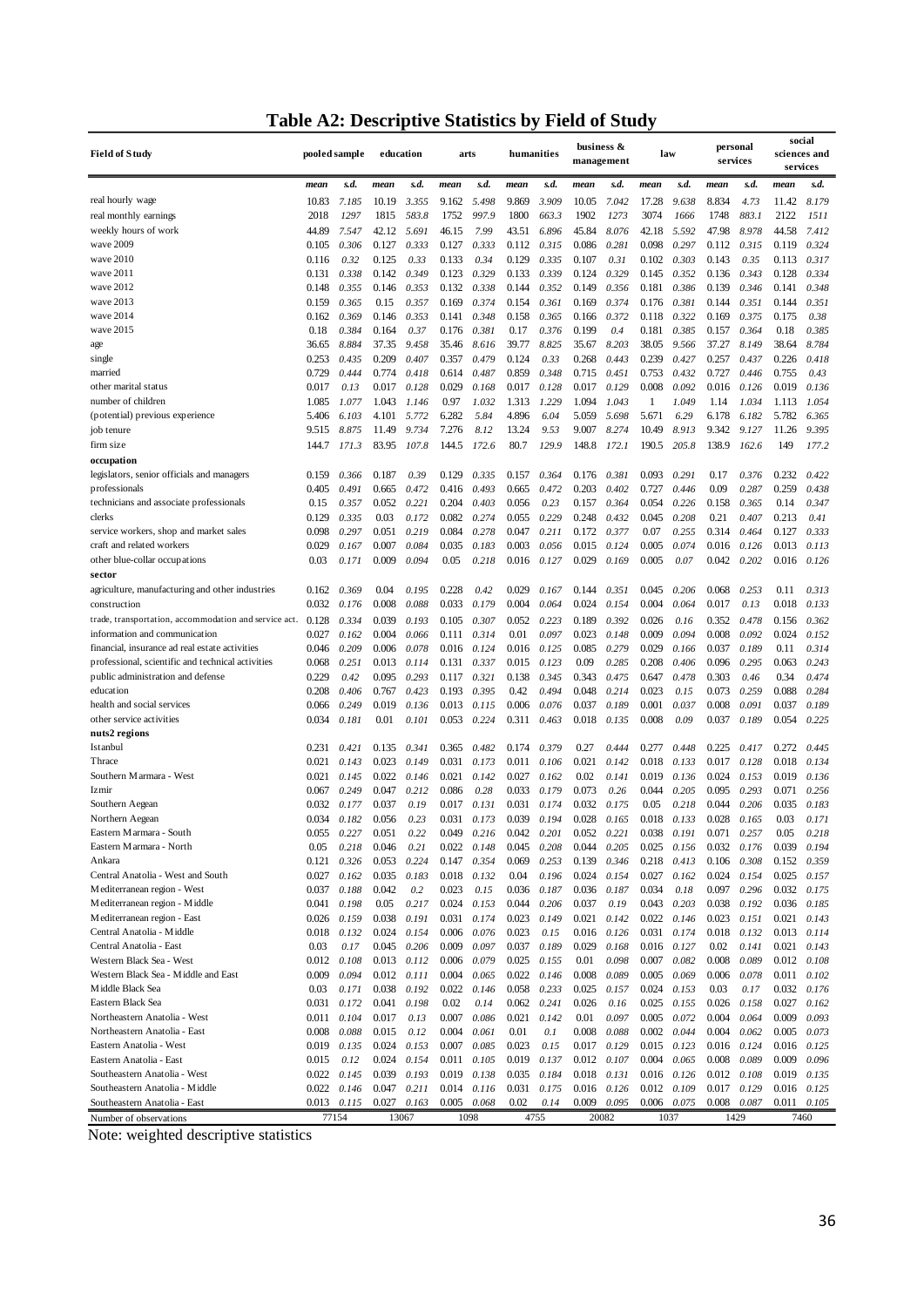| Table A2 (continued): Descriptive Statistics by Field of Study |  |  |
|----------------------------------------------------------------|--|--|
|                                                                |  |  |

| <b>Field of Study</b>                                  |       |                 | pooled sample hard sciences |                | statistics      | maths &        | computing    |                 | engineering |                | manufacturin<br>g |                | architecture |                | agriculture &<br>veterinary |                |               | health        |
|--------------------------------------------------------|-------|-----------------|-----------------------------|----------------|-----------------|----------------|--------------|-----------------|-------------|----------------|-------------------|----------------|--------------|----------------|-----------------------------|----------------|---------------|---------------|
|                                                        | mean  | s.d.            | mean                        | s.d.           | mean            | s.d.           | mean         | s.d.            | mean        | s.d.           | mean              | s.d.           | mean         | s.d.           | mean                        | s.d.           | mean          | s.d.          |
| real hourly wage                                       | 10.83 | 7.185           | 11.18                       | 6.749          | 11.03           | 6.264          | 10.26        | 8.417           | 10.4        | 8.072          | 9.149             | 6.739          | 11.04        | 6.681          | 10.47                       | 4.875          | 18.72         | 10.81         |
| real monthly earnings                                  | 2018  | 1297            | 2064                        | 1189           | 2020            | 1101           | 1927         | 1486            | 1984        | 1458           | 1780              | 1184           | 2115         | 1215           | 1937                        | 857.2          | 3444          | 1988          |
| weekly hours of work                                   | 44.89 | 7.547           | 44.35                       | 6.898          | 43.83           | 7.007          | 45.85        | 7.41            | 46.34       | 7.379          | 47.68             | 8.192          | 46.19        | 8.247          | 44.72                       | 7.978          | 43.53         | 6.96          |
| wave 2009                                              | 0.105 | 0.306           | 0.091                       | 0.287          | 0.105           | 0.306          | 0.094        | 0.292           | 0.091       | 0.288          | 0.101             | 0.301          | 0.129        | 0.335          | 0.114                       | 0.318          | 0.12          | 0.325         |
| wave 2010                                              | 0.116 | 0.32            | 0.111                       | 0.314          | 0.115           | 0.319          | 0.101        | 0.302           | 0.106       | 0.308          | 0.126             | 0.332          | 0.12         | 0.325          | 0.134                       | 0.341          | 0.127         | 0.333         |
| wave 2011                                              | 0.131 | 0.338           | 0.143                       | 0.351          | 0.134           | 0.34           | 0.125        | 0.331           | 0.131       | 0.338          | 0.106             | 0.308          | 0.126        | 0.332          | 0.14                        | 0.347          | 0.14          | 0.347         |
| wave 2012                                              | 0.148 | 0.355           | 0.161                       | 0.368          | 0.148           | 0.356          | 0.172        | 0.378           | 0.142       | 0.349          | 0.14              | 0.348          | 0.142        | 0.349          | 0.155                       | 0.362          | 0.162         | 0.369         |
| wave 2013                                              | 0.159 | 0.365           | 0.173                       | 0.378          | 0.162           | 0.368          | 0.203        | 0.402           | 0.158       | 0.365          | 0.15              | 0.357          | 0.144        | 0.351          | 0.155                       | 0.362          | 0.153         | 0.36          |
| wave 2014                                              | 0.162 | 0.369           | 0.158                       | 0.365          | 0.164           | 0.371          | 0.158        | 0.365           | 0.179       | 0.383          | 0.183             | 0.387          | 0.166        | 0.372          | 0.137                       | 0.344          | 0.149         | 0.356         |
| wave 2015                                              | 0.18  | 0.384           | 0.163                       | 0.369          | 0.173           | 0.378          | 0.146        | 0.353           | 0.193       | 0.394          | 0.194             | 0.395          | 0.173        | 0.378          | 0.165                       | 0.371          | 0.149         | 0.356         |
| age                                                    | 36.65 | 8.884           | 37.03                       | 9.095          | 36.82           | 9.125          | 30.51        | 5.685           | 34.44       | 8.348          | 34.9              | 8.518          | 37.89        | 9.451          | 37.84                       | 8.386          | 39.55         | 9.595         |
| single                                                 | 0.253 | 0.435           | 0.286                       | 0.452          | 0.272           | 0.445          | 0.468        | 0.499           | 0.322       | 0.467          | 0.292             | 0.455          | 0.253        | 0.435          | 0.195                       | 0.396          | 0.19          | 0.392         |
| married                                                | 0.729 | 0.444           | 0.693                       | 0.461          | 0.715           | 0.452          | 0.518        | 0.5             | 0.662       | 0.473          | 0.698             | 0.459          | 0.73         | 0.444          | 0.791                       | 0.406          | 0.785         | 0.411         |
| other marital status                                   | 0.017 | 0.13            | 0.021                       | 0.143          | 0.013           | 0.114          | 0.014        | 0.119           | 0.017       | 0.128          | 0.01              | 0.098          | 0.017        | 0.129          | 0.014                       | 0.117          | 0.025         | 0.157         |
| number of children                                     | 1.085 | 1.077           | 1.054                       | 1.062          | 0.912           | 0.967          | 0.961        | 1.025           | 1.037       | 1.047          | 1.06              | 1.049          | 1.151        | 1.109          | 1.188                       | 1.054          | 1.039         | 1.055         |
| (potential) previous experience                        | 5.406 | 6.103           | 6.319                       | 6.129          | 5.832           | 6.375          | 4.483        | 4.404           | 5.816       | 6.137          | 6.115             | 5.773          | 7.691        | 7.421          | 6.085                       | 5.756          | 6.041         | 7.079         |
| job tenure                                             | 9.515 | 8.875           | 8.779                       | 8.732          | 9.088           | 8.918          | 4.165        | 4.804           | 6.754       | 7.174          | 6.893             | 7.477          | 8.317        | 8.852          | 10.1                        | 8.836          | 11.69         | 9.513         |
| firm size                                              | 144.7 | 171.3           | 160.4                       | 180.1          | 126.3           | 152.8          | 170.9        | 188.9           | 187.7       | 190.1          | 155.9             | 171.5          | 154.8        | 174.6          | 133.7                       | 158.6          | 216.4         | 203.7         |
| occupation                                             |       |                 |                             |                |                 |                |              |                 |             |                |                   |                |              |                |                             |                |               |               |
| legislators, senior officials and managers             | 0.159 | 0.366           | 0.185                       | 0.389          | 0.136           | 0.343          | 0.091        | 0.288           | 0.116       | 0.32           | 0.163             | 0.369          | 0.133        | 0.339          | 0.134                       | 0.341          | 0.042         | 0.202         |
| professionals                                          | 0.405 | 0.491           | 0.533                       | 0.499          | 0.66            | 0.474          | 0.461        | 0.499           | 0.309       | 0.462          | 0.318             | 0.466          | 0.437        | 0.496          | 0.472                       | 0.499          | 0.782         | 0.413         |
| technicians and associate professionals                | 0.15  | 0.357           | 0.114                       | 0.317          | 0.064           | 0.245          | 0.133        | 0.34            | 0.254       | 0.435          | 0.157             | 0.364          | 0.284        | 0.451          | 0.182                       | 0.386          | 0.151         | 0.358         |
| clerks                                                 | 0.129 | 0.335           | 0.064                       | 0.245          | 0.094           | 0.292          | 0.138        | 0.345           | 0.074       | 0.262          | 0.115             | 0.319          | 0.073        | 0.26           | 0.088                       | 0.283          | 0.014         | 0.117         |
| service workers, shop and market sales                 | 0.098 | 0.297           | 0.073                       | 0.261          | 0.041           | 0.199          | 0.086        | 0.28            | 0.055       | 0.227          | 0.105             | 0.307          | 0.035        | 0.184          | 0.083                       | 0.275          | 0.006         | 0.076         |
| craft and related workers                              | 0.029 | 0.167           | 0.012                       | 0.111          | 6E-04           | 0.024          | 0.049        | 0.215           | 0.113       | 0.316          | 0.069             | 0.253          | 0.02         | 0.139          | 0.016                       | 0.124          | 9E-04         | 0.03          |
| other blue-collar occupations                          | 0.03  | 0.171           | 0.018                       | 0.133          | 0.004           | 0.059          | 0.042        | 0.2             | 0.079       | 0.27           | 0.074             | 0.262          | 0.019        | 0.137          | 0.026                       | 0.158          | 0.004         | 0.064         |
| sector                                                 |       |                 |                             |                |                 |                |              |                 |             |                |                   |                |              |                |                             |                |               |               |
| agriculture, manufacturing and other industries        | 0.162 | 0.369           | 0.199                       | 0.399          | 0.036           | 0.185          | 0.23         | 0.421           | 0.438       | 0.496          | 0.476             | 0.5            | 0.113        | 0.317          | 0.16                        | 0.366          | 0.018         | 0.132         |
| construction                                           | 0.032 | 0.176           | 0.028                       | 0.164          | 0.007           | 0.082          | 0.02         | 0.139           | 0.052       | 0.222          | 0.033             | 0.18           | 0.261        | 0.439          | 0.012                       | 0.107          | 8E-04         | 0.028         |
| trade, transportation, accommodation and service act.  | 0.128 | 0.334           | 0.116                       | 0.32           | 0.076           | 0.265          | 0.165        | 0.372           | 0.153       | 0.36           | 0.149             | 0.357          | 0.077        | 0.266          | 0.136                       | 0.343          | 0.015         | 0.122         |
| information and communication                          | 0.027 | 0.162           | 0.02                        | 0.139          | 0.053           | 0.224          | 0.219        | 0.414           | 0.058       | 0.234          | 0.007             | 0.085          | 0.011        | 0.106          | 0.006                       | 0.078          | 0.002         | 0.049         |
| financial, insurance ad real estate activities         | 0.046 | 0.209           | 0.024                       | 0.153          | 0.083           | 0.276          | 0.03         | 0.17            | 0.015       | 0.121          | 0.019             | 0.138          | 0.033        | 0.179          | 0.045                       | 0.206          | 9E-04         | 0.03          |
| professional, scientific and technical activities      | 0.068 | 0.251           | 0.075                       | 0.264          | 0.036           | 0.188          | 0.101        | 0.301           | 0.077       | 0.267          | 0.091             | 0.288          | 0.133        | 0.339          | 0.074                       | 0.261          | 0.01          | 0.099         |
| public administration and defense                      | 0.229 | 0.42            | 0.164                       | 0.37           | 0.14            | 0.347          | 0.122        | 0.327           | 0.122       | 0.327          | 0.113             | 0.316          | 0.308        | 0.462          | 0.407                       | 0.491          | 0.069         | 0.253         |
| education                                              | 0.208 | 0.406           | 0.309                       | 0.462          | 0.547           | 0.498          | 0.064        | 0.244           | 0.058       | 0.235          | 0.072             | 0.259          | 0.049        | 0.216          | 0.094                       | 0.291          | 0.039         | 0.194         |
| health and social services<br>other service activities | 0.066 | 0.249           | 0.06<br>0.006               | 0.238          | 0.014           | 0.118          | 0.03<br>0.02 | 0.17            | 0.017       | 0.129          | 0.033             | 0.178          | 0.008        | 0.091          | 0.057                       | 0.232          | 0.844         | 0.363         |
| nuts2 regions                                          | 0.034 | 0.181           |                             | 0.077          | 0.009           | 0.095          |              | 0.14            | 0.01        | 0.1            | 0.006             | 0.074          | 0.006        | 0.078          | 0.011                       | 0.104          | 0.001         | 0.032         |
|                                                        | 0.231 |                 |                             |                | 0.244           |                | 0.411        |                 | 0.259       |                | 0.216             |                | 0.254        |                |                             |                |               | 0.375         |
| Istanbul<br>Thrace                                     | 0.021 | 0.421<br>0.143  | 0.241<br>0.021              | 0.428<br>0.145 | 0.013           | 0.43           | 0.016        | 0.492           | 0.025       | 0.438<br>0.157 | 0.038             | 0.412          | 0.013        | 0.435<br>0.115 | 0.088<br>0.026              | 0.283<br>0.159 | 0.169<br>0.02 | 0.141         |
| Southern Marmara - West                                | 0.021 | 0.145           | 0.016                       | 0.126          | 0.017           | 0.115<br>0.131 | 0.013        | 0.127<br>0.114  | 0.021       | 0.144          | 0.032             | 0.191<br>0.176 | 0.017        | 0.129          | 0.039                       | 0.194          | 0.021         | 0.143         |
| Izmir                                                  | 0.067 | 0.249           | 0.063                       | 0.242          | 0.058           | 0.234          | 0.069        | 0.254           | 0.071       | 0.257          | 0.096             | 0.295          | 0.063        | 0.243          | 0.079                       | 0.269          | 0.086         | 0.281         |
| Southern Aegean                                        | 0.032 | 0.177           | 0.033                       | 0.18           | 0.042           | 0.201          | 0.014        | 0.118           | 0.023       | 0.149          | 0.04              | 0.196          | 0.031        | 0.173          | 0.039                       | 0.194          | 0.036         | 0.187         |
| Northern Aegean                                        | 0.034 | 0.182           | 0.028                       | 0.164          | 0.031           | 0.175          | 0.019        | 0.135           | 0.027       | 0.162          | 0.089             | 0.285          | 0.019        | 0.138          | 0.046                       | 0.209          | 0.032         | 0.175         |
| Eastern Marmara - South                                | 0.055 | 0.227           | 0.043                       | 0.202          | 0.047           | 0.212          | 0.031        | 0.175           | 0.087       | 0.282          | 0.069             | 0.253          | 0.04         | 0.197          | 0.037                       | 0.19           | 0.044         | 0.205         |
| Eastern Marmara - North                                | 0.05  | 0.218           | 0.039                       | 0.194          | 0.037           | 0.189          | 0.045        | 0.206           | 0.092       | 0.289          | 0.053             | 0.224          | 0.033        | 0.179          | 0.054                       | 0.225          | 0.042         | 0.202         |
| Ankara                                                 | 0.121 | 0.326           | 0.175                       | 0.38           | 0.134           | 0.34           | 0.126        | 0.332           | 0.128       | 0.334          | 0.09              | 0.286          | 0.162        | 0.369          | 0.095                       | 0.293          | 0.129         | 0.335         |
| Central Anatolia - West and South                      | 0.027 | 0.162           | 0.029                       | 0.168          | 0.016           | 0.124          | 0.015        | 0.12            | 0.02        | 0.138          | 0.026             | 0.159          | 0.023        | 0.15           | 0.039                       | 0.195          | 0.034         | 0.18          |
| Mediterranean region - West                            | 0.037 | 0.188           | 0.04                        | 0.196          | 0.035           | 0.184          | 0.033        | 0.179           | 0.025       | 0.155          | 0.03              | 0.169          | 0.039        | 0.194          | 0.067                       | 0.25           | 0.034         | 0.18          |
| Mediterranean region - Middle                          | 0.041 | 0.198           | 0.039                       | 0.194          | 0.054           | 0.226          | 0.039        | 0.195           | 0.036       | 0.186          | 0.025             | 0.156          | 0.033        | 0.178          | 0.057                       | 0.233          | 0.055         | 0.228         |
| Mediterranean region - East                            | 0.026 | 0.159           | 0.017                       | 0.131          | 0.057           | 0.231          | 0.016        | 0.126           | 0.023       | 0.15           | 0.02              | 0.141          | 0.029        | 0.168          | 0.038                       | 0.192          | 0.03          | 0.17          |
| Central Anatolia - Middle                              | 0.018 | 0.132           | 0.02                        | 0.139          | 0.018           | 0.133          | 0.009        | 0.097           | 0.015       | 0.12           | 0.012             | 0.109          | 0.015        | 0.12           | 0.029                       | 0.168          | 0.016         | 0.126         |
| Central Anatolia - East                                | 0.03  | 0.17            | 0.04                        | 0.196          | 0.017           | 0.129          | 0.021        | 0.142           | 0.025       | 0.155          | 0.03              | 0.169          | 0.031        | 0.173          | 0.035                       | 0.183          | 0.019         | 0.137         |
| Western Black Sea - West                               | 0.012 | 0.108           | 0.009                       | 0.092          | 0.011           | 0.103          | 0.008        | 0.089           | 0.014       | 0.116          | 0.027             | 0.162          | 0.011        | 0.106          | 0.006                       | 0.076          | 0.01          | 0.098         |
| Western Black Sea - Middle and East                    | 0.009 | 0.094           | 0.005                       | 0.073          | 0.006           | 0.079          | 0.005        | 0.071           | 0.004       | 0.066          | 0.002             | 0.041          | 0.009        | 0.094          | 0.011                       | 0.103          | 0.008         | 0.089         |
| Middle Black Sea                                       | 0.03  | 0.171           | 0.02                        | 0.14           | 0.029           | 0.168          | 0.038        | 0.192           | 0.018       | 0.133          | 0.023             | 0.151          | 0.03         | 0.17           | 0.05                        | 0.217          | 0.034         | 0.182         |
| Eastern Black Sea                                      | 0.031 | 0.172           | 0.032                       | 0.175          | 0.011           | 0.104          |              | 0.013 0.114     | 0.017       | 0.13           | 0.014             | 0.119          | 0.036        | 0.185          | 0.052                       | 0.222          | 0.039         | 0.194         |
| Northeastern Anatolia - West                           | 0.011 | 0.104           | 0.008                       | 0.088          | 0.006           | 0.076          |              | $0.002$ $0.047$ | 0.009       | 0.096          | 0.004             | 0.062          | 0.013        | 0.115          | 0.013                       | 0.112          | 0.01          | 0.099         |
| Northeastern Anatolia - East                           | 0.008 | 0.088           | 0.004                       | 0.064          | 0.008           | 0.09           | 0.004        | 0.064           | 0.005       | 0.069          | 0.009             | 0.092          | 0.004        | 0.059          | 0.013                       | 0.112          | 0.007         | 0.085         |
| Eastern Anatolia - West                                | 0.019 | 0.135           | 0.015                       | 0.121          | 0.032           | 0.176          | 0.009        | 0.096           | 0.013       | 0.115          | 0.013             | 0.113          | 0.024        | 0.153          | 0.021                       | 0.145          | 0.03          | 0.171         |
| Eastern Anatolia - East                                | 0.015 | 0.12            | 0.012                       | 0.111          | 0.022           | 0.148          |              | 0.014 0.119     | 0.01        | 0.101          | 0.004             | 0.063          | 0.019        | 0.137          | 0.014                       | 0.118          | 0.026         | 0.161         |
| Southeastern Anatolia - West                           |       | $0.022$ $0.145$ | 0.026                       | 0.158          | $0.027$ $0.162$ |                | 0.01         | 0.1             | 0.01        | 0.102          | 0.023             | 0.148          | 0.019        | 0.138          | 0.023                       | 0.15           | 0.019         | 0.138         |
| Southeastern Anatolia - Middle                         | 0.022 | 0.146           | 0.014                       | 0.118          | $0.013$ $0.114$ |                | 0.014        | 0.119           | 0.011       | 0.106          | 0.014             | 0.116          | 0.019        | 0.138          | 0.024                       | 0.153          | 0.031         | 0.174         |
| Southeastern Anatolia - East                           | 0.013 | 0.115           | 0.012                       | 0.107          |                 | 0.013 0.114    | 0.003        | 0.058           | 0.012       | 0.107          | $0.003$ $0.057$   |                | 0.013 0.115  |                | $0.006$ $0.076$             |                |               | $0.017$ 0.129 |
| Number of observations                                 |       | 77154           |                             | 3179           |                 | 1228           |              | 1099            |             | 10904          |                   | 1325           |              | 3174           |                             | 3359           |               | 3958          |

Note: weighted descriptive statistics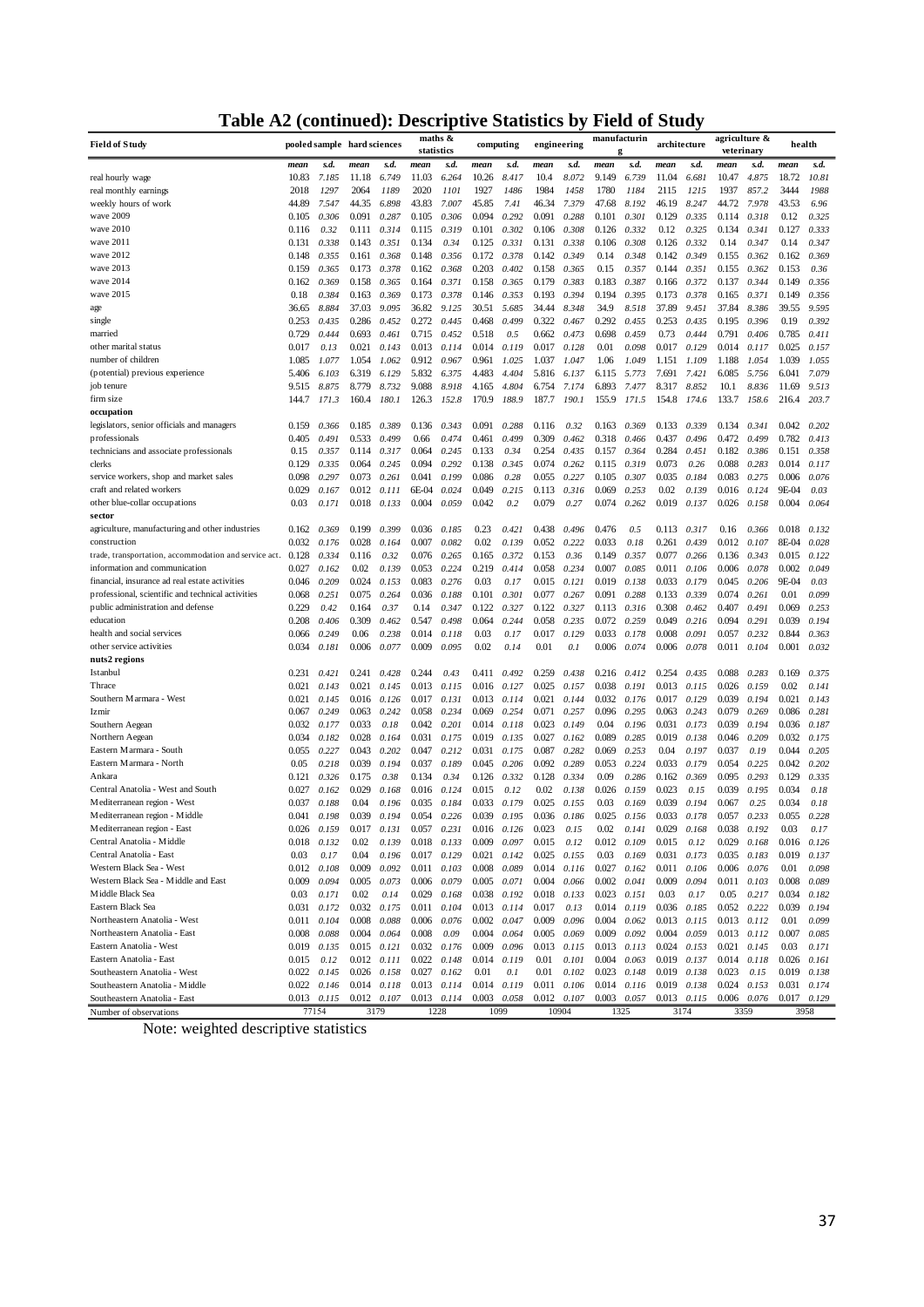|                             | (1)                               | (2)                    | (3)                    | (4)                           | (5)                     | (6)                    |
|-----------------------------|-----------------------------------|------------------------|------------------------|-------------------------------|-------------------------|------------------------|
| constant                    | $2.153***$                        | 1.649***               | 1.684***               | $1.724***$                    | 1.977***                | 2.133***               |
| education                   | (0.004)<br>$0.129***$             | (0.007)<br>$0.103***$  | (0.008)<br>$0.093***$  | (0.008)<br>$0.086***$         | (0.008)<br>$0.013**$    | (0.009)<br>$0.020***$  |
| arts                        | (0.005)<br>$-0.079***$ $-0.034**$ | (0.004)                | (0.004)<br>$-0.036**$  | (0.005)<br>$-0.016$           | (0.005)<br>$-0.038***$  | (0.005)<br>$-0.047***$ |
| humanities                  | (0.017)<br>$0.085***$             | (0.015)<br>$-0.011*$   | (0.014)<br>$-0.008$    | (0.014)<br>$0.038***$         | (0.013)<br>$-0.038***$  | (0.013)<br>$-0.036***$ |
|                             | (0.007)                           | (0.006)                | (0.006)                | (0.007)                       | (0.007)                 | (0.007)                |
| business & management       |                                   |                        | reference category     |                               |                         |                        |
| law                         | $0.550***$                        | $0.503***$             | $0.498***$             | $0.445***$                    | $0.310***$              | $0.309***$             |
| personal services           | (0.018)<br>$-0.088***$            | (0.017)<br>$-0.105***$ | (0.017)<br>$-0.099***$ | (0.015)<br>$-0.065***$        | (0.013)<br>$-0.008$     | (0.013)<br>0.002       |
| social sciences             | (0.014)<br>$0.129***$             | (0.012)<br>$0.064***$  | (0.012)<br>$0.067***$  | (0.011)<br>$0.059***$         | (0.010)<br>$0.032***$   | (0.010)<br>$0.029***$  |
| hard sciences               | (0.007)<br>$0.137***$             | (0.006)<br>$0.132***$  | (0.006)<br>$0.131***$  | (0.006)<br>$0.130***$         | (0.005)<br>$0.041***$   | (0.005)<br>$0.045***$  |
| maths & statistics          | (0.010)<br>$0.120***$             | (0.009)<br>$0.132***$  | (0.009)<br>$0.119***$  | (0.009)<br>$0.068***$         | (0.008)<br>$-0.006$     | (0.008)<br>$-0.009$    |
| computing                   | (0.014)<br>$-0.121***$            | (0.013)<br>$0.058***$  | (0.013)<br>$0.058***$  | (0.012)<br>$0.053***$         | (0.012)<br>0.017        | (0.012)<br>0.008       |
| engineering                 | (0.020)<br>$-0.052***$            | (0.019)<br>0.007       | (0.019)<br>0.007       | (0.017)<br>$0.051***$         | (0.015)<br>$0.062***$   | (0.014)<br>$0.067***$  |
| manufacturing               | (0.007)<br>$-0.141***$            | (0.006)<br>$-0.075***$ | (0.006)<br>$-0.077***$ | (0.006)<br>$-0.005$           | (0.006)<br>$-0.028**$   | (0.006)<br>$-0.011$    |
| architecture                | (0.017)<br>$0.073***$             | (0.015)<br>$0.082***$  | (0.015)<br>$0.087***$  | (0.014)<br>$0.094***$         | (0.012)<br>$0.034***$   | (0.012)<br>$0.044***$  |
| agriculture $\&$ veterinary | (0.010)<br>$0.110***$             | (0.010)<br>$0.071***$  | (0.009)<br>$0.070***$  | (0.009)<br>$0.075***$         | (0.008)<br>$-0.001$     | (0.008)<br>$0.023***$  |
| health                      | (0.010)<br>$0.646***$             | (0.008)<br>$0.580***$  | (0.008)<br>$0.574***$  | (0.008)<br>$0.531***$         | (0.007)<br>$0.405***$   | (0.007)<br>$0.410***$  |
| year 2009                   | (0.010)                           | (0.009)                | (0.009)                | (0.012)<br>reference category | (0.011)                 | (0.011)                |
| year 2010                   |                                   | $-0.017**$             | $-0.016**$             |                               | $-0.017***$ $-0.019***$ | $-0.012**$             |
| year 2011                   |                                   | (0.007)<br>$0.023***$  | (0.007)<br>$0.025***$  | (0.006)<br>$0.027***$         | (0.006)<br>$0.028***$   | (0.006)<br>$0.036***$  |
| year 2012                   |                                   | (0.007)<br>$0.043***$  | (0.007)<br>$0.044***$  | (0.006)<br>$0.044***$         | (0.006)<br>$0.047***$   | (0.006)<br>$0.054***$  |
| year 2013                   |                                   | (0.007)<br>$0.052***$  | (0.006)<br>$0.053***$  | (0.006)<br>$0.056***$         | (0.006)<br>$0.061***$   | (0.006)<br>$0.069***$  |
| year 2014                   |                                   | (0.007)<br>$0.063***$  | (0.006)<br>$0.012*$    | (0.006)<br>$0.043***$         | (0.006)<br>$0.059***$   | (0.006)<br>$0.069***$  |
| year 2015                   |                                   | (0.007)<br>$0.062***$  | (0.007)<br>0.011       | (0.006)<br>$0.045***$         | (0.006)<br>$0.067***$   | (0.006)<br>$0.077***$  |
|                             |                                   | (0.006)                | (0.007)                | (0.006)                       | (0.006)                 | (0.006)                |
| adjusted R-squared          | 0.091                             | 0.263                  | 0.283                  | 0.361                         | 0.472                   | 0.489                  |
| number of observations      | 77154                             | 77154                  | 77154                  | 77154                         | 77154                   | 77154                  |

| <b>Table A3: Complete OLS Estimates</b> |  |  |  |
|-----------------------------------------|--|--|--|
|-----------------------------------------|--|--|--|

Note: robust standard errors in parenthesis, \*\*\* significant at 1%, \*\* significant at 5%, \*\*\* significant at 10%.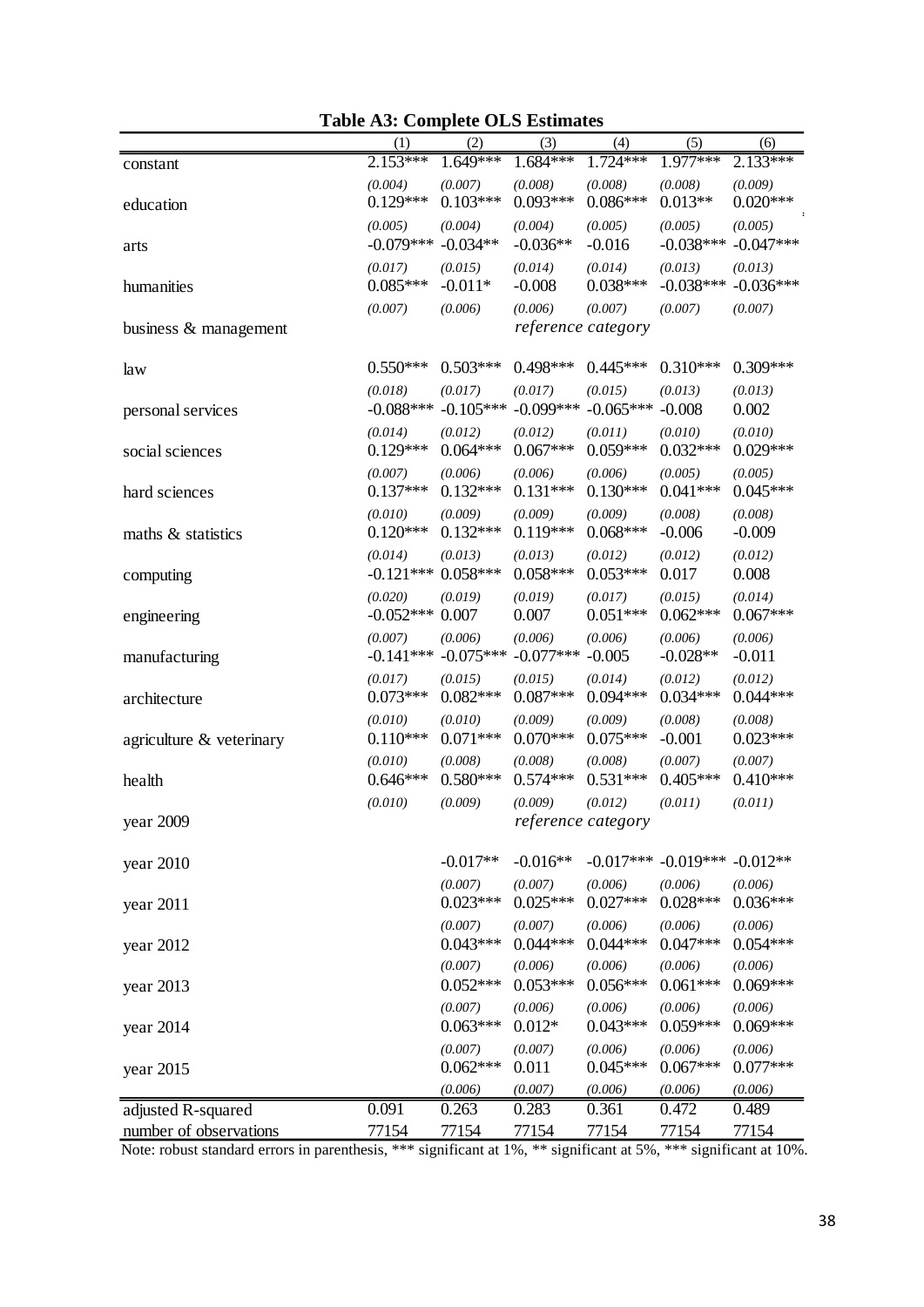|                                                             | (2)                     | (3)                     | (4)                                | (5)                                            | (6)                     |
|-------------------------------------------------------------|-------------------------|-------------------------|------------------------------------|------------------------------------------------|-------------------------|
| (pot.) previous experience                                  | $0.02\overline{1***}$   | $0.019***$              | $0.021***$                         | $0.018***$                                     | $0.017***$              |
| (pot.) previous experience squared                          | (0.001)<br>$-0.000$ *** | (0.001)<br>$-0.000$ *** | (0.001)<br>$-0.000$ ***            | (0.001)<br>$-0.000***$                         | (0.001)<br>$-0.000$ *** |
| job tenure                                                  | (0.000)<br>$0.056***$   | (0.000)<br>$0.052***$   | (0.000)<br>$0.042***$              | (0.000)<br>$0.036***$                          | (0.000)<br>$0.037***$   |
| job tenure squared                                          | (0.001)<br>$-0.001***$  | (0.001)<br>$-0.001***$  | (0.001)<br>$-0.001***$ $-0.001***$ | (0.001)                                        | (0.001)<br>$-0.001***$  |
|                                                             | (0.000)                 | (0.000)                 | (0.000)                            | (0.000)                                        | (0.000)                 |
| single                                                      |                         |                         | reference category                 |                                                |                         |
|                                                             |                         |                         |                                    |                                                |                         |
| married                                                     |                         | $0.118***$              | $0.106***$                         | $0.097***$                                     | $0.112***$              |
| other marital status                                        |                         | (0.005)<br>$0.063***$   | (0.005)<br>$0.054***$              | (0.005)<br>$0.042***$                          | (0.005)<br>$0.049***$   |
| number of children                                          |                         | (0.016)<br>$-0.061***$  | (0.015)<br>$-0.053***$             | (0.014)<br>$-0.037***$                         | (0.014)<br>$-0.037***$  |
| firm size                                                   |                         | (0.002)                 | (0.002)<br>$0.001***$              | (0.001)<br>$0.001***$                          | (0.001)<br>$0.001***$   |
| firm size squared                                           |                         |                         | (0.000)<br>$-0.000$ ***            | (0.000)<br>$-0.000***$                         | (0.000)<br>$-0.000***$  |
| agriculture, manufacturing and other industries             |                         |                         | (0.000)<br>$-0.270***$             | (0.000)<br>$-0.251***$                         | (0.000)<br>$-0.257***$  |
| construction                                                |                         |                         | (0.006)                            | (0.006)<br>$-0.191***$ $-0.214***$ $-0.252***$ | (0.006)                 |
| trade, transportation, accommodation and service activities |                         |                         | (0.012)<br>$-0.320***$             | (0.011)<br>$-0.312***$                         | (0.011)<br>$-0.338***$  |
| information and communication                               |                         |                         | (0.007)<br>$0.039***$              | (0.007)<br>$-0.050***$                         | (0.007)<br>$-0.106***$  |
| financial, insurance ad real estate activities              |                         |                         | (0.015)<br>$0.148***$              | (0.013)<br>$0.137***$                          | (0.013)<br>$0.101***$   |
| professional, scientific and technical activities           |                         |                         | (0.010)<br>$-0.278***$             | (0.009)<br>$-0.297***$                         | (0.009)<br>$-0.336***$  |
|                                                             |                         |                         | (0.010)                            | (0.009)                                        | (0.008)                 |
| public administration and defense                           |                         |                         | reference category                 |                                                |                         |
| education                                                   |                         |                         |                                    | $-0.030***$ $-0.165***$                        | $-0.161***$             |
| health and social services                                  |                         |                         | (0.005)<br>$-0.086***$             | (0.005)<br>$-0.112***$                         | (0.005)<br>$-0.108***$  |
| other service activities                                    |                         |                         | (0.009)                            | (0.009)<br>$-0.141***$ $-0.217***$             | (0.009)<br>$-0.219***$  |
|                                                             |                         |                         | (0.008)                            | (0.008)                                        | (0.008)                 |
| adjusted R-squared                                          |                         | 0.283                   | 0.361                              | 0.472                                          | 0.489                   |
| number of observations                                      |                         | 77154                   | 77154                              | 77154                                          | 77154                   |

**Table A3 (continued): Complete OLS Estimates**

Note: robust standard errors in parenthesis, \*\*\* significant at 1%, \*\* significant at 5%, \*\*\* significant at 10%.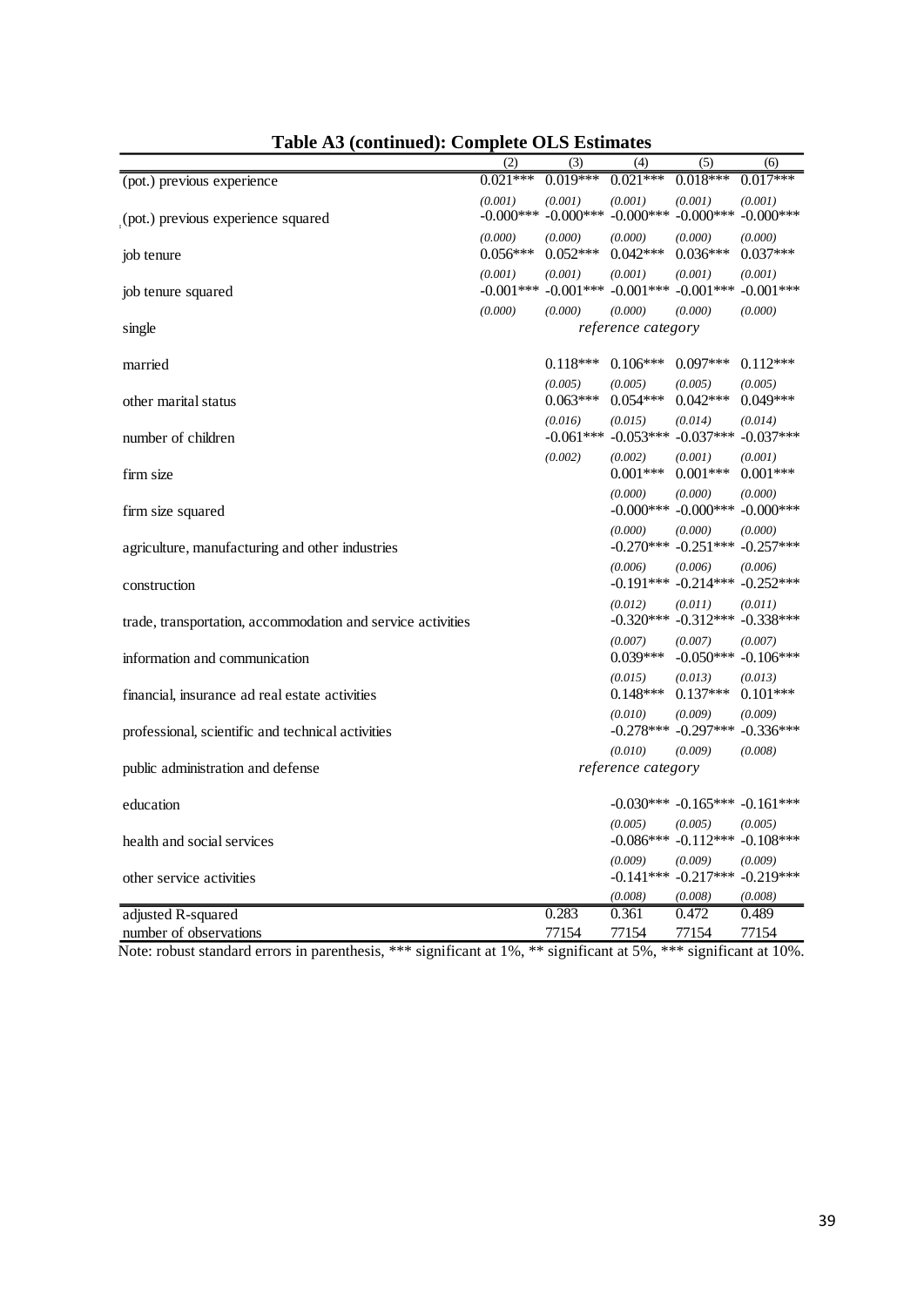|                                            | (5)                                           | (6)                               |
|--------------------------------------------|-----------------------------------------------|-----------------------------------|
| legislators, senior officials and managers | $0.112***$<br>(0.005)                         | $0.105***$<br>(0.005)             |
| professionals                              | reference category                            |                                   |
| technicians and associate professionals    | $-0.268***$ $-0.263***$                       |                                   |
| clerks                                     | (0.005)<br>$-0.362*** -0.349***$              | (0.005)                           |
| service workers, shop and market sales     | (0.005)<br>$-0.365***$ $-0.356***$            | (0.005)                           |
| craft and related workers                  | (0.006)<br>$-0.536*** -0.511***$              | (0.005)                           |
| other blue-collar occupations              | (0.010)<br>$-0.610***$ $-0.577***$<br>(0.009) | (0.010)                           |
| Istanbul                                   | reference category                            | (0.009)                           |
| Thrace                                     |                                               | $-0.234***$                       |
| Southern Marmara - West                    |                                               | (0.010)<br>$-0.243***$            |
| Izmir                                      |                                               | (0.008)<br>$-0.166***$            |
| Southern Aegean                            |                                               | (0.008)<br>$-0.238***$            |
| Northern Aegean                            |                                               | (0.010)<br>$-0.247***$            |
| Eastern Marmara - South                    |                                               | (0.008)<br>$-0.209***$            |
| Eastern Marmara - North                    |                                               | (0.008)<br>$-0.178***$            |
| Ankara                                     |                                               | (0.008)<br>$-0.128***$            |
| Central Anatolia - West and South          |                                               | (0.007)<br>$-0.238***$            |
| Mediterranean region - West                |                                               | (0.007)<br>$-0.185***$            |
| Mediterranean region - Middle              |                                               | (0.009)<br>$-0.220***$            |
| Mediterranean region - East                |                                               | (0.008)<br>$-0.210***$<br>(0.010) |
| Central Anatolia - Middle                  |                                               | $-0.195***$<br>(0.008)            |
| Central Anatolia - East                    |                                               | $-0.213***$<br>(0.009)            |
| Western Black Sea - West                   |                                               | $-0.222***$<br>(0.011)            |
| Western Black Sea - Middle and East        |                                               | $-0.215***$<br>(0.009)            |
| Middle Black Sea                           |                                               | $-0.187***$                       |
| Eastern Black Sea                          |                                               | (0.008)<br>$-0.233***$<br>(0.008) |
| Northeastern Anatolia - West               |                                               | $-0.145***$<br>(0.009)            |
| Northeastern Anatolia - East               |                                               | $-0.114***$<br>(0.011)            |
| Eastern Anatolia - West                    |                                               | $-0.191***$                       |
| Eastern Anatolia - East                    |                                               | (0.010)<br>$-0.131***$            |
| Southeastern Anatolia - West               |                                               | (0.011)<br>$-0.212***$            |
| Southeastern Anatolia - Middle             |                                               | (0.010)<br>$-0.133***$            |
| Southeastern Anatolia - East               |                                               | (0.010)<br>$-0.148***$<br>(0.012) |
| adjusted R-squared                         | 0.472<br>77154                                | 0.489<br>77154                    |

|  | Table A3 (continued): Complete OLS Estimates |  |  |  |
|--|----------------------------------------------|--|--|--|
|--|----------------------------------------------|--|--|--|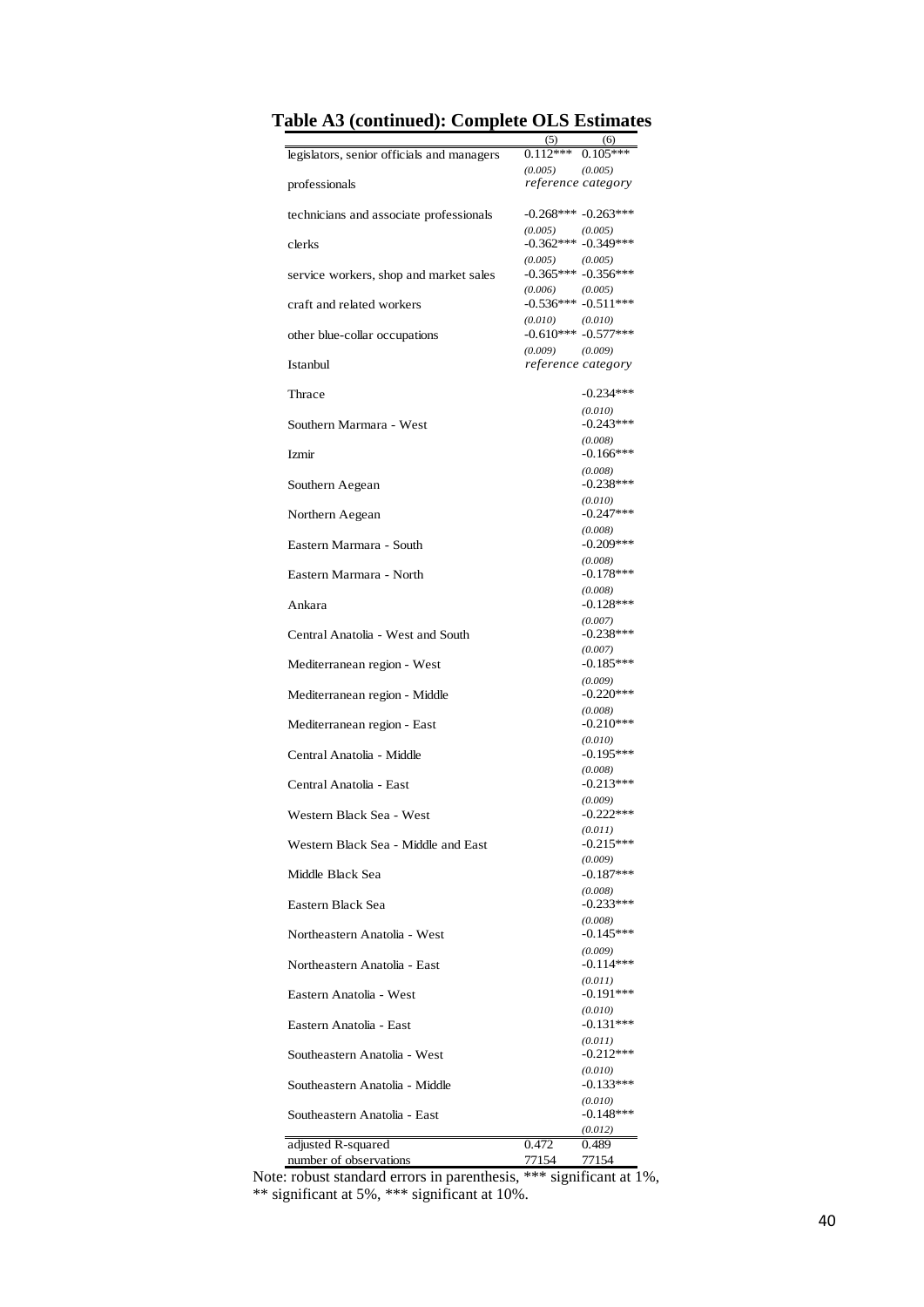|                          | pooled      |                    | age groups  |             |
|--------------------------|-------------|--------------------|-------------|-------------|
|                          | sample      | $23 - 30$          | 31-40       | $41 - 65$   |
| education                | $0.020***$  | $0.132***$         | 0.012       | $-0.062***$ |
|                          | (0.005)     | (0.011)            | (0.008)     | (0.008)     |
| arts                     | $-0.047***$ | $-0.055**$         | $-0.035*$   | $-0.036$    |
|                          | (0.013)     | (0.024)            | (0.019)     | (0.022)     |
| humanities               | $-0.036***$ | $0.028*$           | $-0.067***$ | $-0.044***$ |
|                          | (0.007)     | (0.017)            | (0.011)     | (0.009)     |
| business & management    |             | reference category |             |             |
| law                      | $0.309***$  | $0.195***$         | $0.293***$  | $0.369***$  |
|                          | (0.013)     | (0.023)            | (0.021)     | (0.022)     |
| personal services        | 0.002       | 0.030              | 0.006       | 0.002       |
|                          | (0.010)     | (0.024)            | (0.017)     | (0.015)     |
| social sciences          | $0.029***$  | $0.076***$         | $0.032***$  | 0.001       |
|                          | (0.005)     | (0.012)            | (0.009)     | (0.008)     |
| hard sciences            | $0.045***$  | $0.035**$          | $0.041***$  | $0.052***$  |
|                          | (0.008)     | (0.016)            | (0.013)     | (0.013)     |
| maths & statistics       | $-0.009$    | 0.001              | $-0.004$    | $-0.032$    |
|                          | (0.012)     | (0.025)            | (0.018)     | (0.020)     |
| computing                | 0.008       | 0.006              | $0.065**$   | $0.133***$  |
|                          | (0.014)     | (0.018)            | (0.025)     | (0.050)     |
| engineering              | $0.067***$  | $0.067***$         | $0.071***$  | $0.090***$  |
|                          | (0.006)     | (0.010)            | (0.009)     | (0.010)     |
| manufacturing            | $-0.011$    | $-0.029$           | $-0.018$    | $0.071***$  |
|                          | (0.012)     | (0.019)            | (0.018)     | (0.022)     |
| architecture             | $0.044***$  | $0.104***$         | $0.057***$  | $-0.004$    |
|                          | (0.008)     | (0.016)            | (0.014)     | (0.013)     |
| agriculture & veterinary | $0.023***$  | $0.043***$         | $-0.014$    | $0.048***$  |
|                          | (0.007)     | (0.016)            | (0.012)     | (0.010)     |
| health                   | $0.410***$  | $0.345***$         | $0.431***$  | $0.405***$  |
|                          | (0.011)     | (0.025)            | (0.018)     | (0.017)     |
| adjusted R-squared       | 0.489       | 0.508              | 0.425       | 0.366       |
| number of observations   | 77154       | 19962              | 29830       | 27956       |

**Table A4: Selected OLS Estimates by Age Groups**

Note: robust standard errors in parenthesis, \*\*\* significant at 1%, \*\* significant at 5%, \*\*\* significant at 10%. All regressions contain controls for wave dummies, previous potential experience (quadratic), current job tenure (quadratic), dummies for marital status, number of children, dummies for occupation and sector, quadratic firm size and dummies for nuts2 regions.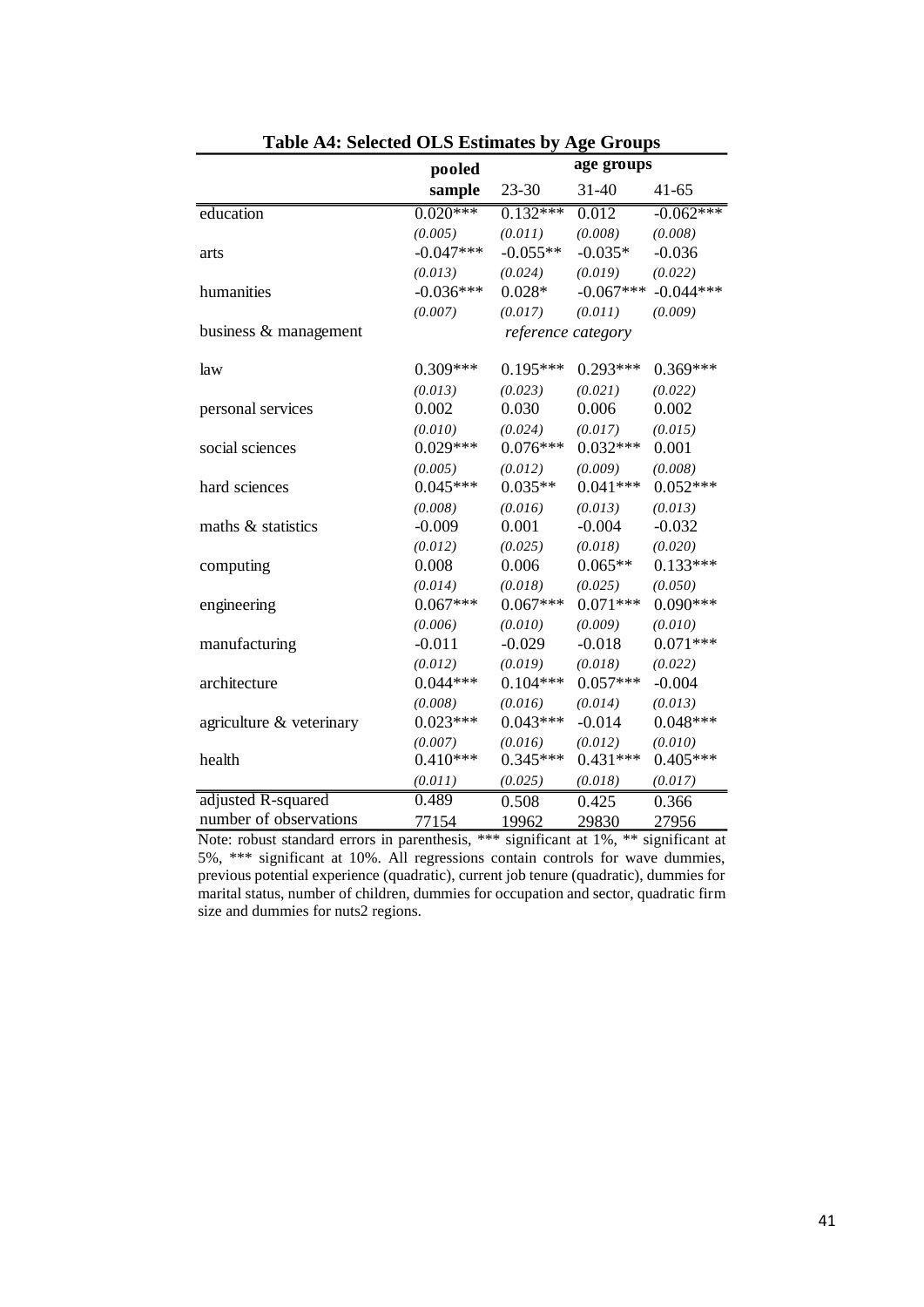| field of study         | education | arts     | humanities | management<br>ళ<br>business | law      | personal<br>services | science<br>services<br>social<br>and | sciences<br>hard | statistics<br>ళ<br>maths | computing | engineering | manufacturing | architecture | ళ<br>veterinary<br>agriculture | health   |
|------------------------|-----------|----------|------------|-----------------------------|----------|----------------------|--------------------------------------|------------------|--------------------------|-----------|-------------|---------------|--------------|--------------------------------|----------|
| % wage difference      | 0.058     | $-0.162$ | 0.004      | $-0.110$                    | 0.475    | $-0.172$             | 0.053                                | 0.058            | 0.040                    | $-0.205$  | $-0.155$    | $-0.226$      | $-0.008$     | 0.030                          | 0.595    |
| explained              | 0.066     | $-0.081$ | 0.071      | $-0.057$                    | 0.199    | $-0.151$             | 0.057                                | 0.059            | 0.079                    | $-0.175$  | $-0.197$    | $-0.174$      | $-0.014$     | 0.058                          | 0.211    |
| wave                   | $-0.003$  | $-0.003$ | $-0.001$   | 0.003                       | 0.001    | $-0.003$             | $-0.001$                             | 0.001            | 0.000                    | 0.003     | 0.002       | 0.000         | $-0.002$     | $-0.002$                       | $-0.002$ |
| work experience        | 0.011     | $-0.031$ | 0.058      | $-0.009$                    | 0.024    | 0.008                | 0.039                                | $-0.002$         | $-0.014$                 | $-0.121$  | $-0.051$    | $-0.046$      | $-0.011$     | 0.024                          | 0.037    |
| family characteristics | 0.007     | $-0.007$ | 0.006      | $-0.002$                    | 0.003    | $-0.005$             | 0.002                                | $-0.002$         | 0.005                    | $-0.020$  | $-0.007$    | $-0.004$      | $-0.004$     | 0.003                          | 0.007    |
| sector and firm size   | $-0.070$  | $-0.050$ | $-0.088$   | 0.038                       | 0.081    | $-0.020$             | 0.036                                | $-0.013$         | $-0.013$                 | $-0.030$  | $-0.048$    | $-0.059$      | $-0.006$     | 0.030                          | 0.080    |
| occupation             | 0.140     | $-0.013$ | 0.109      | $-0.097$                    | 0.079    | $-0.127$             | $-0.027$                             | 0.070            | 0.094                    | $-0.040$  | $-0.099$    | $-0.056$      | 0.003        | 0.025                          | 0.096    |
| nuts2 regions          | $-0.018$  | 0.022    | $-0.013$   | 0.009                       | 0.010    | $-0.003$             | 0.008                                | 0.004            | 0.007                    | 0.033     | 0.007       | $-0.008$      | 0.007        | $-0.021$                       | $-0.007$ |
| une xplained           | $-0.009$  | $-0.081$ | $-0.066$   | $-0.052$                    | 0.276    | $-0.022$             | $-0.004$                             | $-0.001$         | $-0.039$                 | $-0.030$  | 0.041       | $-0.052$      | 0.006        | $-0.028$                       | 0.384    |
| wave                   | 0.000     | 0.002    | 0.001      | $-0.001$                    | $-0.001$ | 0.002                | 0.000                                | 0.002            | 0.000                    | $-0.003$  | 0.001       | 0.001         | 0.000        | 0.001                          | 0.002    |
| work experience        | $-0.148$  | 0.041    | $-0.112$   | 0.009                       | $-0.041$ | $-0.040$             | $-0.062$                             | 0.041            | 0.012                    | 0.095     | 0.130       | 0.056         | $-0.032$     | $-0.052$                       | 0.043    |
| family characteristics | $-0.005$  | $-0.107$ | 0.027      | $-0.007$                    | 0.086    | $-0.017$             | $-0.002$                             | $-0.016$         | $-0.064$                 | $-0.003$  | 0.011       | 0.055         | $-0.006$     | 0.074                          | 0.023    |
| sector and firm size   | 0.053     | $-0.004$ | 0.105      | 0.044                       | 0.145    | 0.019                | 0.024                                | 0.033            | $-0.095$                 | 0.034     | 0.076       | 0.043         | 0.011        | 0.028                          | 0.008    |
| occupation             | $-0.109$  | $-0.047$ | $-0.084$   | $-0.035$                    | 0.202    | $-0.006$             | $-0.024$                             | $-0.035$         | 0.064                    | $-0.020$  | 0.030       | 0.013         | 0.006        | $-0.019$                       | 0.115    |
| nuts2 regions          | $-0.009$  | 0.003    | $-0.001$   | 0.002                       | $-0.001$ | 0.012                | $-0.002$                             | $-0.015$         | $-0.027$                 | 0.077     | 0.034       | 0.005         | 0.004        | 0.000                          | $-0.022$ |
| constant               | 0.208     | 0.031    | $-0.003$   | $-0.064$                    | $-0.114$ | 0.009                | 0.063                                | $-0.011$         | 0.071                    | $-0.209$  | $-0.241$    | $-0.225$      | 0.024        | $-0.061$                       | 0.216    |

## **Table A5: Detailed Oaxaca-Blinder Decomposition**

Note: z-statistics based on robust standard errors. The results are obtained from the twofold decomposition, based on the pooled estimation with the corresponding field of study dummies. All regressions contain controls for wave dummies, previous potential experience (quadratic), current job tenure (quadratic), dummies for marital status, number of children, dummies for occupation and sector, quadratic firm size and dummies for nuts2 regions.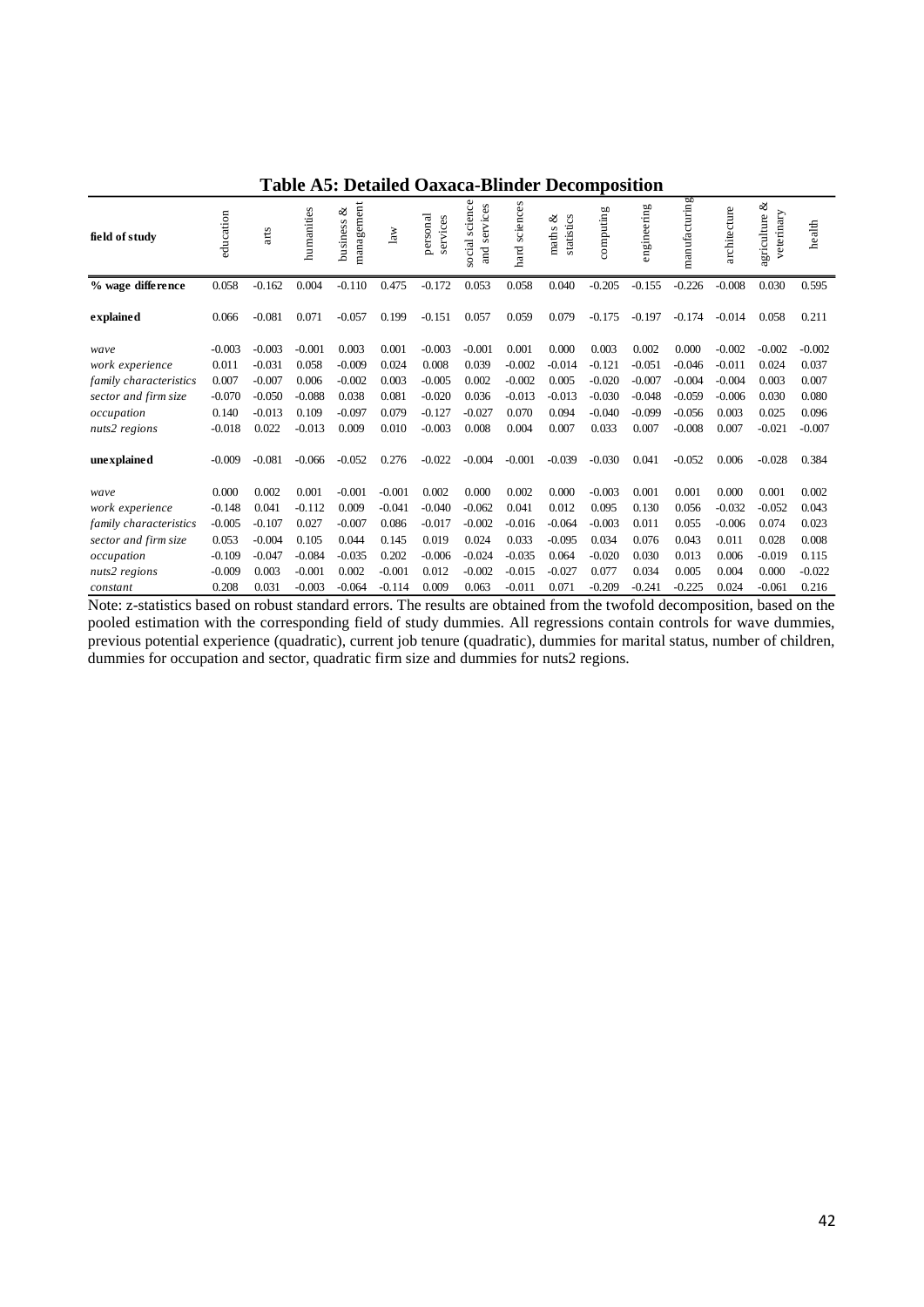**Table A6: Detailed RIF-Regression Decomposition**

|            | quantile                                       | q1             | q <sup>2</sup> | q <sub>3</sub> | q4             | q <sub>5</sub> | q <sub>6</sub> | q7             | $q\delta$      | q9                |
|------------|------------------------------------------------|----------------|----------------|----------------|----------------|----------------|----------------|----------------|----------------|-------------------|
|            | % wage difference                              | 0.483          | 0.406          | 0.214          | 0.133          | 0.055          | 0.009          | $-0.037$       | $-0.130$       | $-0.286$          |
|            | explained                                      | 0.287          | 0.219          | 0.186          | 0.134          | 0.088          | 0.048          | $-0.004$       | $-0.055$       | $-0.156$          |
|            | wave                                           | 0.001          | $-0.001$       | $-0.003$       | $-0.005$       | $-0.005$       | $-0.004$       | $-0.004$       | $-0.006$       | $-0.005$          |
|            | work experience                                | 0.027          | 0.024          | 0.023          | 0.018          | 0.015          | 0.010          | 0.006          | 0.003          | $-0.010$          |
|            | family characteristics                         | 0.015          | 0.015          | 0.009          | 0.006          | 0.004          | 0.003          | 0.003          | 0.003          | 0.005             |
|            | sector and firm size                           | 0.130          | 0.008          | 0.023          | 0.001          | $-0.029$       | $-0.071$       | $-0.126$       | $-0.182$       | $-0.307$          |
|            | occupation                                     | 0.139          | 0.198          | 0.147          | 0.122          | 0.112          | 0.119          | 0.130          | 0.145          | 0.198             |
|            | nuts2 region                                   | $-0.024$       | $-0.025$       | $-0.013$       | $-0.008$       | $-0.008$       | $-0.010$       | $-0.013$       | $-0.018$       | $-0.038$          |
| education  | unexplained                                    | 0.196          | 0.187          | 0.028          | $-0.002$       | $-0.033$       | $-0.039$       | $-0.033$       | $-0.075$       | $-0.130$          |
|            | wave                                           | 0.000          | 0.003          | 0.002          | 0.001          | $-0.001$       | 0.000          | 0.000          | $-0.001$       | $-0.001$          |
|            | work experience                                | 0.356          | $-0.429$       | $-0.317$       | $-0.197$       | $-0.134$       | $-0.104$       | $-0.088$       | $-0.135$       | $-0.311$          |
|            | family characteristics                         | $-0.051$       | $-0.014$       | $-0.005$       | 0.002          | 0.007          | 0.013          | 0.012          | 0.004          | 0.021             |
|            | sector and firm size                           | 0.563          | $-0.099$       | $-0.138$       | $-0.083$       | $-0.051$       | $-0.019$       | 0.026          | 0.083          | 0.207             |
|            | occupation                                     | 0.335          | $-0.326$       | $-0.233$       | $-0.177$       | $-0.155$       | $-0.172$       | $-0.185$       | $-0.205$       | $-0.257$          |
|            | nuts2 region                                   | $-0.019$       | $-0.015$       | $-0.009$       | $-0.005$       | $-0.004$       | $-0.004$       | $-0.005$       | $-0.008$       | $-0.019$          |
|            | constant                                       | $-0.989$       | 1.066          | 0.728          | 0.458          | 0.305          | 0.247          | 0.206          | 0.188          | 0.230             |
|            | % wage difference                              | $-0.138$       | $-0.293$       | $-0.317$       | $-0.229$       | $-0.133$       | $-0.088$       | $-0.079$       | $-0.082$       | $-0.082$          |
|            | explained                                      | $-0.138$       | $-0.237$       | $-0.143$       | $-0.092$       | $-0.067$       | $-0.051$       | $-0.040$       | $-0.027$       | 0.007             |
|            | wave                                           | 0.000          | 0.001          | $-0.004$       | $-0.004$       | $-0.004$       | $-0.003$       | $-0.005$       | $-0.004$       | $-0.005$          |
|            | work experience                                | $-0.047$       | $-0.078$       | $-0.049$       | $-0.035$       | $-0.027$       | $-0.021$       | $-0.015$       | $-0.013$       | $-0.009$          |
|            | family characteristics                         | $-0.019$       | $-0.018$       | $-0.009$       | $-0.005$       | $-0.004$       | $-0.003$       | $-0.003$       | $-0.002$       | $-0.002$          |
|            | sector and firm size                           | $-0.084$       | $-0.146$       | $-0.082$       | $-0.048$       | $-0.033$       | $-0.027$       | $-0.021$       | $-0.017$       | $-0.007$          |
|            | occupation                                     | $-0.026$       | $-0.032$       | $-0.015$       | $-0.008$       | $-0.005$       | $-0.005$       | $-0.006$       | $-0.007$       | $-0.010$          |
|            | nuts2 region                                   | 0.037          | 0.035          | 0.016          | 0.009          | 0.007          | 0.008          | 0.011          | 0.016          | 0.040             |
| arts       | unexplained                                    | 0.000          | $-0.056$       | $-0.174$       | $-0.137$       | $-0.066$       | $-0.037$       | $-0.040$       | $-0.055$       | $-0.089$          |
|            | wave                                           | 0.007          | 0.000          | 0.000          | 0.000          | 0.003          | 0.001          | 0.003          | 0.002          | 0.004             |
|            | work experience                                | $-0.031$       | $-0.104$       | 0.324          | 0.307          | 0.108          | 0.020          | 0.008          | $-0.005$       | $-0.081$          |
|            | family characteristics                         | $-0.138$       | $-0.181$       | $-0.181$       | $-0.052$       | $-0.093$       | $-0.045$       | $-0.063$       | $-0.116$       | $-0.207$          |
|            | sector and firm size                           | $-0.059$       | $-0.079$       | $-0.016$       | 0.020<br>0.041 | 0.007          | $-0.021$       | $-0.011$       | 0.010          | 0.091             |
|            | occupation                                     | $-0.171$       | $-0.168$       | $-0.015$       |                | 0.007          | $-0.005$       | $-0.025$       | $-0.027$       | $-0.053$          |
|            | nuts2 region                                   | $-0.022$       | 0.023          | 0.082          | 0.073          | 0.027          | $-0.013$       | $-0.041$       | $-0.024$       | $-0.055$          |
|            | constant                                       | 0.415          | 0.453          | $-0.369$       | $-0.527$       | $-0.125$       | 0.027          | 0.089          | 0.105          | 0.212             |
|            | % wage difference                              | 0.398          | 0.260          | 0.094          | 0.030          | $-0.022$       | $-0.062$       | $-0.103$       | $-0.135$       | $-0.204$          |
|            | explained                                      | 0.259          | 0.347          | 0.208          | 0.107          | 0.047          | $-0.006$       | $-0.041$       | $-0.077$       | $-0.139$          |
|            | wave                                           | 0.000          | $-0.001$       | $-0.001$       | $-0.002$       | $-0.002$       | $-0.002$       | $-0.002$       | $-0.002$       | $-0.001$          |
|            | work experience                                | 0.076<br>0.015 | 0.121          | 0.084<br>0.008 | 0.061<br>0.006 | 0.047<br>0.004 | 0.037<br>0.004 | 0.032<br>0.003 | 0.034<br>0.001 | 0.045             |
|            | family characteristics<br>sector and firm size | 0.074          | 0.017          | 0.004          | $-0.051$       | $-0.081$       | $-0.121$       | $-0.149$       | $-0.200$       | 0.000<br>$-0.308$ |
|            | occupation                                     | 0.115          | 0.055<br>0.172 | 0.119          | 0.094          | 0.082          | 0.080          | 0.083          | 0.102          | 0.156             |
|            | nuts2 region                                   | $-0.023$       | $-0.018$       | $-0.006$       | $-0.002$       | $-0.002$       | $-0.004$       | $-0.007$       | $-0.012$       | $-0.032$          |
|            | unexplained                                    | 0.139          | $-0.088$       | $-0.114$       | $-0.076$       | $-0.069$       | $-0.057$       | $-0.063$       | $-0.058$       | $-0.065$          |
|            | wave                                           | $-0.001$       | 0.005          | 0.002          | 0.000          | 0.001          | 0.000          | 0.000          | 0.001          | 0.003             |
| humanities | work experience                                | 0.284          | $-0.457$       | $-0.263$       | $-0.166$       | $-0.105$       | $-0.068$       | $-0.058$       | $-0.068$       | $-0.227$          |
|            | family characteristics                         | 0.041          | 0.039          | 0.027          | 0.008          | 0.001          | 0.008          | 0.015          | 0.023          | 0.046             |
|            | sector and firm size                           | 0.457          | $-0.153$       | $-0.101$       | $-0.013$       | 0.031          | 0.067          | 0.122          | 0.155          | 0.272             |
|            | occupation                                     | 0.017          | $-0.371$       | $-0.197$       | $-0.144$       | $-0.118$       | $-0.119$       | $-0.122$       | $-0.137$       | $-0.186$          |
|            | nuts2 region                                   | 0.013          | 0.008          | 0.007          | 0.004          | 0.000          | $-0.002$       | $-0.004$       | $-0.011$       | $-0.017$          |
|            | $constant$                                     | $-0.671$       | 0.842          | 0.413          | 0.233          | 0.121          | 0.057          | $-0.016$       | $-0.020$       | 0.044             |

43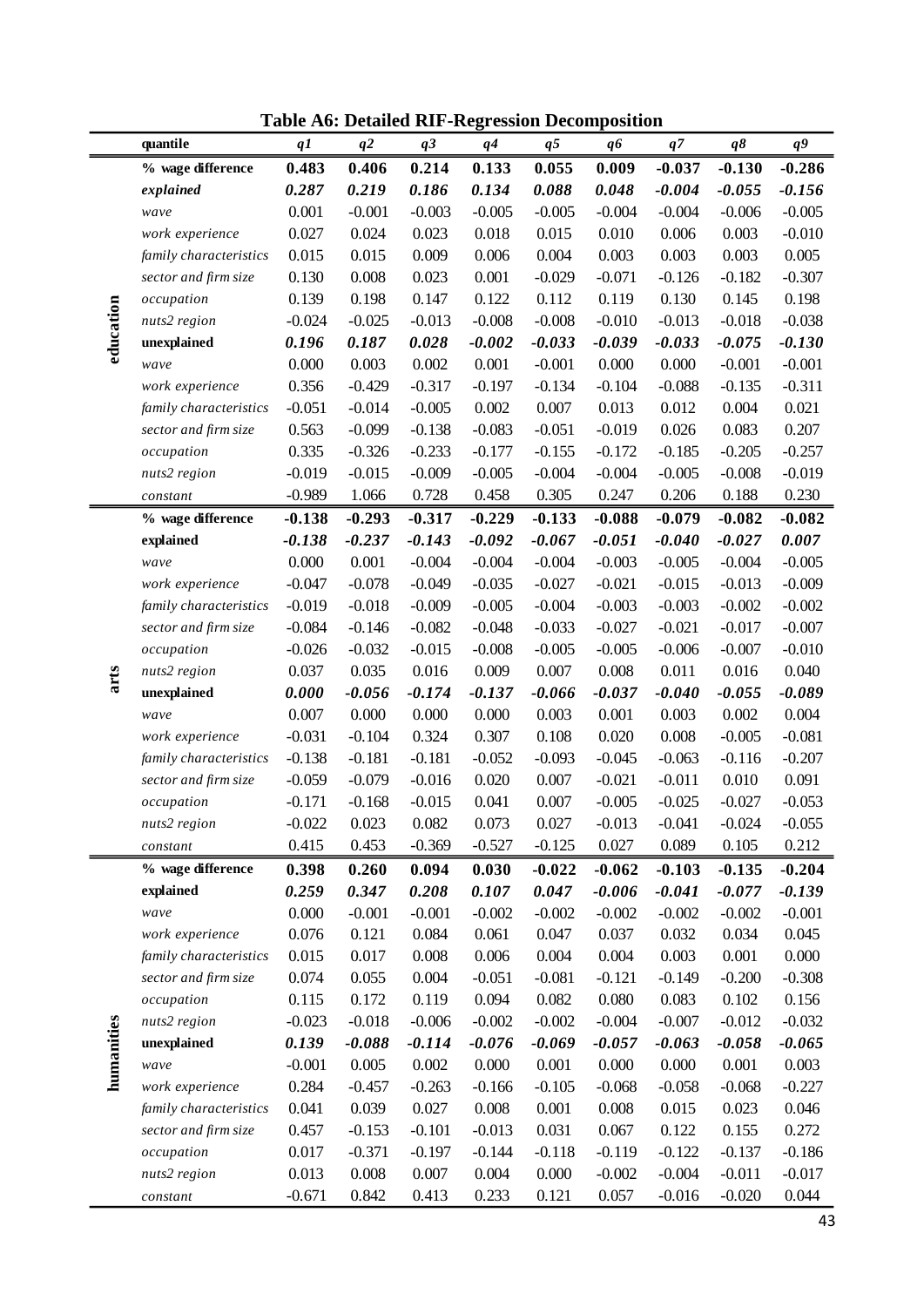|                       | Table Au (continueu). Detaileu KIF-Kegi ession Decomposition |                   |                   |                   |                   |                   |                |                   |                |                      |
|-----------------------|--------------------------------------------------------------|-------------------|-------------------|-------------------|-------------------|-------------------|----------------|-------------------|----------------|----------------------|
|                       | quantile                                                     | q1                | q2                | q3                | $q\overline{q}$   | q5                | qб             | q7                | q8             | $q^{g}$              |
|                       | % wage difference                                            | $-0.128$          | $-0.194$          | $-0.155$          | $-0.115$          | $-0.084$          | $-0.067$       | $-0.036$          | $-0.054$       | $-0.133$             |
|                       | explained                                                    | $-0.108$          | $-0.132$          | $-0.088$          | $-0.060$          | $-0.041$          | $-0.027$       | $-0.016$          | $-0.009$       | $-0.034$             |
|                       | wave                                                         | $-0.001$          | 0.001             | 0.003             | 0.005             | 0.005             | 0.005          | 0.004             | 0.005          | 0.005                |
|                       |                                                              | $-0.004$          | $-0.010$          | $-0.009$          | $-0.008$          |                   | $-0.007$       | $-0.007$          | $-0.010$       | $-0.016$             |
|                       | work experience                                              |                   |                   |                   |                   | $-0.008$          |                |                   |                |                      |
| business & management | family characteristics                                       | $-0.005$          | $-0.005$          | $-0.003$          | $-0.002$          | $-0.001$          | $-0.001$       | $-0.001$          | $-0.001$       | $-0.001$             |
|                       | sector and firm size                                         | $-0.007$          | $-0.002$          | 0.008             | 0.016             | 0.032             | 0.048          | 0.066             | 0.089          | 0.111                |
|                       | occupation                                                   | $-0.106$          | $-0.131$          | $-0.094$          | $-0.075$          | $-0.072$          | $-0.075$       | $-0.083$          | $-0.100$       | $-0.150$             |
|                       | nuts2 region                                                 | 0.015             | 0.014             | 0.006             | 0.004             | 0.004             | 0.004          | 0.005             | 0.008          | 0.018                |
|                       | unexplained                                                  | -0.020            | $-0.062$          | -0.067            | $-0.055$          | $-0.043$          | $-0.041$       | $-0.020$          | $-0.044$       | $-0.099$             |
|                       | wave                                                         | $-0.002$          | $-0.004$          | 0.000             | $-0.001$          | 0.001             | $-0.001$       | 0.000             | 0.000          | $-0.006$             |
|                       | work experience                                              | $-0.079$          | 0.015             | 0.185             | 0.064             | 0.058             | 0.009          | $-0.023$          | $-0.075$       | $-0.228$             |
|                       | family characteristics                                       | 0.020             | 0.030             | $-0.015$          | $-0.003$          | $-0.001$          | $-0.004$       | $-0.010$          | $-0.016$       | $-0.032$             |
|                       | sector and firm size                                         | 0.023             | 0.072             | 0.131             | 0.047             | 0.029             | 0.006          | 0.013             | $-0.009$       | 0.033                |
|                       | occupation                                                   | $-0.144$          | $-0.114$          | $-0.007$          | $-0.009$          | 0.005             | 0.007          | 0.005             | $-0.015$       | $-0.062$             |
|                       |                                                              |                   |                   |                   |                   |                   |                |                   |                |                      |
|                       | nuts2 region                                                 | $-0.002$          | 0.008             | 0.001             | 0.002             | 0.003             | 0.001          | 0.003             | $-0.004$       | $-0.032$             |
|                       | constant                                                     | 0.163             | $-0.069$          | $-0.362$          | $-0.155$          | $-0.138$          | $-0.057$       | $-0.009$          | 0.074          | 0.227                |
|                       | % wage difference                                            | 0.554             | 0.407             | 0.322             | 0.345             | 0.425             | 0.499          | 0.563             | 0.688          | 0.665                |
|                       | explained                                                    | 0.281             | 0.420             | 0.250             | 0.176             | 0.148             | 0.147          | 0.155             | 0.168          | 0.160                |
|                       | wave                                                         | $-0.001$          | 0.001             | 0.003             | 0.004             | 0.004             | 0.003          | 0.001             | 0.002          | 0.001                |
|                       | work experience                                              | 0.033             | 0.050             | 0.029             | 0.021             | 0.016             | 0.014          | 0.014             | 0.015          | 0.024                |
|                       | family characteristics                                       | 0.007             | 0.008             | 0.004             | 0.003             | 0.002             | 0.001          | 0.001             | 0.001          | 0.002                |
|                       | sector and firm size                                         | 0.139             | 0.211             | 0.117             | 0.073             | 0.061             | 0.067          | 0.074             | 0.073          | 0.009                |
|                       | occupation                                                   | 0.093             | 0.137             | 0.088             | 0.069             | 0.059             | 0.056          | 0.059             | 0.067          | 0.101                |
|                       | nuts2 region                                                 | 0.010             | 0.014             | 0.009             | 0.006             | 0.005             | 0.006          | 0.007             | 0.010          | 0.023                |
| $\mathbf{law}$        | unexplained                                                  | 0.273             | $-0.013$          | 0.072             | 0.170             | 0.277             | 0.352          | 0.408             | 0.521          | 0.505                |
|                       |                                                              |                   |                   |                   |                   |                   |                | 0.010             |                |                      |
|                       | wave                                                         | 0.006             | 0.005             | $-0.010$          | $-0.005$          | $-0.006$          | $-0.007$       |                   | 0.010          | 0.000                |
|                       | work experience                                              | $-0.215$          | $-0.523$          | $-0.219$          | $-0.070$          | 0.170             | 0.252          | 0.541             | 0.306          | $-0.244$             |
|                       | family characteristics                                       | $-0.048$          | 0.156             | 0.168             | 0.091             | 0.094             | 0.075          | 0.173             | 0.131          | 0.055                |
|                       | sector and firm size                                         | 0.100             | $-0.260$          | 0.103             | 0.144             | 0.078             | 0.160          | 0.311             | 0.318          | 0.077                |
|                       | occupation                                                   | 0.263             | 0.027             | 0.375             | 0.406             | 0.385             | 0.212          | 0.175             | 0.054          | $-0.182$             |
|                       | nuts2 region                                                 | $-0.018$          | $-0.056$          | $-0.030$          | 0.014             | 0.004             | 0.044          | 0.041             | 0.049          | $-0.023$             |
|                       | constant                                                     | 0.184             | 0.637             | $-0.316$          | $-0.411$          | $-0.448$          | $-0.384$       | $-0.842$          | $-0.348$       | 0.822                |
|                       | % wage difference                                            | $-0.163$          | $-0.258$          | $-0.222$          | $-0.159$          | $-0.138$          | $-0.124$       | $-0.108$          | $-0.115$       | $-0.181$             |
|                       | explained                                                    | -0.261            | $-0.293$          | -0.180            | $-0.126$          | -0.099            | $-0.085$       | $-0.079$          | -0.091         | $-0.148$             |
|                       | wave                                                         | 0.000             | 0.000             | $-0.004$          | $-0.004$          | $-0.004$          | $-0.004$       | $-0.004$          | $-0.005$       | $-0.004$             |
|                       | work experience                                              | 0.006             | 0.008             | 0.005             | 0.004             | 0.004             | 0.004          | 0.005             | 0.008          | 0.017                |
|                       | family characteristics                                       | $-0.010$          | $-0.011$          | $-0.006$          | $-0.004$          | $-0.003$          | $-0.002$       | $-0.002$          | $-0.002$       | $-0.004$             |
|                       |                                                              |                   |                   |                   |                   |                   |                |                   |                |                      |
| services              | sector and firm size                                         | $-0.081$          | $-0.081$          | $-0.042$          | $-0.019$          | $-0.005$          | 0.006          | 0.019             | 0.032          | 0.014                |
|                       | occupation                                                   | $-0.173$          | $-0.199$          | $-0.126$          | $-0.099$          | $-0.088$          | $-0.089$       | $-0.096$          | $-0.123$       | $-0.169$             |
|                       | nuts2 region                                                 | $-0.004$          | $-0.009$          | $-0.007$          | $-0.004$          | $-0.002$          | $-0.001$       | $-0.001$          | $-0.001$       | $-0.001$             |
| personal              | unexplained                                                  | 0.098             | 0.035             | $-0.042$          | $-0.032$          | -0.039            | $-0.038$       | -0.030            | $-0.025$       | $-0.033$             |
|                       | wave                                                         | 0.003             | 0.003             | 0.000             | 0.002             | 0.002             | 0.001          | 0.003             | 0.002          | 0.002                |
|                       | work experience                                              | $-0.170$          | $-0.053$          | 0.205             | 0.040             | 0.049             | 0.078          | 0.015             | $-0.027$       | $-0.220$             |
|                       | family characteristics                                       | $-0.062$          | $-0.061$          | $-0.084$          | $-0.001$          | 0.057             | 0.026          | 0.030             | 0.022          | 0.032                |
|                       | sector and firm size                                         | $-0.049$          | $-0.038$          | 0.044             | 0.003             | 0.026             | $-0.003$       | 0.004             | $-0.018$       | 0.063                |
|                       | occupation                                                   | $-0.023$          | $-0.090$          | $-0.024$          | $-0.002$          |                   |                | 0.007             | 0.000          | 0.000                |
|                       |                                                              |                   |                   |                   |                   | 0.018             | 0.015          |                   |                |                      |
|                       |                                                              |                   |                   |                   |                   |                   |                |                   |                |                      |
|                       | nuts2 region                                                 | 0.019             | 0.016             | 0.026             | 0.004             | 0.005             | $-0.003$       | 0.001             | 0.019          | $-0.008$             |
|                       | constant                                                     | 0.380             | 0.258             | $-0.209$          | $-0.078$          | $-0.195$          | $-0.152$       | $-0.090$          | $-0.022$       | 0.099                |
|                       | % wage difference                                            | 0.169             | 0.171             | 0.059             | 0.030             | 0.007             | 0.005          | 0.006             | 0.032          | 0.025                |
|                       | explained                                                    | 0.101             | 0.141             | 0.062             | 0.032             | 0.023             | 0.025          | 0.037             | 0.046          | 0.048                |
|                       | wave                                                         | 0.001             | 0.000             | $-0.001$          | $-0.002$          | $-0.001$          | $-0.002$       | 0.000             | $-0.001$       | $-0.001$             |
|                       | work experience                                              | 0.047             | 0.077             | 0.050             | 0.038             | 0.029             | 0.025          | 0.023             | 0.025          | 0.038                |
|                       | family characteristics                                       | 0.004             | 0.004             | 0.002             | 0.001             | 0.001             | 0.001          | 0.001             | 0.000          | 0.000                |
|                       | sector and firm size                                         | 0.062             | 0.078             | 0.031             | 0.016             | 0.015             | 0.020          | 0.032             | 0.044          | 0.042                |
|                       | occupation                                                   | $-0.024$          | $-0.029$          | $-0.027$          | $-0.026$          | $-0.024$          | $-0.024$       | $-0.024$          | $-0.030$       | $-0.047$             |
|                       | nuts2 region                                                 | 0.011             | 0.011             | 0.006             | 0.004             | 0.003             | 0.004          | 0.005             | 0.007          | 0.016                |
|                       | unexplained                                                  | 0.068             | 0.030             | -0.002            | -0.001            | -0.016            | $-0.020$       | $-0.030$          | -0.014         | $-0.024$             |
|                       | wave                                                         |                   | 0.006             |                   |                   |                   |                |                   |                |                      |
| social sciences       |                                                              | 0.003             |                   | 0.001             | 0.000             | 0.000             | 0.000          | $-0.002$          | $-0.001$       | 0.000                |
|                       | work experience                                              | 0.144             | $-0.214$          | $-0.147$          | $-0.070$          | $-0.021$          | $-0.041$       | $-0.029$          | $-0.043$       | $-0.100$             |
|                       | family characteristics                                       | $-0.018$          | $-0.023$          | $-0.007$          | $-0.026$          | $-0.015$          | $-0.018$       | $-0.013$          | 0.000          | 0.029                |
|                       | sector and firm size                                         | 0.221             | $-0.074$          | $-0.069$          | $-0.017$          | 0.000             | 0.017          | 0.024             | 0.022          | 0.081                |
|                       | occupation                                                   | 0.070             | $-0.154$          | $-0.078$          | $-0.028$          | $-0.020$          | $-0.008$       | 0.000             | $-0.006$       | $-0.005$             |
|                       | nuts2 region<br>constant                                     | 0.004<br>$-0.356$ | $-0.023$<br>0.510 | $-0.012$<br>0.310 | $-0.003$<br>0.143 | $-0.001$<br>0.040 | 0.004<br>0.025 | 0.004<br>$-0.014$ | 0.007<br>0.008 | $-0.002$<br>$-0.027$ |

**Table A6 (continued): Detailed RIF-Regression Decomposition**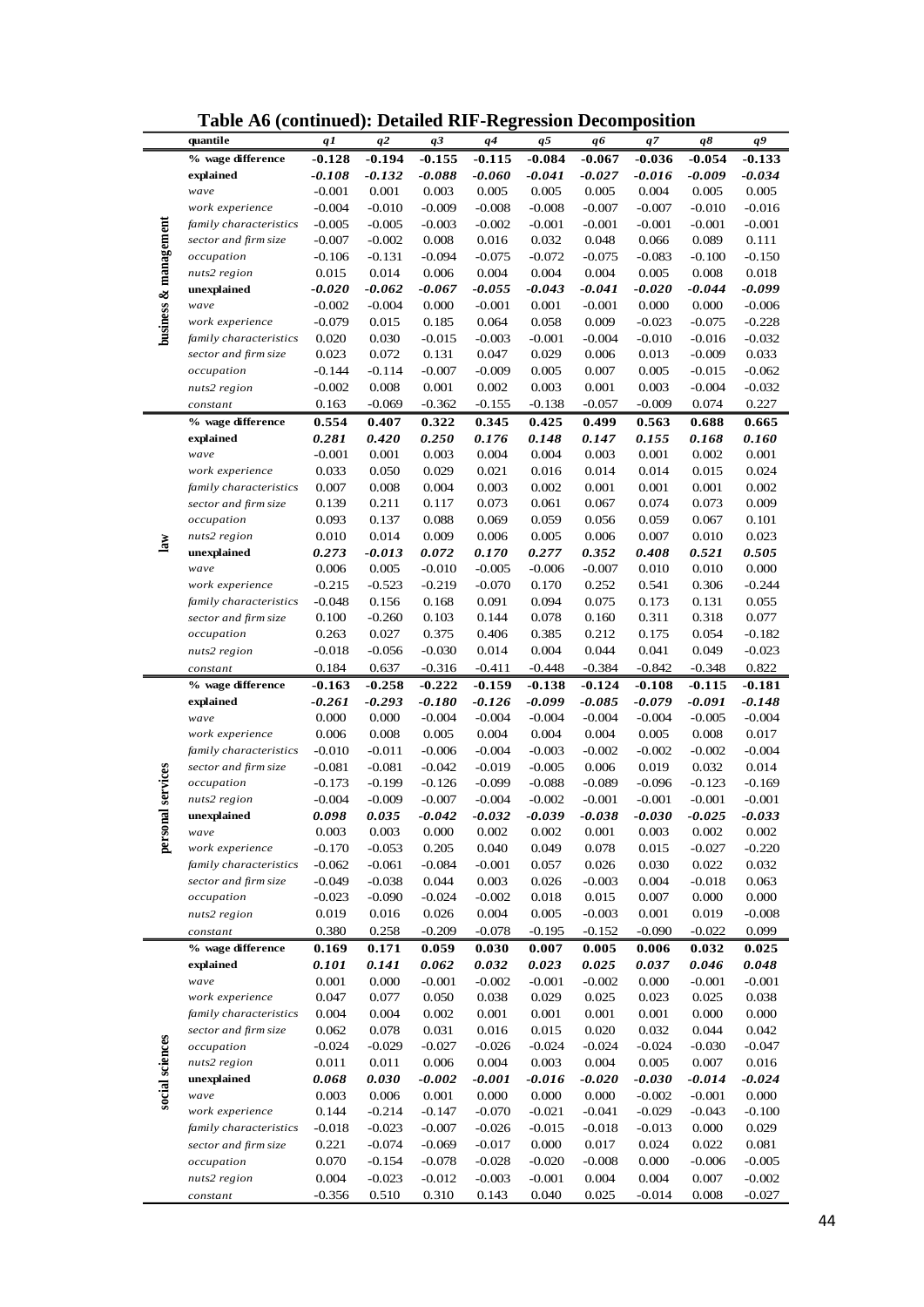|               | quantile                    | q1             | q2             | q <sub>3</sub>    | q4                | q <sub>5</sub>    | q6                | q7                | $q\delta$      | q9             |
|---------------|-----------------------------|----------------|----------------|-------------------|-------------------|-------------------|-------------------|-------------------|----------------|----------------|
|               | % wage difference           | 0.077          | 0.043          | 0.036             | 0.052             | 0.070             | 0.067             | 0.049             | 0.051          | 0.088          |
|               | explained                   | 0.050          | 0.066          | 0.058             | 0.056             | 0.052             | 0.051             | 0.048             | 0.055          | 0.094          |
|               | wave                        | $-0.001$       | 0.000          | 0.002             | 0.003             | 0.003             | 0.002             | 0.001             | 0.002          | 0.001          |
|               | work experience             | $-0.009$       | $-0.017$       | $-0.011$          | $-0.007$          | $-0.005$          | $-0.002$          | 0.000             | 0.005          | 0.016          |
|               | family characteristics      | $-0.005$       | $-0.005$       | $-0.003$          | $-0.002$          | $-0.001$          | $-0.001$          | $-0.001$          | 0.000          | 0.000          |
|               | sector and firm size        | $-0.018$       | $-0.028$       | $-0.003$          | 0.003             | 0.002             | $-0.002$          | $-0.011$          | $-0.022$       | $-0.032$       |
|               | occupation                  | 0.080          | 0.113          | 0.071             | 0.057             | 0.051             | 0.051             | 0.055             | 0.065          | 0.097          |
|               | nuts2 region                | 0.003          | 0.003          | 0.002             | 0.002             | 0.002             | 0.002             | 0.003             | 0.005          | 0.012          |
| hard sciences | unexplained                 | 0.028          | $-0.023$       | $-0.023$          | $-0.004$          | 0.018             | 0.016             | 0.002             | $-0.004$       | $-0.006$       |
|               | wave                        | 0.003          | 0.004          | 0.004             | 0.004             | 0.000             | 0.004             | $-0.001$          | 0.002          | 0.000          |
|               | work experience             | 0.019          | $-0.027$       | 0.179             | 0.101             | 0.060             | 0.029             | 0.057             | 0.070          | 0.098          |
|               | family characteristics      | 0.016          | 0.046          | 0.015             | 0.015             | 0.003             | 0.000             | $-0.032$          | $-0.054$       | $-0.090$       |
|               | sector and firm size        | $-0.009$       | $-0.016$       | 0.022             | 0.003             | 0.008             | 0.004             | 0.012             | 0.062          | 0.169          |
|               | occupation                  | 0.101          | $-0.066$       | 0.015             | $-0.022$          | $-0.021$          | $-0.037$          | $-0.053$          | $-0.077$       | $-0.140$       |
|               | nuts2 region                | $-0.015$       | $-0.003$       | $-0.002$          | $-0.018$          | $-0.014$          | $-0.018$          | $-0.019$          | $-0.024$       | $-0.016$       |
|               | constant                    | $-0.087$       | 0.038          | $-0.256$          | $-0.086$          | $-0.018$          | 0.035             | 0.037             | 0.017          | $-0.027$       |
|               | % wage difference           | 0.204          | 0.131          | 0.058             | 0.044             | 0.013             | 0.006             | $-0.011$          | $-0.032$       | 0.002          |
|               | explained                   | 0.170          | 0.258          | 0.167             | 0.108             | 0.072             | 0.047             | 0.018             | $-0.013$       | $-0.042$       |
|               | wave                        | 0.000          | 0.000          | $-0.001$          | 0.000             | 0.000             | 0.000             | $-0.001$          | 0.000          | 0.000          |
|               | work experience             | $-0.022$       | $-0.035$       | $-0.021$          | $-0.014$          | $-0.010$          | $-0.008$          | $-0.007$          | $-0.006$       | $-0.005$       |
|               | family characteristics      | 0.010          | 0.012          | 0.007             | 0.004             | 0.003             | 0.002             | 0.002             | 0.003          | 0.006          |
|               | sector and firm size        | 0.059          | 0.108          | 0.075             | 0.039             | 0.011             | $-0.014$          | $-0.048$          | $-0.098$       | $-0.175$       |
| statistics    | occupation                  | 0.115          | 0.160          | 0.099             | 0.075             | 0.065             | 0.064             | 0.068             | 0.083          | 0.124          |
|               | nuts2 region                | 0.009          | 0.012          | 0.007             | 0.004             | 0.003             | 0.004             | 0.003             | 0.004          | 0.009          |
| maths &       | unexplained                 | 0.034          | $-0.127$       | $-0.108$          | $-0.064$          | $-0.059$          | $-0.041$          | $-0.029$          | $-0.018$       | 0.043          |
|               | wave                        | $-0.006$       | $-0.001$       | $-0.004$          | $-0.003$          | 0.000             | 0.001             | 0.001             | 0.000          | 0.001          |
|               | work experience             | 0.381          | $-0.038$       | 0.012             | 0.012             | 0.020             | 0.032             | 0.035             | 0.025          | $-0.021$       |
|               | family characteristics      | $-0.346$       | $-0.226$       | $-0.088$          | $-0.046$          | $-0.031$          | 0.043             | 0.029             | 0.025          | 0.001          |
|               | sector and firm size        | $-0.054$       | $-0.278$       | $-0.184$          | $-0.114$          | $-0.092$          | $-0.095$          | $-0.073$          | $-0.045$       | $-0.155$       |
|               | occupation                  | 0.517          | 0.029          | 0.036             | 0.024             | $-0.003$          | $-0.006$          | $-0.010$          | $-0.014$       | 0.038          |
|               | nuts2 region                | $-0.085$       | $-0.048$       | $-0.007$          | $-0.002$          | $-0.005$          | $-0.006$          | $-0.009$          | $-0.026$       | $-0.058$       |
|               | constant                    | $-0.373$       | 0.436          | 0.127             | 0.064             | 0.052             | $-0.010$          | $-0.002$          | 0.017          | 0.236          |
|               | % wage difference           | $-0.235$       | $-0.437$       | $-0.484$          | $-0.408$          | $-0.278$          | $-0.180$          | $-0.091$          | $-0.019$       | 0.071          |
|               | explained                   | $-0.321$       | $-0.512$       | $-0.305$          | $-0.194$          | $-0.131$          | $-0.096$          | $-0.070$          | $-0.037$       | 0.006          |
|               | wave                        | $-0.001$       | 0.001          | 0.003             | 0.005             | 0.006             | 0.004             | 0.004             | 0.005          | 0.003          |
|               | work experience             | $-0.153$       | $-0.243$       | $-0.152$          | $-0.113$          | $-0.090$          | $-0.077$          | $-0.071$          | $-0.077$       | $-0.113$       |
|               | family characteristics      | $-0.047$       | $-0.047$       | $-0.026$          | $-0.016$          | $-0.011$          | $-0.009$          | $-0.009$          | $-0.006$       | $-0.009$       |
|               | sector and firm size        | $-0.129$       | $-0.210$       | $-0.115$          | $-0.054$          | $-0.021$          | 0.002             | 0.022             | 0.055          | 0.126          |
|               | occupation                  | $-0.048$       | $-0.067$       | $-0.040$          | $-0.032$          | $-0.029$          | $-0.031$          | $-0.032$          | $-0.036$       | $-0.050$       |
| computing     | nuts2 region<br>unexplained | 0.057<br>0.087 | 0.055<br>0.075 | 0.026<br>$-0.180$ | 0.016<br>$-0.214$ | 0.014<br>$-0.147$ | 0.014<br>$-0.084$ | 0.016<br>$-0.021$ | 0.021<br>0.018 | 0.050<br>0.065 |
|               | wave                        | 0.001          | $-0.002$       | $-0.007$          | $-0.010$          | $-0.014$          | $-0.007$          | $-0.006$          | 0.001          | 0.010          |
|               | work experience             | $-0.129$       | $-0.107$       | 0.088             | 0.193             | 0.215             | 0.149             | 0.109             | 0.065          | 0.258          |
|               | family characteristics      | $-0.015$       | $-0.037$       | $-0.053$          | $-0.074$          | $-0.037$          | $-0.023$          | $-0.092$          | $-0.028$       | 0.161          |
|               | sector and firm size        | $-0.022$       | $-0.044$       | 0.017             | 0.065             | 0.114             | 0.061             | 0.094             | 0.013          | $-0.041$       |
|               | occupation                  | $-0.123$       | $-0.144$       | 0.019             | 0.085             | 0.107             | 0.074             | 0.042             | $-0.027$       | $-0.120$       |
|               | nuts2 region                | $-0.015$       | 0.045          | 0.078             | 0.152             | 0.139             | 0.116             | 0.101             | 0.064          | 0.100          |
|               | $constant$                  | 0.391          | 0.362          | $-0.321$          | $-0.625$          | $-0.671$          | $-0.454$          | $-0.269$          | $-0.070$       | $-0.301$       |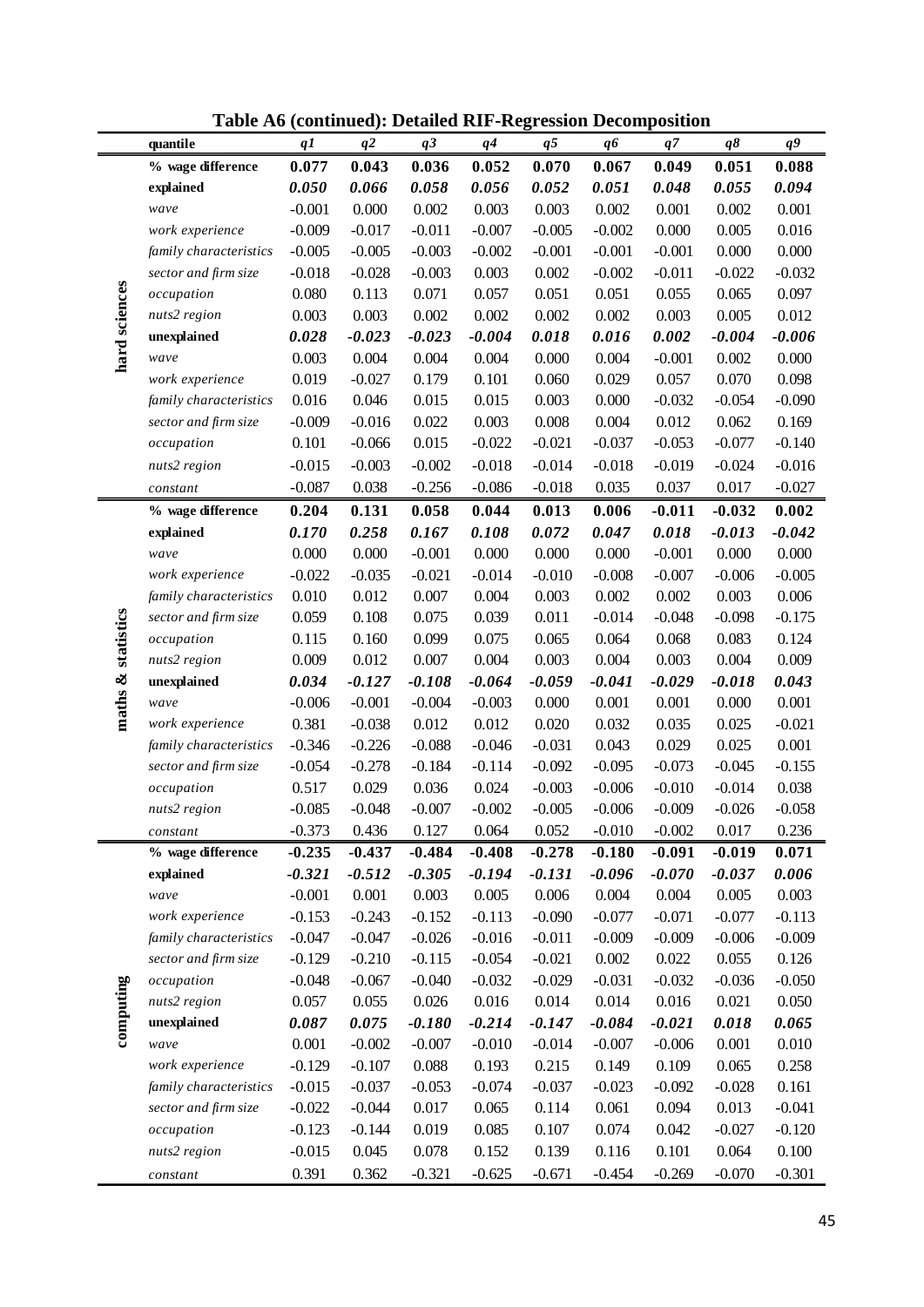|  |  | Table A6 (continued): Detailed RIF-Regression Decomposition |  |
|--|--|-------------------------------------------------------------|--|
|  |  |                                                             |  |

|               | radic tro (commucu). Detancu Kir-Kegi ession Decomposition |          |                |          |          |          |          |          |           |                |
|---------------|------------------------------------------------------------|----------|----------------|----------|----------|----------|----------|----------|-----------|----------------|
|               | quantile                                                   | q1       | q <sup>2</sup> | q3       | q4       | q5       | q6       | q7       | $q\delta$ | q <sup>9</sup> |
| engineering   | % wage difference                                          | $-0.221$ | $-0.416$       | $-0.409$ | $-0.288$ | $-0.156$ | $-0.082$ | $-0.018$ | 0.020     | 0.059          |
|               | explained                                                  | $-0.388$ | $-0.481$       | $-0.296$ | $-0.235$ | $-0.174$ | $-0.116$ | $-0.082$ | $-0.053$  | $-0.032$       |
|               | wave                                                       | $-0.002$ | 0.000          | 0.002    | 0.003    | 0.003    | 0.002    | 0.003    | 0.003     | 0.003          |
|               | work experience                                            | $-0.076$ | $-0.100$       | $-0.065$ | $-0.055$ | $-0.045$ | $-0.035$ | $-0.029$ | $-0.029$  | $-0.035$       |
|               | family characteristics                                     | $-0.019$ | $-0.016$       | $-0.009$ | $-0.005$ | $-0.003$ | $-0.003$ | $-0.003$ | $-0.002$  | $-0.003$       |
|               | sector and firm size                                       | $-0.192$ | $-0.237$       | $-0.112$ | $-0.063$ | $-0.032$ | $-0.003$ | 0.021    | 0.050     | 0.098          |
|               | occupation                                                 | $-0.117$ | $-0.137$       | $-0.113$ | $-0.115$ | $-0.097$ | $-0.078$ | $-0.076$ | $-0.081$  | $-0.108$       |
|               | nuts2 region                                               | 0.017    | 0.009          | 0.001    | 0.001    | 0.001    | 0.001    | 0.003    | 0.006     | 0.014          |
|               | unexplained                                                | 0.167    | 0.065          | $-0.112$ | $-0.052$ | 0.018    | 0.034    | 0.064    | 0.072     | 0.090          |
|               | wave                                                       | 0.008    | 0.000          | $-0.007$ | $-0.006$ | $-0.002$ | 0.000    | 0.003    | 0.000     | 0.006          |
|               | work experience                                            | $-0.189$ | $-0.094$       | 0.242    | 0.426    | 0.348    | 0.203    | 0.138    | 0.107     | 0.086          |
|               | family characteristics                                     | 0.014    | 0.043          | 0.028    | 0.008    | 0.015    | 0.012    | 0.013    | 0.010     | 0.009          |
|               | sector and firm size                                       | 0.061    | 0.056          | 0.106    | 0.150    | 0.102    | 0.038    | 0.033    | 0.024     | 0.050          |
|               | occupation                                                 | $-0.164$ | $-0.032$       | 0.114    | 0.154    | 0.122    | 0.082    | 0.059    | 0.039     | $-0.012$       |
|               | nuts2 region                                               | 0.004    | 0.037          | 0.055    | 0.057    | 0.042    | 0.028    | 0.033    | 0.038     | 0.045          |
|               | constant                                                   | 0.433    | 0.055          | $-0.650$ | $-0.841$ | $-0.610$ | $-0.328$ | $-0.215$ | $-0.147$  | $-0.094$       |
|               | % wage difference                                          | $-0.280$ | $-0.439$       | $-0.467$ | $-0.350$ | $-0.235$ | $-0.127$ | $-0.059$ | $-0.062$  | $-0.078$       |
|               | explained                                                  | $-0.322$ | $-0.503$       | $-0.293$ | $-0.178$ | $-0.122$ | $-0.091$ | $-0.059$ | $-0.042$  | $-0.022$       |
|               | wave                                                       | 0.001    | 0.000          | $-0.001$ | $-0.001$ | $-0.002$ | $-0.002$ | $-0.001$ | $-0.001$  | 0.001          |
|               | work experience                                            | $-0.062$ | $-0.104$       | $-0.067$ | $-0.050$ | $-0.038$ | $-0.031$ | $-0.025$ | $-0.024$  | $-0.025$       |
|               | family characteristics                                     | $-0.010$ | $-0.010$       | $-0.006$ | $-0.003$ | $-0.002$ | $-0.002$ | $-0.002$ | $-0.001$  | $-0.002$       |
|               | sector and firm size                                       | $-0.154$ | $-0.262$       | $-0.145$ | $-0.073$ | $-0.037$ | $-0.015$ | 0.008    | 0.031     | 0.069          |
| manufacturing | occupation                                                 | $-0.089$ | $-0.113$       | $-0.064$ | $-0.044$ | $-0.036$ | $-0.034$ | $-0.034$ | $-0.040$  | $-0.057$       |
|               | nuts2 region                                               | $-0.007$ | $-0.014$       | $-0.009$ | $-0.007$ | $-0.007$ | $-0.007$ | $-0.005$ | $-0.006$  | $-0.008$       |
|               | unexplained                                                | 0.042    | 0.064          | $-0.174$ | $-0.172$ | $-0.113$ | $-0.036$ | 0.001    | $-0.020$  | $-0.056$       |
|               | wave                                                       | 0.007    | 0.010          | $-0.001$ | 0.000    | 0.004    | 0.002    | $-0.003$ | $-0.002$  | $-0.001$       |
|               | work experience                                            | $-0.166$ | $-0.265$       | 0.147    | 0.310    | 0.222    | 0.228    | 0.096    | 0.013     | $-0.053$       |
|               | family characteristics                                     | 0.037    | $-0.031$       | $-0.018$ | 0.055    | 0.114    | 0.010    | 0.007    | 0.089     | 0.160          |
|               | sector and firm size                                       | 0.089    | 0.083          | 0.058    | 0.092    | 0.024    | 0.017    | 0.022    | 0.032     | 0.043          |
|               | occupation                                                 | $-0.102$ | $-0.073$       | 0.084    | 0.117    | 0.082    | 0.078    | 0.013    | $-0.011$  | $-0.046$       |
|               | nuts2 region                                               | $-0.031$ | $-0.013$       | 0.011    | 0.007    | 0.019    | 0.042    | 0.015    | 0.011     | $-0.012$       |
|               | constant                                                   | 0.208    | 0.352          | $-0.455$ | $-0.754$ | $-0.578$ | $-0.413$ | $-0.149$ | $-0.152$  | $-0.147$       |
|               | % wage difference                                          | $-0.029$ | $-0.040$       | $-0.051$ | $-0.008$ | 0.006    | 0.035    | 0.049    | 0.037     | $-0.005$       |
|               | explained                                                  | $-0.028$ | $-0.100$       | $-0.072$ | $-0.038$ | $-0.018$ | 0.003    | 0.019    | 0.039     | 0.049          |
|               | wave                                                       | 0.001    | 0.000          | $-0.002$ | $-0.003$ | $-0.003$ | $-0.003$ | $-0.002$ | $-0.003$  | $-0.002$       |
|               | work experience                                            | $-0.031$ | $-0.051$       | $-0.030$ | $-0.018$ | $-0.012$ | $-0.007$ | $-0.003$ | 0.004     | 0.022          |
|               | family characteristics                                     | $-0.009$ | $-0.010$       | $-0.006$ | $-0.004$ | $-0.003$ | $-0.002$ | $-0.002$ | $-0.002$  | $-0.003$       |
| architecture  | sector and firm size                                       | $-0.030$ | $-0.067$       | $-0.045$ | $-0.021$ | $-0.005$ | 0.011    | 0.026    | 0.041     | 0.036          |
|               | occupation                                                 | 0.036    | 0.019          | 0.004    | 0.002    | 0.000    | $-0.002$ | $-0.005$ | $-0.007$  | $-0.015$       |
|               | nuts2 region                                               | 0.006    | 0.009          | 0.007    | 0.005    | 0.005    | 0.005    | 0.006    | 0.006     | 0.011          |
|               | unexplained                                                | $-0.001$ | 0.060          | 0.020    | 0.030    | 0.023    | 0.033    | 0.030    | $-0.003$  | $-0.054$       |
|               | wave                                                       | $-0.002$ | 0.001          | 0.000    | 0.000    | 0.000    | 0.001    | $-0.001$ | 0.000     | 0.000          |
|               | work experience                                            | $-0.001$ | $-0.063$       | 0.094    | 0.007    | 0.015    | 0.016    | $-0.014$ | $-0.020$  | $-0.126$       |
|               | family characteristics                                     | 0.011    | 0.027          | 0.046    | 0.020    | $-0.017$ | 0.012    | $-0.014$ | $-0.022$  | $-0.034$       |
|               | sector and firm size                                       | 0.015    | 0.041          | 0.067    | 0.072    | 0.039    | $-0.007$ | $-0.021$ | $-0.056$  | $-0.029$       |
|               | occupation                                                 | 0.073    | 0.063          | 0.051    | 0.029    | 0.025    | 0.012    | 0.003    | $-0.026$  | $-0.089$       |
|               | nuts2 region                                               | $-0.006$ | 0.013          | 0.016    | 0.019    | 0.009    | 0.003    | $-0.001$ | $-0.004$  | $-0.018$       |
|               | constant                                                   | $-0.091$ | $-0.021$       | $-0.253$ | $-0.116$ | $-0.047$ | $-0.005$ | 0.078    | 0.126     | 0.243          |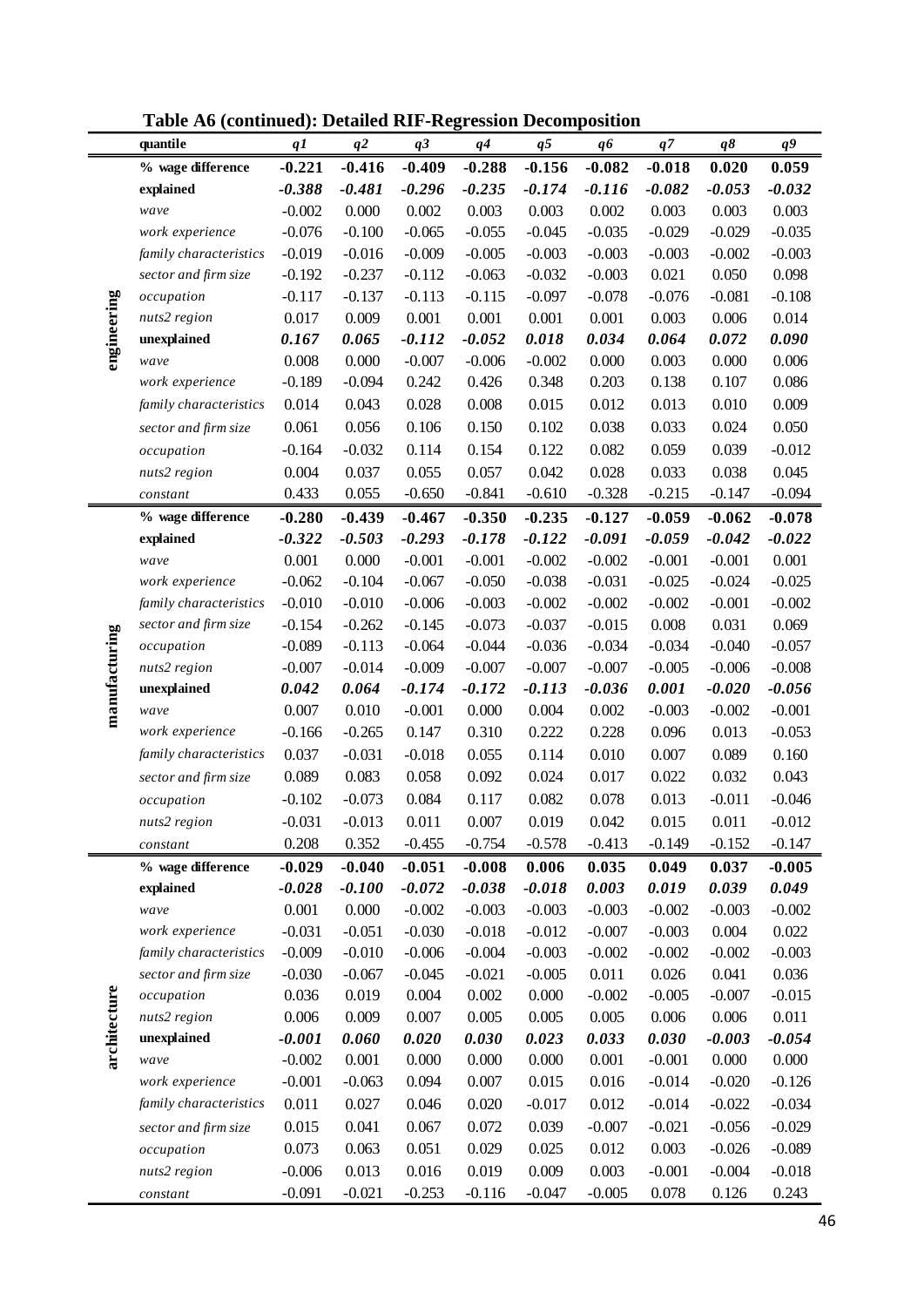|                          | quantile               | q1       | q2       | q <sub>3</sub> | q <sub>4</sub> | q <sub>5</sub> | q6       | $q\,$    | $q\delta$ | $q\overline{q}$ |
|--------------------------|------------------------|----------|----------|----------------|----------------|----------------|----------|----------|-----------|-----------------|
|                          | % wage difference      | 0.013    | 0.072    | 0.067          | 0.086          | 0.093          | 0.092    | 0.061    | 0.047     | $-0.050$        |
| agriculture & veterinary | explained              | 0.073    | 0.111    | 0.061          | 0.046          | 0.043          | 0.046    | 0.051    | 0.061     | 0.066           |
|                          | wave                   | 0.000    | 0.000    | $-0.002$       | $-0.003$       | $-0.003$       | $-0.002$ | $-0.003$ | $-0.003$  | $-0.003$        |
|                          | work experience        | 0.030    | 0.042    | 0.023          | 0.017          | 0.013          | 0.012    | 0.014    | 0.018     | 0.037           |
|                          | family characteristics | 0.007    | 0.007    | 0.003          | 0.002          | 0.001          | 0.001    | 0.001    | 0.000     | 0.000           |
|                          | sector and firm size   | 0.032    | 0.052    | 0.028          | 0.019          | 0.021          | 0.027    | 0.034    | 0.042     | 0.037           |
|                          | occupation             | 0.040    | 0.047    | 0.027          | 0.021          | 0.017          | 0.016    | 0.015    | 0.018     | 0.029           |
|                          | nuts2 region           | $-0.037$ | $-0.037$ | $-0.017$       | $-0.010$       | $-0.008$       | $-0.008$ | $-0.010$ | $-0.014$  | $-0.034$        |
|                          | unexplained            | $-0.060$ | $-0.039$ | 0.006          | 0.040          | 0.050          | 0.046    | 0.011    | $-0.014$  | $-0.116$        |
|                          | wave                   | 0.000    | 0.005    | $-0.001$       | 0.001          | 0.000          | 0.000    | 0.002    | 0.002     | 0.000           |
|                          | work experience        | 0.070    | $-0.066$ | $-0.020$       | $-0.061$       | $-0.052$       | $-0.072$ | $-0.036$ | $-0.029$  | $-0.195$        |
|                          | family characteristics | 0.078    | 0.214    | 0.119          | 0.065          | 0.064          | 0.054    | 0.056    | 0.038     | 0.058           |
|                          | sector and firm size   | 0.044    | 0.026    | 0.083          | 0.063          | 0.052          | 0.016    | $-0.007$ | $-0.013$  | 0.019           |
|                          | occupation             | 0.091    | 0.028    | 0.009          | 0.001          | $-0.005$       | $-0.021$ | $-0.038$ | $-0.071$  | $-0.161$        |
|                          | nuts2 region           | 0.023    | 0.028    | 0.010          | $-0.003$       | $-0.005$       | $-0.003$ | $-0.007$ | $-0.010$  | $-0.022$        |
|                          | constant               | $-0.366$ | $-0.273$ | $-0.195$       | $-0.026$       | $-0.005$       | 0.072    | 0.040    | 0.068     | 0.185           |
|                          | % wage difference      | 0.730    | 0.554    | 0.406          | 0.420          | 0.501          | 0.617    | 0.710    | 0.758     | 0.791           |
|                          | explained              | 0.303    | 0.387    | 0.259          | 0.230          | 0.207          | 0.165    | 0.127    | 0.102     | 0.107           |
|                          | wave                   | 0.000    | 0.000    | $-0.002$       | $-0.002$       | $-0.003$       | $-0.002$ | $-0.003$ | $-0.003$  | $-0.003$        |
|                          | work experience        | 0.041    | 0.069    | 0.048          | 0.037          | 0.030          | 0.026    | 0.023    | 0.022     | 0.028           |
|                          | family characteristics | 0.014    | 0.017    | 0.009          | 0.006          | 0.004          | 0.003    | 0.003    | 0.002     | 0.003           |
|                          | sector and firm size   | 0.121    | 0.135    | 0.092          | 0.100          | 0.103          | 0.072    | 0.043    | 0.017     | 0.003           |
| health                   | occupation             | 0.139    | 0.179    | 0.116          | 0.093          | 0.076          | 0.068    | 0.064    | 0.065     | 0.082           |
|                          | nuts2 region           | $-0.013$ | $-0.013$ | $-0.005$       | $-0.003$       | $-0.003$       | $-0.002$ | $-0.002$ | $-0.003$  | $-0.006$        |
|                          | unexplained            | 0.427    | 0.167    | 0.147          | 0.190          | 0.294          | 0.452    | 0.583    | 0.657     | 0.685           |
|                          | wave                   | 0.006    | 0.005    | 0.002          | 0.003          | 0.003          | 0.003    | 0.001    | $-0.005$  | $-0.003$        |
|                          | work experience        | 0.045    | $-0.370$ | $-0.118$       | 0.187          | 0.298          | 0.285    | 0.221    | 0.071     | $-0.127$        |
|                          | family characteristics | $-0.015$ | 0.018    | 0.015          | 0.048          | 0.042          | 0.035    | 0.026    | 0.023     | 0.063           |
|                          | sector and firm size   | 0.199    | $-0.284$ | $-0.210$       | $-0.257$       | $-0.150$       | $-0.065$ | $-0.037$ | 0.043     | 0.091           |
|                          | occupation             | 0.229    | $-0.149$ | 0.063          | 0.201          | 0.186          | 0.073    | $-0.014$ | $-0.099$  | $-0.148$        |
|                          | nuts2 region           | $-0.033$ | $-0.019$ | $-0.006$       | $-0.009$       | $-0.005$       | $-0.013$ | $-0.021$ | $-0.028$  | $-0.047$        |
|                          | constant               | $-0.004$ | 0.965    | 0.401          | 0.017          | $-0.080$       | 0.134    | 0.406    | 0.653     | 0.856           |

# **Table A6 (continued): Detailed RIF-Regression Decomposition**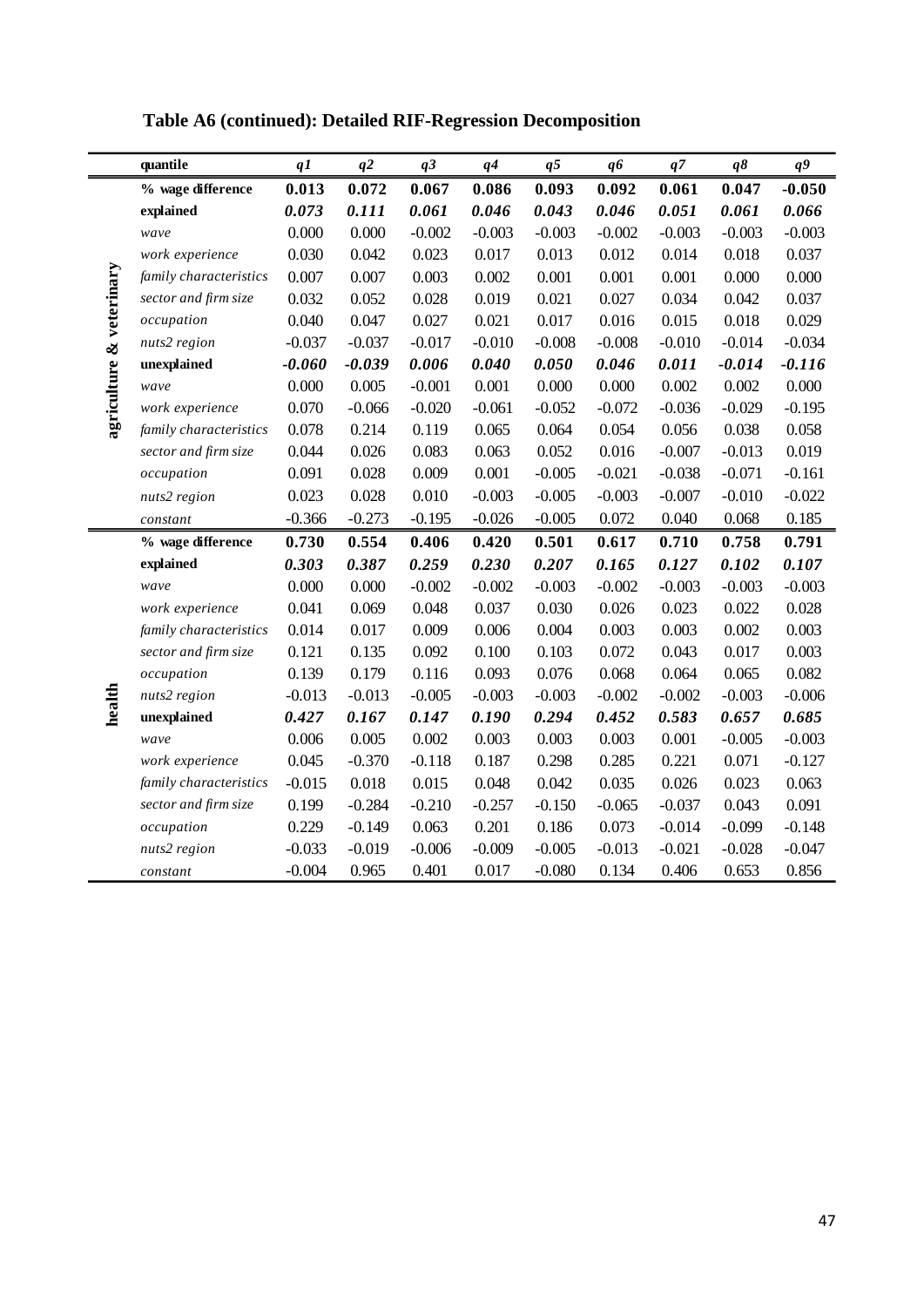## **Appendix B: Definition of Fields of Study**

1) **education:** education science, training for pre-school teachers, teacher training without subject specialization, teacher training with subject specialization.

2) **arts:** audio-visual techniques and media production, fashion, interior and industrial design fine arts, handicrafts, music and performing arts.

3) **humanities:** humanities, religion and theology, history and archaeology, philosophy and ethics, languages, language acquisition, literature and linguistics.

4) **business and management:** business and administration (including accounting and taxation, finance, banking and insurance, management and administration, marketing and advertising, secretarial and office work, wholesale and retail sales, work skills), transport services, environment (including environmental sciences, natural environments and wildlife).

5) **law:** law.

6) **personal services:** domestic services, hair and beauty services, hotel, restaurants and catering, sports, travel, tourism and leisure.

7) **social sciences and services (other):** economics, political sciences, psychology, sociology and cultural studies), journalism and information (including journalism and reporting, library, information and archival studies), welfare (including care of the elderly and of disabled adults, child care and youth services, social work and counselling).

8) **hard sciences:** biology, biochemistry, environment (including environmental sciences, natural environments and wildlife), chemistry, earth sciences and physics.

9) **mathematics and statistics:** mathematics, statistics.

10) **computing:** information and communication technologies (ICTs, including computer use, database and network design and administration, software and applications development and analysis), computer sciences, computing, computer programming, informatics technologies (including, web design, web programming, web management, graphics, data base programming, computer technical services).

11) **engineering:** engineering and engineering trades (including chemical engineering and processes environmental protection technology, electricity and energy, electronics and automation, mechanics and metal trades, motor vehicles, ships and aircraft).

12) **manufacturing:** manufacturing and processing (including food processing, materials, textiles, mining and extraction).

13) **architecture:** architecture and construction (including architecture and town planning, building and civil engineering).

14) **agriculture and veterinary**: agriculture (crop and livestock production, horticulture), forestry, fisheries, veterinary.